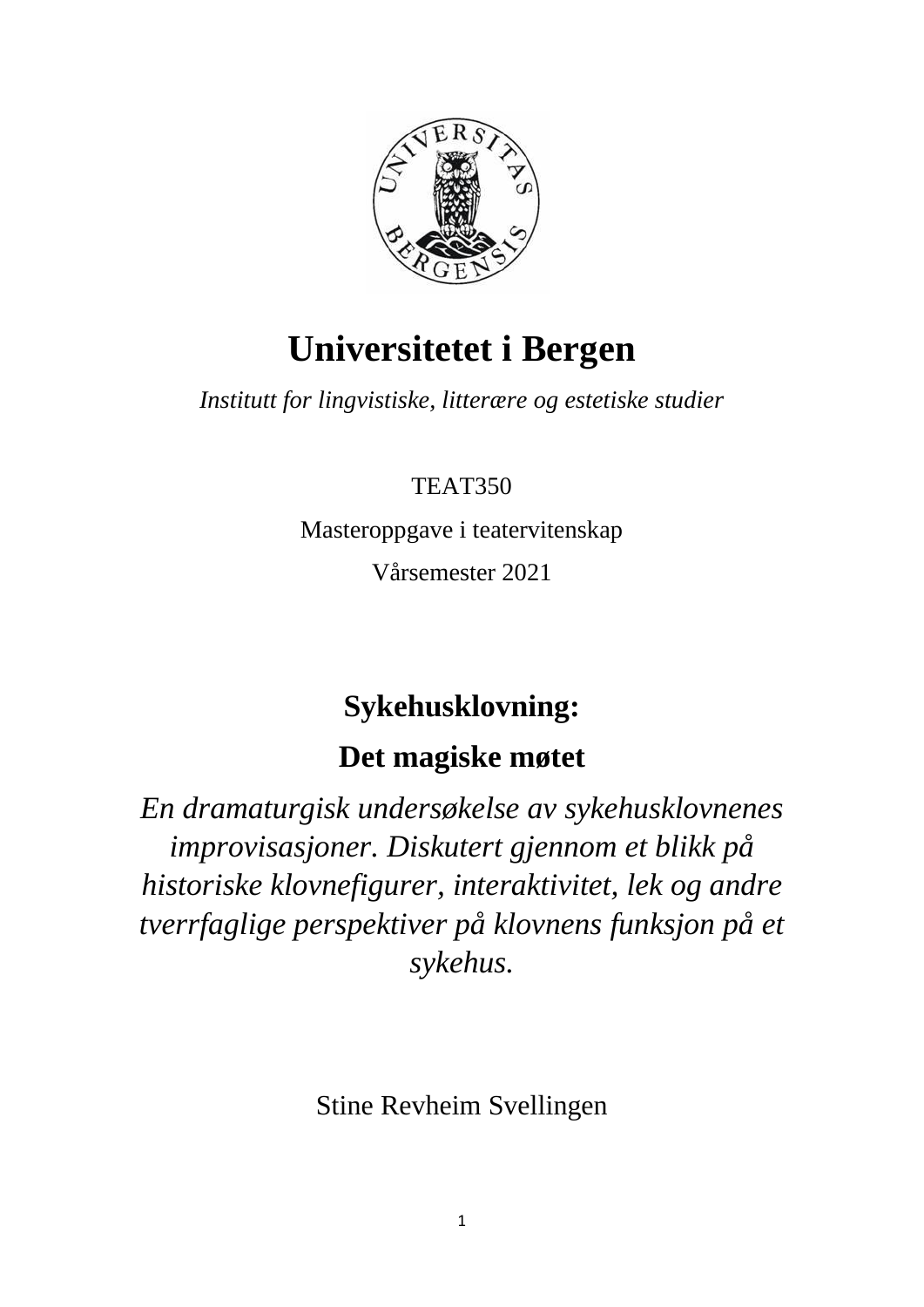## <span id="page-1-0"></span>Abstract:

In this thesis I discuss and analyse the work of the Norwegian hospital clown through analysis of performances made by the hospital clowns Bingo-Laila, Konstantisola and Petrine at Haukeland University Hospital in Bergen. I look at the work of the hospital clown from the field of theatre studies. The dramaturgic analysis is made up of the four components: space, dramaturgic course (dramaturgisk forløp), interaction and dynamic. The analysis questions are developed by me, based on the dramaturgic perspective from Janek Szatkowski's work, and especially his essay on dramaturgic text analysis from 1989.

I contextualize the dramaturgic analysis with interactive dramaturgy and play theory. In the part about interactive dramaturgy, I use Lise Hovik and Lisa Nagel's theories about open and closed interactive forms and compare that to the improvisations of the hospital clown. The dramaturgy of children's play as esthetic experience is a vital tool to understanding some of the techniques the clowns must use in the improvisations with children. In that section Faith Guss is use as the reference point.

The second part of the thesis contextualize the hospital clown through a historical look at the clown figure. I look at ritual clown and show how some scientists see familiarity between rituals and hospital clowning. Then I look at how the theatrical clown figure has developed from the first clown in England in the 1560s and till today. I show how, especially, the Auguste-clown and Jacques Lecoq's ideas of clowning are particularly important to understand where the Norwegian hospital clown comes from. The circus also played a major part in the development of the profession of hospital clowning. The clown that works in hospitals around the world is different from other theatrical clowns because it must be emotionally intelligent and caring with the patients that it meets.

The term "magic" is a term used by different fields when describing the hospital clown. "Magic" might be a term that combines the qualities of the hospital clown as viewed from an interdisciplinary perspective. I propose the term "magical encounters" as a term that could fit with all these different fields. In psychology: "the magical attachment" (Lotta Linge). In play dramaturgy: "the magical room". And by the Norwegian hospital clowns themselves: "magical medicine". This perspective of the magic: of a magical place between the real room and the fictional room, is where the clown and patient often meet.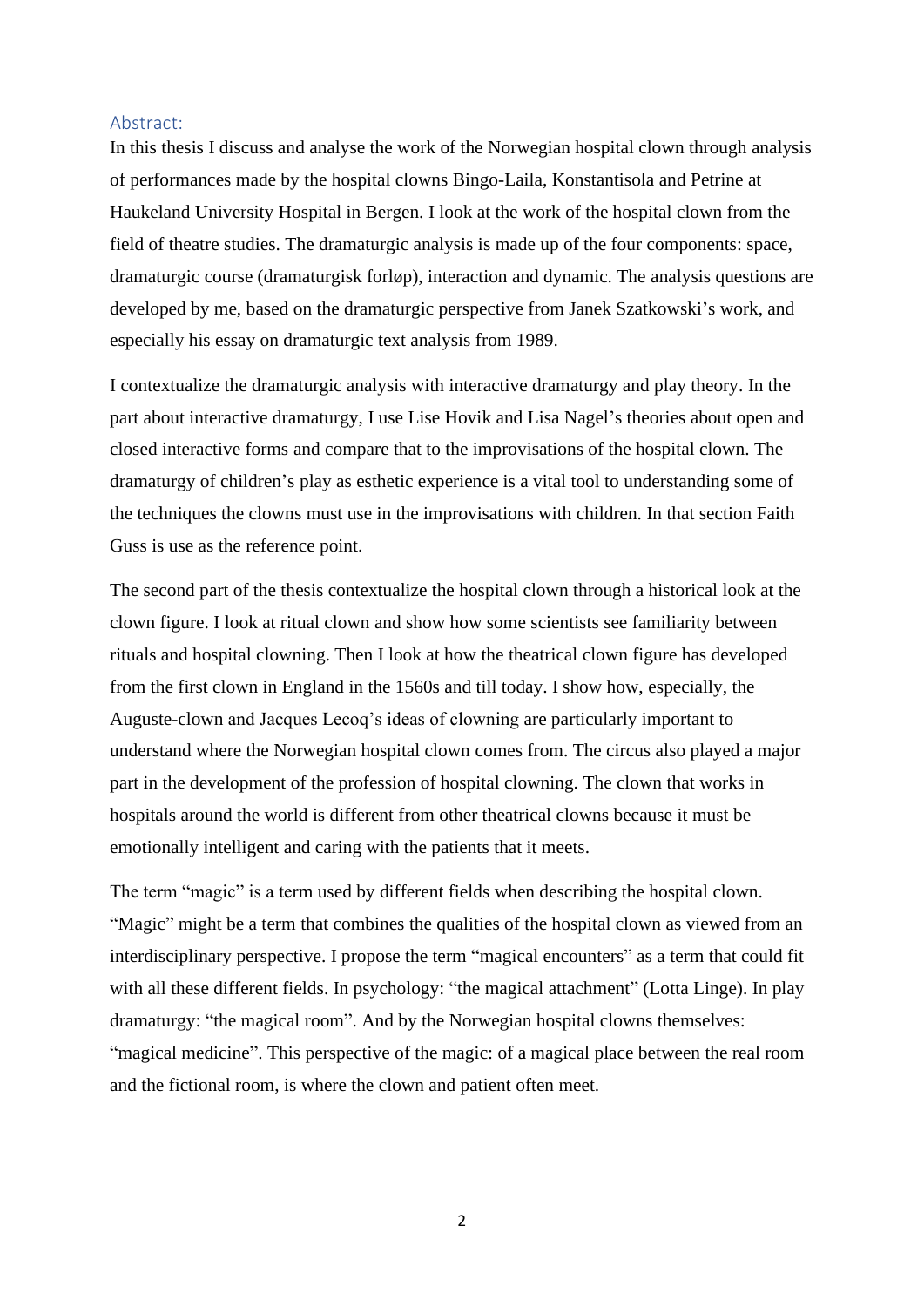The Medical Clown is a living paradox who succeeds in not succeeding in a phenomenal way (Raviv (2018).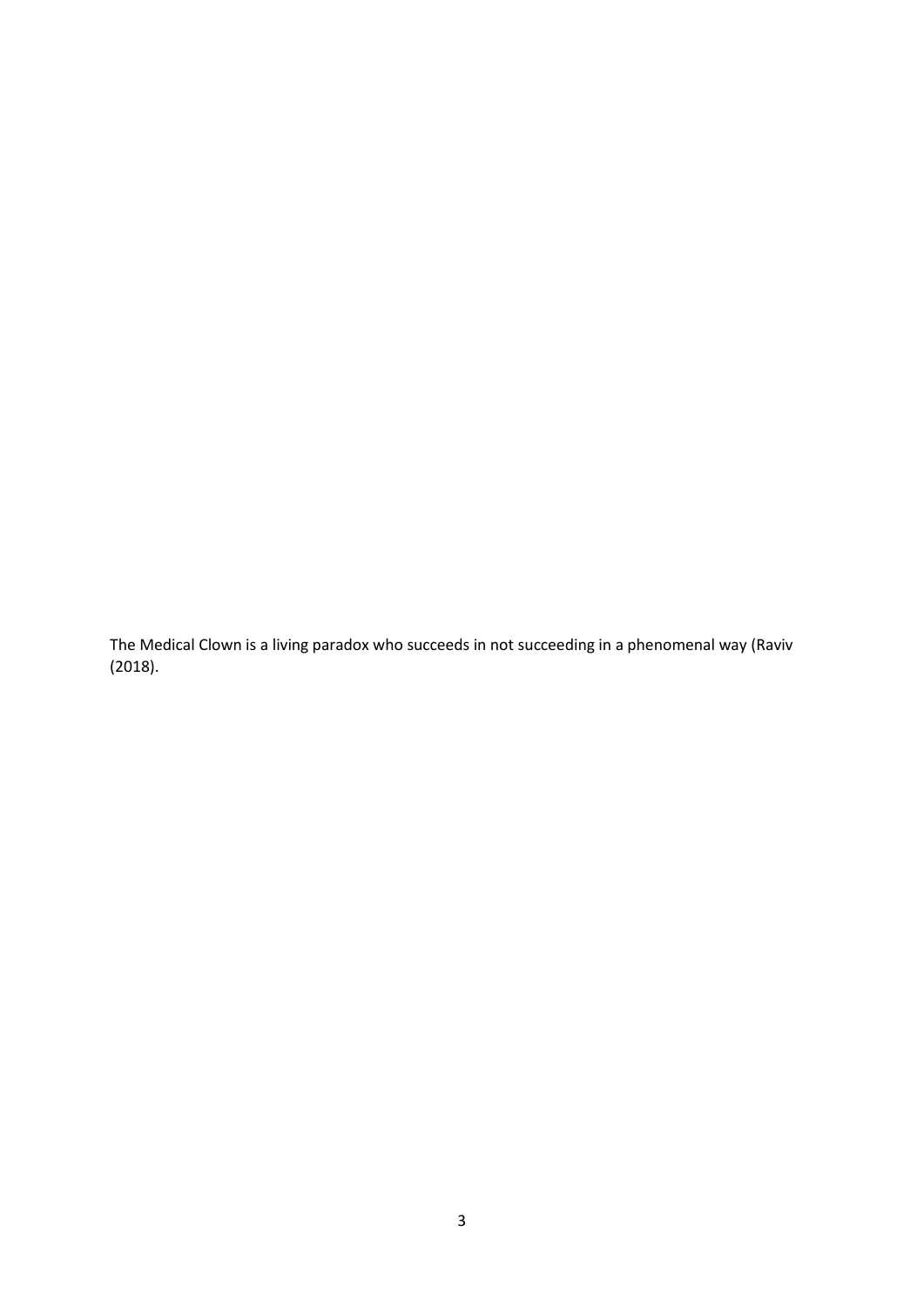Takk til:

Sykehusklovnene på Haukeland Universitetssykehus for åpenhet, samtaler og refleksjoner. Takk for alle forestillinger.

Keld Hyldig for grundig og stødig veiledning.

Nord-Universitet i samarbeid med «Nasjonalt kompetansesenter for kunst og kultur i helse og omsorg» for et interessant deltidsstudium i *kunst og kultur i helse og omsorg* som ga ny innsikt i et tverrfaglig fagfelt.

Ingvild, Maja og Kaja for hytteturer, quiz og skriveøkter.

Bestemor (94) for poteter, tranebær og motiverende ord: no må du berre bli ferdig.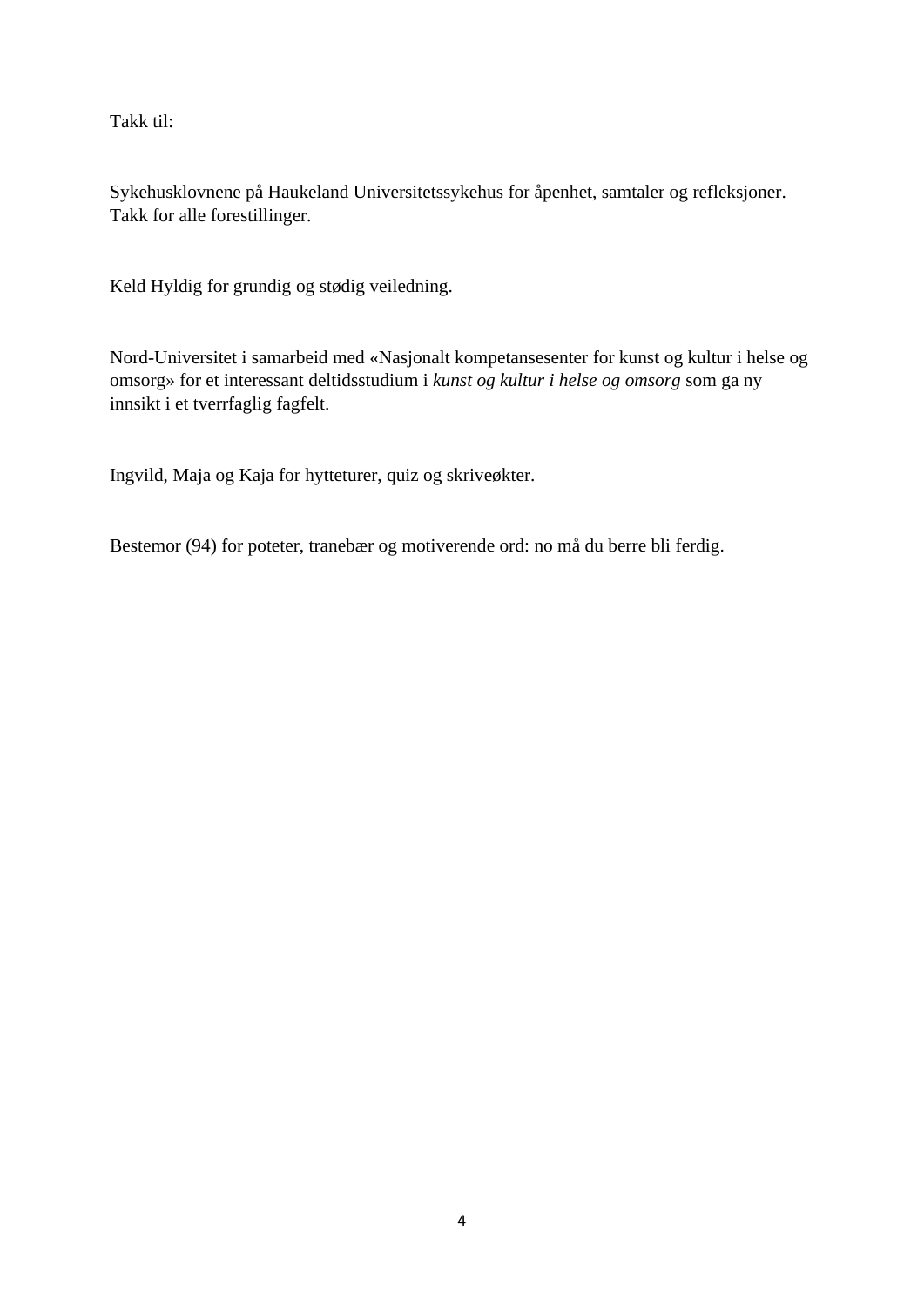# Innholdsfortegnelse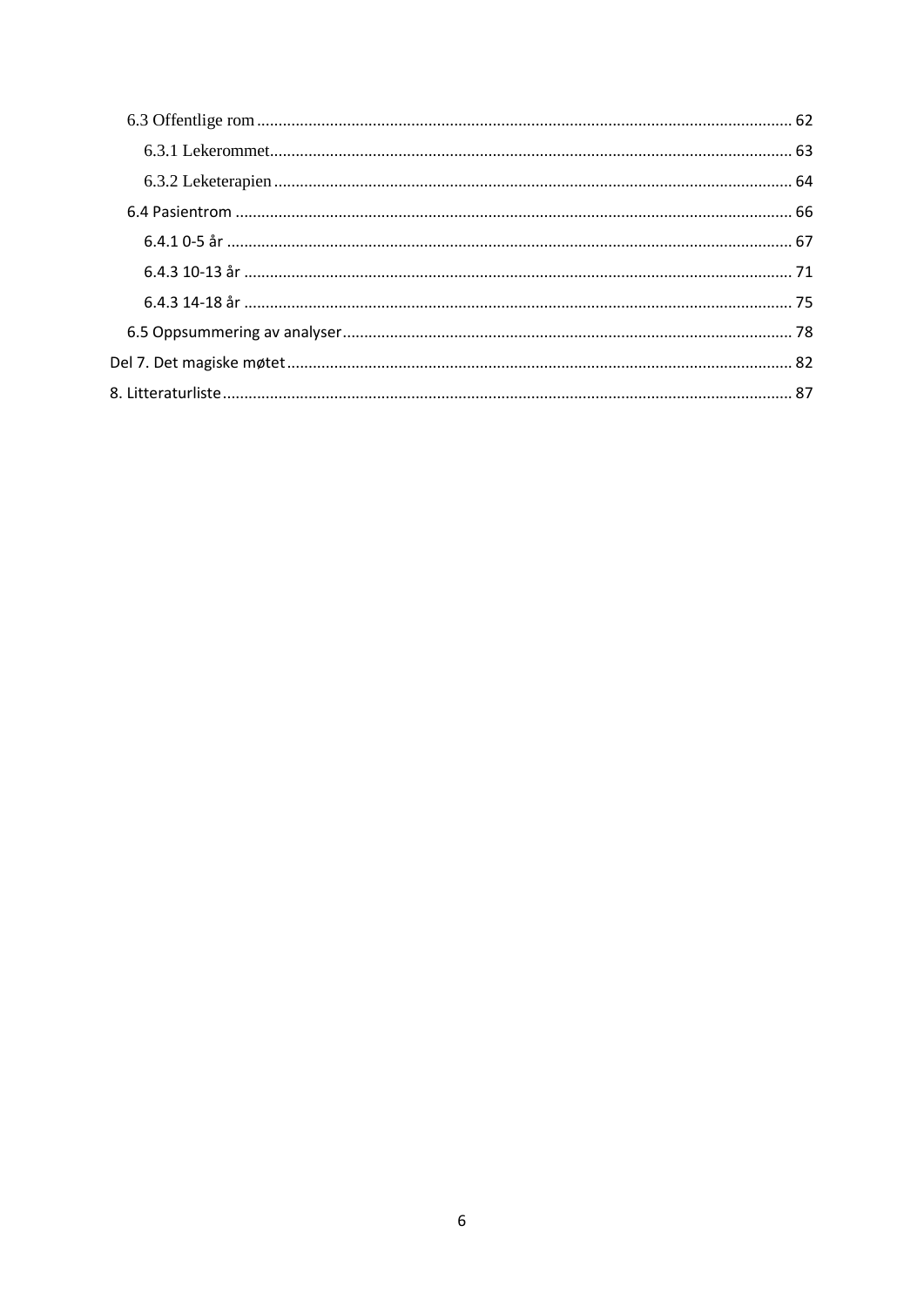# <span id="page-6-0"></span>Del 1: Innledning

Valget av sykehusklovning som tema for masteroppgaven, springer bl.a. ut av en personlig interesse og nysgjerrighet for sykehusklovning. Før jeg begynte dette arbeidet hadde jeg aldri sett dem i aksjon og jeg var interessert i å finne ut mer om arbeidet deres. Jeg syntes kombinasjonen av profesjonelle klovner og et sykehus hørtes fascinerende ut, men også ut som en umulig kombinasjon. Men mest av alt hørts det spennende ut fordi det høres ut som et sted hvor flere fagfelt møtes og jobbes side om side. Hvordan klovner man på et sykehus? Jeg leste om sykehusklovning og leste at de i stor grad blir godt mottatt av pasienter, pårørende samt helsepersonell på sykehuset. Jeg leste avisartikler og så små videosnutter som viste møter mellom klovner og barn i sykehusets korridorer. Fra videoene så det ut som de ikke holdt lengre forestillinger, men mindre, individuelle forestillinger. Helsepersonell skrøt av dem og fortalte også historier om hvordan de samarbeidet med klovnene. Det eksisterer i liten grad beskrivelser og analyser av klovnenes opptreden som teater og jeg stilte meg spørsmålet: Hva kjennetegner et sykehusklovnespill?

Først et par avklaringer: den norske sykehusklovneorganisasjonen heter sykehusklovnene. Når jeg skriver om organisasjonen *Sykehusklovnene,* vil det stå i kursiv. Jeg bruker begrepene sykehusklovner og klovner om profesjonen sykehusklovning. Og jeg kaller det klovning og sykehusklovning om klovnespillet til sykehusklovnene. Per juni 2021 er det 50 profesjonelle skuespillere som jobber som sykehusklovn i Norge. De klovner på 17 sykehus over hele Norge. Totalt hadde de over 29 000 møter med pasienter mellom 0-18 år i 2019. Det er en økning på 7000 pasientbesøk fra 2018 (Sykehusklovnene, 2019, 3-5). Hvert møte med en sykehusklovn regnes som et pasienttreff, uavhengig av hvor mange ganger de har møtt denne pasienten før. Det er altså snakk om 29 000 små, unike «forestillinger», men ikke møter med 29 000 forskjellige barn. I 2020 fikk 19 500 barn møte klovnene, men denne nedgangen kan tilskrives restriksjoner som følge av Covid-19-pandemien (Sykehusklovnene 2021b, 2-3). Sykehusklovning er relativt lite akademisk beskrevet, spesielt fra et teaterfaglig perspektiv. Da skuespillerne er profesjonelle skuespillere med skuespillertrening som sin utdanning og fagbakgrunn kan de undersøkes fra et teaterfaglig perspektiv. Deres opptredener på sykehuset kan analyseres som scenekunst. Særlig fordi sykehusklovning er i ferd med å bli et felt mange norske skuespillere jobber innenfor, er dette et aktuelt felt å finne ut mer om. Det er også interessant å forske på fra et teaterfaglig ståsted fordi sykehuset som scene er en ny arena for scenekunst. Hvordan vil sykehuset påvirke denne klovneformen? Det kan tenkes at feltet sykehusklovning vil gjennomgå en stor utvikling i tiden som kommer. Vil de da forflytte seg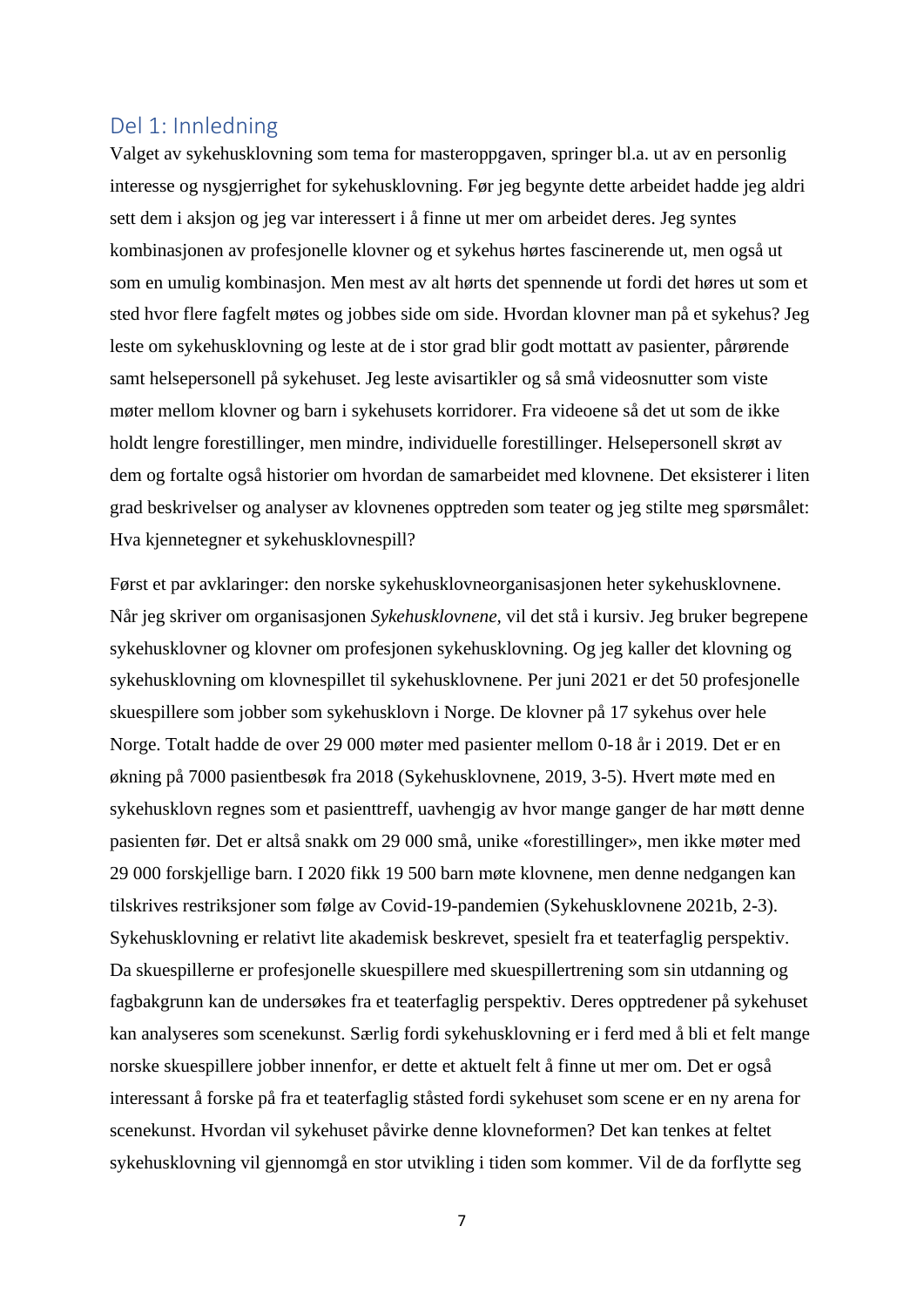lengre vekk fra det teaterfaglige eller vil det føre til nye former og teknikker som kan påvirke scenekunst også utenfor sykehuset? Disse spørsmålene vil ikke besvares i denne oppgaven fordi det kan man ikke svare på enda. I stedet søker jeg å se på noen enkle sykehusklovneopptredener fra Haukeland Universitetssykehus og knytte dette opp mot teaterfaglig litteratur om dramaturgi, lek og historiske klovnefigurer.

I den teaterfaglige litteraturen jeg har funnet, står det lite om sykehusklovnenes uttrykksform, klovnefigur eller dramaturgiske arbeidsmetoder. Det finnes imidlertid noe teaterfaglig litteratur *om* sykehusklovnene generelt og om koblingen mellom teater og helse. En del av dette har preg av å være informasjon og formidling som bl.a. den norske sykehusklovneorganisasjonen har utgitt. I boken *Magisk medisin* (2016) dokumenterer forfatterne Bente Frøytlog og Elisabeth Helland Larsen klovningen gjennom pasient- og pårørendehistorier, samt uttalelser fra helsepersonell, styremedlemmer og andre som er engasjerte i arbeidet til sykehusklovnene. Boken er lett å lese og inneholder masse bilder og kan kanskje tenkes å være laget med tanke på at eldre barn kan lese den selv. Boka gir et innblikk i arbeidet på sykehuset og forteller oss at mange mennesker synes sykehusklovnen har en naturlig og viktig plass på sykehuset. Selv om den inkluderer noen pasienthistorier som gir en pekepinn på klovnespillet og klovnefiguren, gir den mindre innblikk i hvordan selve klovnespillet foregår og inneholder lite kontekstualisering av arbeidet.

Den andre delen av den teaterfaglige litteraturen er mer akademisk orientert og fokuserer på helsebetydningen av det å spille teater og utøve kunst. Professor i drama ved Høgskolen i Volda, Wenche Torrissen, forsker bl.a. på forholdet mellom teaterdeltakelse og helse og har skrevet om klokkeklovnenes spill fra et teater og helse-perspektiv. Klokkeklovnene klovner for eldre på sykehjem. Torrissen trekker frem hvordan klokkeklovnene kan spille en viktig rolle når målet er å styrke livskvaliteten til mennesker som lever med demens. Klovnene bidrar med positivt stimuli, sosiale møter og lar personer rammet av demens få mulighet til å utøve meningsfulle aktiviteter (Torrissen, 2018). I andre artikler skriver hun om hvilken helsemessig betydning det å spille teater kan ha for mennesker med forskjellige psykiske helseplager. Gjennom komparative analyser av teaterkompaniene *act2* som jobber med rusmisbrukere og *Teater Vildenvei* som jobber med personer som har hatt eller har psykiske utfordringer, peker hun på at det å delta i teateraktiviteter kan emansipere (empower) deltakerne (Torrissen, 2015, 149). For deltakerne i teater Vildenvei er det å ha en sosial møteplass: et sted å gå til, kunne møte de samme folkene kanskje like verdifullt for helsen som det å uttrykke seg gjennom teaterkunsten. Denne litteraturen kan fortelle oss noe om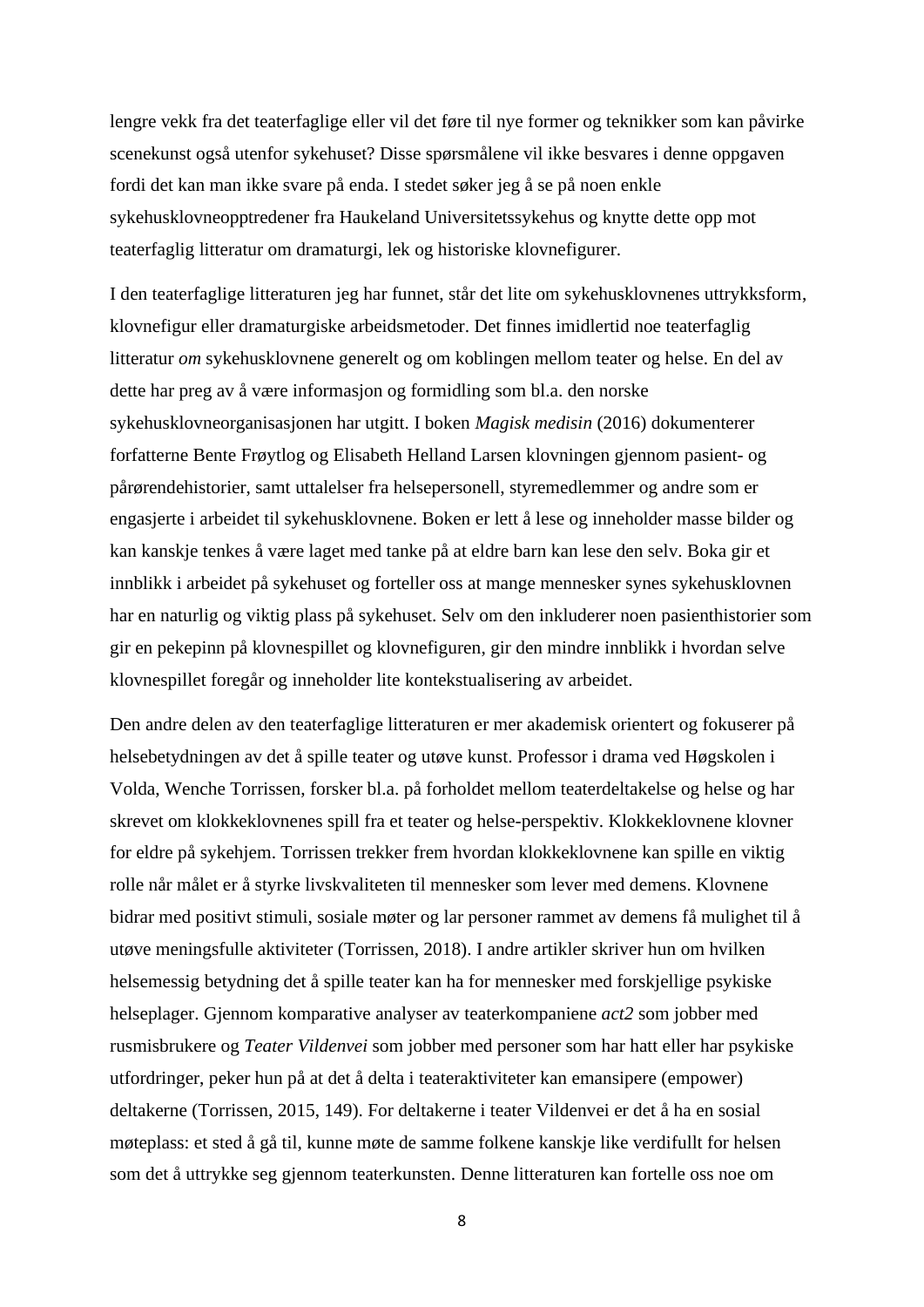hvorfor klovning på sykehus kan ha en helsemessig gevinst for pasientene. Helseperspektivet vil ikke bli viet mye plass i denne oppgaven.

I en internasjonal kontekst har den israelske sykehusklovnen Amnon Raviv bidratt aktivt innenfor sykehusklovnteori-feltet. Raviv har en doktorgrad i sykehusklovning fra Haifa Universitetet og disputerte med oppgaven *Medical Clowning with Patiens with Life Threatening and Incurable Diseases*. Raviv er selv aktiv sykehusklovn og har derfor en interessant dobbeltposisjon hvor han forsøker å kontekstualisere en teaterform som han selv kjenner godt både kroppslig og intellektuelt. Han står med en fot i teorileiren og en i skuespillerleiren. Amnon Raviv sine ideer om sykehusklovning, karneval og katarsis, vil bli viet en del plass i denne oppgaven. I boken *The healing performance* skriver Raviv om klovning for voksne og barn på israelske sykehus. Boken er en samling essay løst forbundet med hverandre. Den inneholder bl.a. et manifest for sykehusklovning, et kapittel om sykehusklovnemetode og en semiotisk analyse av sykehusklovning. Han kontekstualiserer sykehusklovnene gjennom Mikhail Bakhtins teorier om den helbredene karnevallattereren (Bachtin, 1991). Og Richard Schechners redegjørelser for sosialt teater (Thompson og Schechner, 2004). Også Ravivs bok inneholder historier om møter med pasienter, fremstilt fra sykehusklovnenes perspektiv.

Raviv gjør en sammenlikning mellom sykehusklovning og sjamanisme og antyder at sykehusklovning kan fylle noe av den samme rollen som de tradisjonelle helende ritualene til sjamanene; som rituell dans eller tromming (Raviv 2018). Også sosialantropologiske forskere har sett på likhetstrekk mellom klovning og sjamanisme. Van Blerkom trekker frem hvordan klovnen er det nærmeste en kommer sjamanens ritualer innenfor den vestlige medisinens sfære (Van Blerkom, 1995). Man kan diskutere hvorvidt denne sammenlikningen trekker det for langt. Sykehusklovnene tar sitt publikum med på en reise i fantasien og humoren. Sjamaner tar gjerne sitt publikum med på en annen type reise med et innhold av mer religiøs, spirituell art, eller andre alternative virkelighetsreiser. Likevel er dette et interessant perspektiv som jeg skal ta for meg i kapittel 4.1. Andre ser på likheter mellom hvordan sykehusklovnen og dramaterapeuten jobber med pasientens rollesystem på (Pendzik og Raviv 2011). Det trekkes likheter mellom hvordan klovnen kan hjelpe sitt publikum til å teste ut andre roller enn pasientrollen og at klovnene arbeider på liknende måter som en dramaterapeut da begge tar med pasientene på en «reise» til en fiksjonell virkelighet.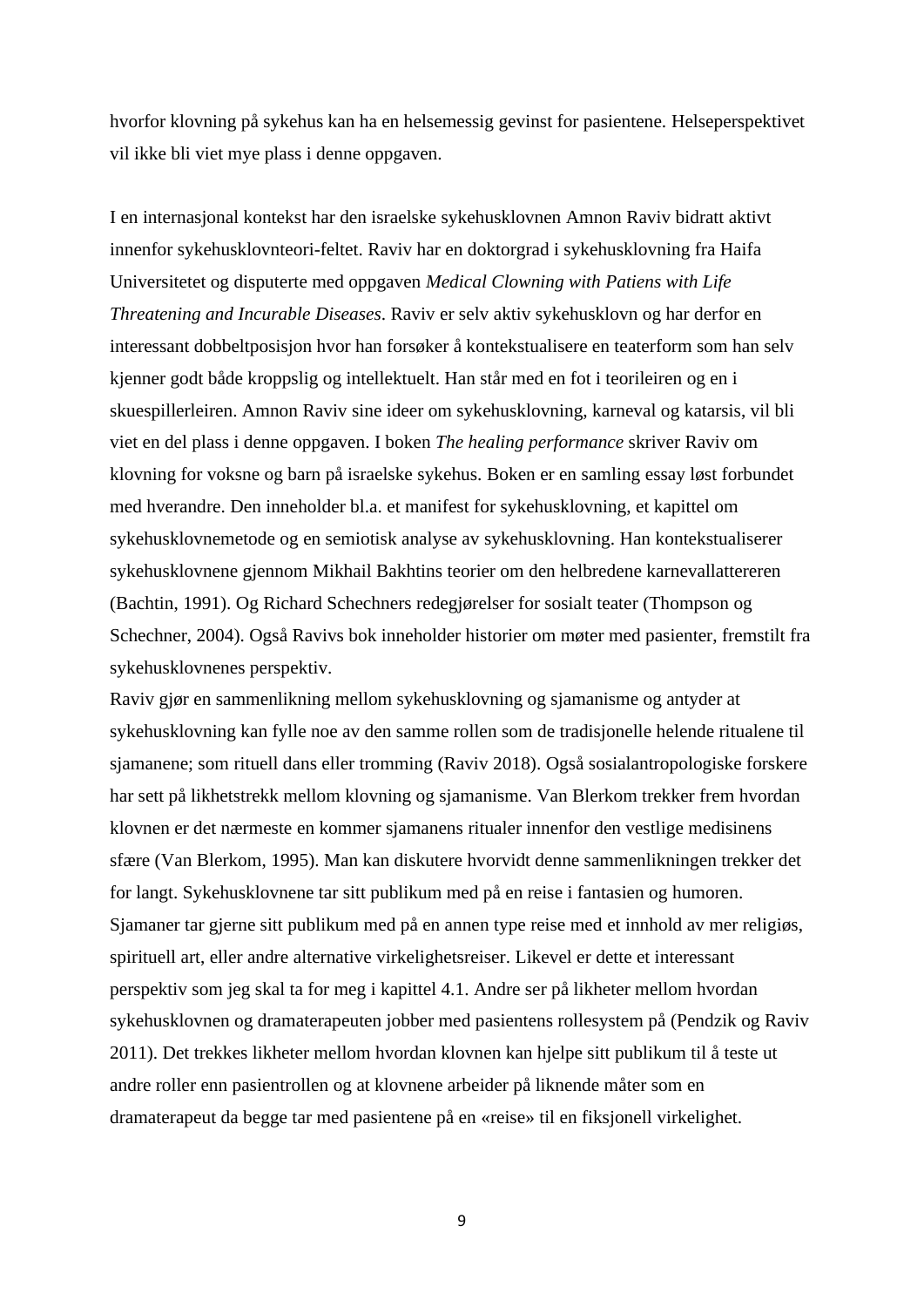Den internasjonale klovnekonferansen «Healthcare International Meeting» ble avholdt i Wien våren 2018. I etterkant av konferansen utkom det en samling tekster fra foredrag og paperpresentasjoner på konferansen. Tekstsamlingen er redigert av Monica Culen og Giora Seelinger fra organisasjonen «Red Noses Clown Doctors International». Organisasjonen er basert i Østerrike med lokale organisasjoner i 11 land. Organisasjonen jobber aktivt for erfaringsutveksling og kursing på tvers av landegrenser. Tekstsamlingen inneholder følgende temaer: «Empowerment of patients», «Cooperation with medical staff", "Humour research: connecting arts & science", "Training & educational models: investing in the professionalization of healthcare clowning", "The art of clowning", "Reaching different audiences", "Clowning in crisis areas" og "organisational development" (Culen et Seeliger 2018). Temaene på konferansen viser tydelig hvordan sykehusklovnene jobber tverrfaglig og at de må forholde seg aktivt til sykehusets verden som de skal fungere og opptre i.

Den øvrige litteraturen om sykehusklovner kommer hovedsakelig fra psykologi og medisin. Her peker mange på klovnen som en humørspreder som kan glede pasientene (Grinberg et al. 2012). Denne forskningen bærer preg av å ville si noe om klovnens emosjonelle funksjon på sykehuset. Der sykehuset forbindes med negative emosjoner som smerte og sorg blir klovnen opplevd som en positiv og optimistisk karakter som sprer glede og latter. Den angivelige spredningen av positive emosjoner er noe som kan komme både ansatte og pasienter til gode. Den svenske psykologen Lotta Linge intervjuet helsepersonell på forskjellige sykehus i Sverige om deres opplevelse av klovnens funksjon for barna. Samtlige vektla sykehusklovnene som en betydningsfull bestanddel i omsorgen av syke barn. Klovnene gledet pasientene og skapte rom for pasientene til å selv kunne uttrykke en uforbeholden glede som også kom de ansatte til gode. Klovnene spiller en viktig rolle som gledesspredere på sykehuset. De minner pasientene på de lyse sidene av livet og minne om livet utenfor sykehuset (Linge 2010, 266). «Det som sjukhusclownerna gör är att de lockar fram den friska sidan i barnets väsen, den sida som påminner om leken och glädjen i allehanda «bus och upptåg» (ibid). Forskningen på effekten av sykehusklovnespillet på pasientens humor og forskningen på positive emosjoner av å spille teater, gir ikke informasjon om innholdet i klovnespillene. Den psykososiale forskningen som ser på sykehusklovningen som gledesspredere er naturlig nok i mindre grad opptatt av sykehusklovnenes måte å opptre på. Den psykososiale forskningen ser ikke på dramaturgi og spill-teknikker i klovnenes opptreden fordi de analyserer dem ikke som scenekunstnere.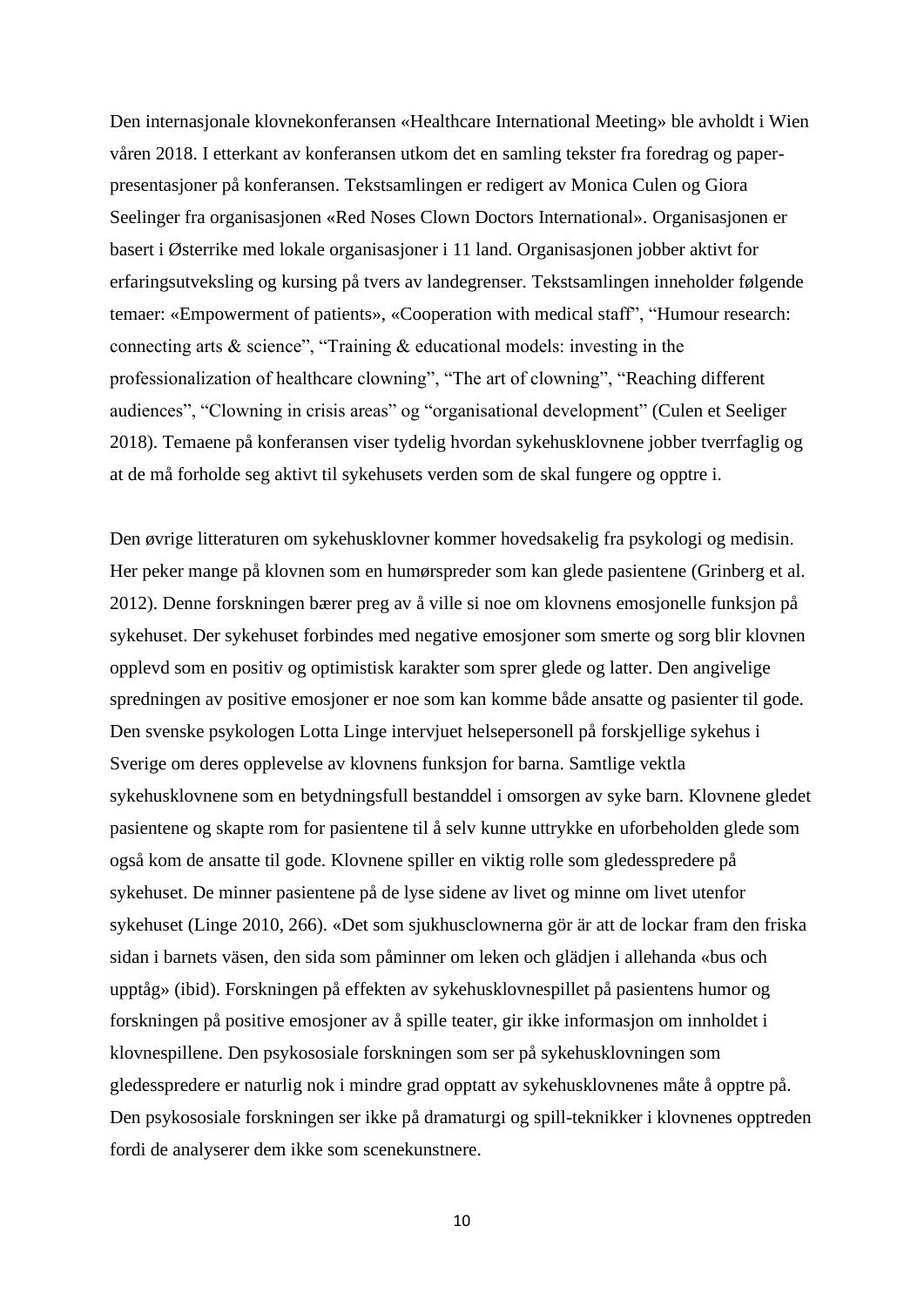I denne oppgaven skal jeg begynne arbeidet med å etablere en teaterfaglig forståelse og kontekstualisering av faget sykehusklovning. Dette gjøre jeg på grunnlag av observasjon av sykehusklovner i aksjon i et forsøk på å avdekke noen av deres kunstneriske arbeidsmetoder og da spesielt deres dramaturgiske strategier. Jeg beskriver og analyserer klovnenes løpende opptreden på sykehuset, hovedsakelig for barnepasienter, som små forestillinger eller klovnescenarioer. Disse klovnescenarioene skal jeg analysere fra et dramaturgisk perspektiv, hvor jeg ser på rom, dramaturgisk forløp, dynamikk og samspill med pasienter og andre tilstedeværende. I analysene trekker jeg også frem andre tendenser ved spillet til klovnene og de fire punktene ovenfor brukes som ledetråder i analysene. Videre skal jeg, med en teaterfaglig ramme omkring mine analyser, sette sykehusklovnespillet inn i en teaterfaglig og dramaturgisk kontekst. Og som en nødvendig bakgrunn for forståelsen av sykehusklovnespillet, beskriver jeg bakgrunnen for etableringen og utviklingen av denne teaterformen gjennom en historisk gjennomgang av klovnefigurens utvikling. Jeg skal besvare følgende forskningsspørsmål: Hvordan skapes og forløper et klovnescenario? Hvilke dramaturgiske strategier benytter sykehusklovnene seg av? Og hva er opphavet til denne klovnefiguren som klarer å fungere innenfor sykehusmiljøets regulerte rammer?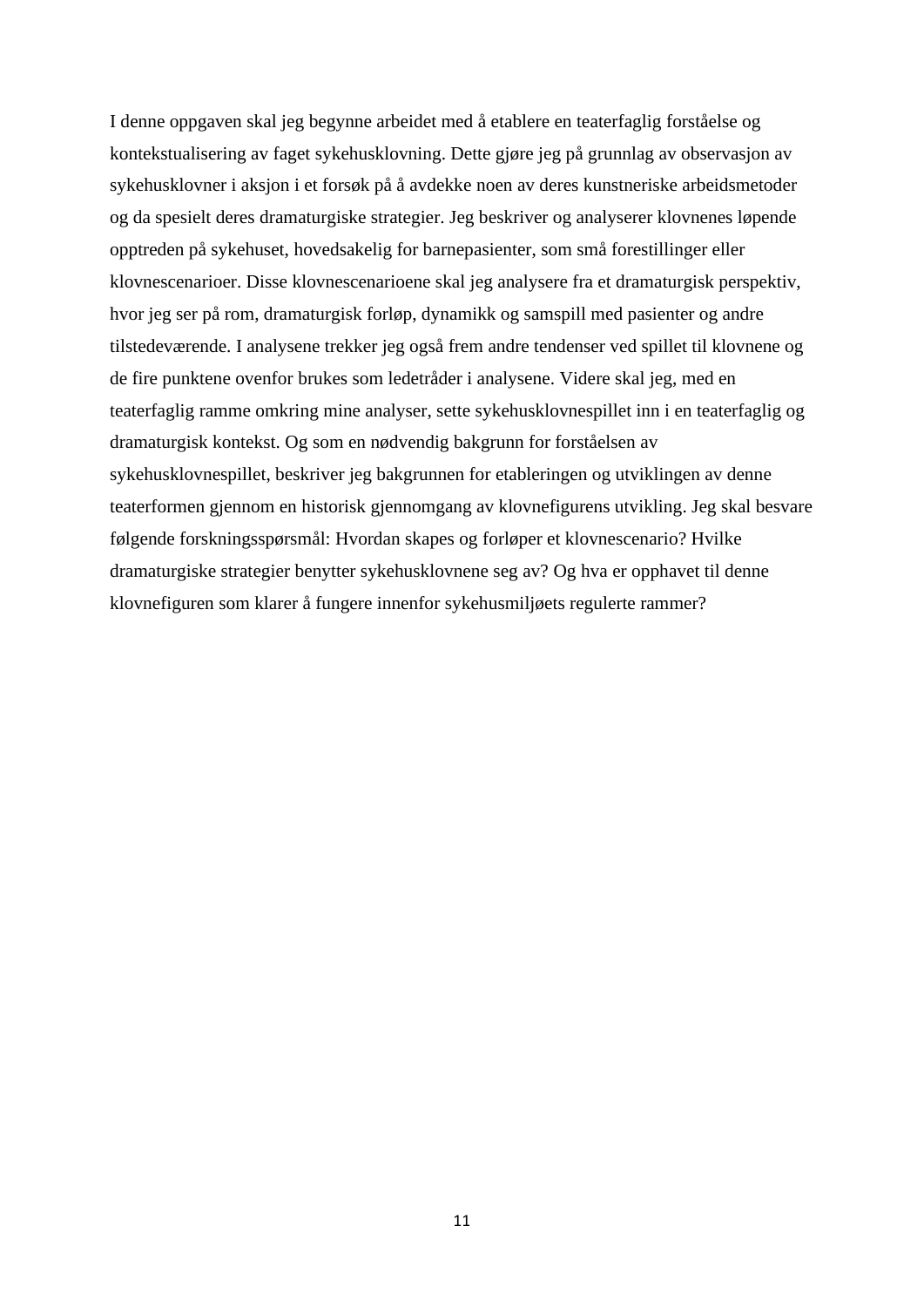# <span id="page-11-0"></span>Del 2: Dramaturgisk analyse

#### <span id="page-11-1"></span>2.1 Metodisk innfallsvinkel

I denne oppgaven skal jeg undersøke sykehusklovnenes opptreden fra et teaterfaglig perspektiv. På grunnlag av observasjoner av sykehusklovner i aksjon på Haukeland sykehus undersøker jeg sykehusklovnespillet ved hjelp av dramaturgiske analyser. Hvis vi fra et teaterfaglig perspektiv kan si at klovnen er skuespiller og pasienten er publikum, blir sykehuset klovnenes teater. Før jeg går nærmere inn på den spesifikke analysemodellen for sykehusklovneriet, vil jeg si litt generelt om teater og dramaturgi. Teater opererer på den ene siden med fysisk, sanselig materiale og på den andre siden med fiksjonelle kategorier (Gladsø et al. 2015, 189-191). Dramaturgien må forholde seg både til det konkrete og det fiksjonelle. Den teatrale fiksjonen eksisterer ofte i denne dobbeltheten. Det konkrete og det fiktive eksisterer samtidig og en fiktiv figur eller karakter kan samtidig oppleves både konkret og sanselig ved for eksempel at utøverens kropp er til stede i rommet (ibid). Det teatrale rommet er både det konkrete, fysiske rommet publikum ser og et fiktivt rom som skapes i samspillet mellom tilskuer og skuespiller. På grunn av teaterets skiftende form og materialitet må også dramaturgiens bestanddeler være plastiske og kunne tilpasses og endres i møtet med nye situasjoner og forhold. Og det er nettopp dette som er tilfellet med sykehusklovnene som hele tiden må tilpasse seg nye forhold.

Det har vært utfordrende å finne et begrep og en analytisk form for sykehusklovnenes «forestilling» eller «forestillinger». Sykehusklovnene skaper en lang rekke separerte og individuelle forestillinger i ulike rom og lokaliteter i sykehusets bygninger. Fordi klovnene ofte må spille i en 360-graders vinkel med publikum på alle sider, kunne jeg valgt å trekke paralleller til gateteater og kalt det for opptrinn eller spill. Begrepet opptrinn gir for meg mer assosiasjoner til parader og spetakkel, men ikke klovning på et sykehus. Spill, for meg, rommer ikke alle små møter og øyeblikk, men antyder at det må skapes en dramatisk scene. Når jeg heller bruker begrepet scenario er det fordi jeg opplever scenario som et bredere begrep. Scenariobegrepet rommer for meg både korte møter, opplevelser og øyeblikk uten dramatisk handling og større dramaturgiske forløp. Analysene kalles scenarioanalyser, men jeg bruker også begrepene «klovnespill», «spill» og «klovning» om skuespillet til klovnene. Dette er en noe uoversiktlig måte å bruke begrepene på, men ordet «spill» og «å spille» er umulig å erstatte med scenario. Scenario beskriver helheten av klovnenes spill, pasientens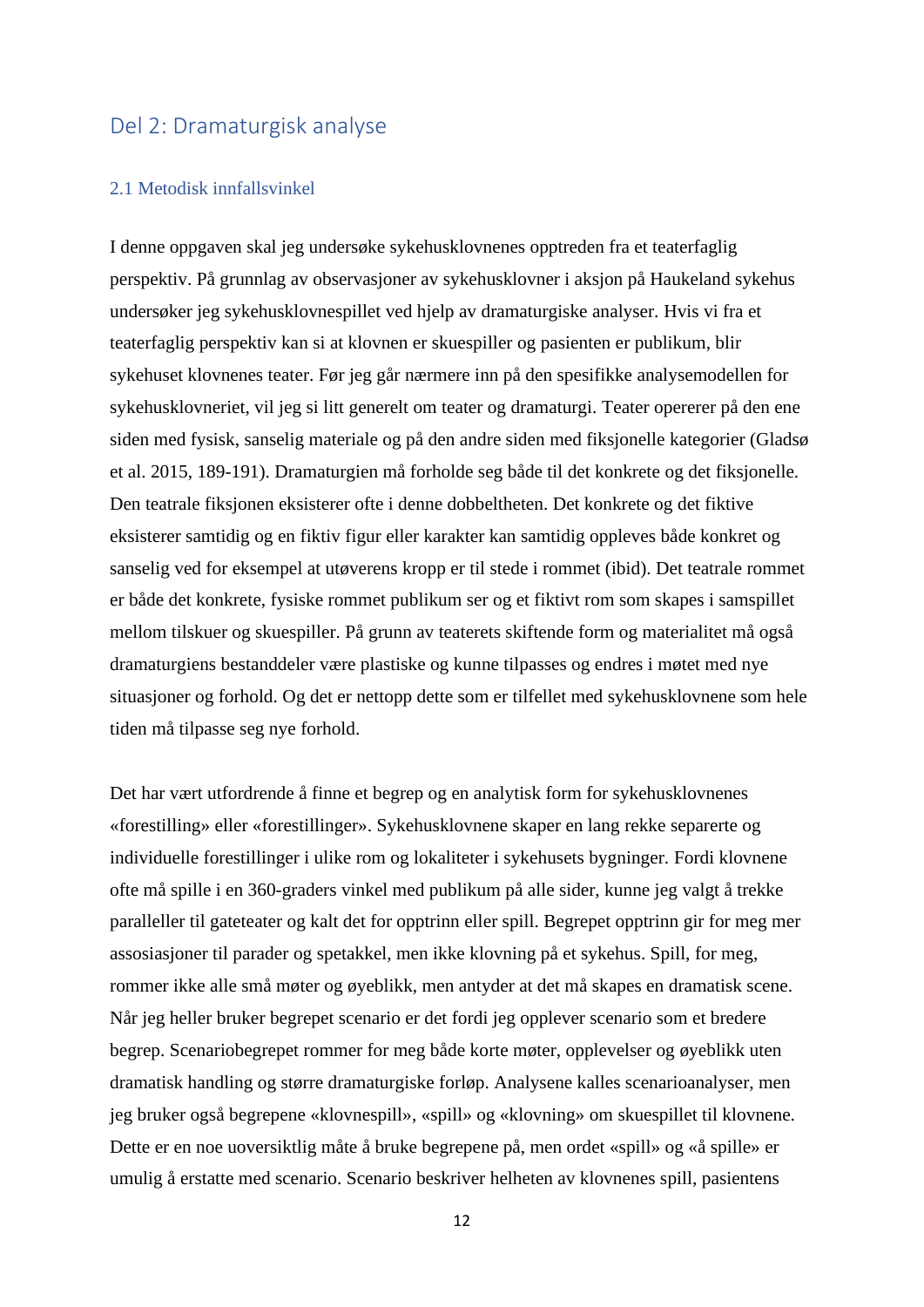reaksjon, dramaturgiske strategier og rommet altså mer enn kun klovnespillet. Hvor langt er et scenario? En dag på sykehuset kunne blitt analysert som en hel, sammenhengende forestilling eller så kunne hvert møte med en pasient vært et eget scenario. Jeg har valgt å dele klovningen opp i separate, uavhengige klovnescenarioer hvor hvert møte med en pasient regnes som et eget og unikt scenario. Jeg skal analysere de individuelle scenarioene som skapes fra et scenisk-dramaturgisk perspektiv med utgangspunkt i de fire hovedpunktene rom, samspill, dramaturgisk forløp og dynamikk/spenning. Siden det ikke eksisterer andre grundige analyser av sykehusklovner å støtte seg på, ser jeg det som nødvendig å analysere dem ut fra ganske generelle dramaturgiske punkter. Som bakgrunn for analysene vil jeg ta i bruk teori om dramaturgisk analyse. Janek Sazkowski sitt essay om dramaturgisk analyse fra 1989 danner hovedgrunnlaget for den dramaturgiske analyseteorien. Lise Hovik og Lisa Nagels beskrivelser av interaktive dramaturgier i scenekunst for barn 0-12 år og Faith Guss sine teorier om lekdramaturgi danner grunnlaget for en bredere dramaturgisk forståelse av klovnescenarioene. De er inkludert i kapittel 3 og kan bidra til en bredere forståelse av samspillet mellom klovn og pasient. Kapittel fire beskriver utviklingen av klovnefiguren i en historisk kontekst gjennom å plassere sykehusklovnefiguren i forhold til andre historiske klovnefigurer. I kapittel fem kontekstualiseres klovningen ytterligere gjennom å vise til teorier og perspektiver på sykehusklovning gjort fra det internasjonale sykehusklovnemiljøet. At sykehusklovnene arbeider i en tverrfaglig kontekst blir særlig fremtredende i dette kapitelet. I kapittel 6 legger jeg frem scenarioanalysene som danner grunnlaget for mitt arbeid med å finne tendenser og prinsipper for sykehusklovning. Det skal totalt gjøres 8 scenarioanalyser, samt noen kortere observasjonsbeskrivelser, som alle skal analyseres ut fra de fire punktene rom, samspill, dramaturgisk forløp og dynamikk/spenning. Intensjonen med å lage dramaturgiske analyser av klovnespillene er å forsøke å avdekke noen dramaturgiske grunnprinsipper for spillene. Målet er ikke å finne forhåndsgitte bestanddeler som gjelder alle sykehusklovnescenarioer fordi det er i det improvisatoriske at sykehusklovnens natur ligger. Analyseverktøyene som benyttes må forstås som plastiske og ikke som gitte sannheter eller bestanddeler som alle scenariene passer inn under. Gjennom å bruke scenarioanalysene skal jeg trekke ut noen fellestrekk som kan si noe om teknikkene klovnene benytter seg av i spill. Likevel må disse funnene nødvendigvis bli ganske generelle fordi klovningen er basert på improvisasjon. Og det finnes derfor uendelige måter et klovnespill kan utspille seg på. Gjennom å si noe om teknikkene deres, vil jeg vise hvordan sykehusklovning er en scenekunstform som er godt plassert i det teaterfaglige fagfeltet. Dette vil jeg gjøre i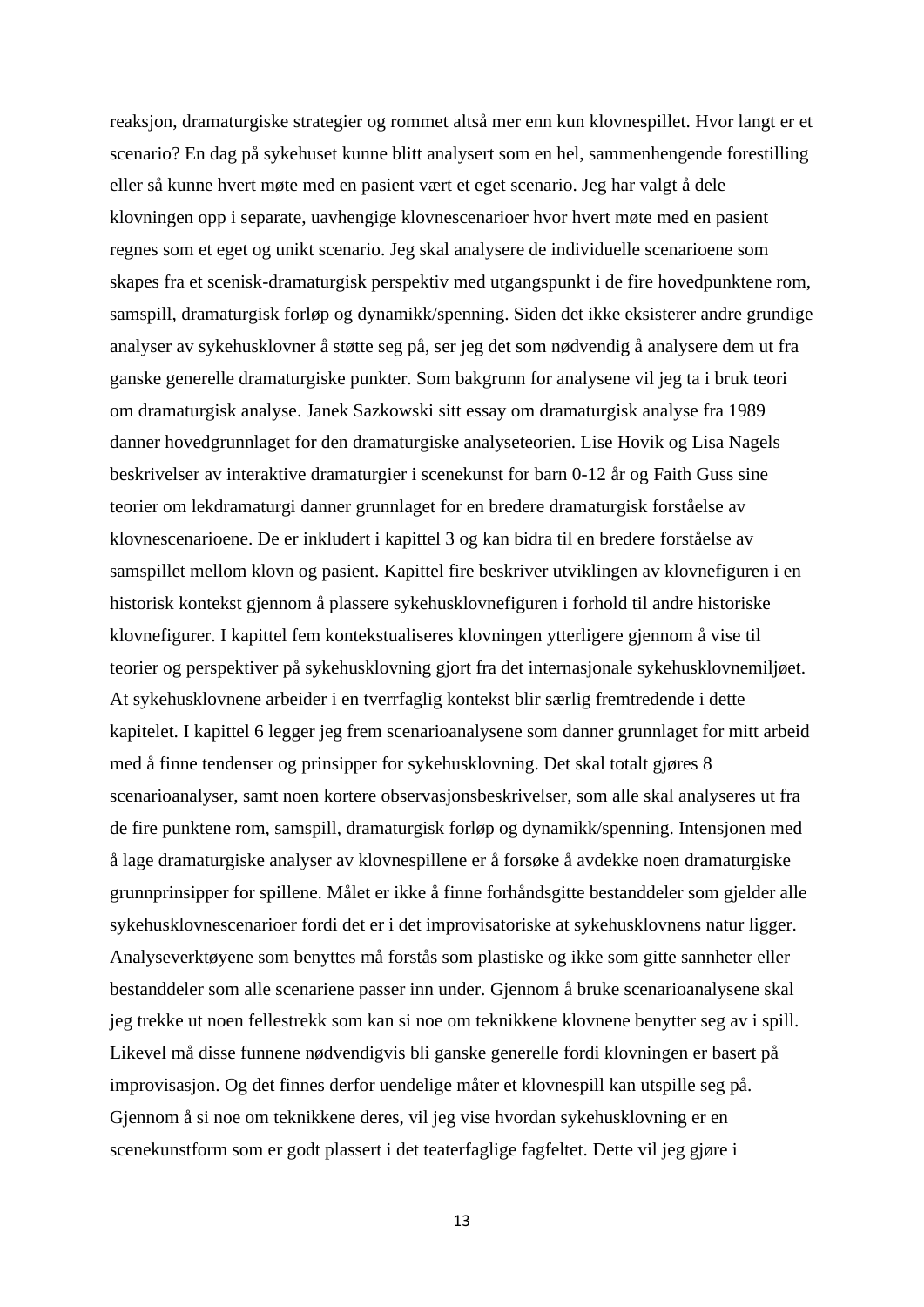oppsummeringen av analysene i kapittel 6 og i en kort diskusjon i kapittel 7 hvor jeg knytter funnene fra analysene opp mot teori som er gjennomgått tidligere i oppgaven.

# <span id="page-13-0"></span>2.2 Observasjon av sykehusklovnene

Gjennom å observere og oppleve sykehusklovnene selv har jeg førstehåndskunnskap til mitt kildemateriale. Å skrive en teoretisk oppgave om sykehusklovning uten forestillingsmateriale ville gitt et mer distansert blikk på sykehusklovningen. Da jeg står uten kjennskap til tidligere nedskrevne teaterfaglige observasjoner, var det viktig å få gjort egne analyser av klovnene. De er knyttet opp mot klassiske dramaturgiteorier fordi det gir et håndfast punkt å analysere dem ut fra. Basert på mine observasjoner har jeg beskrevet og analysert de teatrale scenarioene som klovnene skaper i møte med og sammen med pasientene. Analysene er basert på mine notater, hukommelse og de tendensene jeg som observatør la merke til. En annen observatør ville vektlagt andre trekk. Observasjonene ble gjort før den dramaturgiske analysens struktur og elementer var bestemt. Jeg ville først se klovnene i aksjon for å få et inntrykk av spillet deres før jeg deretter valgte ut bestanddelene i den dramaturgiske analysen. Hadde jeg gjort flere observasjoner etter at analysens form var satt, hadde analysene kanskje blitt mer spisset, da jeg visste hva jeg så etter under observasjonene og kunne observert dem mer målrettet. Samtidig var jeg som observatør åpen under observasjonene til å legge merke til det som fanget min interesse. Og jeg forsøkte dermed i mindre grad å plassere klovnene inn i mine rammer underveis i observasjonene. Likevel skulle jeg ønske at jeg fikk gjort flere observasjoner, så de kunne blitt mer detaljerte. Covid-19-pandemien gjorde det utfordrende å gjennomføre nok observasjoner og jeg måtte bruke det materialet jeg hadde samlet inn før pandemien inntraff. Dermed var det ikke mulig å gjennomføre nye analyser etter at analysens form var satt.

Mitt grunnlagsmateriale for analysene er observasjoner av klovnescenarioer spilt av sykehusklovner på Haukeland Universitetssykehus. Observasjonene ble utført gjennom fire arbeidsdager. Jeg fikk følge klovnene gjennom spill i korridorer, ganger og på rom til dagpasienter. Pasienter som var innlagt i lengre tid eller langtidspasienter med de alvorligste sykdommene, var jeg aldri med inn til. I rollen som observatør skulle jeg observere spillene uten å aktivt interagere i disse. I noen tilfeller var det ikke mulig å late som man ikke var til stede i rommet og jeg måtte svare på spørsmål fra klovnene og innta rollen som publikummer. Jeg ble aldri brukt inn i de konkrete dramatiske forløpene og var i disse tilfellene en stille tilskuer som klovnene ikke henvendte seg til, men jeg var der som en av tilskuerne. Av og til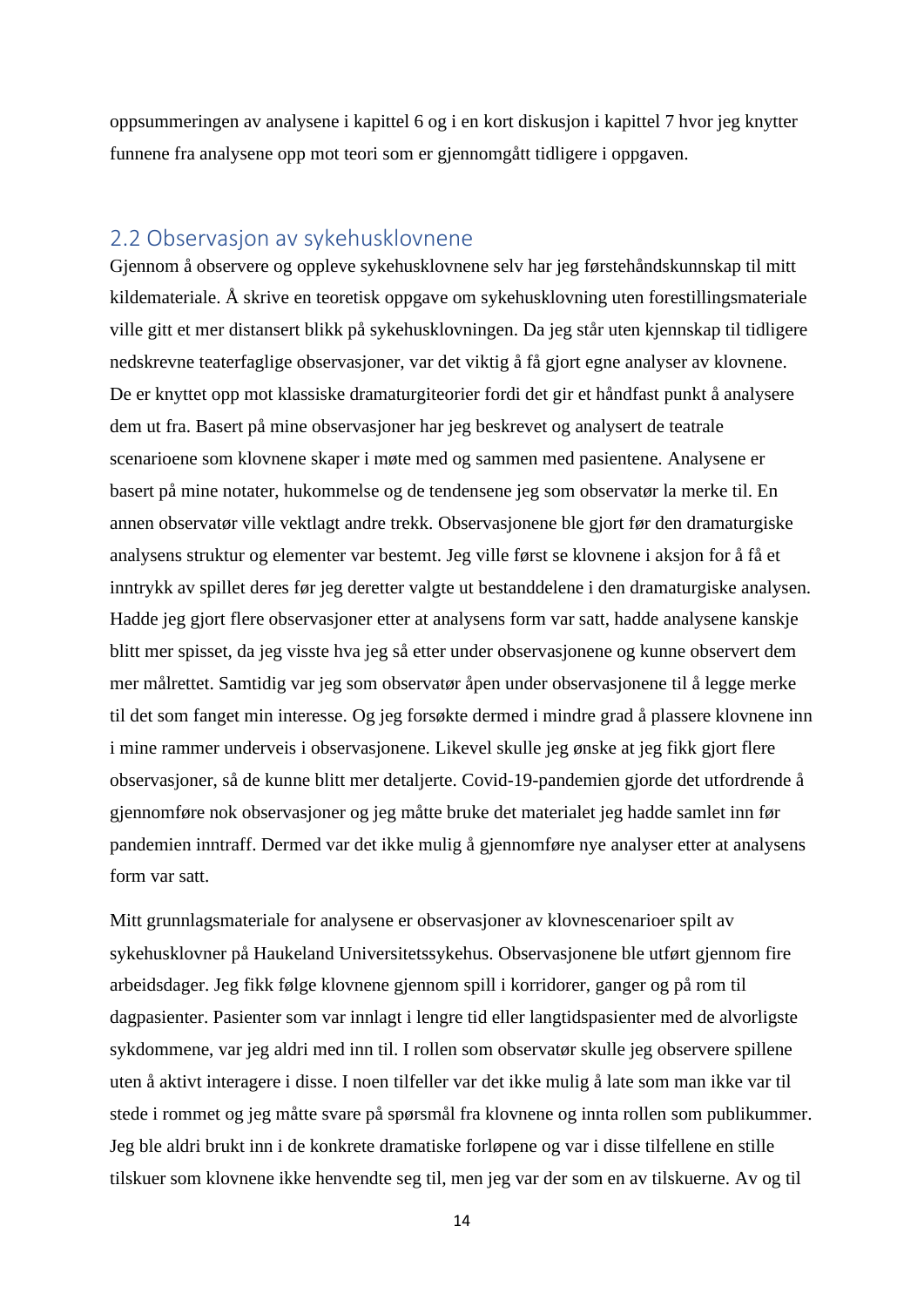opplevde jeg at jeg ble stående og smile og le og nikke sammen med publikum. De lo og fant blikket mitt og så smilte vi sammen av det klovnene fant på. I andre tilfeller kunne jeg være mer usynlig og observere spillet og pasientens reaksjoner på avstand. Klovnene spurte noen ganger på vegne av meg om tillatelse til at jeg kunne få komme inn på rommet og se på spillet. Det var aldri noen som sa nei. Da vi gikk inn på private rom, titulerte klovnene meg på ulike måter som en venn, en assistent, en flue på veggen eller de kommenterte det ikke i det hele tatt.

Klovnespillet på sykehuset er tett på den konkrete virkelige verden hvor liv, sykdom og død omgir de fleste som er innom sykehuset. Det blir spilt klovnespill under medisinske prosedyrer som positive distraksjoner for pasienter under sprøytetaking og medisintaking. En kan kanskje tenke at teater på sykehus er det motsatte av det folk egentlig behøver på sykehuset, som er stillhet og ro. Sykehusklovningen er sjeldent en varslet opptreden, men oppstår overraskende her og nå. Kanskje kan klovnespillet ikke skilles fra stedet eller sykehussamfunnet som omgir den. Teaterspillet skjer midt oppi sykehuset og alt det medisinske.

Det er barneavdelingen som er hovedområdet til sykehusklovnene. De opererer i et annet klima enn forestillinger som spilles på offentlige områder eller i teaterinstitusjoner med tydelige rammer som varsler at her skjer det en forestilling på et spesifikt tidspunkt. En oppsøker ikke sykehusklovningen, men den oppstår på rommet ditt eller i gangen du befinner deg i. En går heller ikke til sykehuset for å bli underholdt. Publikum har ikke oppsøkt et arrangement og de er ofte i gang med andre aktiviteter. Sykehusklovningen er hovedsakelig rettet mot barn på sykehuset, men de spiller også for og med foreldre, andre pårørende og noen ganger helsepersonell. I scenarioene er barna delaktige i varierende grad. Likevel er det alltid en form for interaksjon. Barnet inngår på sett og hvis i selve hendelsen. Pasientene deltar ofte i direkte samspill med klovnene og bidrar med materialet til spillet. Lise Hovik og Lisa Nagel spør hvordan man skal vurdere og analysere teaterkunst hvor barnepublikummet blir deltakere (Hovik og Nagel, 2017, 15). I denne oppgaven blir pasienten både sett på som inspirasjonsmateriale for skuespillerne og som deltakere i et felles fiksjonelt rom. Møtene vil også bære preg av barnets alder og utvikling. Et samspill for og med en ett-åring er forskjellig fra en syv-åring som igjen er forskjellig fra en fjortenåring.

### <span id="page-14-0"></span>2.3 Den dramaturgiske analysens bestanddeler

Hovedelementene i mine analyser vil være scene, samspill, dramaturgisk forløp og dynamikk. Disse elementer, eller analytiske parameterne, er hentet fra mine observasjoner, men er blitt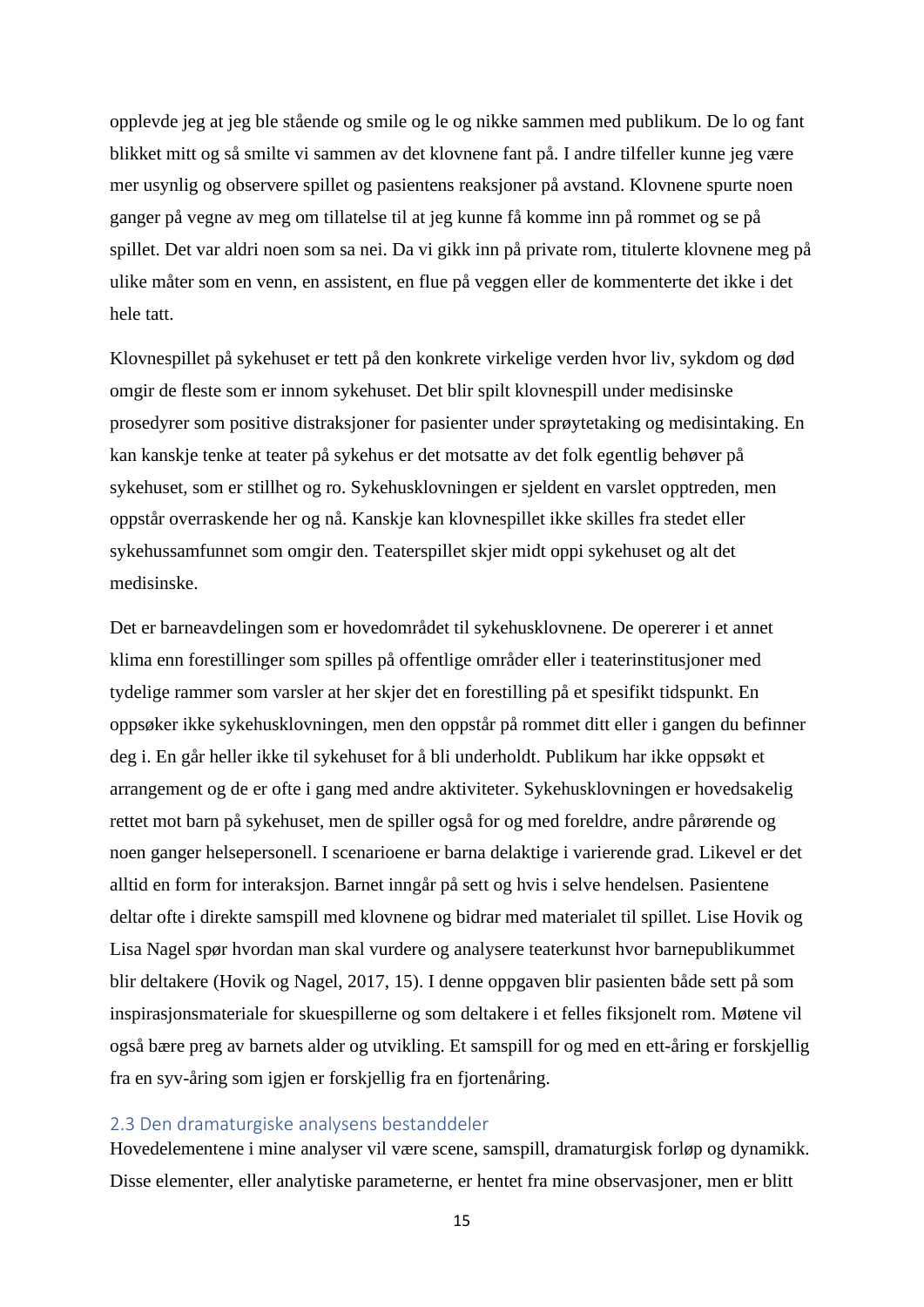formulert gjennom min teaterfaglige forståelse. Denne faglige forståelsen strukturerer observasjonene som scenarioer bestående av elementene scene, samspill, dramaturgisk forløp og dynamikk. På toppen av analysens bestanddeler ligger hver skuespiller sin personlige sykehusklovnefigur som fargelegger spillets form og uttrykk. For hvert punkt er det noen tilhørende spørsmål som kan brukes i analysene. Disse spørsmålene har jeg selv utviklet så de skal passe til å analysere sykehusklovnespill. Noen spørsmål går igjen flere ganger, med litt forskjellig fokus. For eksempel stilles det spørsmål omkring de foresatte sin deltakelse både under forløp og samspill.

#### <span id="page-15-0"></span>2.4 Rommet/scenen

Sykehusets bygninger og rom utgjør spilleplassen og scenen til klovnene. Klovnene har sitt hovedvirke på barneavdelingene på sykehusene, men beveger seg og i ganger og offentlige områder (korridorer) hvor de kan treffe på andre pasienter og sykehusansatte. Ofte foregår de lengre scenariene i et avgrenset rom, men noen ganger strekker de seg over lengre avstander og flere rom. De vanligste rommene er pasientrom, venterom, og operasjonsrom. Om det spilles i avlukkete rom eller i et åpent område, har stor betydning for det dramaturgisk forløpet og samspillet. På pasientrommet møter man pasienten i sitt tilnærmede private rom på sykehuset. Det er mulig å sentrere spillet mot pasienten, uten mange distraksjoner, da det gjerne er få andre i rommet eller de andre som er i rommet også har oppmerksomheten mot pasienten. Spillerommet kan være hele rommet eller sentrere seg rundt pasientens seng eller være helt nært pasienten: slik at scenerommet blir mellom en fingerdukke og pasientens øyne.

Klovnenes spill og vandring gjennom sykehusets korridorer kan ses på og analyseres som en sammenhengende forestilling, nærmest som et gateteater med individuelle opptrinn på veien. Gang og korridorer er offentlige plasser på sykehuset. Her kan man møte personer fra andre avdelinger på sykehuset og det er en gjennomstrømming av mennesker. Pasienter, pårørende og ansatte går her på vei til eller fra andre steder. Det kan oppstå individuelle møter og møter med flere personer. Folk er på vei til et sted, gangene er transportetapper. Møtene her er kanskje raskere og mer sporadiske enn på private rom. I disse rommene arbeider skuespillerne i en 360graders vinkel hvor det kan dukke opp publikum på alle sider og når de minst aner det.

Fiksjonsrommet oppstår i det «vi beslutter os for at 'lade som om'» sier Janek Szatkowski (1989, 28). Det fiktive rommet er et magisk rom med andre regler enn de som gjelder i virkeligheten. «Det fiktive rum kan blive til et hvilket som helst sted» (ibid). Jeg velger å bruke begrepet om det fiktive rom som knyttet til transformasjon av sykehusrommet til et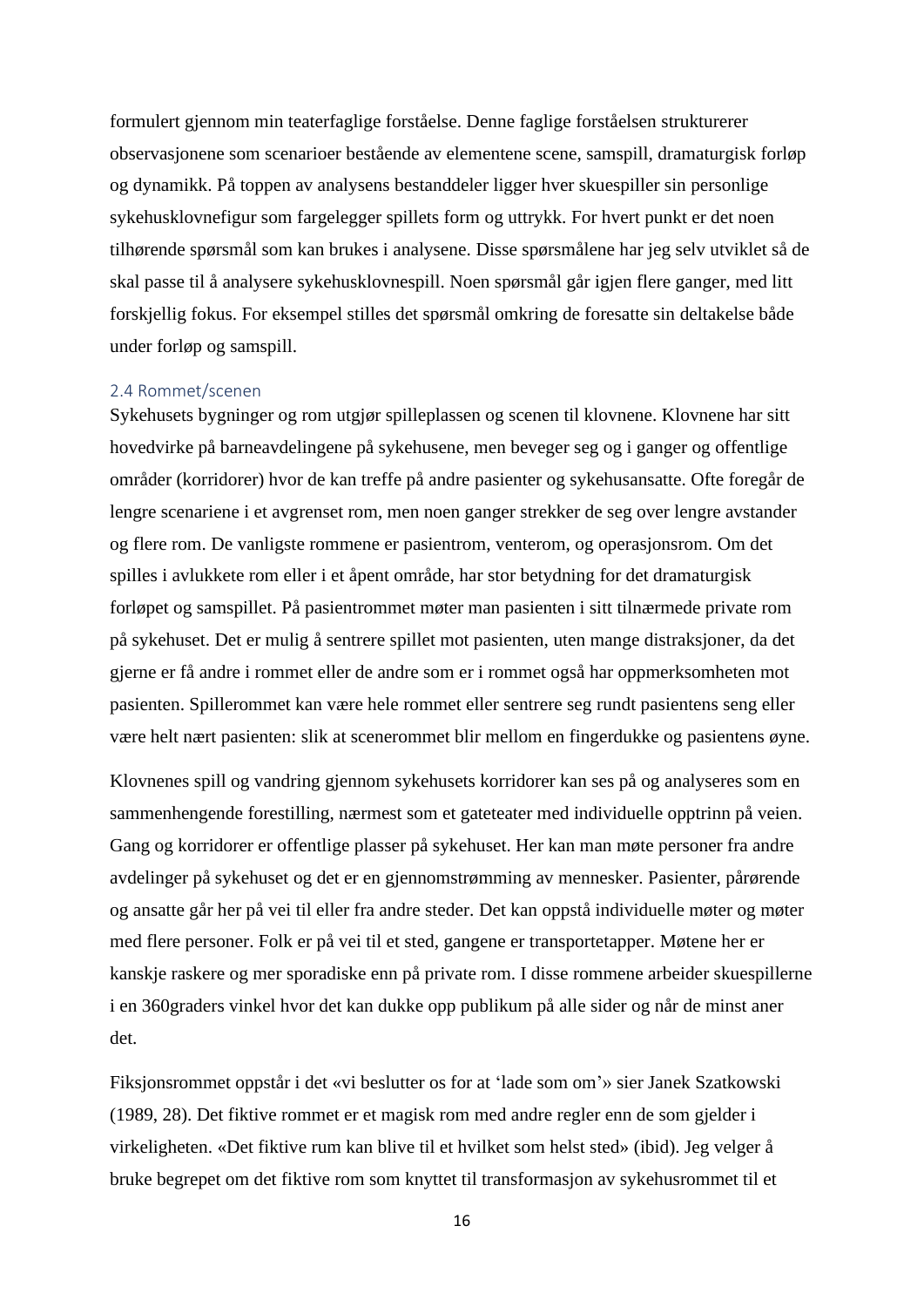fiktivt rom eller et rom med muligheter for fiksjon. Det kan og utspille seg handling/spill i rommet uten at rommet transformeres fiktivt. Jeg forstår den fiksjonsskapende prosessen som noe som starter når klovnene bestemmer seg for å skape et scenario. Men skillelinjen mellom hva som er et møte og hva som er et scenario kan være noe utydelig og er en svakhet ved denne definisjonen. For på sett og hvis er det alltid fiksjon når klovnene går rundt på sykehuset, i kraft av at klovnen er en fiksjonell figur. Men for å skille øyeblikkene hvor klovnen går rundt i «rolle» fra teaterscenarioene de skaper i samspill med pasient, tegner jeg opp dette kunstige skillet. Disse korte møtene regnes som møter med fiksjonelle klovnefigurer, ikke som fiksjonsskapende prosesser. «I den fiksjonsskapende prosessen kan et hvilket som helst rom med de enkleste (eller de mest ambisiøse) virkemidler transformeres og bli et helt annet rom» (Gladsø et al., 2015, 202). Det er gjennom fiksjonskontrakten at rommet kan gjøres om til noe annet enn det faktiske fysiske rommet. Skuespillerens ord og spesielt fysiske bevegelser i rommet bidrar til å underbygge det fiktive rommet. Om klovnene for eksempel spiller at man er under vann, kan de underbygge det gjennom myke, sakte bevegelser som gir assosiasjoner til å svømme i vann. Møbler eller maskiner i rommet kan inndras som rekvisitter eller scenografi i spillet. En pustemaskin kan under vann bli til en fisk. Lyder fra maskiner kan bli til en del av et musikkstykke eller lyden av fisker under vann. Klovnene kan ta i bruk de fysisk-sanselige muligheter som er i rommet og ta de inn i fiksjonsuniverset. Dette kan også underbygges gjennom rekvisittbruk.

#### **Analytiske spørsmål til rommet:**

- Hvordan ser det konkrete rommet ut?
- Hvilke gjenstander er det i rommet? (Er det noen gjenstander som tar mye plass fysisk eller auditivt?)
- Hvor mange personer er det i rommet?

Det fiktive versus det konkrete rom:

- Foregår scenariet i det konkrete rom? Rommet forvandles ikke til et annet univers.
- Transformeres rommet til et fiktivt rom eller sted?

# I scenariet:

- Skapes det et tydelig, avgrenset spillområde? Eller benyttes hele rommet?
- Foregår det noe annet i rommet som tar fokus?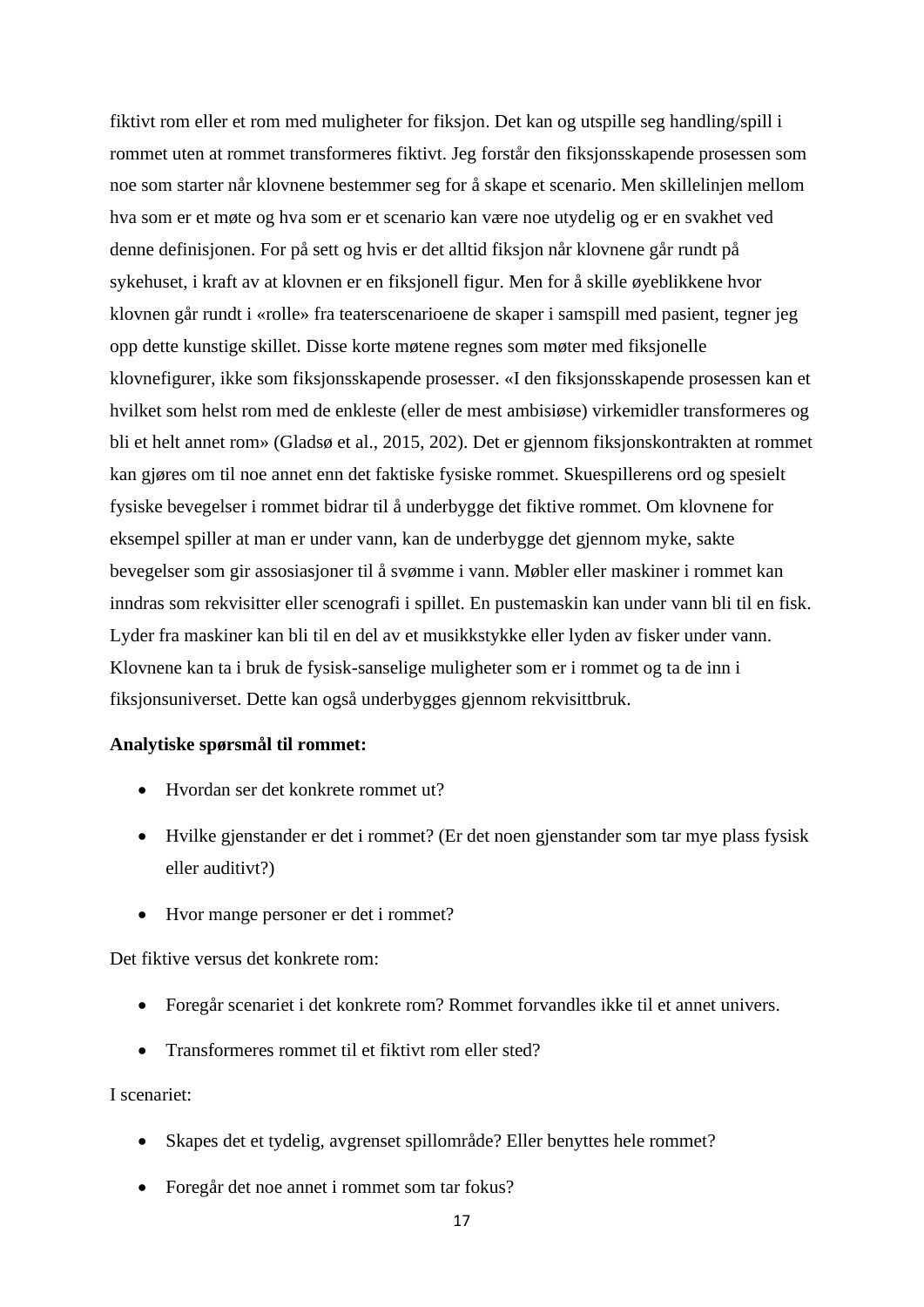- o Er det noe i rommet som lager lyder?
- o Hvordan er lyset?
- o Andre ting?

#### <span id="page-17-0"></span>2.5 Samspill

I en teaterforestilling etableres det ofte en fiksjonskontrakt mellom utøvere og tilskuere som er gjeldende for den spesifikke forestillingen (Szatkowski, 1989, 30). Den dramatiske fiksjonen har dermed sine egne regler som tilskuerne er fortrolige med og derfor vil bli overrasket eller i det minste legger merke til om de brytes. (ibid.) I klovnenes tilfelle kan dette være ekstra forvirrende kanskje, da fiksjonskontrakten mellom klovn og publikum ofte kan være skapt på grunnlag av at klovnene skal bryte med forventningene. Fiksjonskontrakten fungerer slik at de som ser på, fysisk sett, er utenfor den dramatiske fiksjonen, «men befinder sig i det fælles rum og den fælles tid» (ibid). I det første møtet mellom sykehusklovn og tilskuer (pasienter, pårørende og eventuelt sykehuspersonale), etableres kontrakten med publikummet i den gitte situasjonen der og da. Man kan tenke seg at tilskueren også kan være med inn i det fiksjonelle rommet med klovnen. Andre ganger spiller de mer for pasienten og da kan man tenke seg at det er situasjoner hvor publikum er utenfor det fiksjonelle rommet. Men hovedsakelig vil tilskueren være med inn i det fiksjonelle rommet. Når det gjelder fiksjonen skiller Szatkowski videre mellom to hovedformer: teater *for* tilskuere og teater *med* tilskuere. Dette henspeiler på hvilken plass tilskueren ilegges i rommet. Betrakter publikum spillet på avstand eller er de med inn i det fysiske, fiksjonelle scenerommet? Sykehusklovning vil generelt være teater *med* tilskuere og det er ytterst sjeldent de kun spiller *for* tilskuerne. Et slikt tilfelle så jeg da klovnene opptrådde sammen med en musikkterapeut for pasientene. Diskusjonen omkring teater for og med tilskuerne, diskuteres videre i kapittel 3 om interaktiv dramaturgi.

#### **Analytiske spørsmål samspillet:**

- Hvordan er samspillet mellom klovn 1 og klovn 2? Er det statusforskjeller?
- Hvordan er samspillet mellom duo (klovn 1 og klovn 2) og pasient?
- Er det andre som bidrar inn i samspillet?
- Hvordan skjer samspillet? Gjennom objekter, direkte kommunikasjon eller via andre mennesker?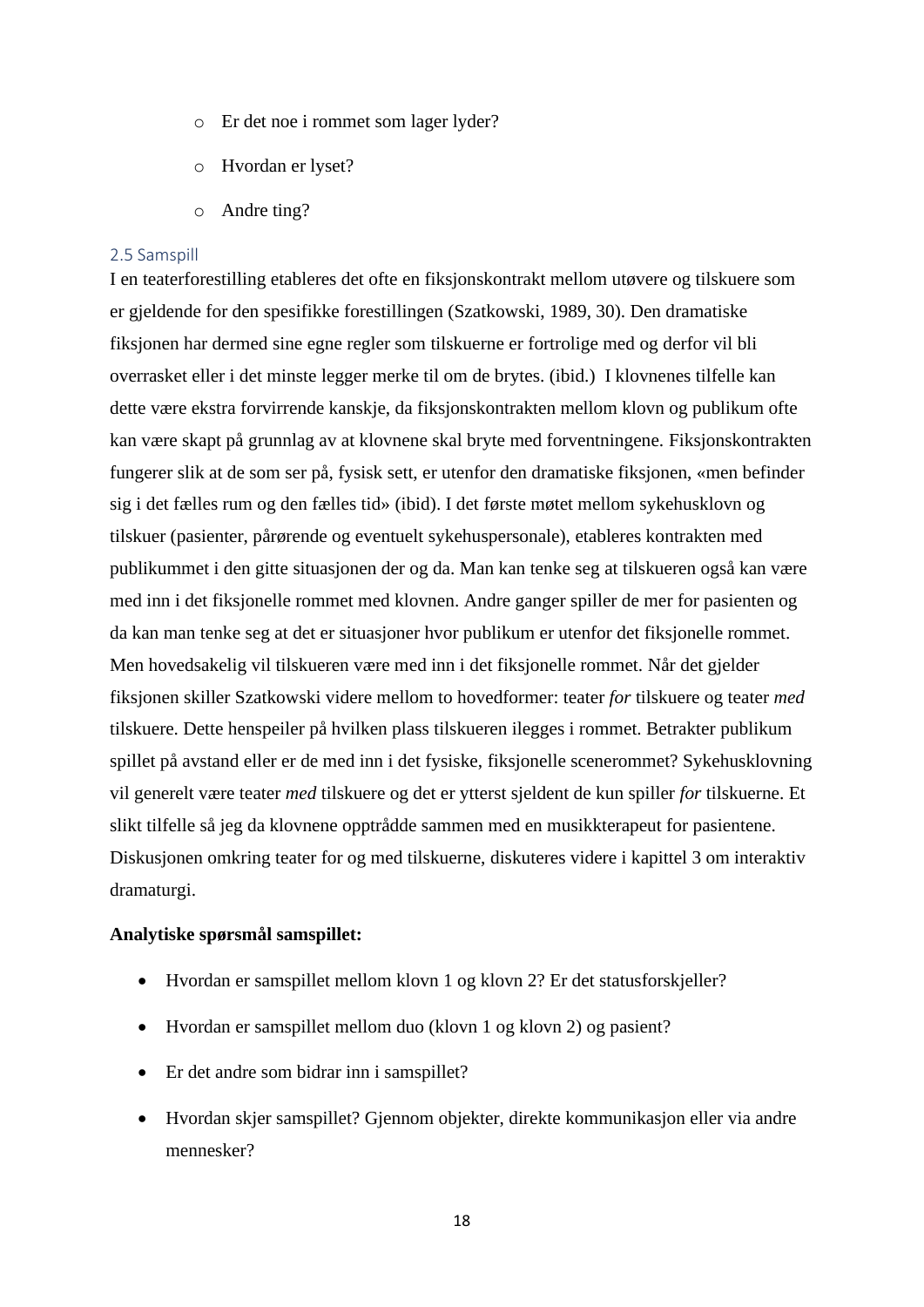#### <span id="page-18-0"></span>2.6 Dramaturgisk forløp

Jeg bruker begrepet dramaturgisk forløp om historien som klovnene skaper sammen eller med utgangspunkt i pasientens innspill. Det dramaturgiske forløpet forteller oss hvordan klovnene bygger opp historien og hvilke virkemidler de velger å ta i bruk. Forløpet kan være bygget opp omkring forskjellig dynamikk mellom de to klovnene. De kan være i konflikt med hverandre. Den ene klovnen kan for eksempel ha høyere status enn den andre klovnen og være den som veileder den andre gjennom forløpet. I disse situasjonene skapes forløpets historie ut av forholdet mellom de to klovnene. Forløpet kan og være bygget opp omkring pasienten som helten i historien som må redde klovnene. Eller pasienten som eksperten som må lære opp klovnene på forskjellige felt. Men forløpet behøver ikke være knyttet opp mot klovn eller pasient. Forløpet kan og bygges opp omkring andre virkemidler som sanseopplevelser, handlinger eller rekvisitter. Det kan være fysiske virkemidler som såpebobler som daler, fjær, fingerdukker e.l. Musikk kan være det bærende elementet i forløpet og musikkinstrumentet kan være et reelt instrument eller ting i rommet som fiksjonaliseres om til musikkinstrument: som en pustemaskin. Klovnene kan for eksempel komme inn og lage lyder som støtter opp om pustemaskinens lyder og lager et orkester ut fra pustemaskinens lyder. I slike tilfeller kan rekvisittene spille «hovedrollen» i forløpet. Klovnene fungerer her mer som «dukkespillere» som gir fiksjonelt liv til «døde objekter». Dette er et viktig poeng fordi sykehusklovnen må ikke være i fokus hele tiden. Den kan gi liv til andre objekter og la de spille hovedrollen. Klovnefiguren kan innta mange forskjellige roller og kan skifte raskt mellom ulike karakterer og sinnsstemninger. Klovnefiguren kan innta rollen som kylling, politi etc., men skuespilleren går aldri ut av klovnen for å gå inn i en annen rolle. Skuespillerne er alltid i rollen som klovn på sykehuset, så lenge de har den røde nesen på. Klovnene kan både snakke og benytte seg av nonverbalt spill.

Til forskjell fra forestillinger som er planlagt og skapt på forhånd (tradisjonell dramatikk), er sykehusklovning basert på improvisasjon og etablering av fiktive situasjoner og handlingsforløp i øyeblikket. Likevel finner man mange av de samme prinsippene i klovnescenarioene som i skreven dramatikk. Etter klovnenes lynraske innledende «skanning» av situasjonen bestemmer de seg for et nøkkelelement og det skapes et forløp med mål om en råd tråd: med innledning, hoveddel og avrunding. Sykehusklovnene på Haukeland fortalte meg at et av deres mål er å ta barnet med på en tur eller opplevelse. Hvert møte med en pasient skal være et «helhetlig» møte, ikke et «uløst» møte med uklar eller ingen avslutning. Situasjonene som skapes, skal ha en struktur og ikke være enkeltstående øyeblikk av påfunn uten sammenheng. Med struktur menes at forløpet skal henge sammen. Det skal ikke avbrytes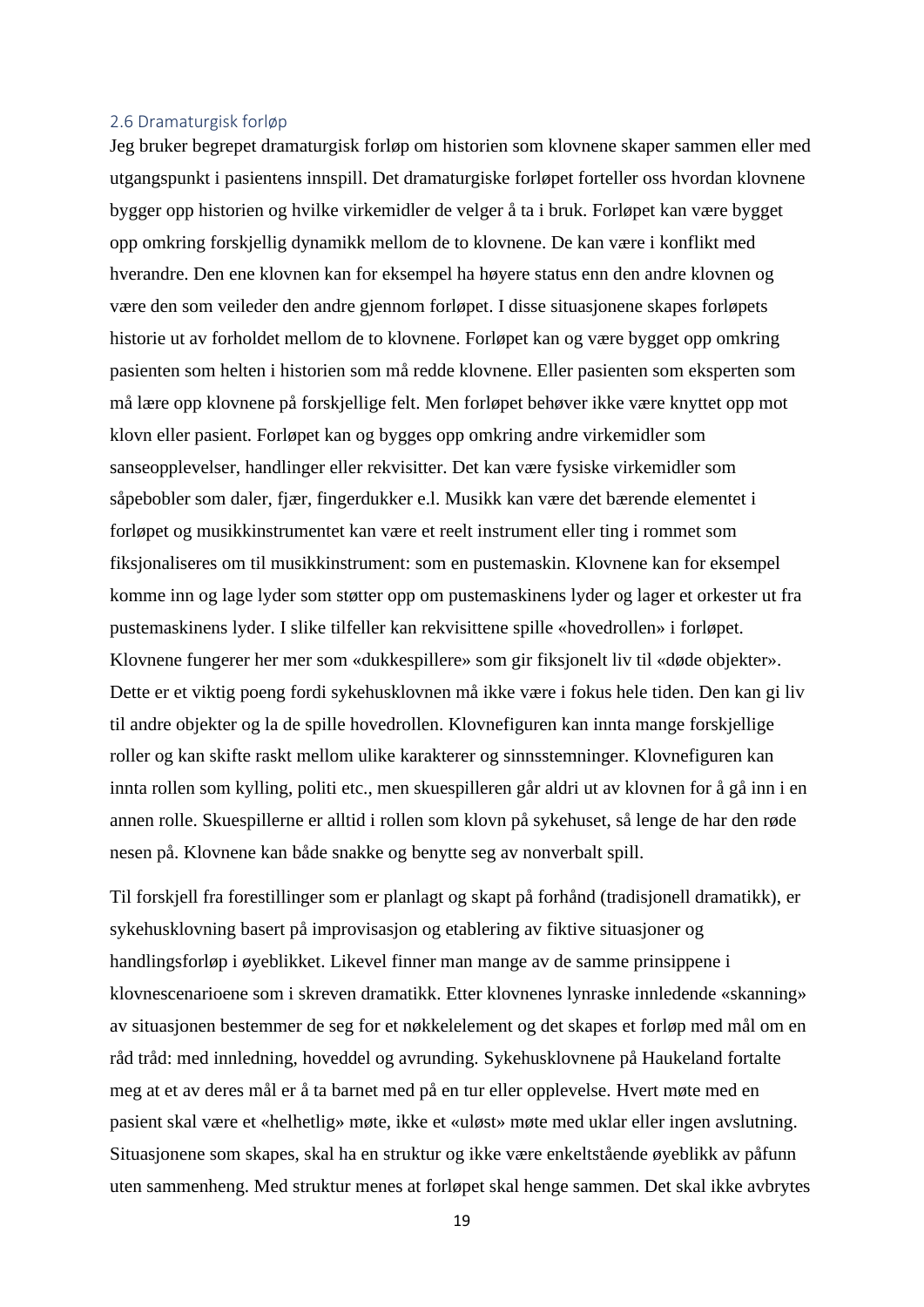før det er ferdig og man skal ikke begynne på et forløp som ikke avsluttes. Forløpene skal være tydelig strukturerte, men de må ikke være lineære. Spenningsoppbyggingen kan følge et lineært forløp, med en lineær fortelling, slik Aristoteles beskrev det med en presentasjon, komplikasjon, vendepunkt, klimaks og en løsning (Gladsø et. al. 2015, 29-31). Men ofte blir deler i forløpet dvelt ved i lengre øyeblikk og kanskje repetert flere ganger og følger ikke denne lineære formen. På den måten kan man si at klovnene jobber både med en «tradisjonell» dramatisk form, en episk form og en metafiksjonell form. Dette er en diskusjon jeg utdyper i kapittel 3. I den dramatiske formen er spenningen ofte knyttet opp mot konflikter mellom forestillingens karakterer. I klovnenes forløp kan spenningsoppbygningen være knyttet til klovnene, pasienten, men også til objekter som klovnene gir liv. Uansett hvem som spiller «hovedrollen» i forløpet, er det klovnene som indirekte styrer forløpets gang. Klovnene søker alltid en spenningsoppbygning, som utløses av på forhånd ukjente forhold og komponenter som oppdages og tas i bruk underveis i forløpet. Dette kan kalles for «den røde tråden» i sykehusklovnenes dramaturgi.

I den dramaturgiske analysen kan vi stille følgende analysespørsmål som kan si noe om hvordan klovnene skaper (improvisatoriske) dramaturgiske forløp i den gitte situasjonen.

## **Analytiske spørsmål om dramaturgisk forløp:**

- Hva kommer fra klovnene og hva kommer fra pasienten?
- Skapes det en historie? Hvordan fortelles denne historien?
- Skapes det figurer eller animasjoner av objekter?
- Spill andre/er det eventuelt andre enn klovnen og barnepasienten som spiller med? Pårørende, foreldre eller helsepersonell?
- Hvordan spiller fiksjonen sammen med eventuell medisinsk prosedyre eller funksjoner som skjer samtidig?

### <span id="page-19-0"></span>2.7 Dynamikk og spenning

Det siste elementet i analysen er dynamikk og spenning. Dynamikk dreier seg om variasjoner og vekslende energinivåer i spill. Dynamikk og spenning kan være knyttet til en historiefortelling som skapes i situasjonen gjennom improvisasjon av sykehusklovnene. Dynamikk eller spenning kan også være knyttet til en person: en av klovnene, barnet, pårørende eller andre i situasjonen. Spenningen kan være knyttet til emosjoner som personene har fra før eller som utløses gjennom spillet. Videre kan dynamikk og spenning være knyttet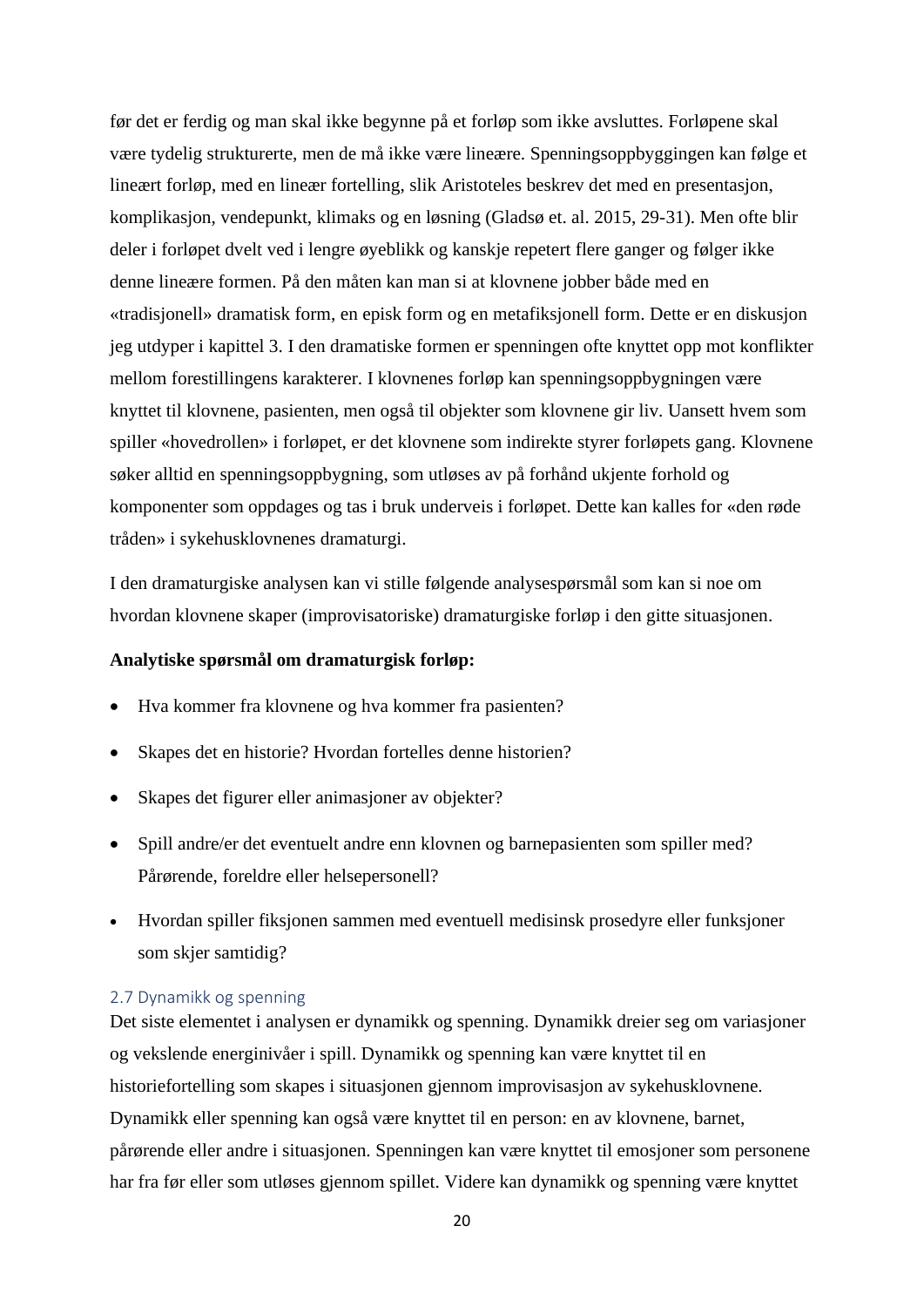til objekter eller stemninger (atmosfære) i rommet, som enten transformeres gjennom improvisasjon og fiksjonalisering eller som skapes av klovnene.

Janez Szatkowski beskriver tre former for spenning som er knyttet til narrativ, til fortellerplan og til fortolkningsplanet i forløpet (Szatkowski, 1989, 29-30). På et eller annet tidspunkt i forløpet kan det oppstå øyeblikk som tilskuerne kan oppleve som «spenningsfylte» og denne spenningen er knyttet opp mot ulike begreper i ulike dramaturgiske fortellerstrukturer (ibid.). I den klassiske dramatiske formen er spenningen knyttet til handlingen og tilskuerne vil stille spørsmålet hva kommer til å skje? I sykehusklovning kan vi se dette som spenning knyttet til narrativ handling: Vil de finne den forsvunne kaninen? Det kan være knyttet til forholdet mellom to karakterer: hvem vil vinne boksekampen? Den andre typen spenning er ifølge Szatkowski knyttet til det han kaller fortellerplanet. Denne spenningen oppstår av fortellingen sitt «hvordan»: hvilke fortellergrep og verktøy kommer aktørene/fortellingen til å ta i bruk for å føre fortellingen videre? (ibid.). Vi spør oss selv, midt i forløpet: hva vil skje nå? Dramaturgen Michael Evans kaller dette for en spørsmål-svar-dans mellom tilskuer og publikum som foregår gjennom forløpet. «Hvert svar vi får avføder et nytt spørsmål – helt til det hele er over» (Evans (2006, 93-94). I en improvisasjon kan vi tenke oss at spenning tilknyttet fortellerplanet er noe både skuespiller og tilskuer kan føle på, siden ingen av dem helt vet hva som skal skje.

Szatkowski skriver også om en tredje slags spenning som er knyttet til fortolkningen av fortellingen. Tilskuere fortolker det som skjer hele tiden. «Nogle fortællinger «hjælper» tilskueren, tager ham ved hånden og fører ham igennem, andre fortællinger «gør modstand» » (Szatkowski, 1989, 29-30). I noen forestillinger hjelper historien tilskuerne, ved å veilede publikum gjennom historien. Andre fortellinger gjør motstand hvor tilskuerne får noe å ta stilling til eller ved at det vises frem en annerledes struktur enn de har opplevd før, og som dermed bryter med deres vante og lærte fortellerstrukturer. Denne tredje formen for spenning sin relevans til sykehusklovning er litt mer diffus. Det kan tenkes at dette er relevant om vi tenker på hvordan klovnespillet tolkes i lys av den medisinske situasjonen som pasienten befinner seg i. For pasienten kan de koble det som skjer i klovnespillet sammen med det som skjer under prosedyren. Fra klovnen sin side kan vi tenke oss at de har en strategi i form av fortolkning. Enten at spillet skal fortolkes med henblikk på den medisinske situasjonen ved å ufarliggjøre medisinske objekter. Eller at det skal fortolkes med henblikk på å avlede oppmerksomheten ved å skape øyeblikk med glede i en situasjon ellers preget av alvor og usikkerhet. Dette er grovt sagt de tre spenningene i den dramatiske form.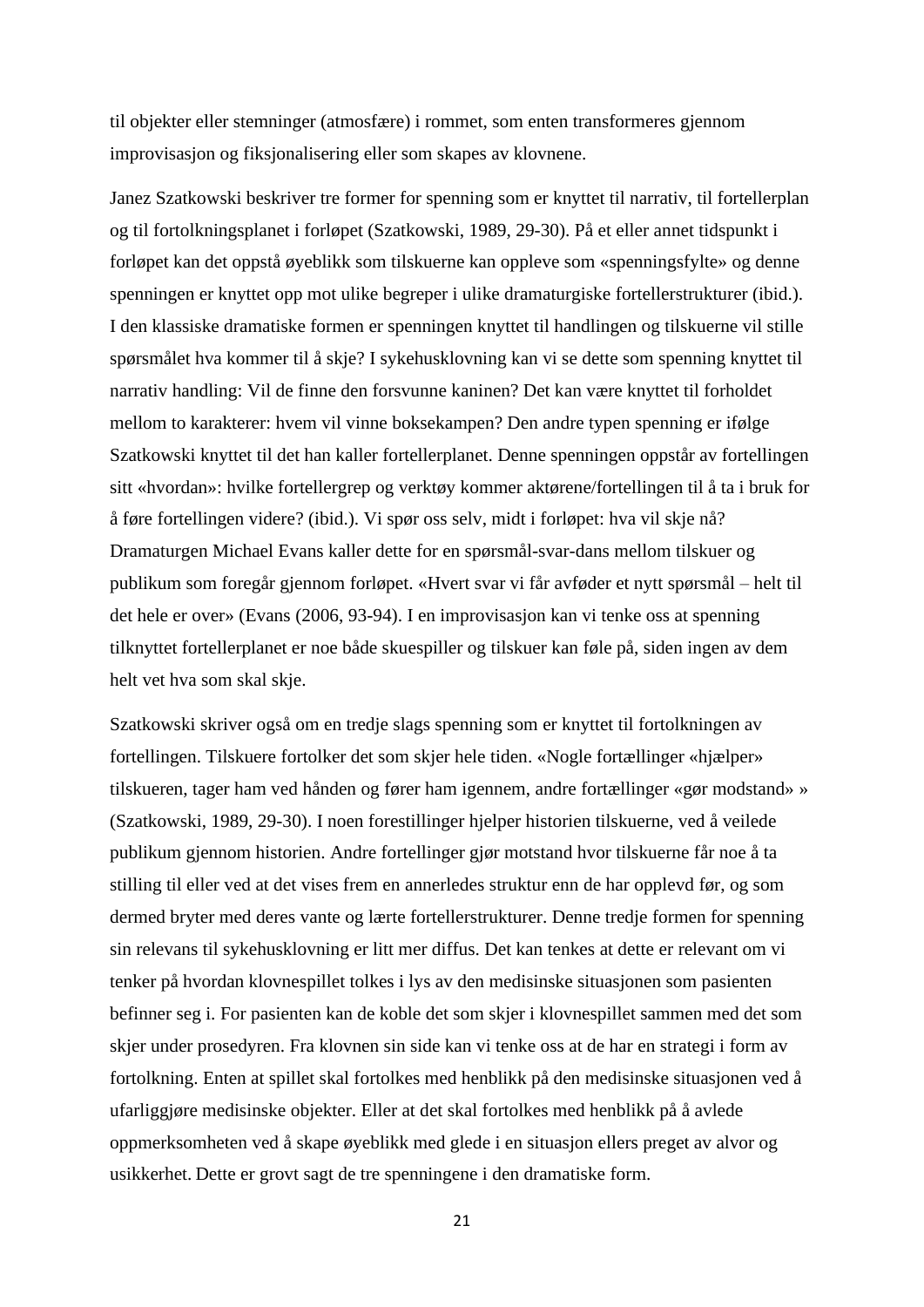Spenning eksisterer ikke bare i handlingen (det narrative og dramatiske). Spenning skapes ofte i samhandlingen mellom to personer eller objekter. Felles for spenningene er at de ofte skapes i det et forløp spilles ut. Sollyset som faller inn i rommet kan være stemningsskapende, men spenningen oppstår i det lyset kommer i spill med en person eller objekt. Slik som når solens spill gjennom gardinene kommer i samspill med såpeboblene. Spenningen kan være tilknyttet stemninger. Hvilken spenning utgjør personens humør? Ligger spenningen i at tilskuer er sint og man går gjennom forløpet og tenker man kan påvirke personens sinnsstemning? Spenningen kan ligge i handlinger (samhandling med objekter) som for eksempel såpebobler som blåses opp og faller til gulvet. Spenningen kan bygges opp med rekvisitter. Spenningen kan også være tilknyttet sanseinntrykk. Ta lyder for eksempel: På et sykehus kan det være gode og dårlige lyder. Medisinske instrumenter kan lage lyder. Alle pasienter kan ha sin egen individuelle opplevelse av disse lydene. På noen rom er det ingen lyd, det er helt stille. Andre rom er det masse lyd hele tiden. Alt dette kan det være spenningen knyttet til. Dersom pasienter har noen svekkede sanser, kan stimulering av andre sanser, og dette kan det være mye spenning knyttet til.

## **Analytiske spørsmål knyttet til spenning:**

## Spenning knyttet til objekt

- Reelle stetoskop er stetoskop
- Fiksjonaliserte stetoskopet er en slange
- Fiksjonelle en imaginær slange, bruker ikke stetoskopet.

#### Spenning knyttet til stemninger

- Personens humør glad, trist
- **Forventninger**

## Spenning knyttet til sanseinntrykk.

- Berøring fingrer på kropp forteller historie
- Lys solens spill gjennom gardinene på gulvet i samspill med såpebobler
- Lyd

## Spenning knyttet til (narrativ) handling

• Mellom karakterer: Hvem vil vinne boksekampen?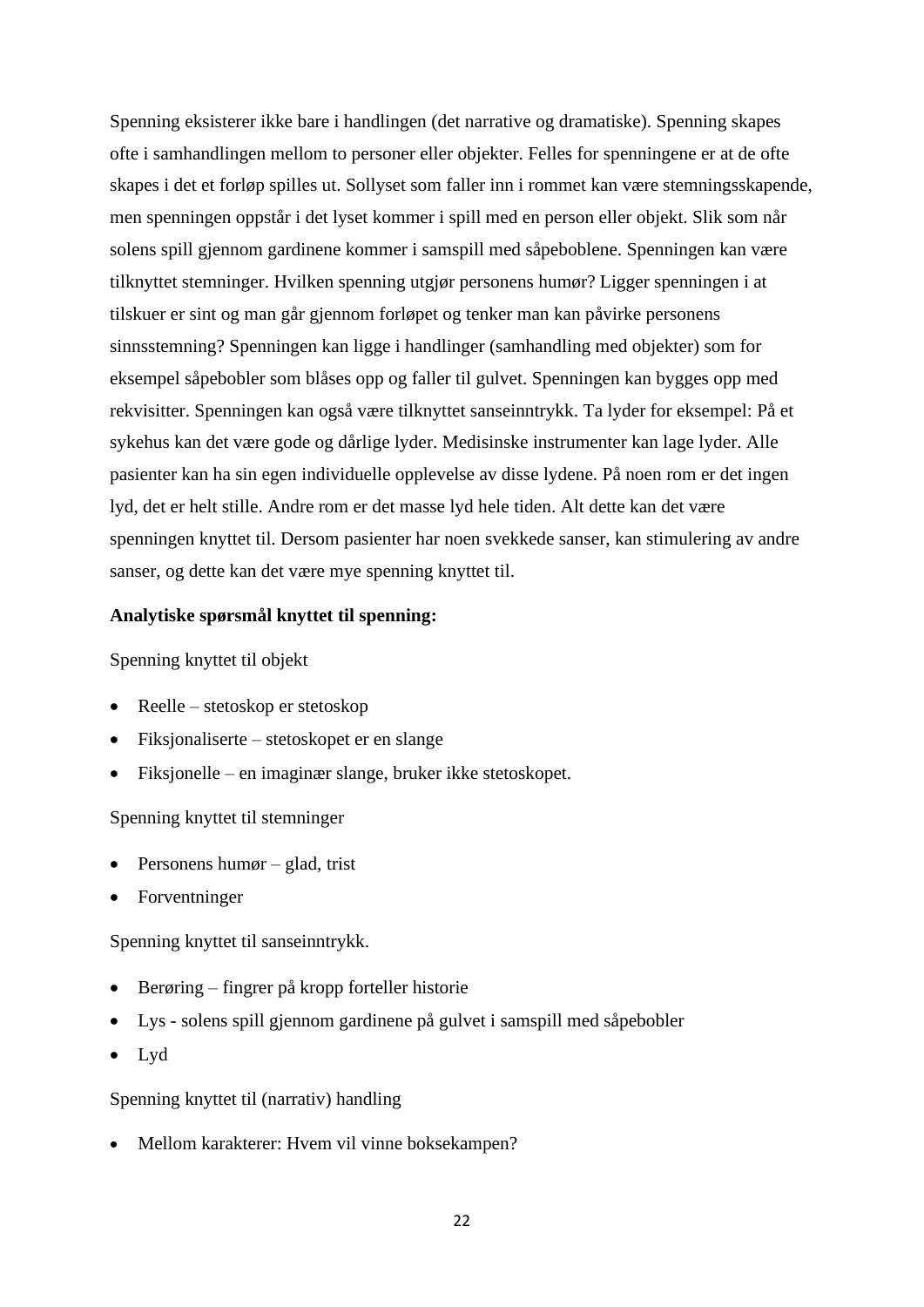# <span id="page-22-0"></span>Del 3: Dramatisk lek og interaktiv dramaturgi

I dette kapitlet diskuteres interaktiv dramaturgi og lek som inngangsmetoder til å forstå klovneskuespillerens arbeid og klovnescenarioets dramaturgi. Disse teoriene gjennomgås for å se om de kan avdekke flere detaljer om samspillet mellom klovn og pasient. Det gjennomgås ikke for å undersøke om det er interaktivitet eller samspill da sykehusklovning er basert på samspill med sitt publikum og kan ikke eksistere uten dette samspillet.

# <span id="page-22-1"></span>3.1 Interaktiv dramaturgi

Interaktiv dramaturgi betegner former som jobber aktivt med forholdet til publikum og inkluderer publikum til deltakelse eller medskaping*.* Når man skal forklare utviklingen av interaktive former, peker man gjerne på de nye teknologienes inntog: bruken av sosiale medier, dataspill og liknende teknologiske medier hvor brukerne ofte er med og bestemmer deler av innholdet. Begrepet *interaktivt teater* ble imidlertid etablert «innenfor neoavantgardistiske teaterpraksiser på 1960- og 70-tallet, med improvisasjonsbasert teater og utviklingen av politisk forumteater som viktige referanser» (Gladsø et al. 2015, 225). Forumteater og teaterimprovisasjon benytter seg av publikum sine ideer, men på forskjellige måter. I improvisasjon er ofte skillet mellom publikum og skuespiller tydelig både i det sceniske rom og i spill. Improvisatørene styrer vanligvis hvor ofte publikum får komme med innspill og hvordan disse innspillene brukes inn i spillet. Publikum sitter i salen, men kan i noen tilfeller tas med opp på scenen og bidra til spillet under tydelig ledelse fra aktørene. Boal jobbet med demokratisering, politikk og transformasjon gjennom sitt konsept forumteater. I det tradisjonelle teateret mente Boal at publikum ble vist en allerede gitt fortolkning av verden og mennesket. I *De Undertryktes Teater* er publikum blitt aktive deltakere og teaterets form brukes til å oppnå emansipasjon hos deltakerne. Gladsø et. al. (2015, 225) nevner også det postdramatiske sitt inntog som en del av utviklingen av interaktive former og peker på interessen for autentisitet og dokumentarisme i det postdramatiske teateret. Felles for disse tre formene som nevnes i sammenheng med det interaktive, er at tilskuerens rolle ikke er forutbestemt og kan utforskes og endres fra prosjekt til prosjekt.

Da teater er en relasjonell kunstart hvor man vanligvis møtes i samme rom og publikum er en essensiell del av møtet som tilstedeværende i det samme rommet uansett deltakelsesform, kan man til dels si at det relasjonelle og interaktive er en essensiell og alltid tilstedeværende kvalitet ved teater. At det relasjonelle og samspillet mellom skuespillere og publikum henger sammen med interaktivitet kan vi og se i den etymologiske betydningen av ordet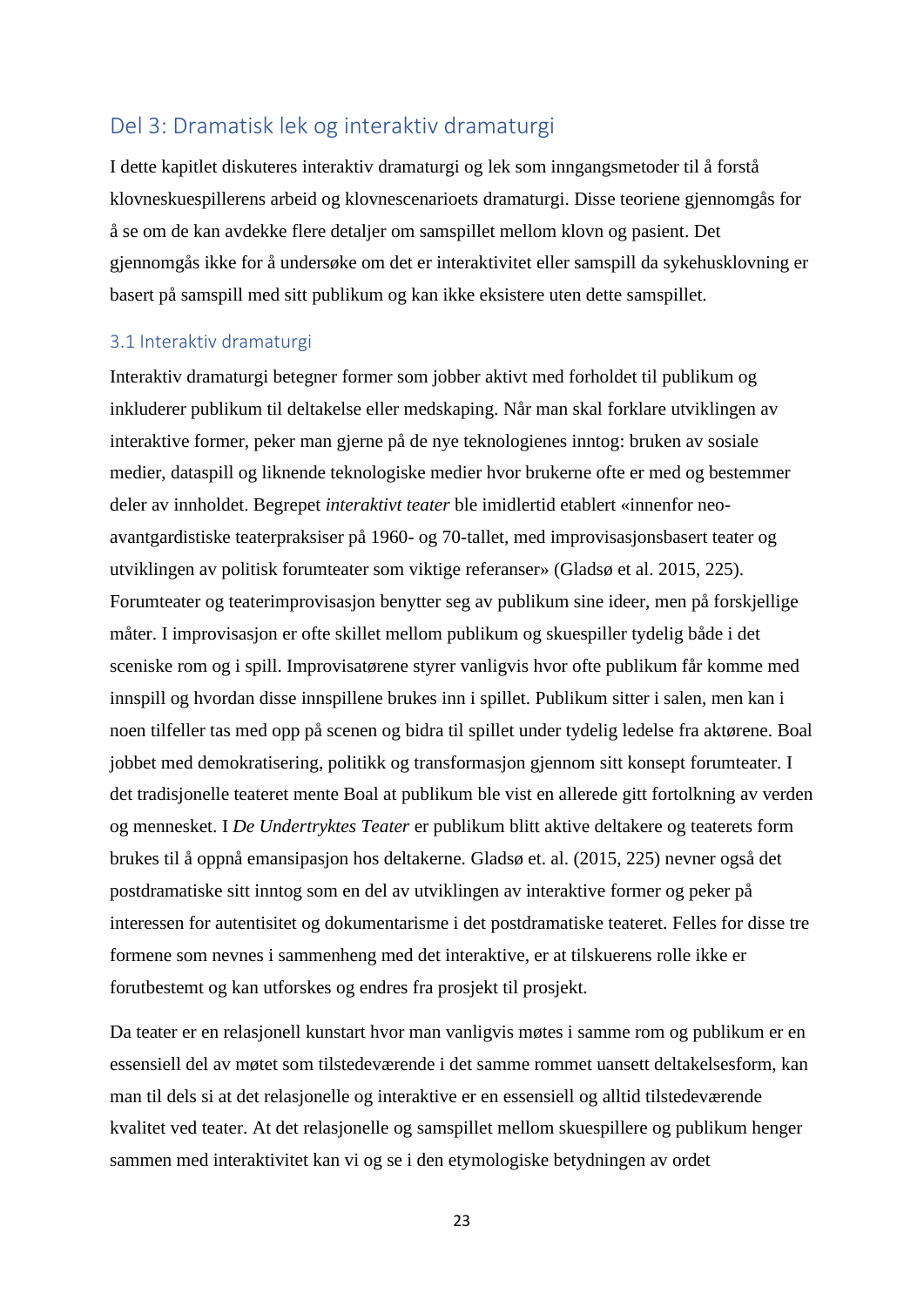interaktivitet, som betyr interaksjon, vekselspill eller samspill med noe eller noen (Henriksen, 2018). Når interaktivitet brukes som kunstnerisk formbegrep, er det fordi den betegner noe mer enn det relasjonelle møtet. Faktisk behøver ikke interaktive former inkludere samspill mellom skuespillere og publikum, selv om mange former gjør det. I improvisatoriske former skapes dramaturgien i spillet her og nå. Szatkowski trekker opp et skille mellom teater for og teater med publikum. Teater med publikum foregår på tre måter; grenseoverskridelse, usynliggjøring og gjennom det åpne teatret. Ved grenseoverskridende opphører skillet mellom det reelle og imaginære. Dette er det ritualistiske teater som opphører hverdagens grenser. (eksempel: the living theatre). Den andre måten er gjennom at teatret gjør seg usynlig og her nevner Szatkowski Augusto Boal sitt usynlige teater som referanse. Den tredje formen kaller Szatkowski det åpne teateret, og her opprettholdes skillet mellom det imaginære og reelle. Det skapes en fiksjonskontrakt med tydelige eller åpne rammer hvor deltakerne sammen kan videreutvikle det kunstneriske uttrykket (Szatkowski 2006, 159). Det er i det åpne teateret, sykehusklovnen, befinner seg.

Under paraplybegrepet interaktiv dramaturgi, finner vi også Immersive Theatre som beskriver teaterforestillinger hvor tilskuerne «omringes» av forestillingen og hvor tilskueren plasseres som forestillingens sentrum eller omdreiningspunkt. Publikum kan for eksempel selv gå rundt i scenografien og velge hva de vil se på. Det interaktive har ofte en tydelig romlig dimensjon. «In many recent works, the space of the performance is conceived as a space that is shared with the audience, rather than separated from it» (Turner and Behrndt, 2008, 195). Selv om publikum er et romlig sentrum for teaterformen, påvirker ikke nødvendigvis den fiksjonelle verdenen av publikum sin tilstedeværelse og handlinger i rommet (Gladsø et al., 2015, 228). Fordi det interaktive begrepet er bredt, må den interaktive dramaturgiens form i hvert enkelt tilfelle defineres og begrunnes slik at publikum kan forstå interaksjonsformen i den spesifikke konteksten (ibid, 226). I noen interaktive former tar publikum valg som virker direkte inn på handlingens gang, i andre former er publikum sine handlinger styrt av kunstnerne. Når man står ovenfor interaktive former, kan man dermed spørre: påvirker publikum, med sine handlinger og ideer, handlingen direkte? Eller er interaksjonens rammer nøye styrt fra skuespillerne sin side?

Bruken av interaktive former i scenekunst for barn og unge, er stor. De inviteres ofte med som deltakere eller inviteres til medvirkning og medskaping, men det har vært mindre dramaturgisk refleksjon omkring interaktive former for scenekunst for disse aldersgruppene. Det mente i alle fall Lisa Nagel og Lise Hovik da de startet prosjektet SceSam (2012-2017)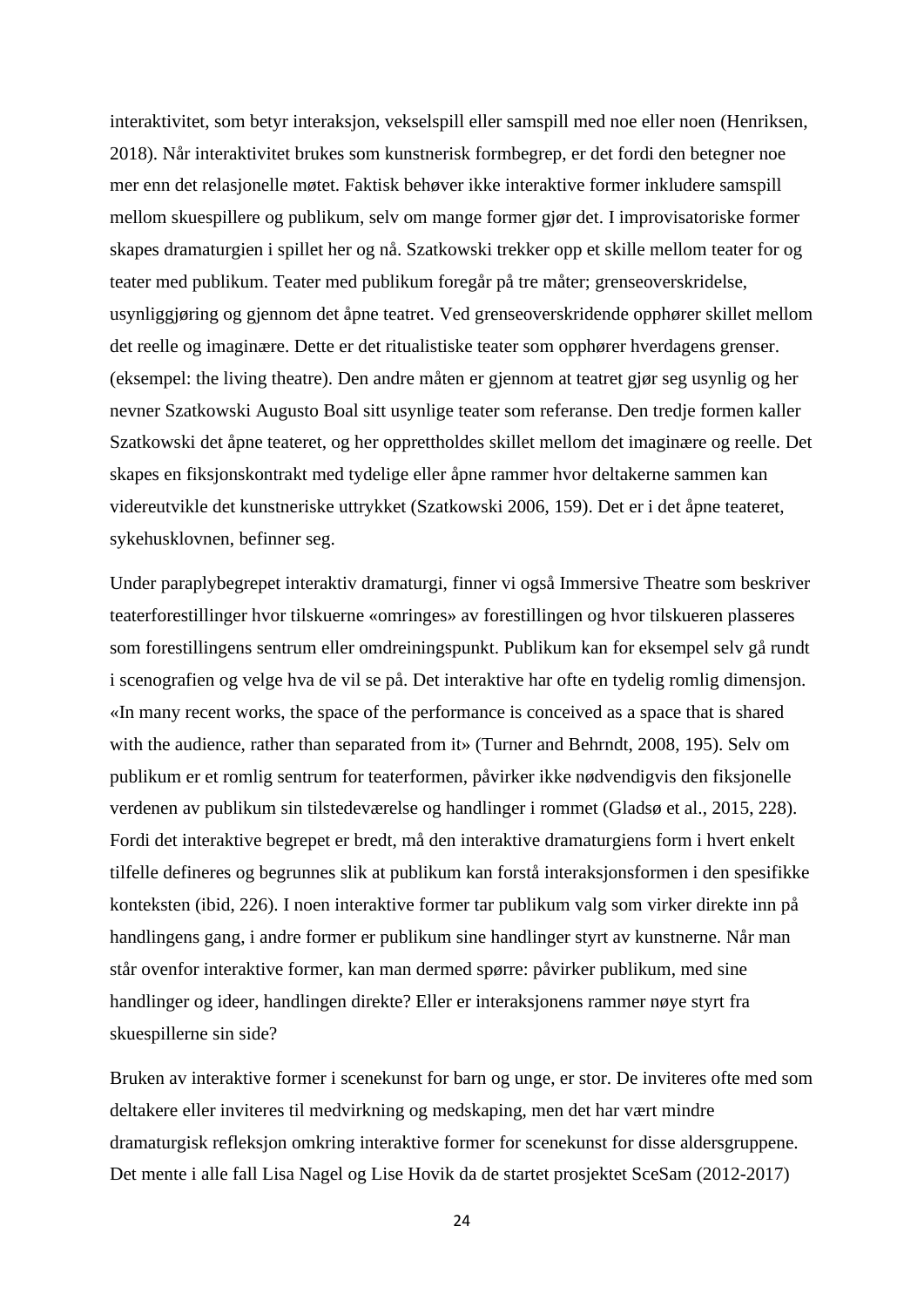for å bidra til denne refleksjonen. De spurte hvordan dramaturgisk refleksjon omkring interaktive strategier i scenekunst for barn og unge (0-12 år) kunne bidra til en dypere innsikt i forholdet mellom forestilling, utøvere og barnepublikummet Hovik and Nagel (2017, 31). De så på hva slags deltakelse publikum fikk i de forskjellige interaktive formene og utviklet en arbeidsmodell som skiller mellom åpne og lukkede interaktivitetsformer. Modellen viser seks forskjellige former for, og grader av interaktivitet mellom utøvere og barnepublikum. Det som er fint med modellen er at den beskriver både barnets og skuespilleren sin væremåte innenfor de forskjellige formene. Slik sier den også noe om hvordan skuespillerne må forholde seg til publikum sin skiftende deltakelsesform. Publikum kan delta gjennom å utføre handlinger både i åpne og lukkede former, men i de lukkede formene påvirker ikke handlingene selve forestillingens form. Deltakelsen kan i de lukkede formene ta en indre form (indre deltakelse) hvor publikum deltar gjennom å observere (ibid., 35). Deltakelse kan i de åpne formene ta en fysisk form hvor publikum går inn i forestillingen og skaper sammen med skuespillerne. Modellen er basert på ideen om et åpent og et lukket teater. For Hovik og Nagel er det lukkede teateret et som lukker seg om seg selv, hvor den fjerde veggen er oppe. I de lukkede formene kan publikum bidra gjennom handlinger, men disse påvirker ikke forestillingens handling eller form nevneverdig. Jeg vil nå gå gjennom modellens seks former.

Modellen består først av tre lukkede punkter: «I en lukket dramatisk form bedriver barna stille, absorbert betraktning, mens utøverne har en monologisk funksjon» (ibid., 45). «I en lukket fortellende form deltar barna gjennom verbale tilbud mens utøverne har en utvelgende funksjon hvor de velger ut materiale fra barnas tilbud. I en lukket, aktiviserende deltakelse, deltar barna med speiling av sceniske handlinger, mens utøverne har en instruerende funksjon» (ibid). Hos sykehusklovnene kan man se for seg at barnet holder seg observerende til det som skjer, men at formen likevel er åpen siden klovnespillet ikke foregår på en lukket teaterscene. Om pasienten forholder seg passiv til det som skjer, så påvirker det formen, slik at forløpet heller lukker seg pasienten eller forsøker å nå pasienten gjennom de pårørende eller helsepersonellet. Det er ytterst sjeldent at klovnene lukker seg om seg selv.

Modellens tre åpne former spiller på et åpent scenerom uten den fjerde veggen. Det er i disse åpne formene at barnas deltakelse krysser grensen mellom utøver og tilskuer og barna inviteres inn til deltakelse eller medskaping fysisk og verbalt. I disse formene spiller ikke barna forutbestemte funksjoner i forestillingen, men bidrar med egne innspill av sanselig eller fysisk art. I «åpent installasjons- eller vandreteaterkonsept deltar barna gjennom fysisk eller scenisk interaksjon. Utøverne har en dirigerende funksjon. I en åpen, inviterende, dialogisk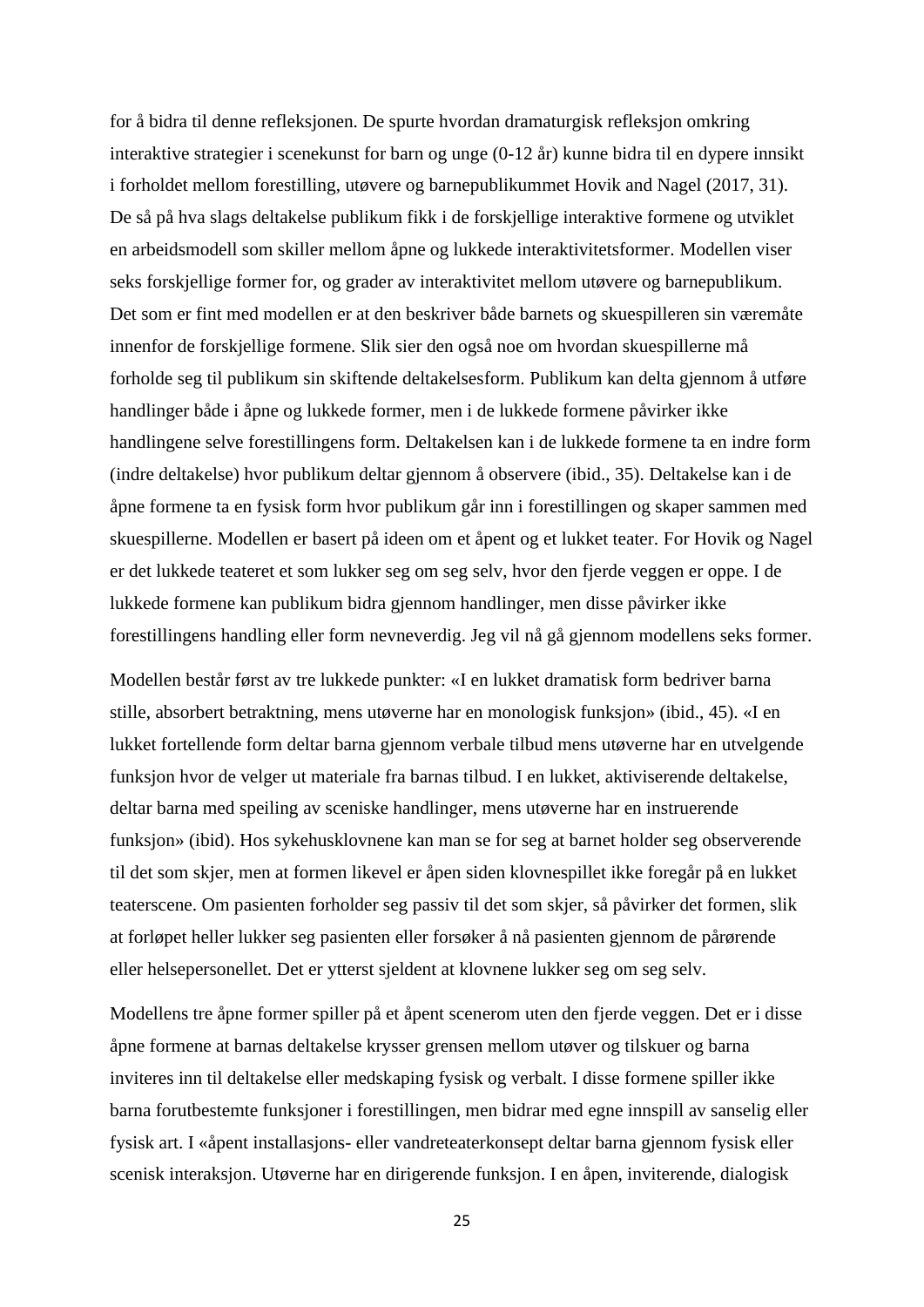form deltar barna gjennom dialogisk interaksjon mens utøverne har en pedagogisk funksjon» (ibid). Her kan barna komme med dialogiske innspill eller delta fysisk i fiksjonen under ledelse av skuespillerne. I «en åpen improviserende form er barna medskapende deltakere mens utøverne har en lyttende og improviserende funksjon. Barna er medskapende deltakere og deres innspill virker direkte inn på forestillingen.» (ibid). Teaterets *form* kan her minne mer om lek enn tradisjonelle teaterformer.

I denne kategorien er barna definert som deltakere, de bidrar med sin egen lekkompetanse, er fysisk medskapende og bidrar til å forme forestillingens uttrykk og innhold. Barna får gjennom lek og improvisasjon sammen med utøverne, mulighet til å aktivisere både kroppen, fantasien, følelsene og intellektet (ibid., 51).

Sykehusklovning foregår innenfor disse åpne formene og veldig ofte kan barna kategoriseres som deltakere. Det er en krevende arbeidsform å skulle ta inn barnas innspill i forløpet man skaper. For å kunne jobbe med barnas innspill innenfor forestillingens rammer, må skuespilleren (og publikum) vite hva som er forestillingens rammer. I improvisatoriske former kan dette være utfordrende og må defineres i hvert enkelt tilfelle. Barbro Djupvik reflekterer omkring dette i arbeidet med forestillingen *Kari Trestakk* som fokusere på lek og interaksjon. Utforskningen i øvingsprosessen, skriver hun, handlet om å finne ut noe om balansen mellom hvor åpent og flytende improvisasjonsrommet mellom utøver og barn kunne bli samtidig som det fremdeles var en meningsfylt opplevelse for begge parter (Djupvik 2017, 168).

Improvisasjonsrommet ble utforsket som en utveksling mellom barn og utøver, en frem og-tilbake-bevegelse, der barnets perspektiv ble ivaretatt, og målet mitt var at barnets lekekultur skulle inspirere det metodiske arbeidet og forestillingens formuttrykk (ibid.)

Når skuespillere må gå i direkte kommunikasjon eller samspill med sitt publikum og må forholde seg til deres innspill i det skapende skuespillerarbeidet, krever det pedagogisk innsikt i hvordan man forholder seg til barnet og barnets innspill (Hovik og Nagel, 2017, 35). Hovik og Nagel bygger ideen om det åpne og lukkede teateret delvis på Szatkowskis begrep om det åpne teater. Det er ifølge Hovik og Nagel et teater uten publikum: «det dramapedagogiske teatret der alle deltar, og der dramapedagogen eller rollefigurene leder barna i en prosess gjennom estetiske erfaringer mot utvikling av ny erkjennelse og eventuelle læringsmål (Lehmann og Szatkowski, 2001)» (ibid., 47). De fleste skuespillerne som er sykehusklovner, har ikke dramapedagogisk erfaring. En klovnefigur kan heller ikke sies å være veldig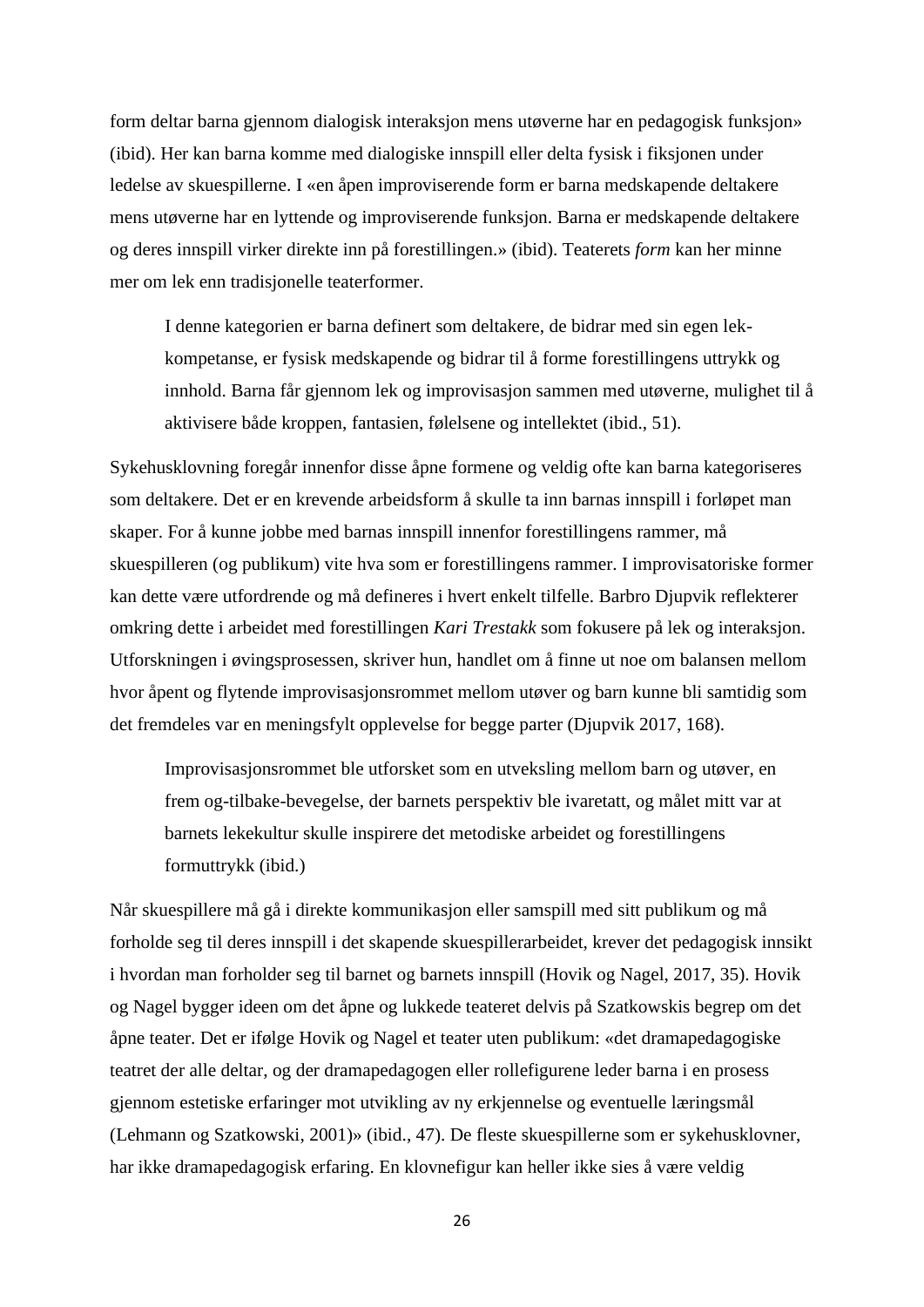pedagogisk. Den geleider sine pasienter vekk fra sykdom og legger vekt på det friske, men kan på veien bryte regler som andre må følge. I sykehusklovning er det klovnen som guider barn og unge vekk fra sykdom (distraherer) og eventuelt guider pasienten gjennom estetiske opplevelser mot et mål om å tilby glede, fiksjonelle opplevelser og perspektivskifte.

I det et barn blir invitert med i spillet på scenen/i historien, som deltakere og medskapere tar barna med sin egen lek-kompetanse inn i teaterets fiksjonelle rom. Barnas lek-kompetanse ilegges stor betydning da barn (vanligvis) ikke er opplært i teater, men møter teateret med seg selv og den kompetansen de har som ligger nærmest teater, nemlig leken.

# <span id="page-26-0"></span>3.2 Dramatisk lek og lekens dramaturgi

Lek er brukt som en inspirasjonskilde i teateret og blir brukt som en måte å jobbe frem materiale på og som inspirasjon til måter å spille på. Richard Schechner setter lek, spill, sport og teater opp som beslektede aktiviteter på sitt performance-spekter (Schechner, 2003, 15). For Schechner er leken en fri aktivitet hvor deltakerne lager sine egne regler, til forskjell fra sport, «games» og teater som alle har noen sett med regler og er et sted hvor man kan uttrykke sin sosiale atferd. Faith Guss forsker på barnets lek som estetisk erfaring og har koblet lekens form opp mot teaterets dramaturgiske former. Ifølge Guss mener Schechner at leken er «både en prosess og en sinnsstemning» (Guss, 2015, 31). Schechner skiller mellom lek og prosessen *å leke* som Guss har oversatt til leking på norsk. Leking henger tett sammen med menneskets evne til å forestille seg, nemlig til å gå inn i fantasi og fiksjon.

Innenfor barneteaterforskning har lek blitt brukt som en måte å forstå barnets inngang til teateret på. Både i teateret og i leken jobber man med de samme grunnelementene figur, fabel og rom. Det er den dramatiske leken, eller late-som-om-lek, hvor leken går inn i en fiksjon, som har noe til felles med teateret. Den dramatiske leken er en fiksjonsskapende prosess fordi barna i leken befinner seg i det Faith Guss kaller en symbolsk virkelighet som er forskjellig fra den vanlige, hverdagslige virkeligheten (ibid, 30). Lek og teater skaper mulighetsrom for å teste ut ideer og handlinger som går ut over den konkrete virkeligheten. Det er spesielt tre aspekter ved dramatisk lek som kan knyttes opp mot teaterarbeid: lekens form, lekens deltakende funksjon og improvisasjonselementet (Gladsø et al., 2015, 211-212). Den dramatiske lekens form skapes av barna som deltar i den spesifikke leken. I leken improviseres det, fordi handlingene skapes samtidig som det fremføres. Det ligger en risiko i leken, som kan forstås som spenning, fordi ingen vet akkurat hva som kommer til å skje. Den samme spenningen kan være til stede i improvisatoriske former. Dramatisk lek er derfor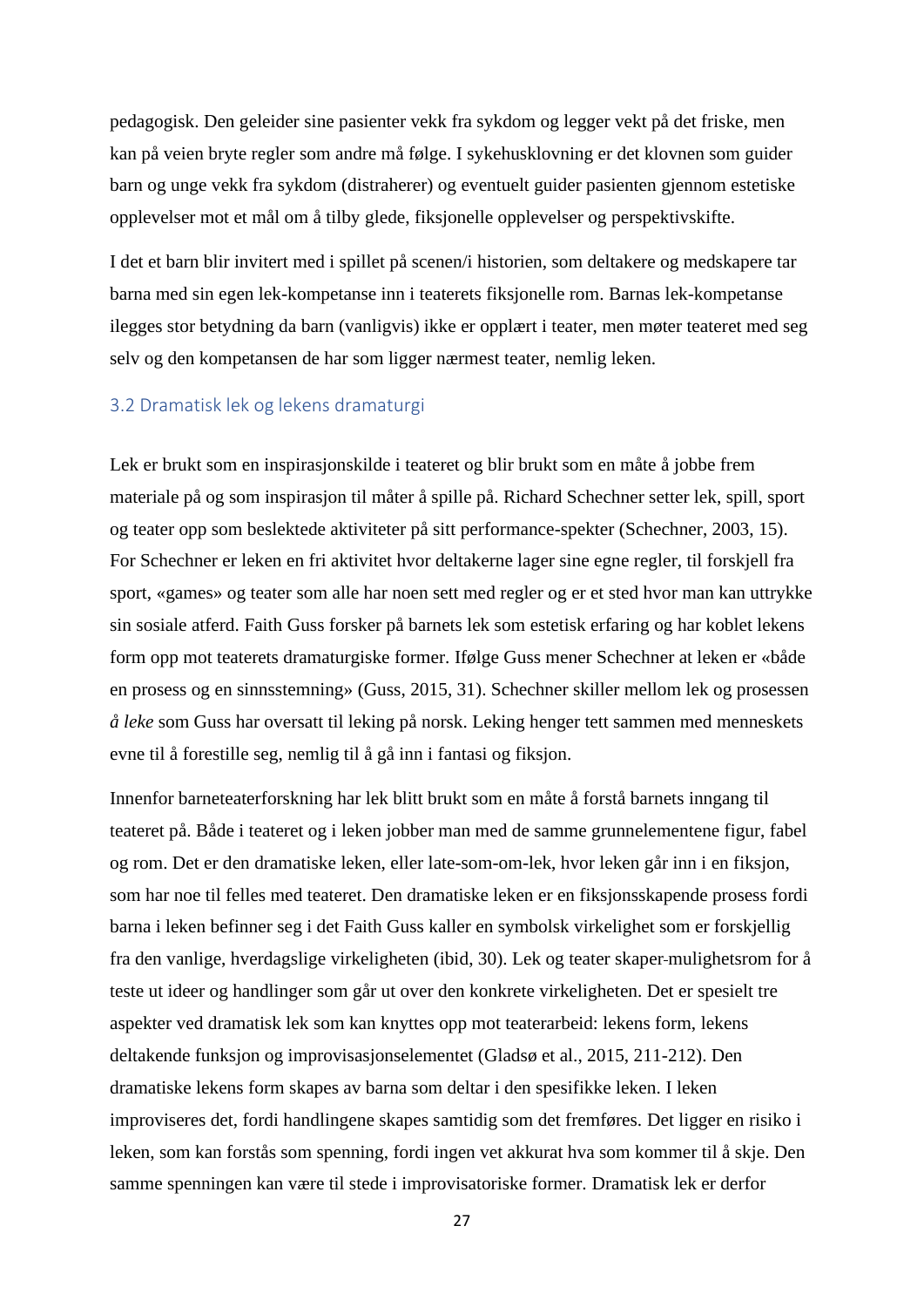særlig en god sammenlikning når man ser på den skapende delen av teaterprosessen, ikke på publikum og sluttresultatet. Det er de åpne teaterformer som benytter seg improvisasjon eller devising-teknikker, som har størst formmessig likhet med barnets dramatiske lek (Guss, 2015, 44). Men det at lekens åpne struktur ikke retter seg mot et publikum, men er til for de som leker, kan være en utfordring ved interaktive og deltakende teaterformer som bruker leken som utgangspunkt. I leken spiller man sjeldent for et publikum og det er ingen teaterforestilling eller visning som er målet med leken (Gladsø et al., 2015, 212). For at det ikke skal bli for flytende, må man kanskje konstruere noen regler for den åpne interaksjonen bl.a. i form av en fiksjonskontrakt. I leken defineres fiksjonskontrakten mellom deltakerne som leker og forteller dem at nå skal vi leke, samt hva og hvordan det skal lekes. Leken blir utydelig dersom fiksjonskontrakten ikke er tydelig definert mellom de lekende. Kontrakten kan reforhandles underveis i leken og barna kan gå inn og ut av fiksjonen (ibid).

Den dramatiske leken er plastisk og foranderlig og består av flere lag. Barna skaper ofte situasjoner med spenning, figurer og dramatiske hendelser i sin lek. Barna fungerer som skapende skuespillere i leken sin og tar i bruk alle teatrets fagområder: de er regissører, kostymemakere, scenografer og dramatikere (Guss, 58-64, 2015). På gruppenivå endrer leken form og uttrykk og blir stadig med kompleks i takt med barnets stigende alder. Men hvert barn har sin egen individuelle modningsprosess. At leken gradvis blir mer kompleks i form og innhold, betyr at den kan inneholde flere elementer som barna sjonglerer samtidig. I improvisasjoner med barn, bør man kjenne til hvordan barnets lek utvikles gjennom de forskjellige alderstrinnene. Guss kobler videre sammen barnets alder og teaterfaglige prosesser som kan benyttes i spill med denne aldersgruppen i artikkelen *Lekens drama: en artikkelsamling* og i boken *barnekulturens iscenesettelse I (2015).* Guss tar utgangspunkt i Lorraine McCune (1986) sine teorier omkring utvikling av barnets lekeformer. McCune bygger sin teori omkring forskjellige faser av symbolsk lek (eller late-som-lek).

Spedbarn er i en periode hvor de oppdager sine egne sensomotoriske ferdigheter, sine sanser, sin stemme og sin kropp. Fra syv måneder til ca. et år bedriver spedbarnet lek uten symbolsk form. De tar opp objekter som de kan se på eller putte i munnen. I samspillet med andre kan de se og herme andres bevegelser og lyder. I teater for spedbarn kan man jobbe med «musikalsk samlek» gjennom rytmer, rim og sangleker og med «sanseinntrykk som fordyper barna i sine sanser» (Guss, 2015. 170-171). For barn fra 1-2 år kan man starte å spille enkle forløp med enkle handlinger. Ifølge McCune kan barn begynne å forstå symbolsk lek fra de er rundt 10 måneder gamle. Dette i form av førsymbolsk lek hvor de handler med konkrete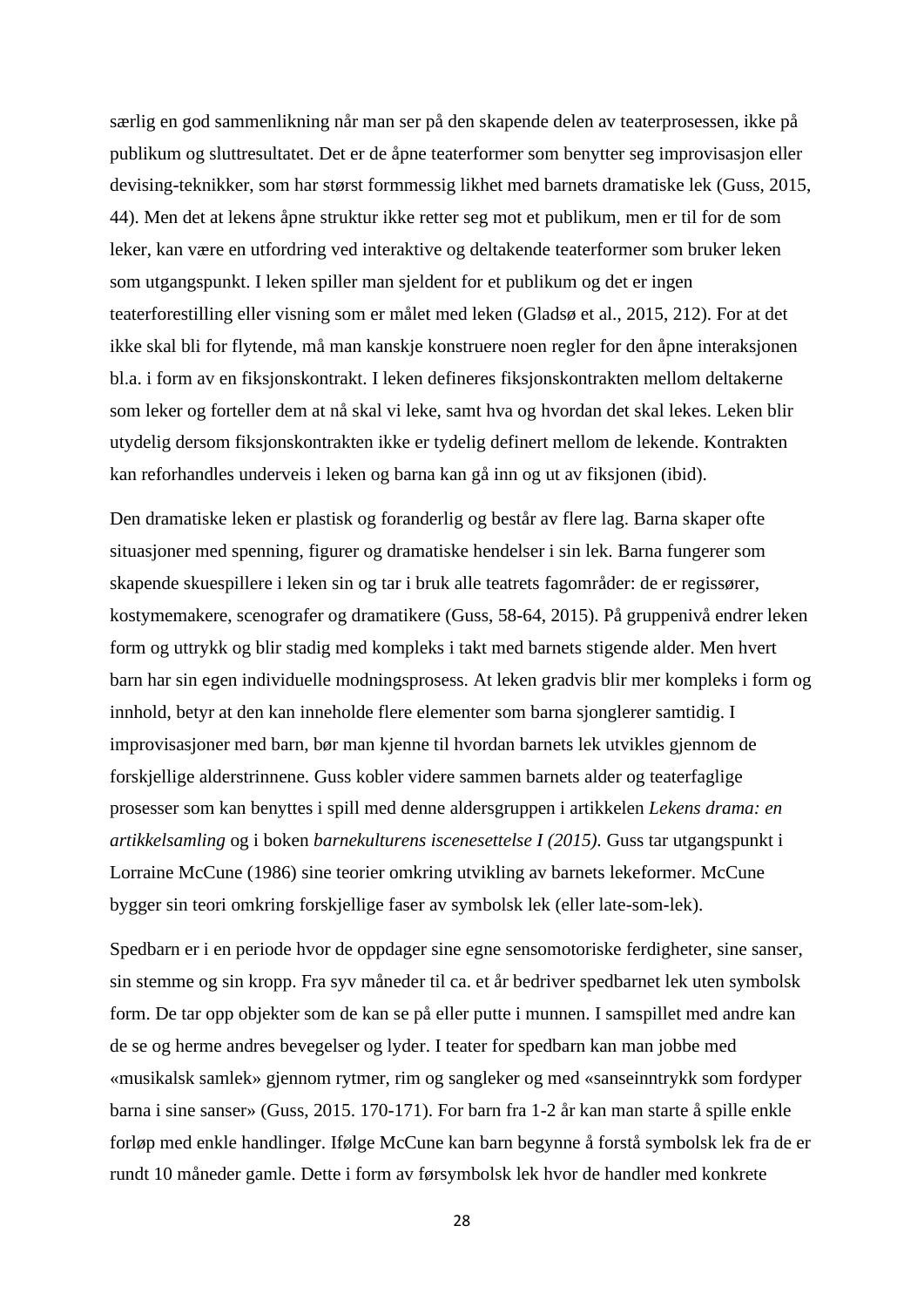objekter i leken. En kopp vil alltid være en kopp og kan ikke symbolisere et annet objekt. Scenekunst for denne alderen bør være på lekens premisser (ibid, 107). Den bør være mindre handlingsdrevet og i større grad basert på sanseopplevelser. Fra 2-3 år utvikler barnet «mer komplekse handlingsrekker, med fantasifulle sammensetninger». (ibid, 170-172). I spill kan de for eksempel benytte fingerspill. Når barnet blir 2-3-år, starter de å forstå «mer komplekse handlingsrekker, med fantasifulle sammensetninger» (ibid). «Rekvisittbruk kan bli mer og mer abstrakt jo eldre barn blir, når de først forstår den virkelige funksjonen til det rekvisittene representerer» (ibid). Fra 3-4 år kan barna følge at scenerommet er blitt forvandlet til et fiktivt rom og opp mot fire karakterer kan spille ut i handlingen, men bør bli presentert hver for seg. Fra ca. 4 år og oppover kan handlingsforløpene bli mer komplekse «med spenningsmomenter som omfatter årsakssammenheng» (ibid). Fra denne alderen kan man skape mer sammensatte forløp og historier.

Lekens dramaturgi faller ikke inn under Szatkowskis definisjon av den klassiske dramatiske formen hvor handlingene logisk følger etter hverandre i en lineær rekke (Szatkowski, 1989, s. 41). I leken er det mer enn ett fiksjonslag og handlingen er ikke nødvendigvis lineær. Ellen Gjervan viser til at leken vanligvis består av to forskjellige fiksjonsplan: planet hvor handlingen skapes og planet hvor handlingen spilles ut. De kan ses på som to forskjellige fiksjonslag fordi «de byr på ulike sett med tid, rom og kropp som er aktivert samtidig» (Gjervan, 2013, 5). Der handlingen spilles ut kaller Gjervan spillplanet og der handlingen skapes kaller hun regi-planet, et begrep hun låner fra Eli Åm (Åm, 1989, 39). Regi-planet fortelles i preteritum og her dikter barna fortellingen: «nå er jeg troll og du er jegeren som skal ta meg». Spill-planet fortelles i presens og er inne i selve handlingen, «Kom ut troll så skal jeg vise hvem som er sterkest». Den episke dramaturgien har to eller flere fiksjonslag og det tydeligste kjennetegnet er at man kommenterer handlingen som spiller seg ut (Szatkowski, 1989, 59). I sykehusklovning kan dette komme til uttrykk gjennom at den ene klovnen handlingen, «nå er hun hypnotisert», mens den andre klovnen befinner seg utenfor som en forteller eller betrakter). Det samme gjør barna i leken sin. De kan veksle raskt mellom regiplanet og spill-planet i leken. De går ut og kommenterer underveis, samtidig som de befinner seg inne i leken hele tiden. (Gjervan, 2013, 5-6). For teater som lar seg inspirere av lekens måte å behandle begge planene på: der handlingen spiller og der handlingen skapes på, kan man benytte en episk dramaturgi. Men leken kan også inneholde metafiksjonelle trekk dvs. «en refleksjon over at det er en fiksjon og over hvordan fiksjonen fortelles (ibid, 6). Med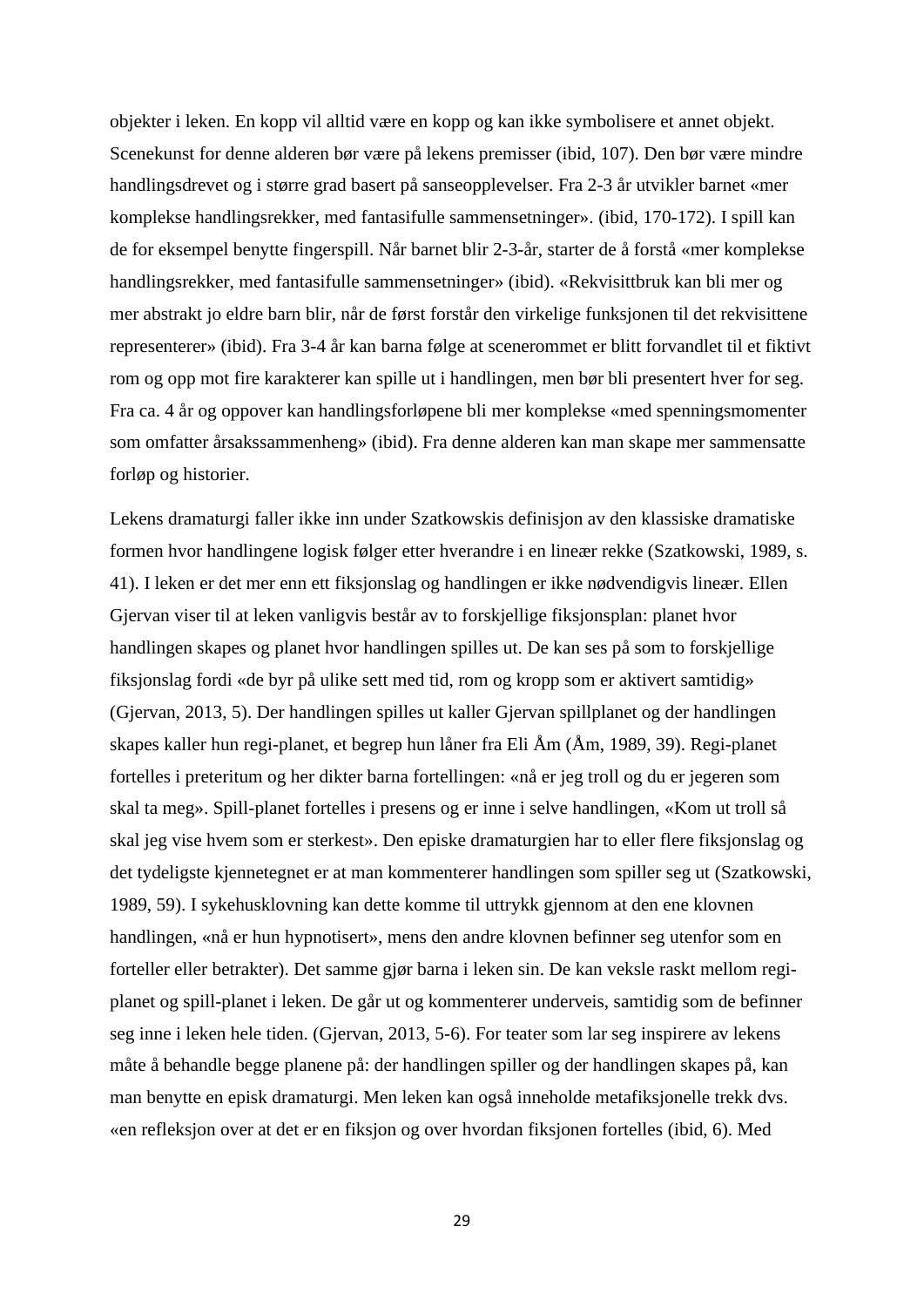andre ord er barna hele tiden bevisst på at det lekes og at de skal skaper leken slik de vil, noe de stadig kommenterer underveis i leken.

Hvordan blir den dramaturgiske formen til forestillinger som inspireres av lekens dramaturgi? Lekens dramaturgi kan og være sirkulær hvor det ikke er noe poeng for de lekende å komme frem til en slutt (Guss, 2015, 176). Dette skiller seg nok fra sykehusklovning, hvor det ofte er et poeng å komme frem til poeng. Gjervan påpeker at leken kan dvele ved øyeblikk som av voksne kan oppleves som en stillstand i handlingen. Men for barna kan dette være interessant. Gjervan knytter dette til at barna er mer styrt av emosjoner enn narrativ, og så lenge det som skjer er emosjonelt interessant for barna vil de følge med.

Med en flytende lektid som forbilde, kan en se for seg barneteaterforestillinger som dveler ved noen situasjoner, spiller dem om og om igjen muligens på nye måter og fra ulike synsvinkler, med klare referanser til en metafiksjonell tankegang (Gjervan 7, 2013).

Lek kan også være en måte å forstå en skuespiller sin tilnærming til skuespillerfaget på. Den franske teaterpedagogen Jacques Lecoq (1921-1999), så på evnen til å leke som helt essensielt for en skuespiller. Han brukte begrepet *Le Jeu* som kan oversettes til *play* på engelsk og *lek* på norsk. Oversettelsen av slik begreper som teaterpedagoger bruker, rommer gjerne ikke alle nyanser som pedagogen legger i dette ordet (Murray 2002, 33). *Le Jeu* må forstås som en måte voksne leker på, og ikke som en imitasjon av barn i ulik alder sin måte å leke på. Det er altså snakk om skuespilleren sin evne til å komme i kontakt med sin egen, lekne side. Nært beslektet med *Le Jeu* er *complicitè,* som handler om den gjensidige forståelsen mellom scene og sal. I en god forestilling, er også god *complicitè,* mellom scene og sal (ibid., 70). Også i kommunikasjonen med publikum, var lek viktig for Lecoq. Skuespilleren som evner å leke med den teatrale fiksjonen, kan leke med teaterets komponenter og gjennom det kan de skape improvisasjoner: "when, aware of the theatrical dimension, the actor can shape an improvisation for spectators, using, rythm, tempo, space, form" (Lecoq, 2000, 29 i: Murray 2002, 65). Lecoq mente klovnen alltid måtte ha umiddelbar kontakt med sitt publikum, og bare ble levende gjennom å leke med personene som så på klovnen. Det er ikke mulig å være klovn *for* et publikum, klovnen må *leke* sammen med sitt publikum. (Murray 2002, 157).

Leken brukes til å skape en gjensidig kontakt mellom scene og sal. Lecoq sine ideer om klovn og lek er ført videre av mange teatervitere og skuespillere. Klovneforskeren Louise Peacock mener at det som skiller klovnefiguren fra teaterskuespilleren, nettopp er klovnens even til å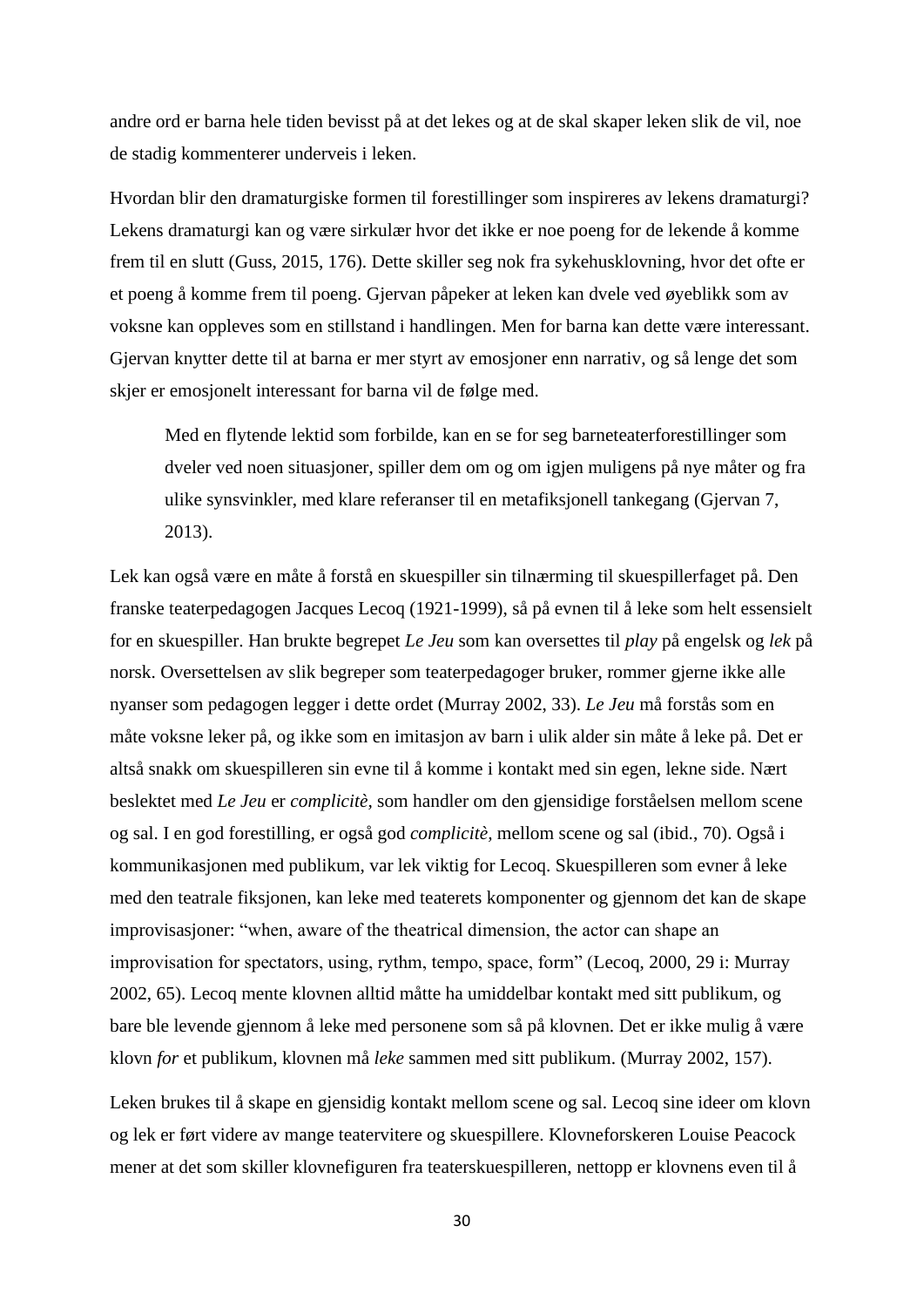leke med sitt publikum. Klovnen bruker leken til å skape en slags *complicitè* med publikummet sitt (Peacock, 2009, 18-19). Dette er et begrep hun henter fra Lecoq.

I sykehusklovning skapes innholdet i forestillingen i øyeblikket og det er ikke nødvendigvis et klart skille mellom de som spiller og de som ser på. I dette kapitlet har vi sett på forskjellige former for deltakelse. Siden sykehusklovnene spiller for en person eller små publikumsgrupper av gangen, kan man stå i den situasjon at man ikke har noe publikum fordi alle er deltakere i det fiksjonelle rommet. Da forsvinner et av hovedskillene mellom teater og lek: nemlig at leken ikke har et publikum. Helt lik leken er imidlertid ikke sykehusklovningen av den grunn. Klovnene kan styre barnets lek og skape et forløp basert på barnets deltakelse gjennom de teatrale valgene klovnene tar. Slik som Szatkowski skriver (2006, 159), kan rollefigurene (i dette tilfelle klovnene) veilede barna gjennom det fiksjonelle forløpet.

Barna leker med en teatral figur, ikke med andre lekpartnere som også har «dratt» fra den virkelige verdenen og over i lekens mulighetsrom. De interagerer med en teatral figur som operer i et fiksjonelt rom. «Lekens innhold og form, derimot, er valgt **intuitivt** og er bare til for deltagernes glede. De er ikke **bevisst** den kunstneriske verdien i virkemidlene de velger, eller hvilke inntrykk de gjør på utenforstående» (Guss, 1997, 22). Skuespillerne er derimot bevisste, de har et annet forhold til lek, enn det barna har, og i spillet bedriver skuespillerne «manipulasjon» av barnets leke-innspill for å skape forløp. Lek kan være en inngangsmåte til å definere klovnefiguren. Men klovnefiguren har gjennomgått en stor utvikling og er slett ingen statisk figur.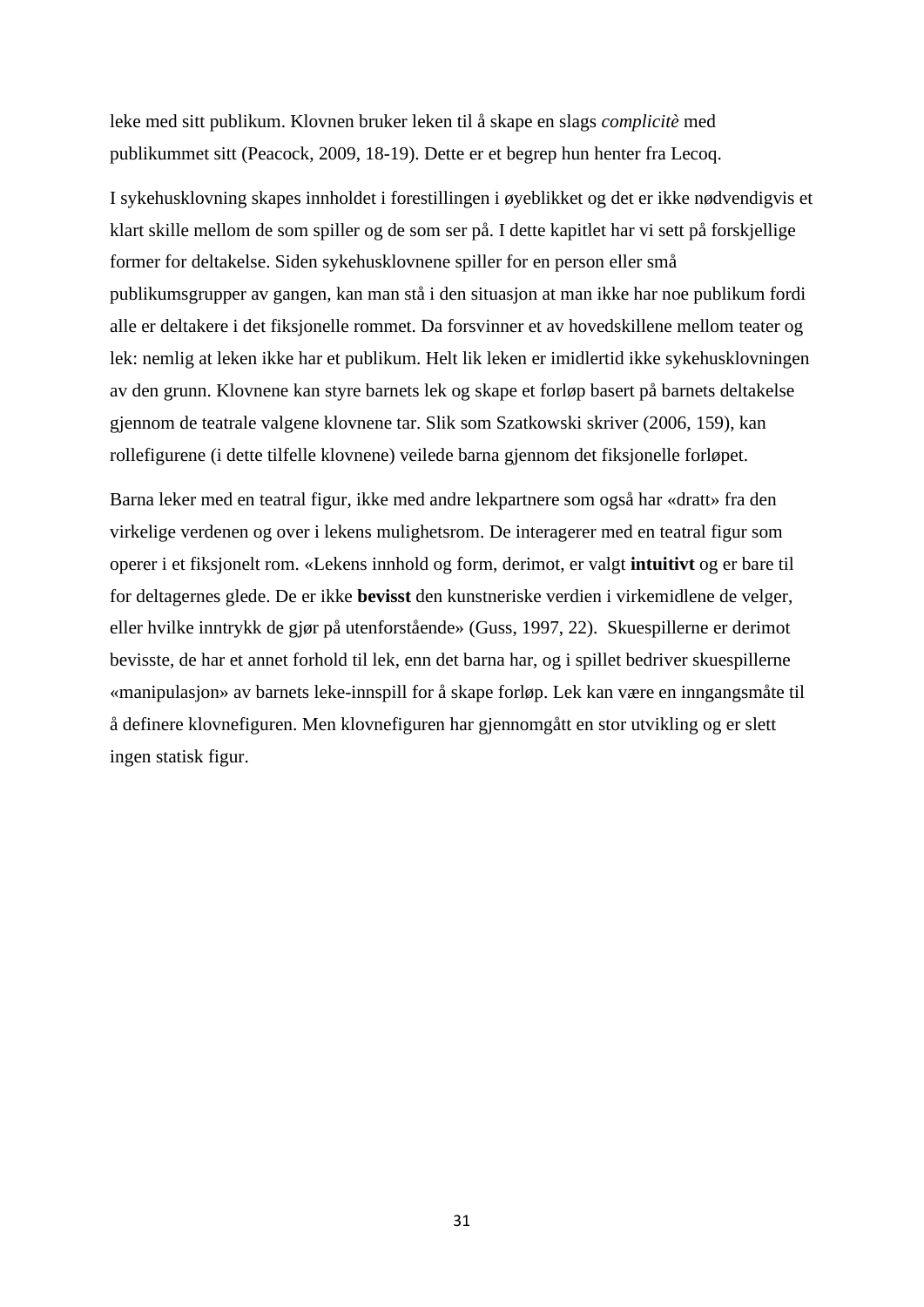# <span id="page-31-0"></span>Del 4 Klovnefigurens historiske utvikling

Hvor kommer sykehusklovnen fra? Det er mye litteratur som peker på sykehusklovnen som en slektning av forskjellige rituelle, komiske figurer. Dette rituelle perspektivet anser jeg ikke som spesielt viktig for å forstå utviklingen av den teatrale klovnefiguren. Det rituelle tilfører også lite om hvordan klovnen inngår samarbeider med helsepersonellet på sykehuset. I 4.1 diskuterer jeg det rituelle perspektiv. Resten av kapitlet handler om den teatrale klovnefigurens utvikling, som jeg anser som et relevant perspektiv for å forstå mer om sykehusklovnens figur.

## <span id="page-31-1"></span>4.1 Den rituelle klovnen

Ideen om å bruke kunstuttrykk/kunstnere til å forpleie menneskets sinn i forbindelse med somatisk sykdom, er gjort på mange ulike måter gjennom historien. I Tyrkia, for flere hundre år siden, pleide Dervishene, som var ansvarlige for syke pasienter sitt velbehag, først å gi pasientene mat før de underholdt dem for å også gi føde til sjelen deres (Spitzer (2006, 534). I middelalderens Europa ble menneskets helse sett på som bestående av fire sinnsstemninger, også kalt temperamenter. Det måtte være en balanse mellom de fire sinnsstemningene kolerisk, sangvinsk, flegmatisk og melankolsk, for å ha en god helse. Hoffnarren kunne ha, som en av sine mange oppgaver, å holde kongens sinnsstemning i balanse. Om kongen var i en kolerisk (aggressiv) eller melankolsk (nedtrykket) tilstand, kunne hoffnaren bli kalt inn for å endre kongens fastlåste sinnsstemning gjennom sitt spill (Spitzer 2006, 534). Narrens oppgave var å bruke sine underholdningsferdigheter: komediespill og improvisasjon til å løfte kongens humør.

Perspektivet om at sykehusklovnen står i forbindelse med rituelle klovnefigurer og sjamaner, kommer fra sosialantropologi og delvis fra performancestudier. Sosialantropolog Van Blerkom (1995) ser på sykehusklovnen som en slags moderne sjaman. Klovnefiguren på sykehuset har ingenting med det religiøse å gjøre, men sykehusklovnen kan ha samme funksjon i vestlig medisin, som sjamanen hadde. En måte å se på sykehusklovnen på, er å sette den i sammenheng med rituelle og komiske figurer som (på ulike måter) har hatt i oppgave å bidra til å bedre menneskets sinnsstemning, og da særlig i forbindelse med sykdom. Sirkus og andre underholdningsformer som sjonglering, sverdsluking, akrobatikk mener bl.a. Kirby at har sprunget ut av sjamanistiske ritualer (Kirby 1974). Jeg bruker begrepet rituelle klovner som en samlebetegnelse på disse figurene som beskrives som de kan krysse verdener: fra den konkrete verdenen og over i en fiksjonell og/eller åndelig verden.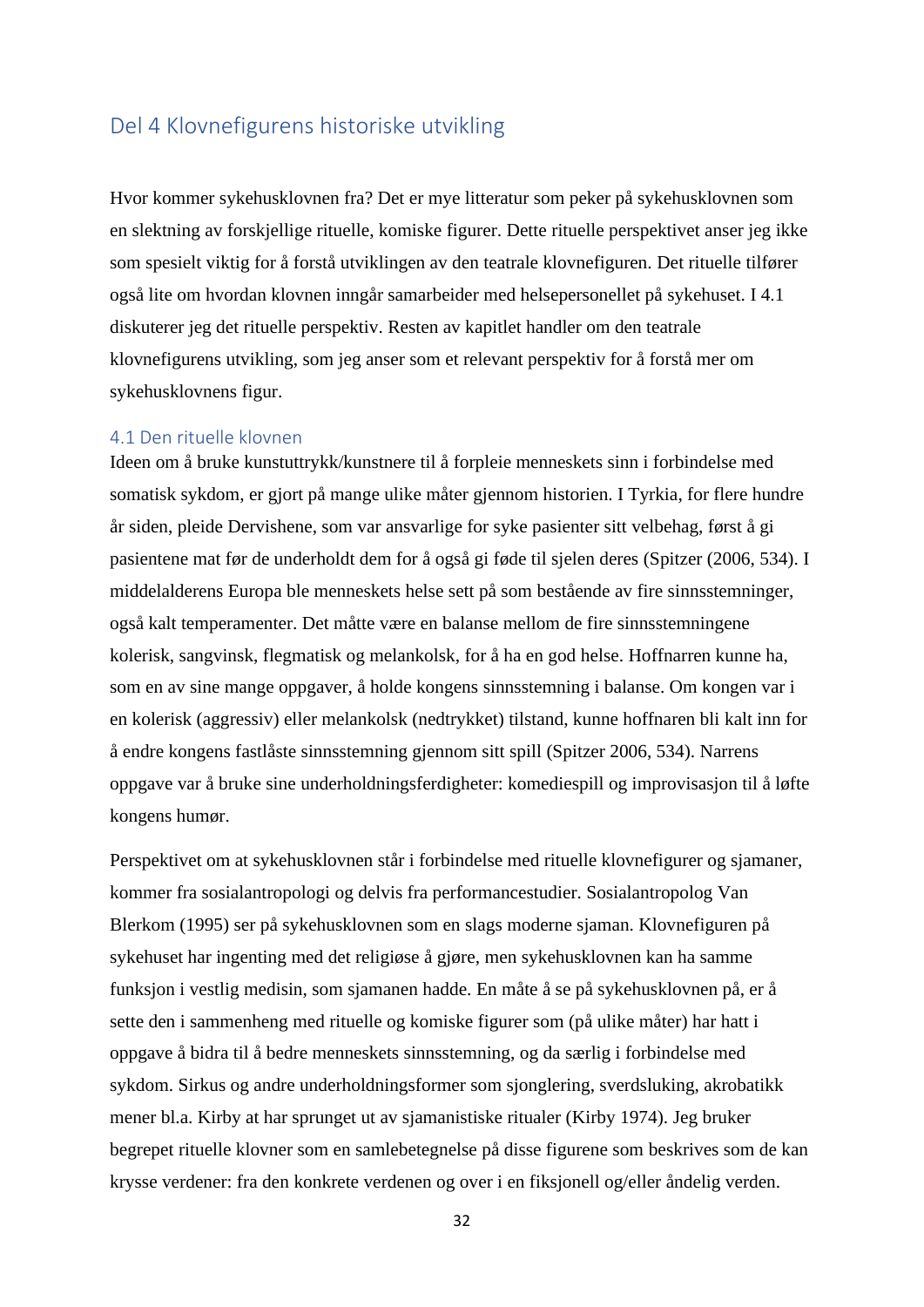Ostyak-folket i Siberia hadde klovnefiguren som hadde i oppgave å gjøre narr av de styrende myndighetene (Charles, 1945, 27). Ulike grupper i den nord-amerikanske urberfolkningen har hatt komiske klovnefigurer med og uten helende egenskaper. Navah, Pueblo, Hopi og Zunifolket brukte rituelle klovner i sosiale og sakrale seremonier (Bala, 50-51, 2010). Innenfor Zuni-gruppen eksisterte og eksisterer Ne'wekwe-klovnene som improviserte farser og burlesk dans i rituelle seremonier. Disse klovnene kunne gjøre det andre mennesker ikke gjorde, de kunne krysse og opprettholde verdens grenser, men var også ofte nært knyttet opp mot naturen.

It is permitted, even encouraged to be profane, boastful, fluttonous and foolish, to defy all the standards and customs of his community, since his clowning is really a skillful dramatic commentary that illustrates and interprets the laws and rituals he appears to ridicule (Swortzell & Hodges, 1978, 8).

Disse klovnefigurene kunne altså parodiere det samfunnet de opptrådde i, fordi figurens handlinger samtidig plasserte hen godt innenfor den tradisjonen hen parodierte. Den sakrale klovnefigurens Pueblo-folket avbrøt sakrale seremonier og gjennom det, høynet den følelsen av at seremoniene var viktig. Gjennom å avbryte og forstyrre seremonier, minnet klovnefigurene Pueblo-samfunnet på at orden ikke var en selvfølge, verden kunne være kaotisk og at forstyrrelser av den sosiale ordenen kunne oppstå når som helst (Charles 1945, 32).

Innenfor det rituelle og sosialantropologiske perspektivet pekes det også på likheter mellom middelalderens karneval og sykehusklovnen. Man trekker en sammenlikning med funksjonen karnevalet hadde for mennesker i middelalderen og det pusterommet sykehusklovnene tilbyr pasienter, helsepersonell og pårørende. Sykehusklovnen Amnon Raviv (2014, 49-51) mener den karnevalske atmosfæren kommer frem gjennom latteren klovnen kan fremkalle hos pasient samt hvordan den kan utfordrer sosiale normer og satte hierarkier. Klovnen skaper latter hos dem han møter som for en tid kan redusere angst og negative emosjonene skapt av sykehusinnleggelsen. Pasienter mister deler av sin uavhengighet på et sykehus (Citron, 2011, 253-254). De er underlagt medisinske bestemmelser, er ikledd uniform og noen ganger lenket til sengen med medisinske instrumenter festet til seg selv. At pasienten får mulighet til å være rebell og utgjøre motstand mot sin egen tilstand og det som dette perspektivet sitt fremmedgjorte selv kan styrke dem og løfte deres humør.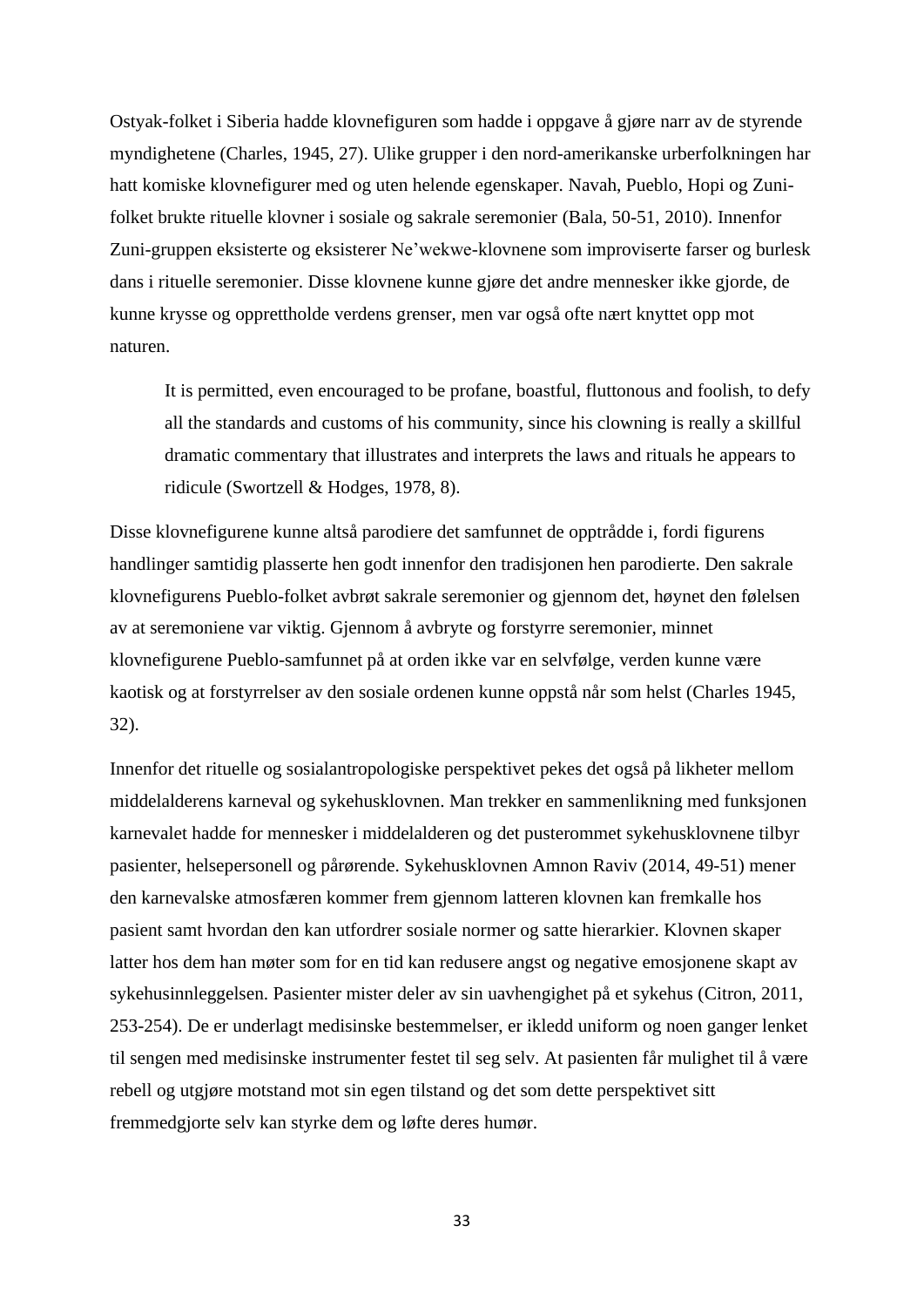Klovnen og det medisinske personellet har samme mål, nemlig pasientens ve og vel. Men den kan jobbe med å brekke opp rutinene på sykehuset. Karneval var også på en måte kontrollert kaos, da man snudde opp ned på reglene for en stund, men visste at alt skulle gå tilbake til den sosiale ordenen etterpå. Da klovnene er der hver dag og er nært knyttet til sykehuset, er det kanskje mer betimelig å kalle det en karnevalsk atmosfære som kan spre seg for en kort stund. Det er nettopp dette Amnon Raviv trekker frem. Når medisinsk personell involveres i dramatisk fiksjon, snur det opp ned på helsepersonalets tradisjonelle oppførsel og i disse øyeblikkene, kommer den karnevalske ånden inn på sykehuset (Raviv, 2018, 57). For Raviv ligger det karnevalske i det plutselige skiftet i hierarki som oppstår når leger deltar i spillet sammen med pasient. Pasienten, som til daglig kan oppleve seg som lavere i rang fordi hen må innordne seg de mange medisinske bestemmelsene kan i den teatrale fiksjonen styre hva som skjer. Her hjelper klovnene til med å legge til rette for at pasienten skal få bestemme.

The medical clown is a revolutionary figure that challenges, shakes and even changes conventions at the hospital site, because it brings a carnival spirit into this world, turning the hospital's rigid social structure on its head (Raviv 2012, 4).

Karnevalmetaforen gir et godt innblikk i noe av de kvalitetene som kan ligge i klovnens spill på sykehuset. Men spørsmål er om dette mer er en metafor, enn en direkte likhet med karnevalets ånd. En kan kanskje argumentere for at en karnevalsk atmosfære kan oppstå i et rom hvor det er en trykket stemning og så kommer klovnen inn og gjør det motsatte av det man tenker er lov å gjøre: som å lage mye lyd, le e.l. som kan få publikummet sitt til å gjøre det samme og dermed åpne opp et trykket rom. Men, er ikke dette en respons på det teatrale fiksjonen som spiller seg ut? Kan man heller si at dette er en form for katarsis?

Den tradisjonelle oppfattelsen av aristotelisk katarsis er at det er en emosjonell renselse, ikke en moralsk renselse (Kraggerud, 2021). Aristoteles beskrev den gleden som oppsto hos publikum etter at de først hadde blitt emosjonelt oppskaket av tragedien for deretter å bli løst fra den forknytte følelsen, gjennom katarsis (ibid). Faith Guss er og innom katarsisbegrepet i sin redegjørelse for lekens estetiske praksiser. I psykoanalysen ses leken på som en emosjonell bearbeidelse av de lekende sine tidligere emosjonelle erfaringer (Guss, 2015, 24).

Ifølge Amnon Raviv, er en aristotelisk form for katarsis bare mulig i et teater hvor hendelsene som spilles ut ikke direkte påvirker tilskueren. I et klovnespill hvor tilskueren er direkte medvirkende i hendelsesforløpet og handlingene har en effekt på tilskueren, er ikke en aristotelisk form for katarsis mulig, mener han (Raviv, 2018, 8). Katarsisen en pasient kan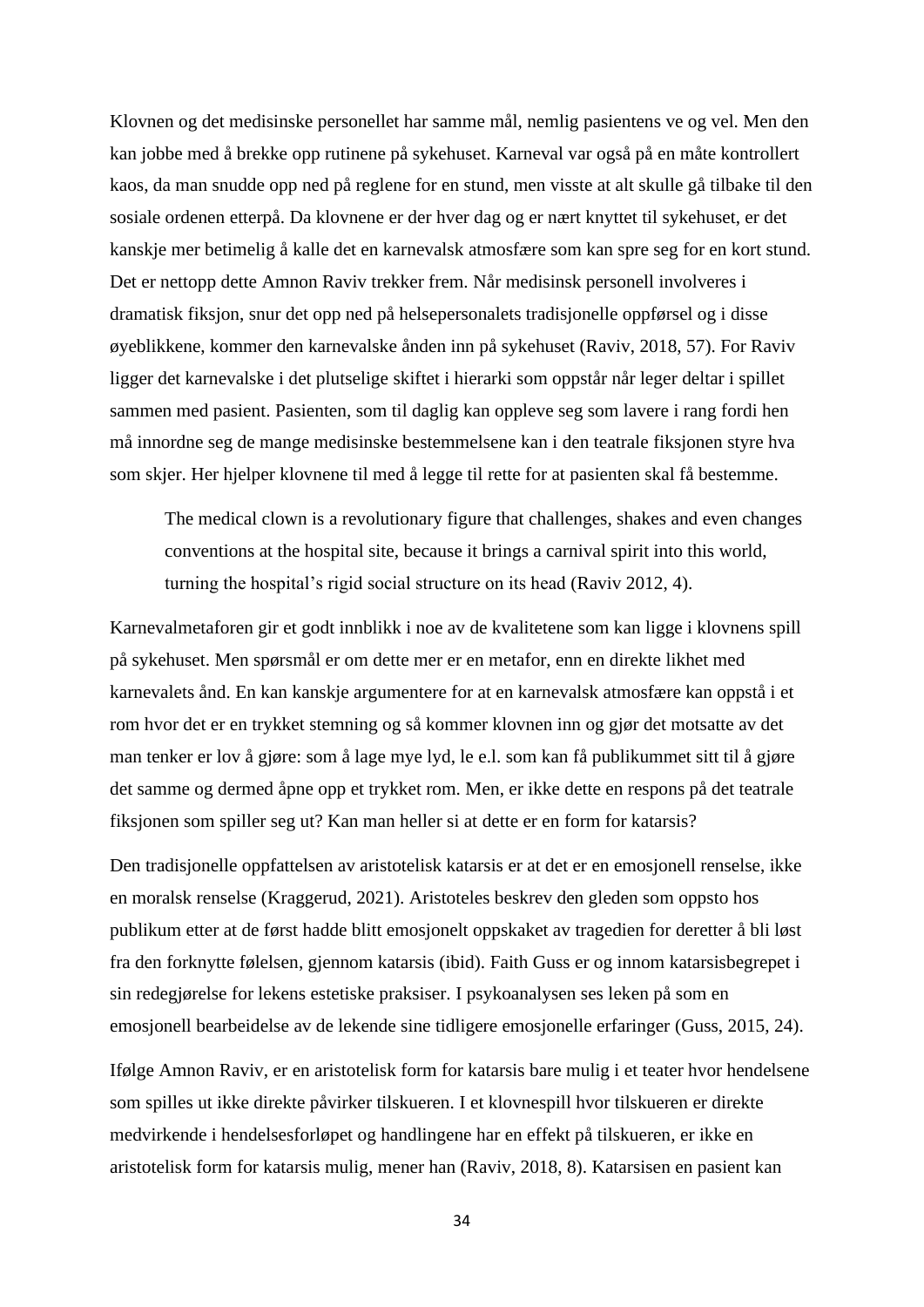oppleve etter et klovneforløp, er mer intim. Men også i sykehusklovnens katarsis, er det distanse

The patient cannot distance the threat within their own body, but, helped by the medical clown, they can assume a different viewpoint and use their laughter to stimulate the life force within them, the will to help to survive life-threatening situations (ibid).

En pasient kan altså ikke distansere seg fra sykdommen i sin egen kropp, men gjennom klovnespillet kan et annet perspektiv vekkes til livet hos pasienten. Det finnes noe friskt i dem som er syke. Klovnespillet åpner opp for perspektivskifte og latter, og dette er hovedbestanddelene i klovnespillets katarsis (ibid). Ravivs definisjon av katarsis kan forstås som en form for emansipasjon av tilskueren for gjennom klovnespillet skal pasienten bli emansipert. Jeg ser derimot ikke at aristotelisk katarsis er mulig i deltakende former som sykehusklovning. Man kan tenke seg en situasjon hvor barnet ikke orker å delta fysisk, men observerer forløpet. Dersom klovnene klarer å få barnet emosjonelt investert i forløpets handling gjennom at barnet identifiserer seg med hendelser som spilles ut, kan en aristotelisk katarsis også skje etter et klovneforløp.

Men før vi går over til å se mer på sykehusklovningens utvikling og spill, må vi først se på den historiske utviklingen av den teatrale klovnefiguren som sykehusklovnen står i forbindelse med.

# <span id="page-34-0"></span>4.2 Klovnefigurens begynnelse

Klovn er en figur som de fleste har et forhold til, fra McDonaldsklovnen med hvitt ansikt, rød munn og en svær rød parykk til «killer clowns» som ble en trend i 2016. Ordet klovn er en del av språket vårt. «Du er en klovn» kan man si om en som er tullete eller irriterende uten at personen på noen som helst måte kan sies å spille en klovnefigur. Hva er det som kjennetegner en teater- eller sirkusklovn? Den røde klovnenesen er tilnærmet synonymt med dagens klovnefigur. Men den røde nesen har bare vært i systematisk bruk de siste 100 årene og ikke alle klovner har rød nese. Den røde nesen kan derfor ikke alene definere en klovnefigur. Jon Davison, en britisk klovnelærer og forfatter, peker på at folk definerer klovnen på forskjellige måter i dag. Noen definerer den moderne klovnen ut fra latteren de fremkaller hos tilskuerne: «A clown who doesn't provoke laughter, is a shameful mime» (Gaulier 2008, 289). Mens andre mener klovnen ikke behøver å fremkalle latter hos publikum: «It's okay not to be funny. Clowns do not have to make people laugh» (Simon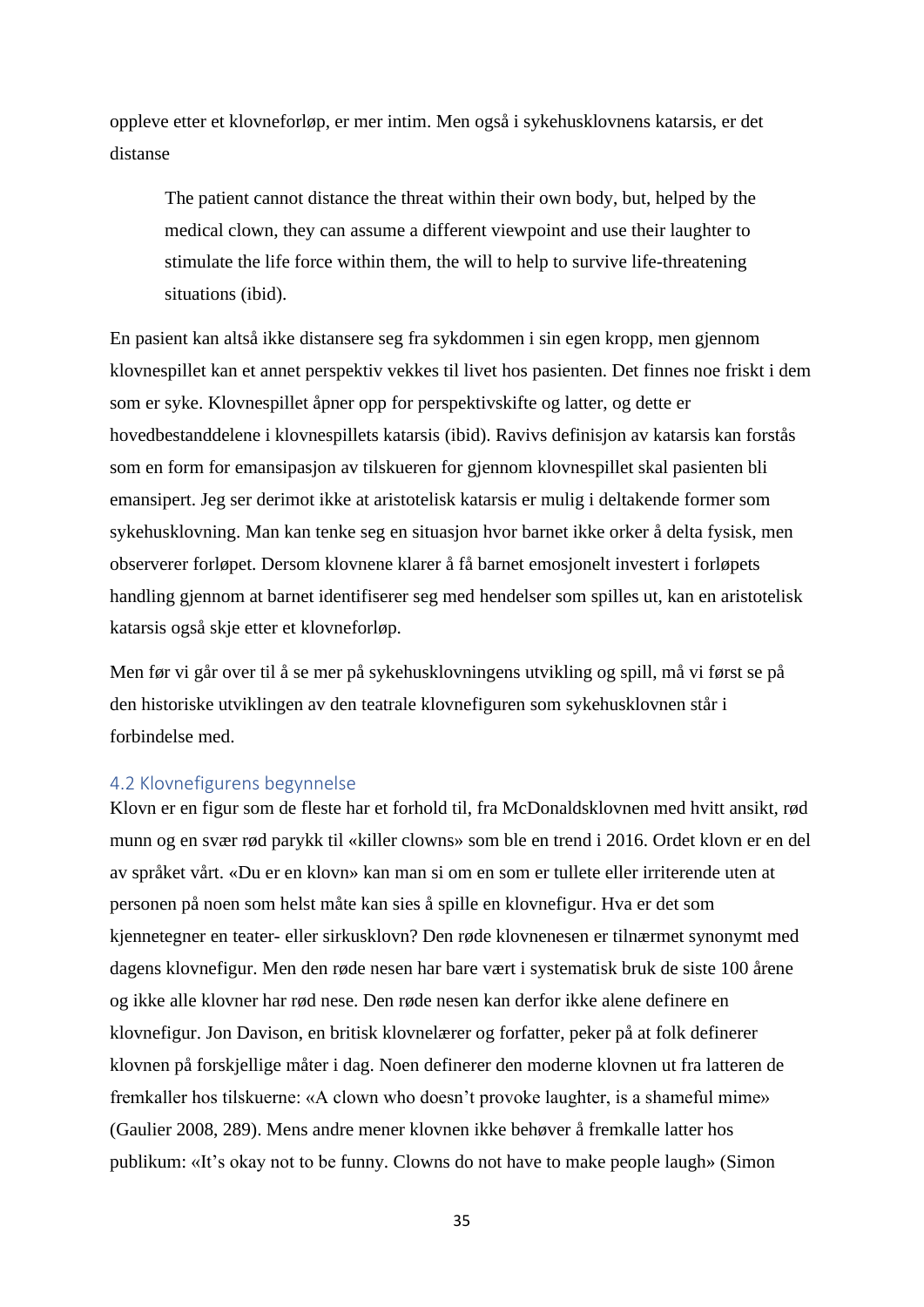2012, 31). Andre definerer klovnen ut fra deres atferd og hvordan de i sitt spill snur opp ned på sosiale situasjoner. «The key feature uniting all clowns, therefore, is their ability, skill or stupidity, to break the rules» (McManus 2003, 12). Det sammenfaller med klovnelæreren Angela Castro som sier at «clowning is a state, rather than a character» (Peacock 2009, 63). Teaterlæreren Jacques Lecoq sa at klovnen er den som gjør feil, som ikke får det til og gjennom å gjøre dette, gir han tilskueren følelse av overlegenhet (Lecoq, 2002, 156). Klovnefiguren har uansett hele tiden vært i endring og en definisjon av den moderne klovnen sammenfaller kanskje ikke med tidligere tiders klovner. Den danske teaterforskeren Michael Eigtved mener klovnefiguren kan ses på som forskjellige perioder sitt behov for å bearbeide utfordringer og problemer knyttet til deres egen tid (Eigtved, 2001, 8). Klovnefiguren er tilpasningsdyktig og har ikke vært en satt figur som har vært lik gjennom historien. Nettopp det *foranderlige* i karakteren, er et kjennetegn ved klovnefiguren, uten at det sier noe om klovnens persona.

Det engelske ordet *clowne* eller *cloyne*, skal først ha blitt tatt i bruk på midten av 1500-tallet og betyr «man of rustic or coarse manners, boor, peasent» (Online-Etymology-Dictionary 2021). Det er usikkert hvor ordet kommer fra, men det kan være av skandinavisk opprinnelse: på svensk kluns og islandsk *klunni,* som betyr en klumsete person. Det er mindre sannsynlig at det komme fra det latinske ordet *colonus* som betyr kolonist eller bonde, men bevisstheten omkring det latinske ordets betydning, kan ha påvirket den etymologiske utviklingen. Selv om det engelske ordet *clown* ikke dukker opp før på midten av 1500-tallet, slekter klovnen på andre teatrale figurer. Gjennom teaterhistorien har de klovneliknende figurene eksistert i forskjellige former: på gatetorg, ved hoffet, på sirkus og i teatersaler. I det gamle Hellas og Roma opptrådde klovnefigurer i komediene og da spesielt i farsene (flyaker- og atellanerfarser). I middelalderen fantes det mange former for underholdende gjøglere og hoffnarrer. Selv om det har eksistert komiske figurer som likner på klovnen, er det imidlertid ikke sagt at de står i direkte forbindelsen med det vi i dag ser på som en klovn. Klovneforskeren Jon Towsen påpeker at vi må skille mellom likheter og direkte påvirkning for det kan hende at de komiske figurene har oppstått og forsvunnet gjennom historien, uten å stå i direkte kontakt med hverandre.

Parallels between the Atellan farce of ancient Rome and the Italian commedia dell'arte, for example, are viewed by some scholars as fairly strong evidence of a comic tradition handed down over the centuries. Other historians view the same data as an indication of the reappearance of comic archetypes, of man's ability – and need –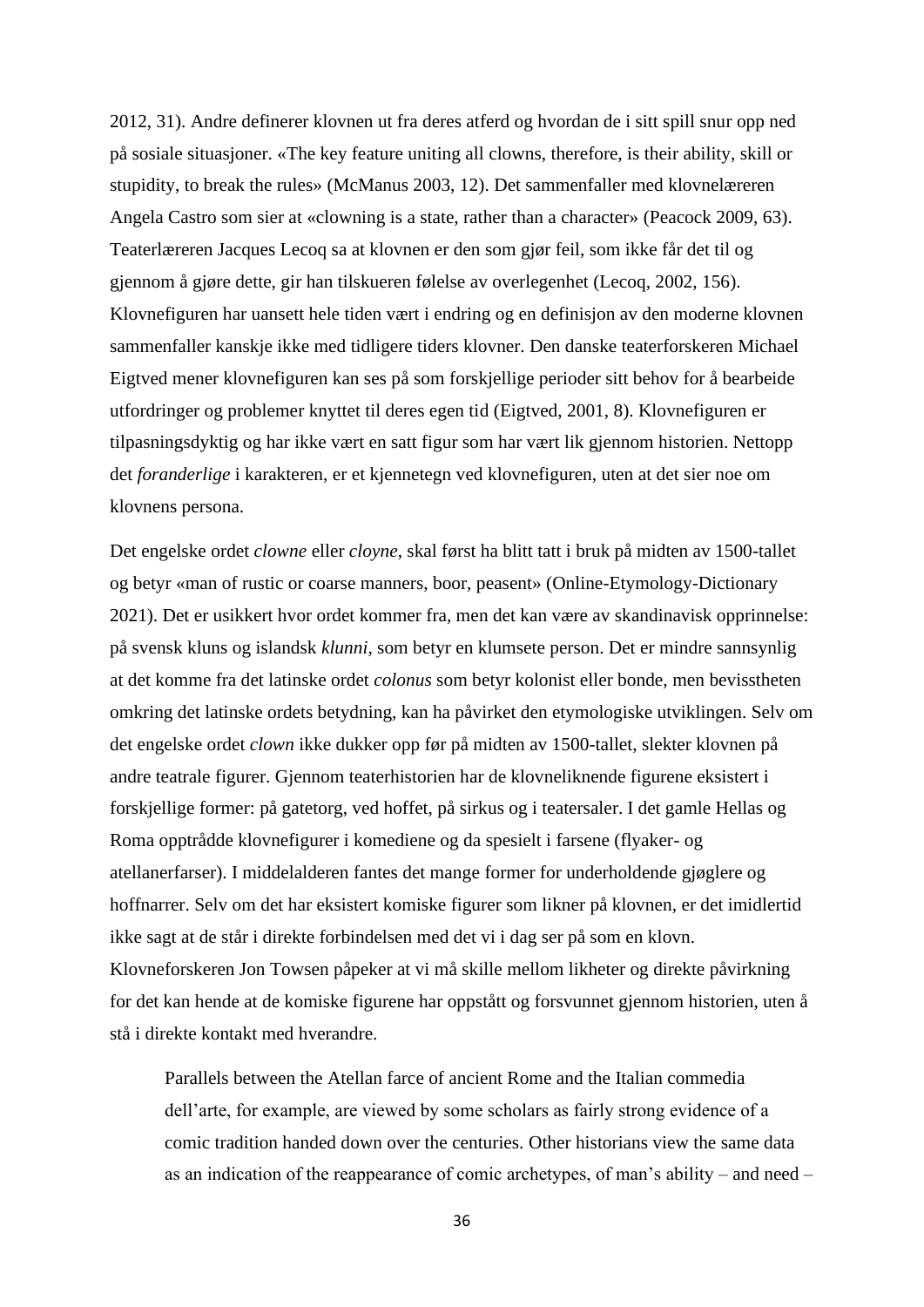to spontaneously reinvent the same figures in separate times and places (Towsen 1976a, 3).

Richard Tarlton (død 1588) regnes som den første teaterklovnen og kombinerte to sider ved ordet klovn: han var skuespiller og klovnefiguren hans var en bonde (Young, 2020). Klovnen hans var kledd i bondeklær og han spilte ofte en bonde som var kommet til byen og jobbet med å tilpasse seg livet der. Den landlige bondeklovnen så på livet i byen med et distansert blikk, og tilbyr et perspektivskifte på livet i byen. Klovnekarakterene hans var ofte kløktige og vant ofte de verbale diskusjonene. Tarlton var god i improvisasjon, og beskrives som særlig god til å respondere på tilskuernes reaksjoner. I det elizabethanske teateret fikk den bondeliknende klovnen komme opp på scenen sammen med andre komiske figurer og i Shakespeare sine stykker eksisterte klovnen side om side med fool. *Titus Andronicus* er et verk hvor en *clown* er oppført på rollelisten, men klovnen er med i to scener og markerer "a turning point in the play" (Peacock, 2009, 164). Shakespeare sine stykker hadde mange fools eller jesters: forskjellige gjøglertyper som ikke navngis som klovner: noen mener Bottom i Midsummer Nights Dream også er en klovnetype (ibid, 163). Shakespeare skrev trolig med bestemte skuespillere i tankene når han skrev disse komiske figurene. Bottom ble trolig skrevet til Will Kempe, som regnes som "arvtakeren" til Richard Tarlton. Klovnefigurene til Shakespeare var svært forskjellige, men alle "occupied a liminal space, creating a bridge between the theatrical world of the play and the real world of the audience" (ibid, 162-163).

I Commedia Dell'Arte som oppsto i den italienske renessansen finner vi en komedieform og noen figurer som peker fremover mot den moderne klovnefiguren. Commedia Dell'Arte var en komedieform med faste figurer tuftet på improvisasjon over nedskrevne handlingsskisser, såkalte scenarioer. De komiske Zanni-figurene var tjenerne i fortellingene og hadde en dobbelthet ved seg. På den ene siden kunne de være uskyldige og naive og var glade i å tulle og lage intriger. Men de hadde og en grotesk og til tider ond side og de var ofte feige, slue og misunnelige. Vanligvis var det to zannier i et Commedia dell'Arte-scenario, men det kunne være opp til fire. Da var det vanligvis to og to som sto i konflikt mot hverandre, slik at man sjeldent fikk mer enn to ulike synspunkt. Hovedzannien i fortellingen var den smarte som drev handlingen fremover, mens den andre var mer dum og naiv (Brockett and Hildy 2008, 162). Zanniene hadde tydelige personlighetstrekk, ble spilt på dialekt og portretterte forskjellige italienske stereotypier (Halliday 1863, 24). Zanniene som senere er av særlig betydning for utvikling av teaterklovnen er Harlequin, Puchinella og Pedrolino,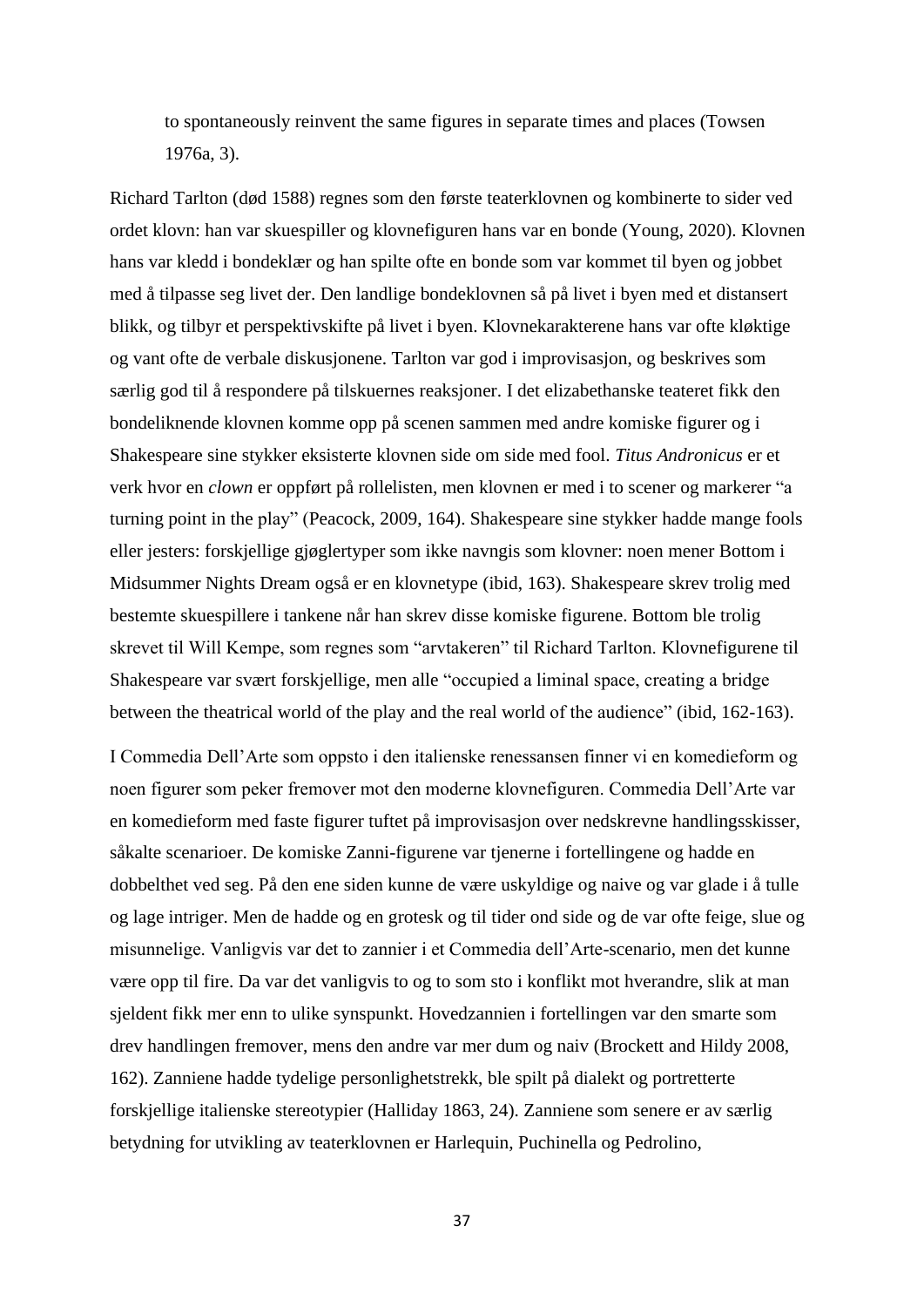Harlequin eller Arlecchino var den mest sentrale Zanni-karakteren. Opprinnelig skal Harlequin ha vært en stereotypi på personer fra Bergamo i Nord-Italia, men Harlequin utviklet seg videre uten tilknytning til Bergamo. «He combined great stupidity and loutishness with much cunning and practical wit» (ibid). Han var slu, litt naiv og som regel midtpunktet i alle intriger. Han var en veldig fysisk karakter som utførte ulike fysiske opptrinn og slapstickkomedie (Brockett og Hildy 2008, 162). Harlequin var kledd i fargerike klær og hadde ofte med seg en trestokk som tillegges en viktig funksjon i den senere engelske pantomimen. Zannien Punchinello var opprinnelig fra Napoli og var en egoistisk og ondskapsfull karakter. Men han var også lur, for han maskerte ondskapen gjennom å forsøke å skjule problemene han skapte. Han kunne for eksempel drepe om det var nødvendig, men forsøkte å maskere drapet gjennom å få det til å se ut som en ulykke eller ved å overbevise offeret om å drepe seg selv. Hans rolle i spillet kunne variere fra tjener til kjøpmann eller vertskap på et vertshus. «He was a mixture of foolishness and shrewdness, villainy and love, wit and dullness» (ibid, 163). Zannien Pedrolino likte å lure de andre karakterene og gjorde ofte narr av dem for moro skyld. Pedrolino inspirerer senere utviklingen av Pierrot-klovnen i Frankrike. På samme måte som Punchinella kunne Pedrolino fylle forskjellige roller i scenarioene. «These could be anything from the lowest of the Zanni – introduced when Arlecchino's native intelligence took him up a rung or two, leaving a space at the bottom of the ladder – to the role of a respected upper servant and companion to the Innamorato» (Grantham 2001, 199). De komiske Zanni-figurene levde videre etter Commedia dell'arte sin storhetstid i markedsteateret og i forskjellige pantomimeformer hvor Harlequin gjerne spilte hovedrollen.

Den allerede etablerte engelske klovnefiguren fikk dele scenen med Zanniene fra tidlig 1700 tall, da pantomimen ble introdusert til England fra kontinentet. Jon Rich skal i 1717 ha satt opp den første pantomimen «Harlequin Sorcerer» på Lincoln's Inn i London. Pantomimeformen til Rich skilte seg fra den italienske på et viktig punkt: Harlequin var stum. Rich, som selv spilte Harlequin, gjorde Harlequin til en stum og fysisk figur som kun kommuniserte gjennom kroppen (Halliday 1863, 32). Rich tilføyde også pantomimen en seriøs del. Pantomimen startet med den seriøse delen ofte basert på mytologiske eller folkelige fortellinger, før scenen ble transformert og pantomimens komiske del, Harlequinaden, ble spilt ut*.* Plottet i Harlequinaden var bygget opp omkring Zanni-figurene og klovnen. Harlequin var forelsket i Columbine, men var av lavere rang enn henne. Pantalone var faren til Colombine og prøvde å stanse den pågående flørten. Klovnen var i de tidligere versjonene, Harlequin sin klønete tjener og assistent som ofte fikk i oppgave å sjarmere Pantalone mens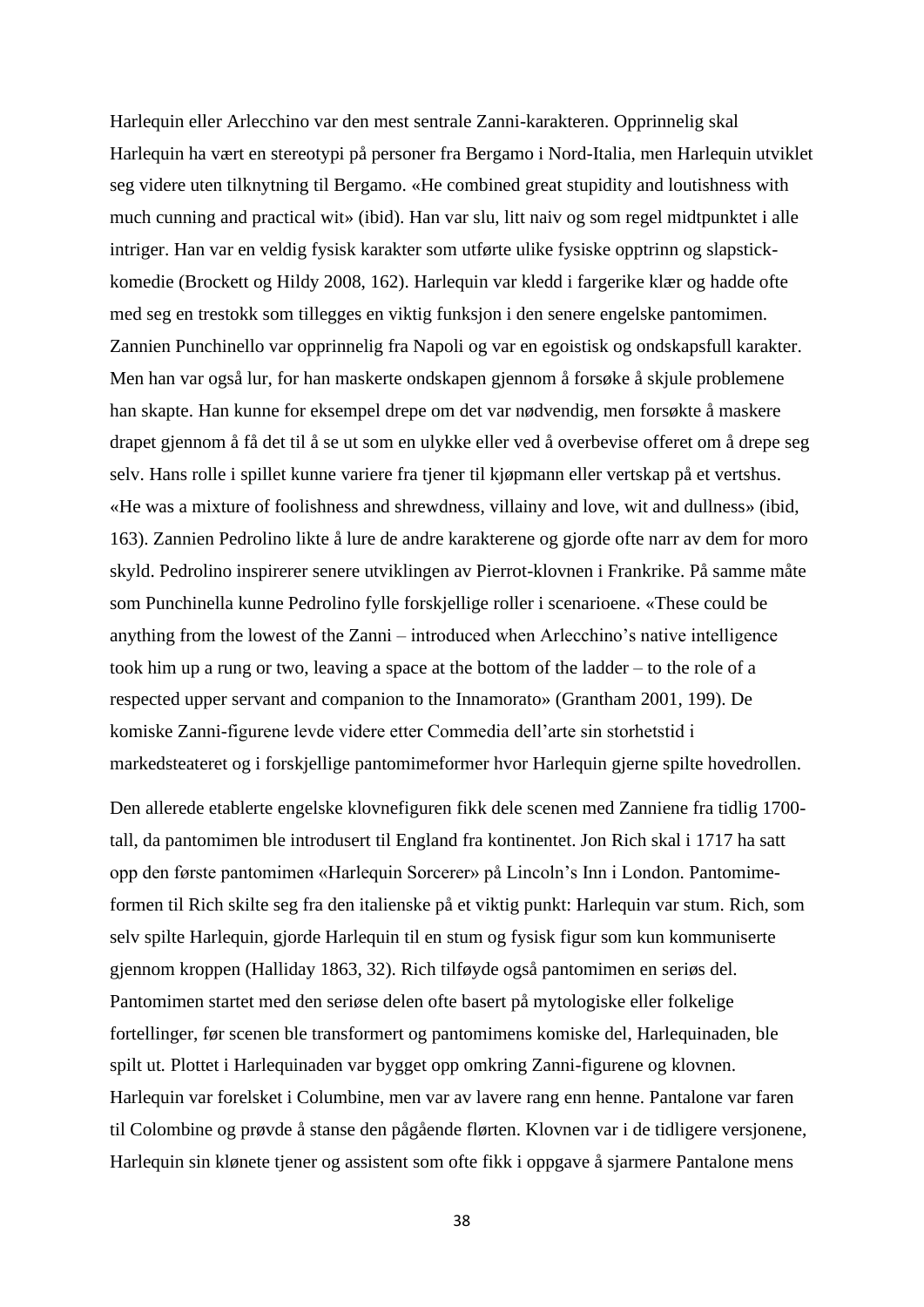Columbine og Harlekin holdt på (Halliday 1863, 36-37). Klovnen hadde lavest status av de fire karakterene i disse tidlige Harlequinadene. I andre kilder dukker Punchinella eller Punch opp som Pantalones tjener og andre steder er klovnen Pantalone sin tjener. Skiftet fra den seriøse delen og over i den komiske skjedde gjennom en transformasjonsscene hvor Harlequin entret scenen med sitt magiske tresverd som forvandlet folk og objekter. Et slott kunne for eksempel bli til en liten trehytte og de seriøse karakterene bli til komiske figurer. De engelske pantomimene beholdt grunnstrukturen som Rich introduserte og ble veldig populære. Transformasjonsscenene ble mer og mer spektakulære ettersom pantomimen utviklet seg. Den seriøse delen ble kortere og ble nærmest en måte å introdusere karakterene på, før forvandlingen til den komiske delen (ibid)*.* 

Englands kanskje mest berømte skuespiller på 1700-tallet, David Garrick var trolig den som først fremstilte en snakkende Harlequin i sine Harlequinader. Om Harlequin kunne snakke eller var stum, hang i stor grad sammen med hvem som spilte han. Rich hadde talent for det fysiske spillet, mens Garrick som etter hvert ble en anerkjent Shakespeare-skuespiller, var trygg på det verbale uttrykket og gjorde Harlequin til en snakkende figur (Grantham 2006, 112). Garrick ga, (etter Rich sin død), i rollen som teatersjef ved Drury Lane Theatre, Giuseppe Grimaldi en rolle i pantomimedansen *Millers* i 1758. Giuseppe var en italiensk pantomimeskuespiller og ballettdanser som tidligere hadde spilt på markeder i Italia og Frankrike. Giuseppe ble ballettmester ved teateret og begynte å spille Harlequin i teatrale pantomimer, men gikk etter hvert over i rollen som klovn hvor han kombinerte karaktertrekk fra Harlequin i klovnefiguren. Giuseppe tok med seg sønnen, Joseph Grimaldi på scenen allerede fra han var 2-3 år gammel. Far og sønn dannet en klovneduo, hvor far Grimaldi spilte klovn med lille Joseph som en liten klovn som hang etter sin far (Halliday 1863, 39). Far Grimaldi hadde gjort klovnekarakteren til en mer sentral figur i Harlequinadene. Men det var sønnen Joseph Grimaldi som skulle videreutvikle klovnen til å bli den mest sentrale figuren i Harlequinadene. Joseph Grimaldi satte i 1800 opp «Harlequin Amulet, or the Magic of Mona» på Covent Garden Theatre sammen med ballettmesteren James Byrne. Harlequin, spilt av Byrne, var ikledd en hvit, trang silkekledning, som var et annerledes kostyme enn det tradisjonelle Harlequin-kostymet:

Before that time it had been customary to attire harlequin in a loose jacket and trousers, and it had been considered indispensable that he should be perpetually attitudinizing in five positions, and doing nothing else but passing instantenously from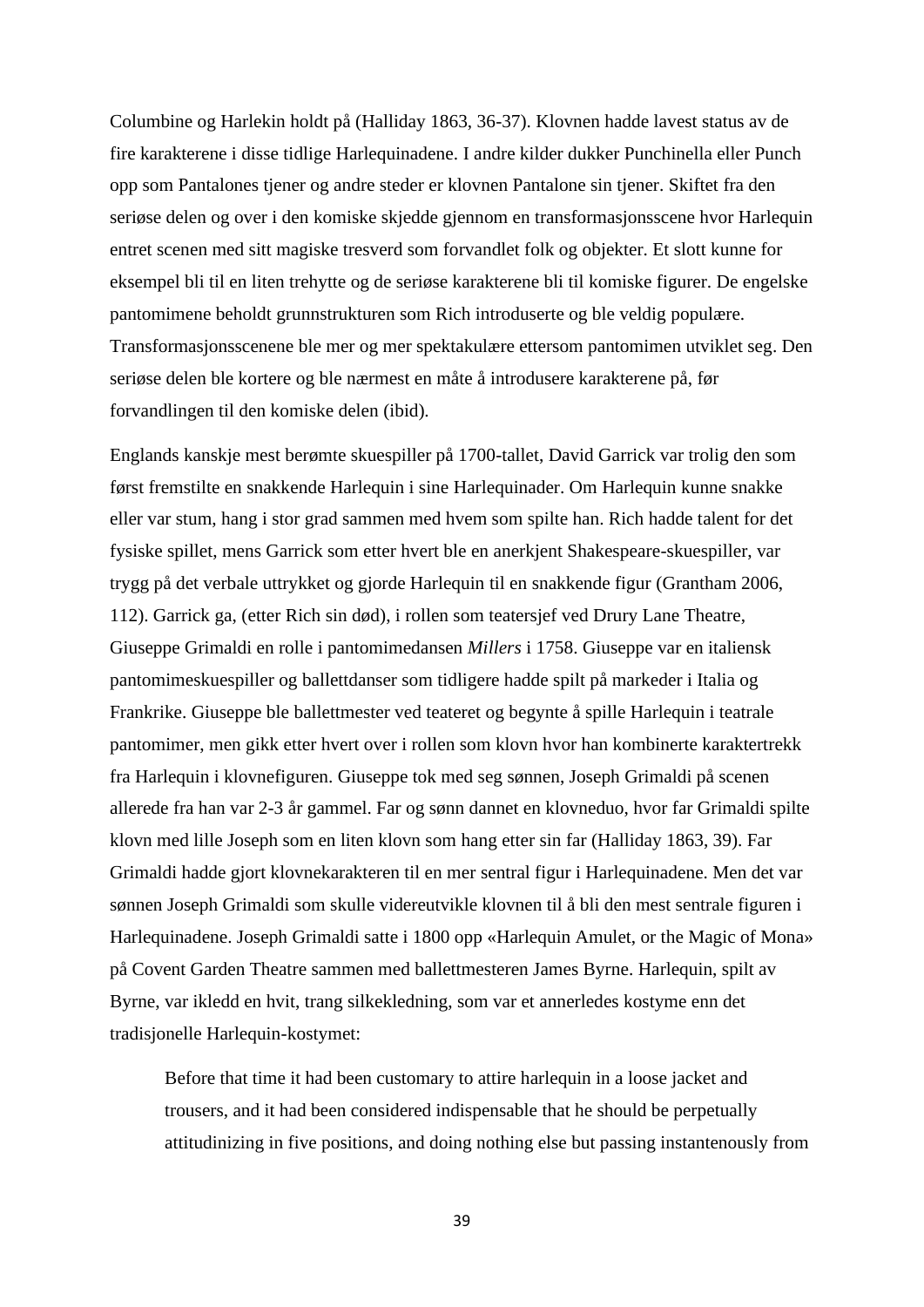one to the other, and never pausing without being in one or the other (Grimaldi, Dickens og Cruikshank 1838, 17).

Byrne gjorde Harlequin til en danser gjennom å tilføre figuren nye fysiske hopp. Den Harlequin som nå opptrådde i Harlequinadene var ikke slu, kjapp og komisk, men en romantisk danser og posør (Grantham 2006, 112). Det banet veien for at Grimaldi, i rollen som klovn, kunne ta over som den sentrale komiske spilloppmakeren i Harlequinadene (Halliday 1863, 41-42). Grimaldi sin klovn beskrives som en rampete gutt med store, løse klær med skulderputer og utstikkende, polstrede lår. Rundt nakken hadde han en rysjekrage som skulle etterlikne rysjekragen til en skolegutt. I den nevnte forestillingen «Harlequin Socerer» hadde han malte, røde triangler på kinnene som trolig skulle etterlikne en rampete gutt som hadde dyppet hodet i en syltetøykrukke og spist syltetøy med hele ansiktet (ibid, 43). Grimaldi beskrives som en eksepsjonell god skuespiller som kunne gjøre ikke spesielt gode fortellinger til fantastiske forestillinger. Grimaldi sin klovnerolle *Joey* ble veldig populær i samtiden og det kom mange klovner etter Grimaldi som kopierte hans uttrykk. I England brukte man kallenavnet «Joey» på klovner i lang tid etterpå.

I Frankrike utviklet klovnefiguren Pierrot seg som en versjon av Zanni-figuren Pedrolino. Pierrot-figuren eksisterte rundt omkring på markeder og skal ha kommet til Frankrike i 1673, i en forestilling med det italienske kompaniet Comedie-Italienne (Davison 2006, 36). Grimaldi sin samtidige, Jean Gaspard Deburau skal ha gjort Pierrot til den viktigste klovnerollen i den franske pantomimen. Deburau må ha vært en veldig god skuespiller som i likhet med Grimaldi, klarte å gjøre klovnen til en meget populær figur. «In his performing career between 1819 and his death in 1846, he transformed the role from the dumb budd of Harlequin's trickery into the star of the show» (ibid., 34). Pierrot-figuren til Deburau beskrives generelt som en romantisk, tragisk karakter (Simon 2014, 181-182). Deburau skal ha hatt et plastisk forhold til Pierrot-figuren og endret dens personlighetstrekk og sosiale roller, fra forestilling til forestilling.

He not only incarnated the known characters of commedia, but he also costumed them in social roles: soldier, coalman, rag-and-bone man, chimney sweep, judge, poet, philosopher, all people of noble status. Thus Deburau's Pierrot heralds the clown who will take its costume from, and personify, according to the scene, such-and-such a representative of the social hierarchy (Remy, 1945, 34 i:Davison 2006, 36).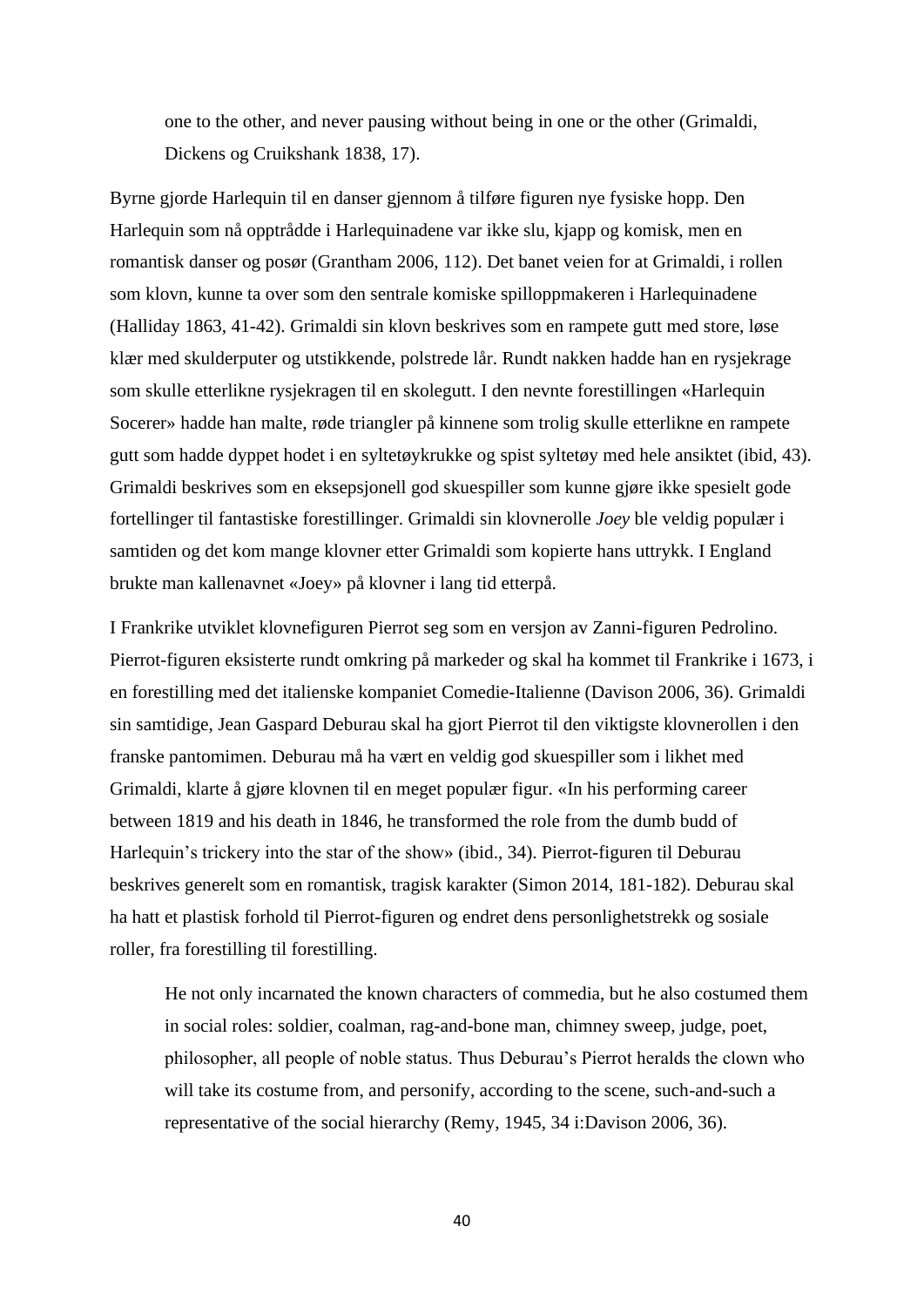Harlequinadene fortsatte å bli spilt utover på 1800-tallet, men mistet gradvis sin popularitet gjennom siste halvdel av 1800-tallet. Med Deburau og Grimaldi ser vi hvordan enkelte stjerneskuespillere, utvikler og former klovnefiguren fra å være en bifigur, til å bli hovedperson i forestillingene. Deres klovnefigurer dannet grunnlaget for den videre utviklingen av klovnefiguren.

# 4.3 Sirkuset

I 1668 etablerte Philip og Patty Astley verdens første sirkus, *Astley's Amphitheatre,* i London. Astley begynte med hesteoppvisninger og akrobatiske numre i en sirkel på 19 meter (senere 13 meter), med tilskuerne plassert rundt. Philip Astley knyttet raskt til seg en klovn som kunne underholde mellom hestenumrene og fra rundt 1770 var det klovner, akrobater, sjonglører m.m. tilknyttet *Astley's Amphitheatre* (Towsen 1976a, 4-6). Charles Dibdin og Charles Hughes grunnla *Royal Circus and Equestrian Philharmonic Academy* i 1782 og ble Astley sin første konkurrent. Charles Dibdin var en anerkjent pantomimedramatiker og det var han som presenterte begrepet *circus.* De tidligste sirkusene var en hybrid mellom sirkusets sirkel-form og teaterets frontale scene og hadde både en liten scene samt en ride-ring (ibid). De første klovnene kom til sirkuset fra gateopptredener og pantomimespill. I sirkuset kunne pantomimeklovnen fortsette å bruke det samme kostymet, fysiske spillet, slapsticken og den komiske timingen som den hadde gjort før. Det var mer utfordrende å spille ut de pantomimiske plottene i sirkusringen.

Instead of standing on a stage and enacting a story situated in a different time and place, the circus clown is thrust into the here and now of the ring and forced to create comedy out of the events occurring all around him (Towsen 1976a, 93).

Disse klovnene utviklet et spill tilpasset sirkusets form. Det var en «ringmaster» som styrte sirkusunderholdningen og geleidet publikum gjennom de forskjellige numrene. Klovnens oppgave var å avbryte de andre innslagene og var ofte i snakk med ringmasteren som på mange måter ble en spillpartner. Disse klovnene som avbrøt annen underholdning og som spilte med ringmesteren (sprechstallmeister) som en såkalt «straightman», kaller klovneforskeren Jon Towsen for *Clown to the ring.* Mens de akrobatiske klovnene kaller han *Clown to the rope.* De akrobatiske klovnene halet ut tiden i numrene sine og det lå mye komikk i hvordan de lekten med tid på. Fra 1830-årene var det etter hvert to typer klovner på sirkuset: den fysiske og den verbale klovnen. Den verbale klovnen fantes hovedsakelig i England og USA.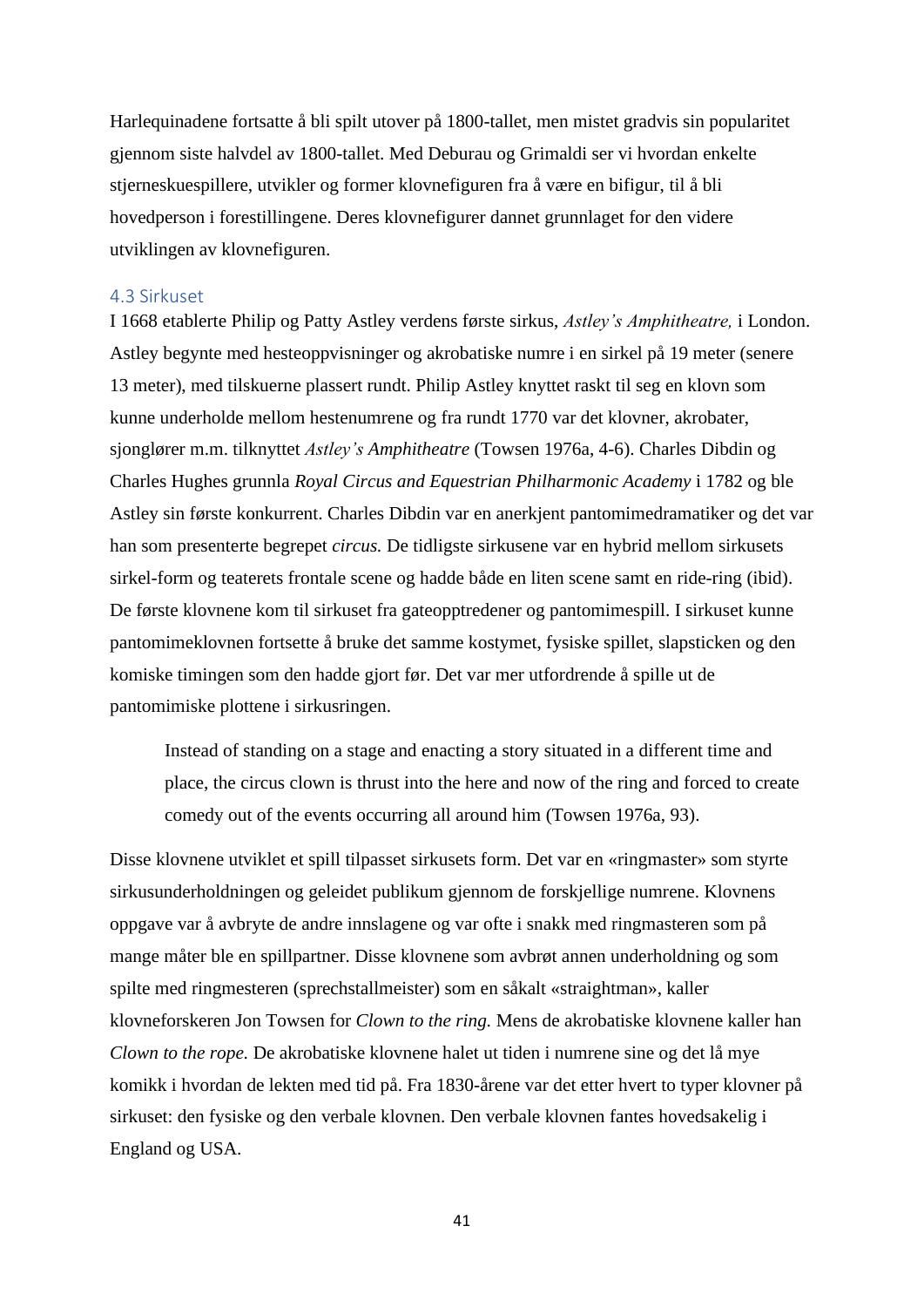# 4.4 Auguste og den hvite klovnen

De snakkende klovnene og de akrobatiske videreutviklet seg på sirkuset. De klovnet mye alene og deres spillepartner var ringmesteren, hesten eller trapesen. Etter hvert ble de snakkende klovnene for velformulerte/verbale. «During the course of the nineteenth century, however, the British clown's aggressiveness and knavery eventually came to symbolize a sort of cunning wisdom" (Towsen 1976a, 129). Mens de akrobatiske klovnene ble for tekniske og teknikkfokuset skal ha gått på bekostning av spontanitet og karakter. Det var behov for en ny figur i sirkuset som var mindre avhengig av verbale eller fysiske triks og som kunne tilføye mer spontanitet (ibid). Dessuten hadde klovnen et behov for en spill-partner som spilte med og reagerte på klovnens påfunn, og ikke en straightmann som ringmesteren (ibid, 135-136). Auguste kommer for alvor inn på sirkuset fra 1880-årene som den hvite klovnens etterlengtede partner.

Auguste-karakterens opprinnelse er noe uklar og det finnes flere vandrehistorier om hvordan denne karakteren ble til. Den ene fortellingen om Auguste sin opprinnelse, som Towsen vektlegger, kommer fra Tyskland hvor sirkusartisten Tom Belling, falt inn i sirkusringen med et uhell. Publikum ropte Auguste, som skal bety idiot på tysk og neste dag kom Belling tilbake i noe som kan minne om en altfor stor dressjakke og bukse. Belling gjorde seg tilgjengelig for alle stikk og slag som klovnene kom med, publikum lo og Auguste var skapt. Flere mener dette ikke kan stemme da ordet Auguste trolig ikke eksisterte i det tyske språket før Auguste-karakteren ble populær. Det eksisterer flere liknende myter omkring Auguste sin opprinnelse som ser ut til å ha påvirket hverandre. Klovneforskeren Jon Davison påpeker at alle fort kan være vandrefortellinger, men de kretser all omkring den samme kjernehistorien, så kanskje finnes det noen sannheter i fortellingen. Han oppsummerer historien slik: En person kom ut på scenen, publikum trodde det bare var en publikummer, personen falt på ordentlig, sannsynligvis var personen full og publikum lo (Davison 2006, 137). Auguste beholdt denne slitte «gentleman-uttrykket» med en slitt jakke, bukse og hatt. Auguste representerte tydelig en tilhørighet til det urbane, kontra klovnen som opprinnelig kom fra landet.

Auguste-figuren var tydeligere dummere enn ringmasteren og nå hadde klovnen en som reagerte på alle påfunnene til klovnen. Den hvite klovnen hadde et klart mål, mens Auguste hadde ikke det. Auguste kom ikke inn med en plan, men reagerte på det som skjedde og passet derfor ikke inn i klovnens plan og kunne potensielt ødelegge planene til klovnen bare ved å reagere i øyeblikket. Det var i denne motsetningen mellom en som bare eksisterte og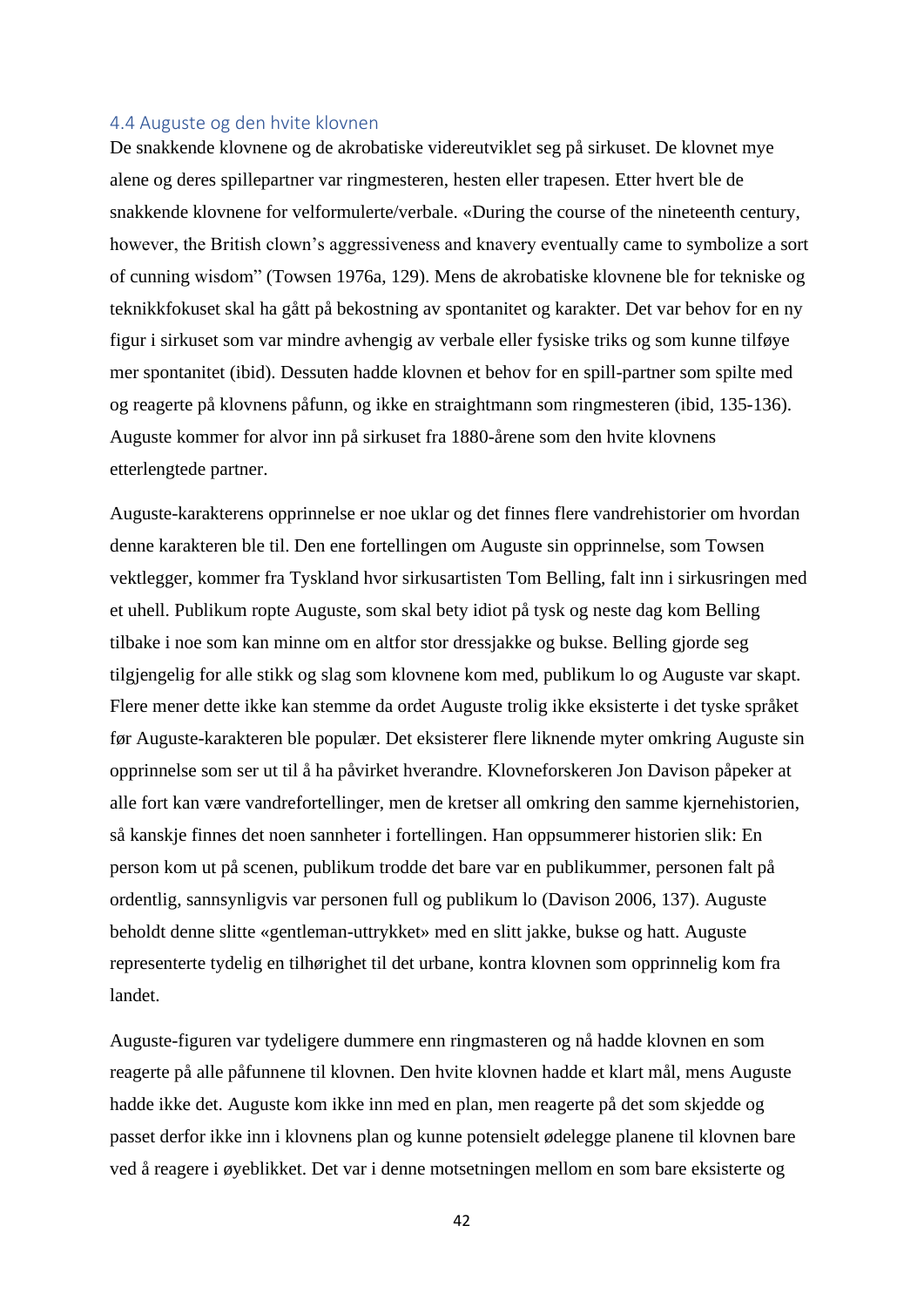handlet i rommet og en figur som planla alt, at dramaet og komikken lå. Auguste sin "ankomst" i sirkuset, ga skuespillerne mulighet til å danne duoer basert på dynamikken mellom to forskjellige personligheter som navigerte seg i verden på forskjellige måter. Auguste ekspanderte «their range of clowning» (Towsen 1976a, 136-137). Den hvite klovnen og August-klovnen ble etter hvert en sentral klovneduo i sirkuset: den hvite klovnen som konspirerende slyngel og skøyer og Auguste som den tregere og naive medhjelperen (Swortzell and Hodges 1978, 213-214).

## 4.5 Mot den moderne klovnen

Fra 1880-årene og utover dukket det opp mange duoer, trioer og solo-klovner i og utenfor sirkuset. De fransk-italienske Fratellini-brødrene kom fra en sirkusfamilie og dannet en klovnetrio med tre forskjellige typer. Trioen var svært populære i perioden 1910-40. Francois Fratellini spilte den elegante og pompøse hvite klovnen, Paul Fratellini spilte Auguste slik vi kjenner figuren fra sirkuset og Albert Fratellini spilte en mer grotesk utgave av Auguste. Albert hadde rød nese, svarte øyenbryn og en påmalt stor, ulykkelig munn formet i et groteskt smil. Den eksakte opprinnelsen til den røde nesen er uklar og noen peker på fortellingen om Auguste-klovnens opprinnelse i Tyskland hvor den fulle Tom Belling som falt i sirkusringen, skal ha hatt skrubbsår på nesen. Det som er mer sikkert er at Albert sin groteske Auguste var til stor inspirasjon i den videre utviklingen av Auguste og mange tok i bruk den røde nesen etter Albert (Davison 2006, 356). I Nord-Amerika blir den groteske Auguste veldig populær og det groteske uttrykket til Albert Fratellini ble beholdt og til og med forsterket. Et tydelig visuelt ytre i form av sminke var viktig for å kunne nå ut til publikum i store sirkusarenaer, som ofte var spillestedet til de amerikanske klovnene på den tiden. Det utviklet seg noen egne amerikanske klovnetyper: tramp clown og hobo clown. Emmett Kelly skapte sin hobo-klovn basert på hobo-ene under den store depresjonen på 1930-tallet. Hobo var betegnelsen på en fattig, reisende arbeider som tok arbeid der han fant arbeid. Kelly sin karakter «Weary-Willie» var en trist karakter som ofte kostet scenen etter at de andre hadde opptrådt (Georgievska 2017). Kelly sin hobo-klovn hadde påmalt svart skjegg, hvite lepper, svarte øyenbryn og hatt. Verdens første sykehusklovn var en hoboklovn, noe vi skal se på i avsnittet om «starten på sykehusklovning».

Sirkuset gikk etter hvert nye veier og fra omtrent 1970 oppsto Ny-sirkuset med mindre fokus på dresserte dyr og mer fokus på akrobatikk, dramaturgi og multimediale virkemidler**.** Det utviklet seg også her en ny klovnetype som ikke nødvendigvis hadde som mål å få publikum til å le, men heller å få publikum til å reflektere. Disse nye klovnetypene i USA blitt betegnet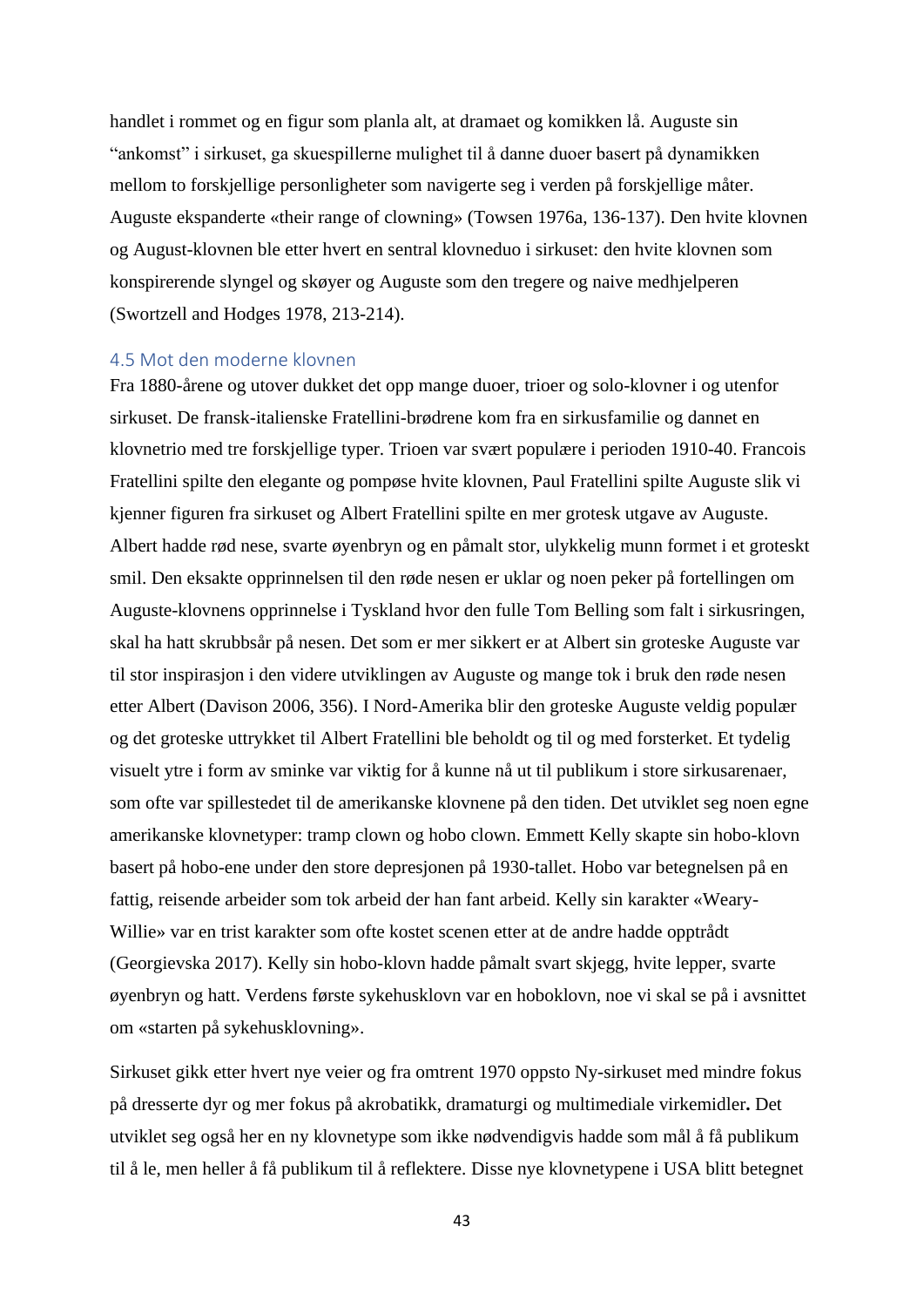som "New Vaudeville" For disse klovnene var det viktig å skille seg fra Den Gamle Vaudevillen som besto av sang, akrobatikk og dans (Simon 2014, 195). Towsen skriver at denne nye bølgen av ny-sirkusklovner ofte hadde teaterbakgrunn og ble oppfattet som "…an actor who performs not a role, but something of his own personality, of his alter ego. the clown is a character or a theatrical being" (Towsen 1976b, 134).

# 4.6 Den nye autentiske klovnen

Vi hopper nå tilbake til Europa i 1950-årene for å se nærmere på den klovnetypen som likner mest på den moderne sykehusklovnen. Den autentiske klovnen er et begrep jeg bruker om den klovnen som ble utviklet med utgangspunkt i skuespillerutdanninger etter andre verdenskrig når klovnen og det groteske skiller lag. Klovnen blir en del av skuespillerutdanninger og den røde nesen blir populær. Den russiske klovnen Oleg Popov var en av dem som bidro til utviklingen av den realistiske klovnen, gjennom å fjerne seg fra det groteske.

Certainly, I understand that the Fratellini are the guardians of an old circus tradition, a tradition respected down the centuries. But the times demand that this tradition should be broken and it is this that accounts for the appearance of the realistic clown (Popov 1970, 93).

I Frankrike grunnla Jacques Lecoq den fysiske teaterskolen *L'Ecole Internationale de Theatre Jacques Lecoq* i 1956. Klovn var et av flere undervisningsemner som elevene ble undervist i. Hos Lecoq ble den røde nesen sett på som verdens minste maske som man tok på seg for å avdekke og ikke for å skjule. Nesen ble introdusert til skolen av en av hans elever, Pierre Byland. Når nesen var på var skuespillerens ansikt "in a state of openness, entirely without defence" (Lecoq, 2002, 155). Klovn skulle i utgangspunktet ikke være en stor del av undervisningen, men studentene responderte så godt på klovn at det kom til å bli en viktig del av utdanningen. Lecoq beskriver hvordan klovnetreningen hjalp studentene til å vise sin egne feil og «flaws».

At last they were free to be as they were, and to make people laugh. This discovery of how personal weakness can be transformed into dramatic strength was the key to my elaboration of a personal approach to clowning, involving a search for "one's own clown", which became a fundamental principle of the training (Lecoq et al. 2002, 154).

Klovnefiguren var knyttet til skuespilleren som person, og den ble utviklet med utgangspunkt i det som var særegent hos hver skuespiller. Hos Lecoq er det ikke mulig for en skuespiller å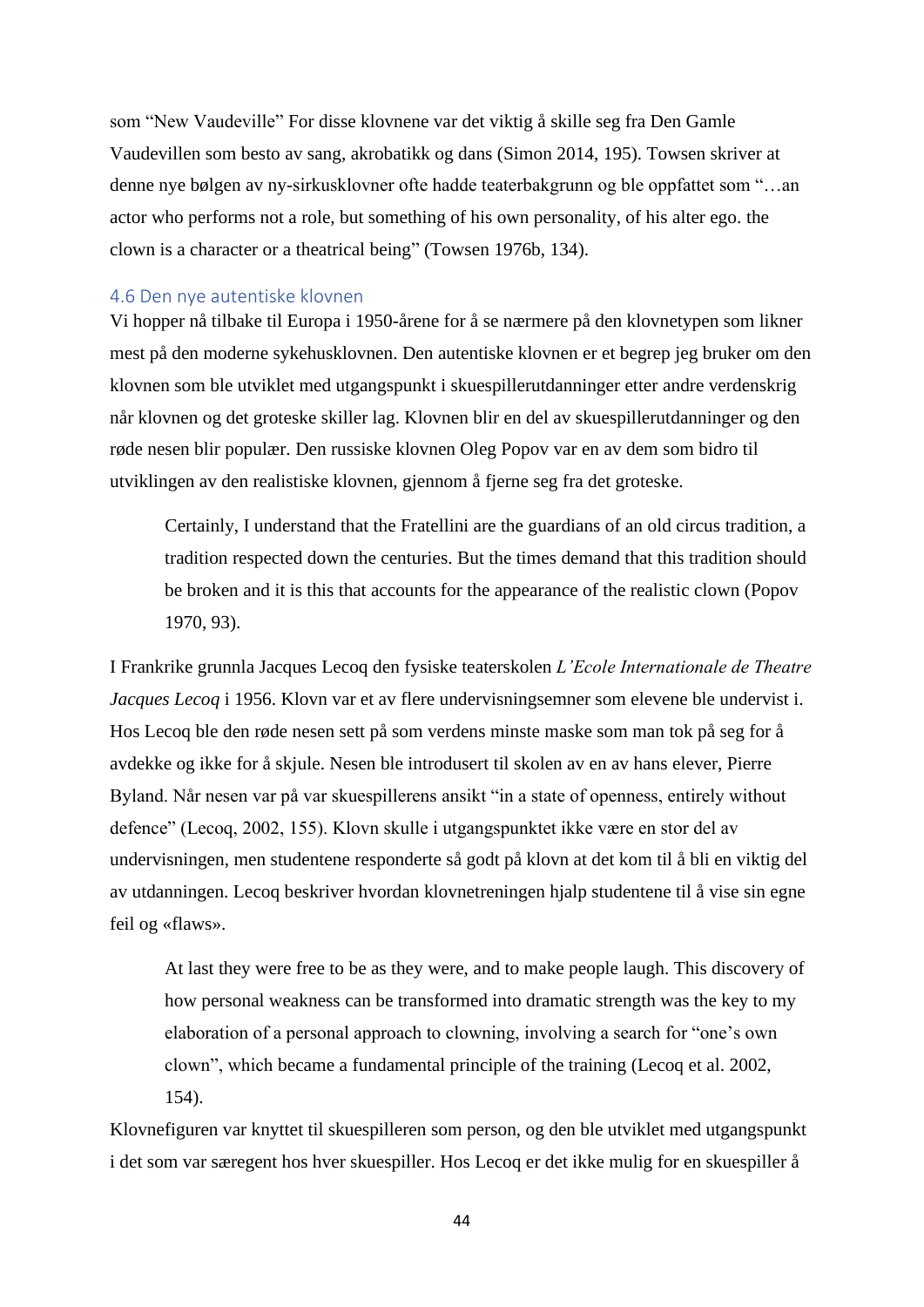etterlikne en annen person sin klovn. Klovnefiguren er ikke lenger en arketype, men en figur som hver skuespiller spiller på sin, egen individuelle måte. En klovn gjør mange feil og viser åpent frem sine feil. I denne moderne måten å se klovnen på, blir disse feilene brukt som en måte å vise frem klovnens menneskelige sider på. «Through is failure he reveals his profoundly human nature, which moves us and makes us laugh» (Lecoq, 2002, 156). Klovnetreningen på Lecoq sin skole er interessant fordi det peker direkte mot de norske sykehusklovnene da mange av de er utdannet ved Lecoq sin skole (Øvsthus, 2019).

I den senere tid hvor rødneseklovnen har blitt dominerende, har Auguste nærmest blitt regnet som den eneste og selve klovnen (Davison 2006, 131). Rødneseklovnene, som bruker den røde nesen som verdens minste maske, har lite til felles med det groteske uttrykket til Albert Fratellini sin Auguste. Sminket er nedtonet og i uttrykk minner de mer om Oleg Popov sin realistiske klovn. Disse nye klovnene kan godt utføre slapstick og akrobatiske triks, men i bunnen har de en klovnefigur som ligger tettere opp mot et realistisk emosjonelt uttrykk. Jeg avslutter kapitlet om klovnefigurens historiske utvikling med dette sitatet fra Louise Peacock, som oppsummerer hvordan det i dag er vanskeligere å snakke om spesifikke klovnearketyper som den hvite klovnen, fordi klovnen er så tett knyttet til skuespillerens egen personlighet.

When a clown performs, the audience sees the ideas and attitude of that individual conveyed by an adopted persona that has developed out of the individual's personality and which could never be adopted and lived in the same way by anyone else. (Peacock, 2009, 17-18).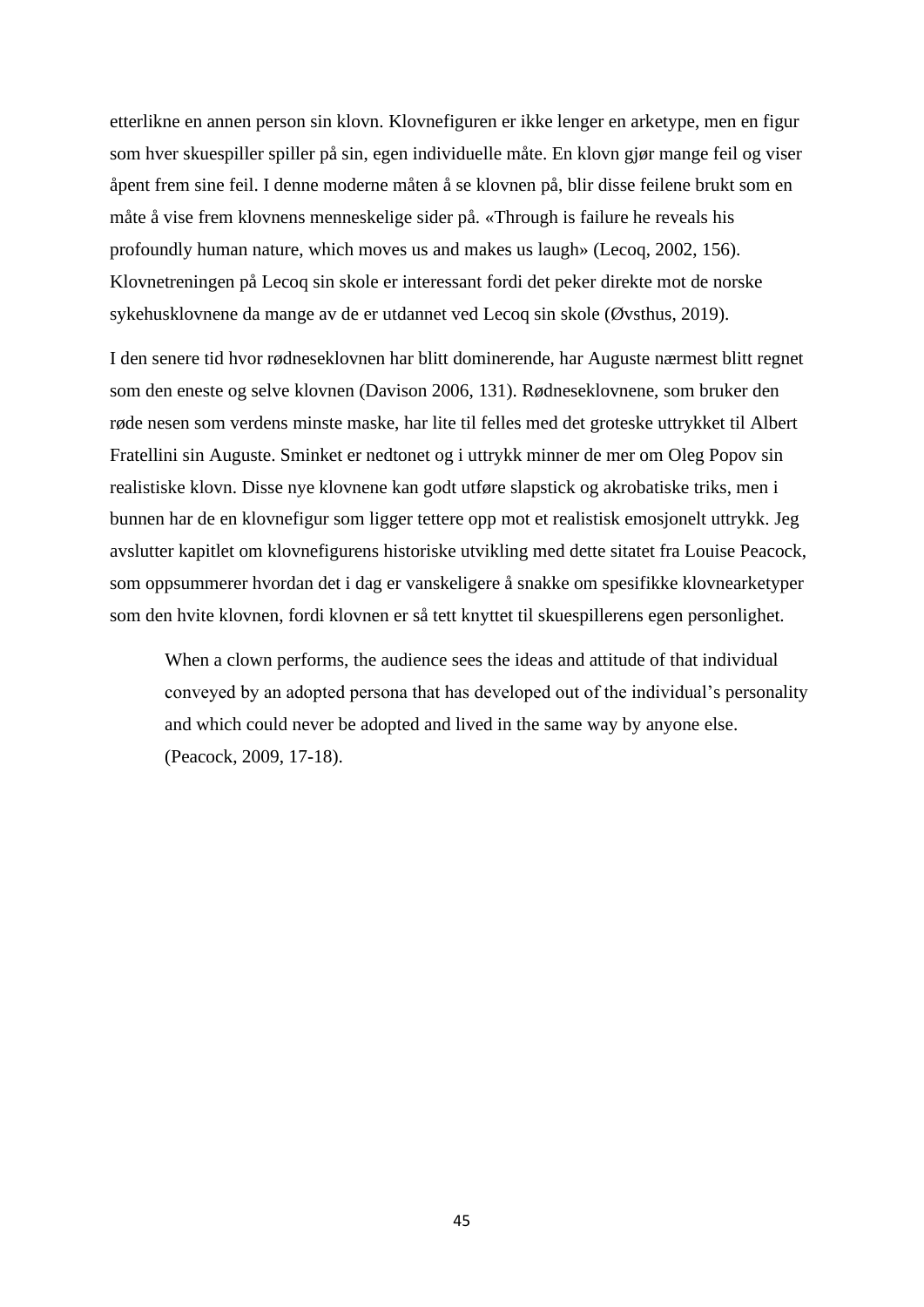# Del 5 Sykehusklovnen – historie og figur

# 5.1 Starten på sykehusklovning

I siste halvdel av 1900-tallet har det vokst frem mange enkeltinitiativ og organisasjoner som har tatt klovnefiguren ut av sirkuset, markedet og teateret og inn i fengsler, sykehus, flyktningleirer m.m. Prosjektene har ofte et tydelig sosialt mål og skuespillerne har et mål om å dekke et psykososialt behov hos publikum, og ikke et eksplisitt estetisk behov. Disse klovnene spiller ikke på faste rutiner, men skaper i øyeblikket. Disse «sosiale» klovnene er vanligvis ikke samlet i teaterkompanier, men i organisasjoner. Disse organisasjonene har ofte blitt stiftet etter at en enkeltperson er blitt sendt ut for et enkeltoppdrag som klovn og har opplevd det møtet som så sterkt at når de kommer hjem igjen, må de stifte en organisasjon. Mange av disse organisasjonene har vokst til å bli store organisasjoner. I 1993 opptrådde for eksempel den spanske klovnen Torell Poltrona for opp mot 4000 barn i flere flyktningeleirer i Kroatia. Turen ble gjennomført med midler samlet inn av en spansk skoleklasse som hadde brevvekslet med barn i en kroatisk flyktningeleir som sa at de savnet latter og glede. Etter denne turen, grunnla Poltrona *Clown Without Borders* med mål om å tilby humor som psykologisk støtte til grupper som står i traumatiske situasjoner (Clown Without Borders, 2021). Starten på sykehusklovnenes historie, startet også med initiativet til enkeltpersoner og har det samme psykososiale målet.

# 5.1.1 Hunter Adams

Den amerikanske legen, sosialaktivisten og klovnen Hunter Adams grunnla Gesundheitinstituttet i 1971 i Hillsboro, West Virginiasom et alternativ til vanlige sykehus. Fra 1971- 1983 tilbød de gratis helsehjelp her. Alle pasientene måtte bo på gården under behandling og fellesskapet på gården var en viktig del av deres helhetlige helseperspektiv (Adams 1998, 19). Under oppholdet deltok pasientene på en rekke ulike aktiviteter: kunstneriske uttrykk, matlaging, dyrking av jord m.m. (Adams 2002, 14). Gesundheit skulle være fritt for hierarkier, pasienter og ikke-pasienter bodde side om side og alle som jobbet der fikk samme lønn. I 1984, etter 12 år, la de ned Gesundheit-gården på grunn av manglende økonomisk støtte. Hunter Adams har siden 1984 holdt kurs og skrevet bøker for å fremme utviklingen av et alternativt, gratis amerikansk helsesystem. Gjennom Gesundheit-instituttet bruker han i dag klovnefiguren som en fredsaktivist. De har arrangert klovneturer rundt omkring i hele verden. De har underholdt i krigssoner, flyktningeleirer og områder rammet av naturkatastrofer med mål om å spre glede der det er lite av den. Gesundheit lar mennesker med og uten klovneerfaring bli med i gruppen. Adams mener alle mennesker kan klovne og det viktigste er å ha det gøy. Klovn blir man gjennom å ha det gøy og ta på seg klovneklær, da vil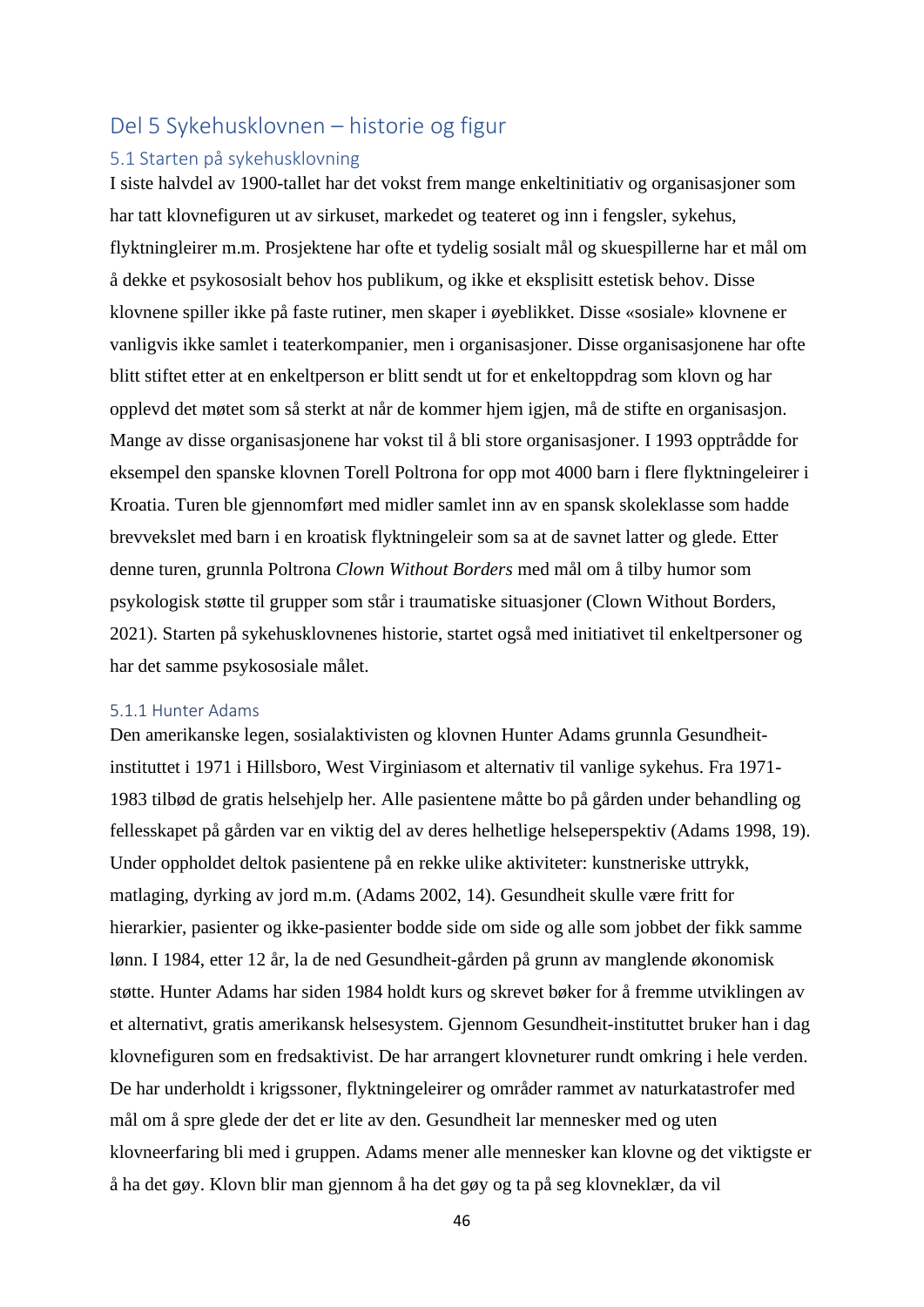utøverferdighetene utvikles gjennom erfaring (Adams 2002, 448). Han forklarer at han begynte med klovning for å spre glede på sykehuset som han opplevde sykehuset som altfor alvorlig og dystert og for lite opptatt av pasientenes psykiske helse:

When I began to see patients (of any age) I insisted on being funny with all of them, even the profoundly ill. What was less obvious, was that it was just as important to be fun (loving and joyful) with the staff and visitors to the hospital (Adams 2002, 447- 448).

Han improviserte sanger med pasientene og tok etter hvert på seg en rød nese, fargerike klær og store bukser. Adams opplevde at folk ble blidere og mer generøse i møtet med hans klovnefigur. Han er nok mest kjent som klovnefiguren sin Patch Adams som han gradvis utviklet gjennom 1970- og 80-årene. I filmen *Patch Adams* fra 1998 portretteres han av Robin Williams og skildres som en som tuller og sprer latter på sykehuset. Adams er opptatt av at humor og latteren skal ha plass på sykehuset. Men han mener selv latterperspektivet har fått for mye oppmerksomhet, for det som er Adams egentlige ønske er å fremme at vennskap og menneskelig kontakt er det viktigste for god helse (Davison 2006, 532).

Adams utfordret de sosiale konvensjonene for oppførsel på sykehuset. Adams hadde ikke teaterbakgrunn, men en lege i klovneklær ble et kraftig symbol. Klovnefiguren symbolisert leken og humoren som Adams ville bringe inn i sykehusets behandlingstilbud og den fargerike klovnen sto i sterk kontrast til det hvite og sterile sykehuset. «Adams encourages irreverence: behaving like a silly clown in public can be a precursor to speaking up for equality and justice" (Simon 2014, 199). Men personligheten til Adams klovnefigur, virker å være langt fra rebelsk. Adams sin klovnefigur er en fargerik klovn som spruter vann fra jakken sin og går rundt i for store sko med en gummikylling på hodet. Adams har konsekvent brukt klovneklær, uten nese, i offentligheten siden begynnelsen av 1980-tallet (Adams 2002, 447-448). Det kan se ut som Adams forholder seg til klovnenesen på en annen måte enn sceneklovner. Det finnes bilder av Adams som holder klovnenesen vekk fra ansiktet slik du ser hans nese under (ibid). En slik avmaskering av klovnen, ser man sjeldent. På hjemmesiden til Gesundtheit-instituttet kan man se barn som tar av Adams sin nese. Man får et inntrykk av at klovnen først og fremst er mer en måte å møte mennesker på, og jeg har vanskelig for å se for meg teaterklovner la publikummet komme så tett på av de kan avmaskere klovnen.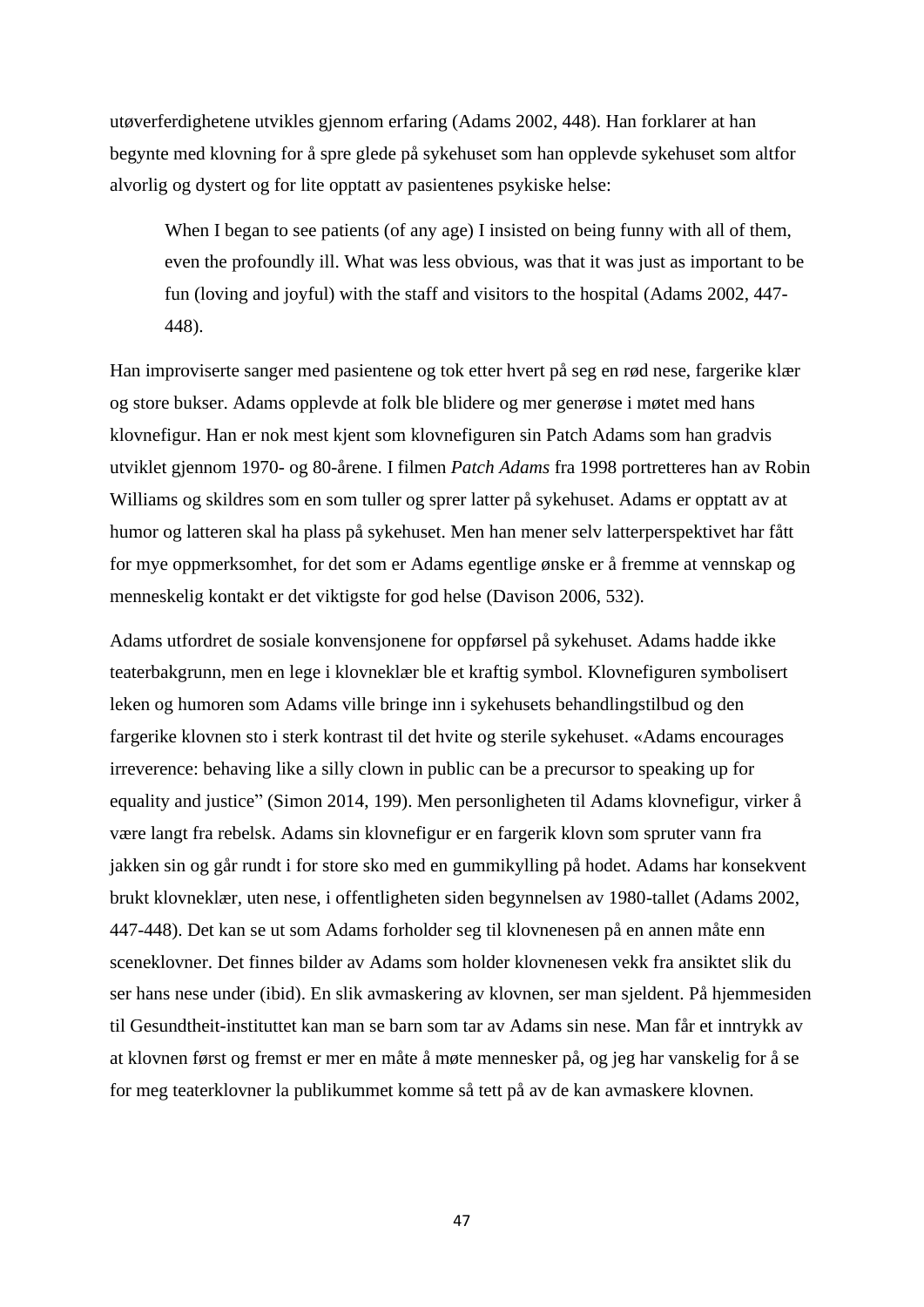## 5.1.2 Michael Christensen

Michael Christensen er en amerikansk skuespiller, klovn og sirkusartist. På slutten av 1960 tallet ble Christensen medlem av den politiske gateteatergruppe San Franscisco Mime Troupe, som siden begynnelsen av 1960-tallet var blitt kjent for sine satiriske og utfordrende Commedia dell'Arte-inspirerte komedieforestillinger. Her ble han kjent med sirkusartisten og sjongløren Paul Binder. Etter noen år i San Franscisco Mime Troup dro Binder og Christensen til Europa for å sjonglere og underholde på gaten. På den 18-måneder lange europaturen møtte de europeiske sirkus- og klovnetradisjoner. De ble særlig inspirert av Annie Fratellini, som de møtte i Paris. Hun kom fra den berømte franske sirkusfamilien Fratellini, Hun var klovn og klovnelærer, På 1970-tallet dannet hun en klovneduo med sin ektemann Pierre Etaix. Etaix spilte en hvit klovn og Fratellini en Auguste-klovn. Etaix og Fratellini grunnla Europas første sirskusskole i 1975. Klovnen hennes beskrives som barnslig og rebelsk med et lurt smil om munnen og en poetisk aura. Hun gikk med bowlerhatt, oransje parykk, store bukser og sko og hadde to svarte tårer under øynene (Jando 2021a). Christensen beskriver opplevelsen av sirkuset hvor Fratellini og Etaix opptrådte slik:

We were mesmerized by that circus: we were part of a totally uplifting, lighthearted, wonderful world. No script or pretense. That direct, visceral, unpretentious, joyful contact between us and the audience became one of the signature elements of the Big Apple Circus (Newsletter 1999).

Etter europaturen grunnla Binder og Christensen The Big Apple Circus i 1977. Dette sirkuset hadde en tydelig sosial agenda hvor målet var å spre glede og minne publikum på de positive kvalitetene som finns i alle mennesker. Billettprisene skulle være rimelige så forestillingene skulle være tilgjengelig for alle. De laget tilpassete forestillinger for publikum med nedsatt syn og hørsel og andre funksjonshemminger. De ble veldig populære og flere år senere så opp mot en million mennesker så forestillingene deres hvert år i tillegg til at sirkuset nådde ut til enda flere gjennom tv-sendinger. Klovnefiguren til Christensen het Mr. Stubs og var en hoboklovn. Hobo-klovnefiguren var tradisjonelt stumme, men Christensen blandet stumspillet med verbal komedie, inspirert av en europeiske tradisjoner (Jando 2021b).

I 1985 ble Christensen spurt om å gjøre en klovneopptreden for barn som hadde blitt hjerteopperert på New York Presbyterian Medical Center (Henderson and Rosario 2008, 983). Christensen ikledde seg en hvit frakk og tok med en eldre doktorveske. En lege ved sykehuset introdusert ham for barna som den nye overlegen. Legen fortalte om alle de medisinske merittene til Dr. Stubbs. Deretter gikk Dr. Stubbs på talerstolen og introduserte noen nye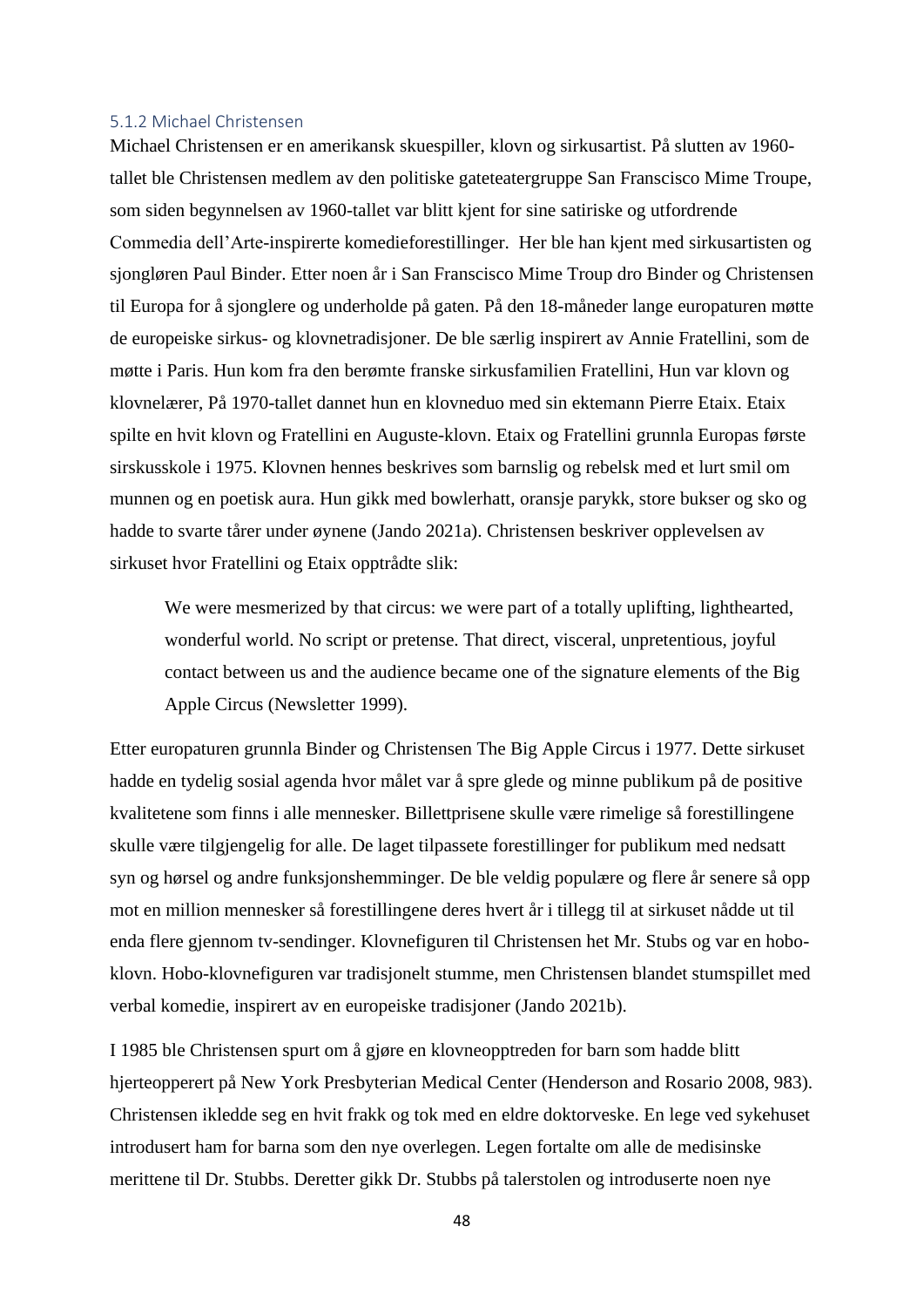regler: barna skulle få spise når og hvor mye de ville; så lenge det var innenfor de fire viktigste næringsområdene; popkorn, sjokolade, brus og øl (Newsletter 1999). Christensen klovnepersona Mr. Stubs var dermed blitt til Doctor Stubs. Christensen selv var svært begeistret og opplevde de 20 minuttene som noe av det mest meningsfulle han hadde gjort som skuespiller. Han ønsket å klovne mer på sykehus og fikk et stipend fra New Yorks Altman Foundation som han brukte til å utvikle et teoretisk fundament for sykehusklovning (Crockett 2015). *The Clown Care Unit* ble grunnlagt som underkategori i Big Apple Circus med det formål å spre glede og trygghet hos barn på sykehus.

The goal was to put the child in charge. Hospitalized children aren't in charge of anything, so we immediately put them in control of us. They are taking care of us instead of being taken care of; we were there to point out what was right with the kids, not what was wrong with them. We were interested in transcending their diseases and sicknesses, and igniting that wonderful kernel of imagination of awe and wonder inside of them (ibid).

Christensen og The Clown Care Unit utviklet klovningen i takt med sine erfaringer i jobben. De kalte seg Clown Doctors og var kledd i hvite legefrakker. Den hvite legefrakken var et bevisst parodisk valg. Som klovner tok de imot den medisinske informasjonen fra legene og prosesserte det gjennom doktorparodien sin. De parodierte doktorens påkledning (og status) og brukte medisinsk utstyr på uvanlige og morsomme måter. Barna skulle få bestemme selv om de ville ha besøkog pasienten måtte samtykke til klovnebesøk før de starte spillet. Hvert pasientbesøk varte i omtrent 15-20 minutter (ibid). Skuespillerne opplevde at sykehusklovningen krevde andre ferdigheter enn sirkusklovningen de kom fra. Det krevde en finstemt situasjonsforståelse og de måtte trene opp lytteevnen sin og lære om å tilpasse spillet sitt til hver enkelt pasient (ibid). De måtte kjenne til og tilpasse klovningen til sykehusets regler og prosedyrer. Spesifikke utfordringer ga kravene konfidensialitet, hygiene og medisinske protokoller. I tillegg måtte skuespillerne ha en forståelse av det emosjonelle ved å klovne med sårbare pasienter samtidig som skuespillerens egen psykiske helse måtte Ivaretas.

Christensen var utdannet skuespiller fra University of Washington, men hadde jobbet lenge på sirkus. De første klovnene i *Clown Care Unit* kom fra sirkuset og de hentet mye inspirasjon fra sirkusets tradisjoner. Klovnene jobbet alltid par og det var en dynamikk de kjente godt fra sirkuset (Christensen 2011). De forsto at det å være to hadde mange positive sider. Det ga flere muligheter i spillet, da man kunne veksle mellom å spille som partnere eller to forskjellige personer. Oppå duoarbeidet la de på akrobatikk og sjonglering så lenge det passet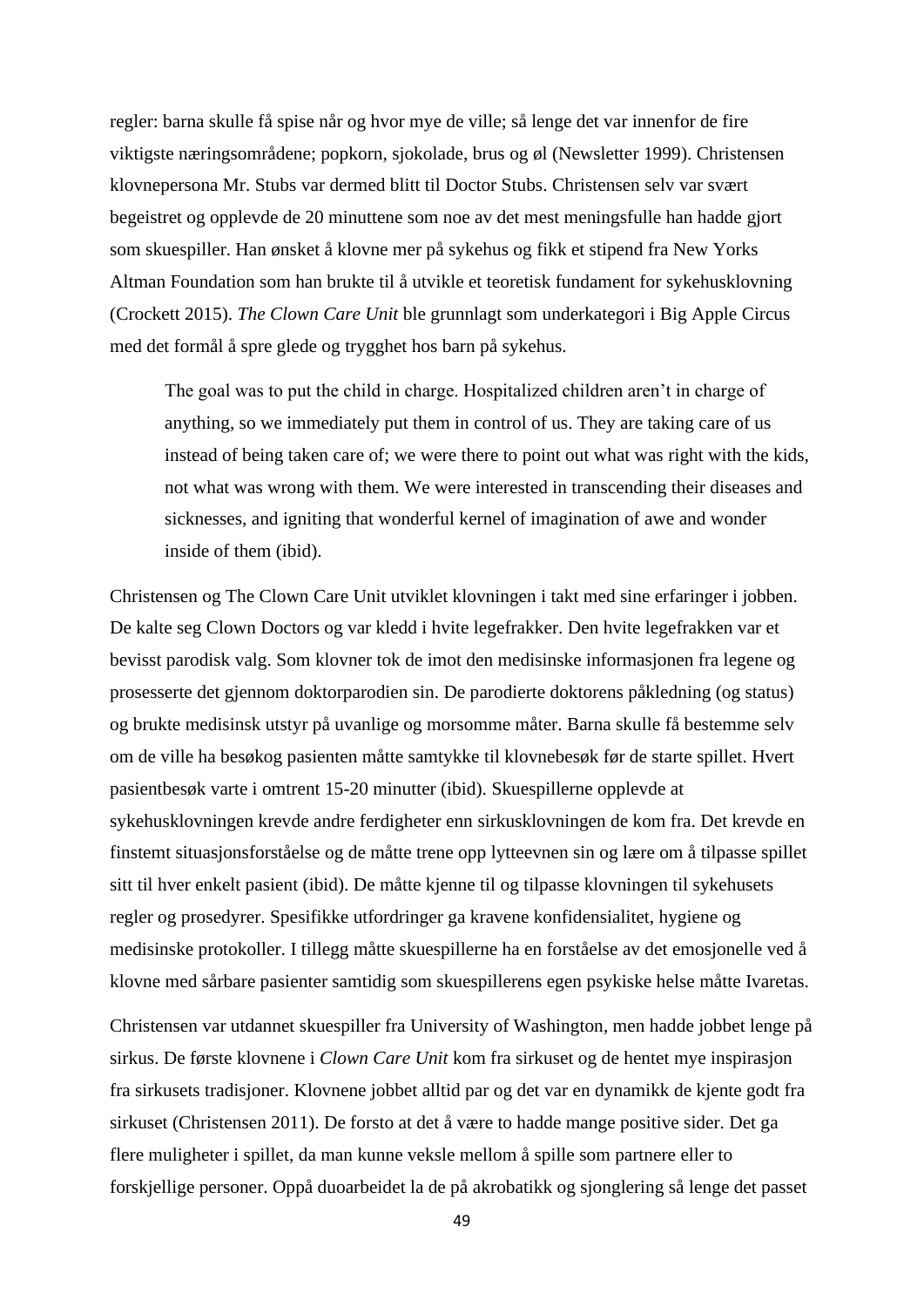seg. Det var og mye teaterarbeid i det, arbeid med tekst, karakter og improvisasjon. Duopartneren ble og en viktig emosjonell støtte da de kunne snakke og prosessere de både positive og negative emosjonelle inntrykkene gjennom arbeidet med syke barn. Christensen beskriver det som at de gikk inn i et partnerskap med sykehuset og opplevde at sykehuset virkelig ville ha steder. Flere amerikanske sykehus ønsket etter hvert å få besøk av klovner, og gjennom pengeinnsamlinger og utvikling av støtteordning, kom det etter hvert klovner på flere sykehus.

### 5.1.3 Utviklingen av en ny profesjon

*The Clown Care Unit* markerte starten på systematisk bruk av profesjonelle klovner som en integrert del av sykehus sitt tilbud til pasientene. Christensen påpeker at det nye med sykehusklovningen, er ikke at klovner opptrer med og sammen med syke. Det nye er at klovningen er bygget opp av kunstnerisk profesjonalitet samtidig som det finnes administrative og økonomisk støtte til å gjennomføre det i stort omfang (Christensen 2011). Klovning på sykehus er blitt utbredt i mange land og har utviklet seg til en egen skuespillerprofesjon. I takt med at de i større grad blir brukt på sykehuset, har det vokst frem et behov for å sette noen tydelige mål og standardiseringer for profesjonen. Kanskje er dette behovet en konsekvens av å gjøre seg mer profesjonell, i sykehusets øyne for å kunne bekrefte sin plass som en naturlig del av sykehusets tilbud til sine pasienter.

A set of guidelines ascertaining the standards is necessary to regularize medical cl owning and to ensure its recognition as a paramedical practice in medical facilities across the world (Raviv 2018, 59).

Det er vanskelig å stadfeste hvor mange klovneorganisasjoner som eksisterer. I noen land er klovnene samlet i flere, lokale organisasjoner, mens andre steder er de samlet i felles nasjonal organisasjon. Klovneorganisasjonene har forskjellige navn: I USA kaller de seg hovedsakelig for Clown Doctors, i Canada Fools for Health, Le rire médecin (lattermedisin) i Frankrike, Dream Doctors i Israel, Clini Clowns i Nederland og Hospitalsklovne i Danmark. I Sverige finnes det flere organisasjoner med navn som Clownlabbet, Clownkliniken, Clownronden, Clownmedicin. I Europa er mange nasjonale organisasjoner samlet i en felles europeisk organisjon. The European Federation of Hospital Clowning Organisations (EFHCO), ble grunnlagt i 2011 av åtte europeiske klovneorganisasjoner med mål om å samle kunnskap og erfaring om klovning på sykehus på tvers av landegrenser (EFHCO, 2021). EFHCO jobber for en standardisering og felles profesjonalisering av sykehusklovneprofesjonen og arbeider bl.a. med synliggjøring av profesjonen, kursing, kunnskapsutveksling mellom landene. Målet er å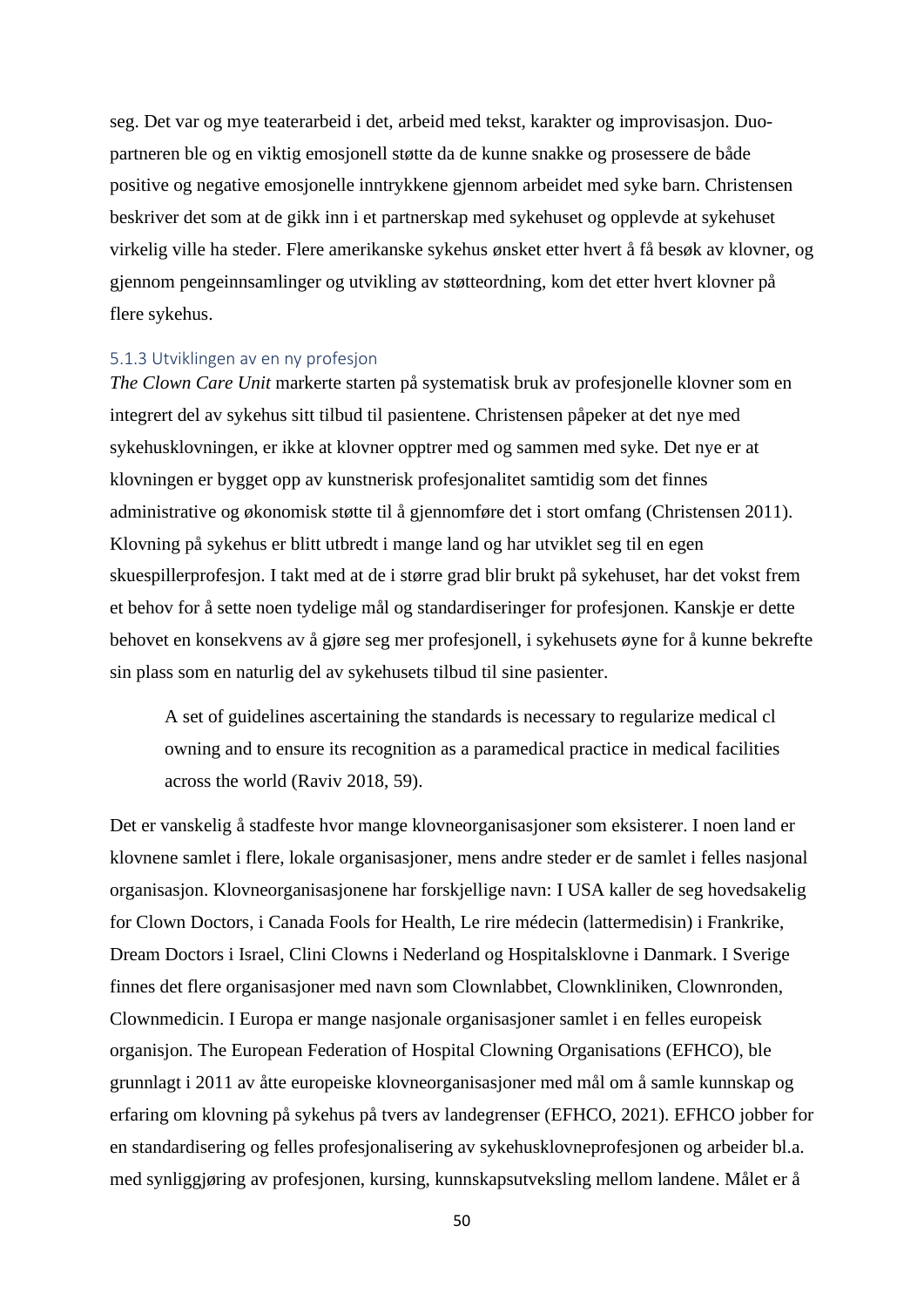oppnå anerkjennelse for sykehusklovneprofesjonen i det helsefaglige miljøet og hos folk flest, samt å spre kunnskap om forskning på sykehusklovning. I 2021 er følgende land representert med en eller flere klovneorganisasjoner: Belgia, Finland, Sveits, Danmark, Portugal, Tsjekkia, Norge, Nederland, Skottland, Tyskland, Frankrike, Østerrike, Italia, Sverige og Italia. Det kan virke som alle disse organisasjonene hovedsakelig tar inn skuespillerne med teaterfaglig bakgrunn.

#### 5.2 Klovneterapi

Sykehusklovning er utbredt i mange land og det kan se ut som de fleste følger oppskriften til *The Clown Care Unit*: de jobber i par og besøker sykehusenes barneavdelinger. Klovnefigurene er snille og empatiske klovner. Noen klovner går med hvit legefrakk og bærer doktornavn. Mens andre klovner går uten doktorfrakk og bærer ikke doktornavn, men fantasifulle navn som Kræsj-Pling-Plong. Men det finnes også en annen sykehusklovneretning: det er de som velger å klovne alene på sykehuset. De som jobber i par mener duoklovning gir skuespillerne mulighet til å støtte hverandre, både i forløpene og etterpå. I tillegg gir det pasienten mulighet til å ikke delta i forløpene om de ikke vil, de kan heller betrakte klovnenes spill. De som jobber alene mener det gir mulighet for mer intime øyeblikk med pasienten, fordi man ikke har fokus mot partner, men hele tiden må søke utover mot pasienten (Pendzik og Raviv, 2011, 268). Den «ensomme» klovnen som går alene på sykehuset, kan skape enda mer intime forløp og i større grad vise pasienten sin egen sårbarhet. Denne klovnen kan komme lettere speile pasientens følelser. Særlig kan klovnen vise sin egen ensomhet og kan på den måten speile pasienters eventuelle ensomhetsfølelse (ibid.). Det er en tendens til at flere av dem som jobber alene, kaller seg for terapeutiske klovner (Koller og Gryski 2008). Mens begrepet *medical* clowning er vanligvis brukt om de som foretrekker å jobbe i duo. Kan dette være en tendens som vil vokse i årene som kommer? Vil man få en grein med klovn som ser på seg selv som en paramedisinsk profesjon og en grein som utelukkende ser på det som teater? Denne diskusjonen om det terapeutiske versus det teatrale ved sykehusklovning er allerede noe som diskuteres.

Den israelske sykehusklovnen Amnon Raviv plasserer sykehusklovning sammen med andre former for kunstterapi. Sykehusklovnen og dens måte å interagere med sitt publikum på, springer ut av et medisinsk behov og ikke et behov for estetiske opplevelser (Raviv, s. 62, 2018). Raviv og teaterviteren Susana Pendzik gjør i en artikkel i *The Arts in Psychotherapy* en sammenlikning mellom sykehusklovning og dramaterapi. (Pendzik og Raviv, 2011). De trekker særlig frem hvordan både dramaterapeuten og sykehusklovnen jobber aktivt med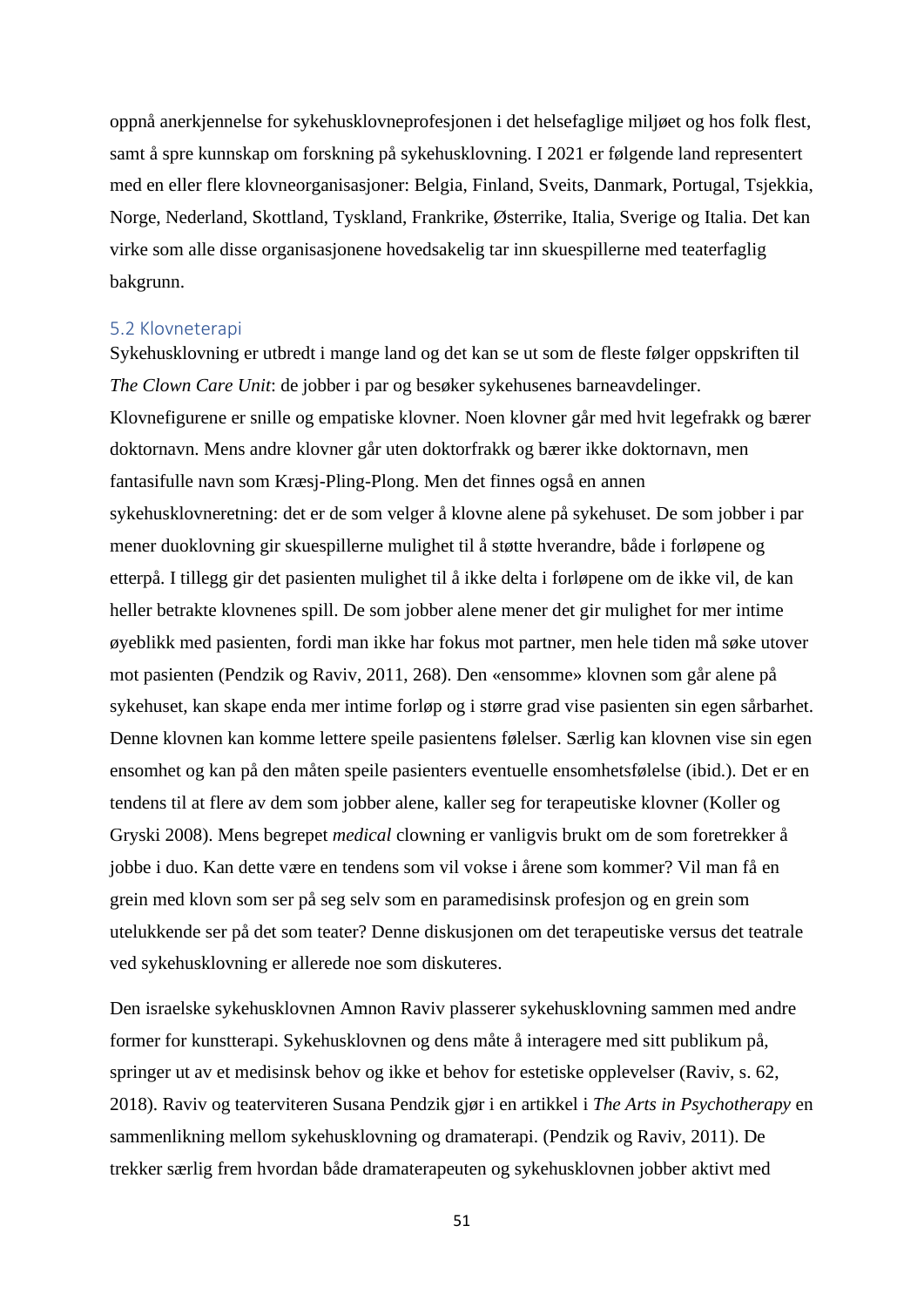pasientenes rollesystemer. Pasienter som er på sykehuset over lengre tid, må forlate sitt vanlige liv og menneskene de har rundt seg til daglig. Alle mennesker bruker ulike rollestrategier i forskjellige situasjoner og med forskjellige mennesker. Pasientrollen kan oppleves som en passiv og fastlåst rolle da det er begrenset hva pasienten selv kan bestemme, fordi sykdommens forløp og helsepersonellets avgjørelser bestemmer det meste. I verste fall kan pasienten oppleve å bli fratatt sin personlige identitet og særpreg over en lengre tid og bare sitt igjen med rollen som pasient som den eneste de får brukt i løpet av en dag. I spill med klovnene kan pasientens få bruke en større del av sitt rollegalleri i det fiksjonelle rommet, noe som er viktig for helsen (ibid., 269). Dramaterapien og sykehusklovnen har den dramatiske fantasien til felles og eventuelle terapeutiske intervensjoner spilles ut i det fiksjonelle rommet (ibid.). Den største forskjellen mellom sykehusklovnen og dramaterapeuten må være at sykehusklovnen hele tiden er i rolle gjennom interaksjonen med pasienten. Men pasientene ser ikke på klovnen på samme måte som de gjør med en musikkterapeut eller dramaterapeut. Det at klovnen kommer «utenfra» sykehuset og ikke blir sett på som helsepersonell, kunstterapeut eller omsorgspersoner, er nettopp det som ironisk nok gjør at noen ser på klovning som en terapeutisk prosess, «it becomes an "invisible" encounter, an effective therapeutic process although not a conscious one (from the aspect of the patient)» (Raviv 2018, 59-60).

Så, uavhengig av om klovningen har noe med det terapeutiske å gjøre eller ikke, virker det som sykehusklovnene er blitt en naturlig del av sykehusets verden. Gjennom å støtte opp om sykehusets arbeid og arbeide mot et felles mål: pasientens bedringsprosess, så har klovnen hengt seg på sykehuset og gjort sykehuset avhengig av klovnen. Sykehusklovnen ser ut til å ha blitt en integrert del av sykehusenes tilbud til pasienter over hele verden. Men hva er det som kjennetegner sykehusklovnefiguren?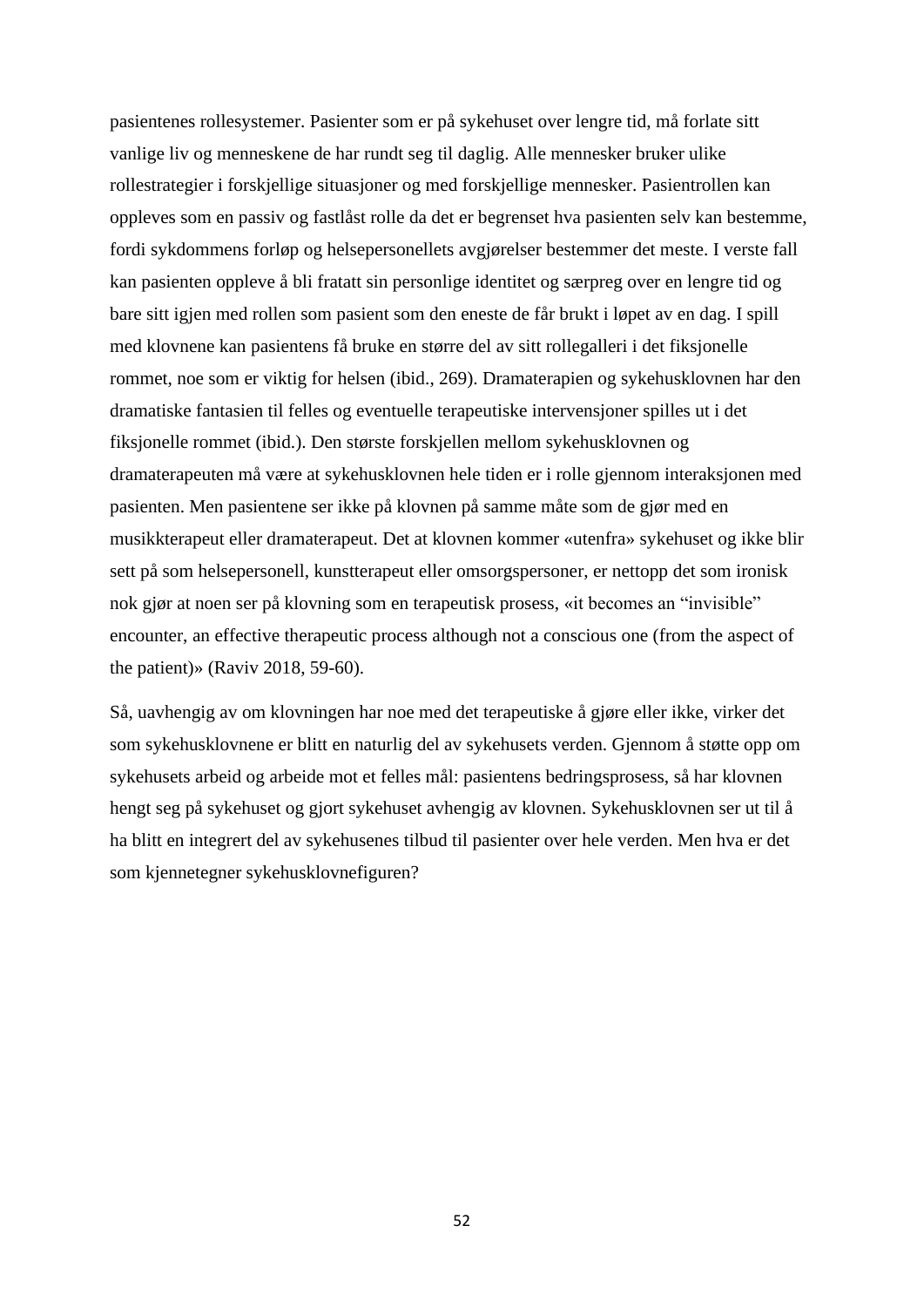# 5.3 Sykehusklovnefiguren

Sykehusklovnefiguren er en relativt nedtonet klovnefigur. Den groteske sminken til Albert Fratellini er fjernet og med sin emosjonelle bevissthet på pasientens emosjonelle tilstand, minner den kanskje mer om Popov sin ide om den realistiske klovn. Samtidig er det lite som er veldig realistisk med sykehusklovnens fysiske uttrykk. Den røde nesen, kostymet og væremåten viser oss at klovnen er noe helt annet enn et vanlig menneske. Klovnen skiller seg kraftig ut blant de sykehusansatte sine hvite og blåe uniformer. Til forskjell fra sirkus- og sceneklovnene vi så på i kapittel 4, har ikke sykehusklovnen en definert spille-ring eller scene. Før vi går over til å se på hvordan de norske sykehusklovnene arbeider i de forskjellige sykehusrommene, skal vi se på hvordan Amnon Raviv beskriver sykehusklovnens teknikker. Raviv jobber i en israelsk kontekst, for organisasjon The Dream Doctors Project, hvor de både jobber alene og i par og med voksne og barn.

Amnon Raviv har laget en seks-punkts modell for sykehusklovnens viktigste teknikker (Raviv, 2018, 62-64). Alle klovneforløp er bygget opp rundt interaksjon. Men for at interaksjonen skal føre til et godt klovneforløp, må den være støttet opp av de fem underpunktene: Diag-red-nosis, aktiv lytting, glede, *rapport* og empati. Diag-red-nosis betegner den informasjonen skuespillerne plukker opp om pasientens fysiske og psykiske tilstand og som fargelegger hva de kan gjøre i forløpet (ibid, 67). Skuespilleren må lytte aktivt for å forstå hvilken emosjonell tilstand pasienten er i. Alt i spillet er sentrert rundt møtet med pasienten og det forholdet som skapes mellom pasient og klovn. Klovnen kan sentrere sin forestilling mot pasienten og kan gjennom det si «jeg ser deg» til pasienten. Muligheten til å skape et unikt møte med en person, er selve styrken i denne forestillingen og er det som skiller den fra andre kulturelle inntrykk som pasientene kan få mens de er på sykehuset. Det være seg å overvære konserter, lese bøker eller se en film. Empati er en essensiell bestanddel i alle pleier-pasient-forhold, også i sykehusklovning (ibid, 65-66). Skuespillerne må vise sine egne emosjoner i møtet med pasienten. Raviv påpeker at en pasient vil merke det om skuespilleren ikke er genuin. Om skuespilleren bare later som hen er glad, vil publikum merke det. Raviv bruker det engelske ordet *rapport* til å forklare forholdet mellom pasient og klovn. «A good rapport ensures that the patient is at ease with the medical clown, and shares an authentic, personal, and unique relationship with him» (Raviv, 2018, 67). Sykehusklovnen jakter altså etter det autentiske og genuine i møtene med pasientene sine, ifølge Raviv. For meg minner Raviv sin måte å bruke *rapport* på, litt om hvordan Lecoq beskriver *complicitè*  mellom skuespillerne og publikum. Det er selvsagt ikke det samme, da Lecoq snakker om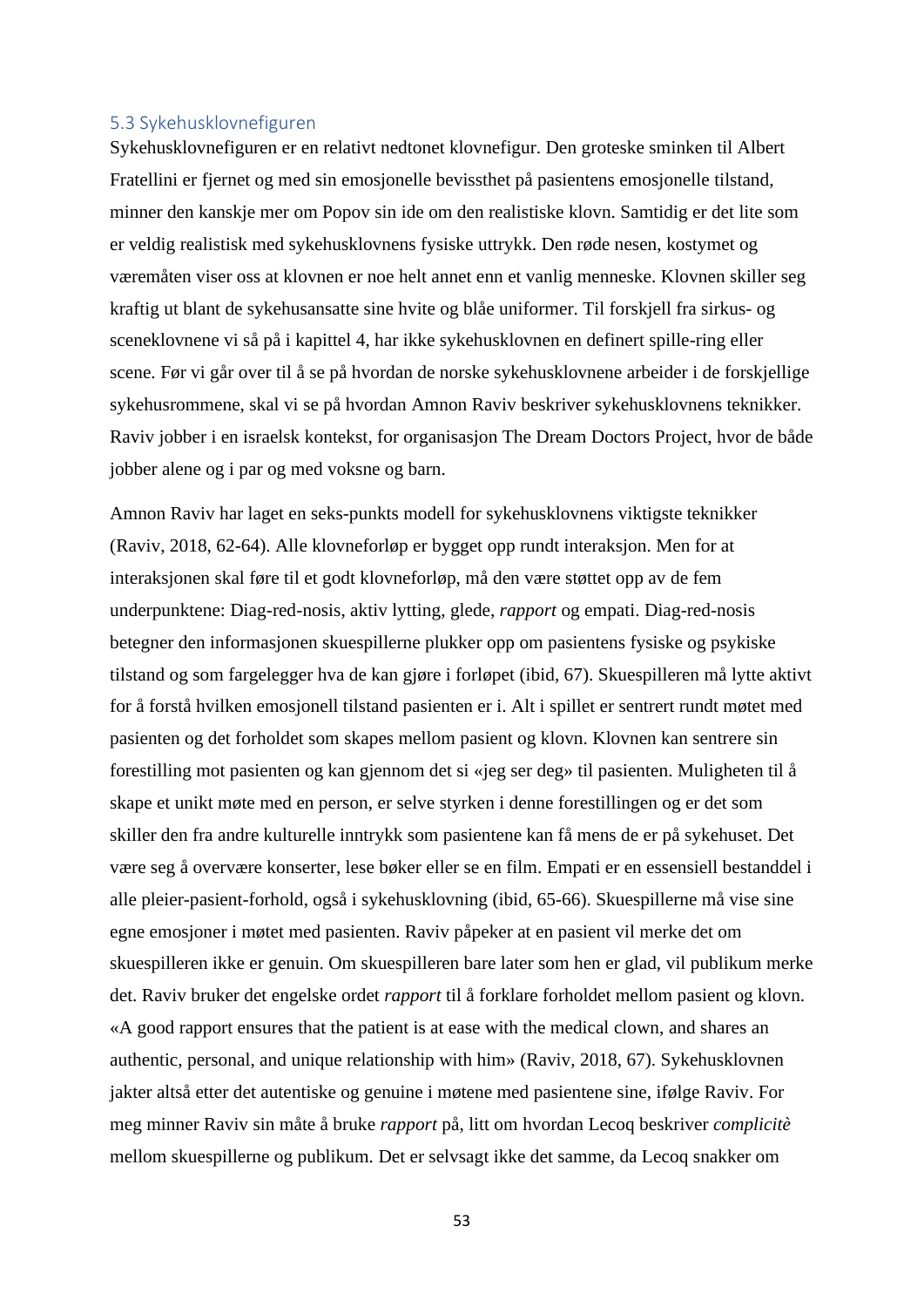forholdet mellom publikum og skuespiller. Og Raviv snakker om forholdet mellom klovnen og pasienten på som noe som går overstiger det fiksjonelle møtet. *Rapport* er et genuint møte mellom to mennesker og strekker seg lengre enn den fiksjonelle klovnefiguren. Skuespilleren må vise sine autentiske følelser. Mens *complicitè* beskriver hvordan klovnen og publikum må ha en felles forståelse omkring det fiksjonelle spillet for når det er god *complicitè* mellom klovn og publikum, da er det en vellykket forestilling.

# 5.4 Norske sykehusklovner

På samme måte som i Nord-Amerika var det to tilbud som startet opp omtrent samtidig i Norge. Siv Øvsthus begynte på Haukeland Universitetssykehus i 1999 og Tove Karoliussen startet opp på Oslo Universitetssykehus i 2001. Klovningen startet opp som to initiativ fra enkeltpersoner, som etter hvert fikk selskap av flere. De første klovnene måtte prøve seg frem og det samme måtte nok de respektive sykehusene. Øvsthus og Karoliussen hadde den svenske sykehusklovnen Anne Marie Möller som mentor (Øvsthus 2019). Anne Marie Möller var med å starte *Glädjeverkstand,* i dag *Clownmedicin*, i 1998, bare året før Øvsthus startet opp. *Clownmedicin,* som Eva Ripe fikk med seg Möller til å starte, er i dag Sveriges største klovneorganisasjon. Disse nordiske «pionerene» har alle fagbakgrunn fra fysisk teater. Anne Marie Möller og Siv Øvsthus er begge utdannet fra Lecoq. Tove Karoliussen fra *Academy of Cirkusskills and Physical Theatre* i Bristol og praktisk erfaring fra Stella Poralis. Siden 1999 har fagfeltet sykehusklovning vokst. Klovnene på Haukeland universitetssykehus var samlet i organisasjonen *Helseklovnene* frem til 2014. Klovnene på Østlandet var samlet i *Sykehusklovnene* før alle sykehusklovner i Norge ble samlet i den felles organisasjonen *Sykehusklovnene* i 2014*.* Siden den gang har organisasjonen økt i størrelse og omfang. Ved sammenslåingen i 2014 talte de 20 klovner: 15 fra sykehusklovnene og 5 fra Helseklovnene og var til sammen til stede på 9 sykehus (Sykehusklovnene 2014). Per juni 2021 er 50 skuespillere tilknyttet *Sykehusklovnene*. De er til stede på 17 sykehus over hele landet, med en administrasjon som sitter i Oslo og lokale miljøer med klovner hvor de største lokallagene er i Trondheim, Tromsø, Bergen, Viken og Kristiansand-området. Det er de lokale bymiljøene som jobber på de lokale sykehusene. Per juni 2021 skal de i gang med en ny opplæringsrunde av nye klovner og søker bl.a. klovner med tilhørighet til Stavanger, som blir enda et nytt område for dem (Sykehusklovnene 2021b).

## 5.4.1 Organisasjon

*Sykehusklovnene* er en ideell organisasjon som jobber med å utbedre sykehussamarbeid, styrke profesjonen sykehuseklovning og sikre driften økonomisk og jobbe for større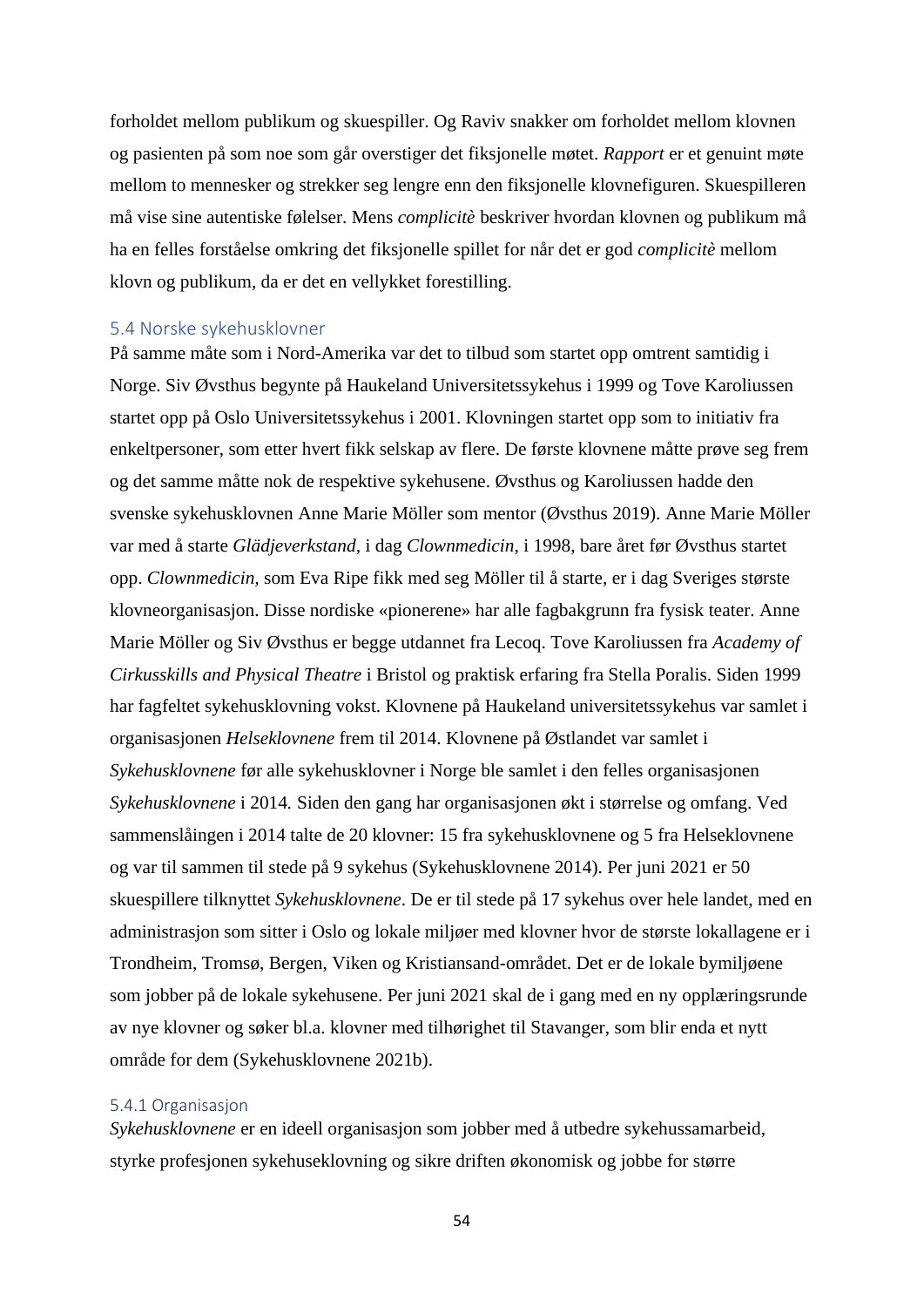økonomisk spillerom for å kunne nå ut til enda flere pasienter (Sykehusklovnene 2019, 3). Frem mot 2024 skal organisasjonen jobbe for at klovnene skal «bidra til økt effektivitet og bedre opplevelser i medisinske prosedyrer, samt redusert bruk av beroligende midler og tvang når vi er til stede» (Sykehusklovnene 2021b). Organisasjonen har et eksternt styre og en sentraladministrasjon som står for den daglige driften bestående av daglig leder, kunstnerisk leder, kommunikasjonsleder, administrasjonskoordinator og pengeinnsamlings-ansvarlig. Finansieringen komme hovedsakelig fra tre kilder: donasjoner fra private og pengeinnsamlinger, næringssamarbeid samt søknader til myndighetene, private fonder etc. Det er en medlemsorganisasjon hvor skuespillerne er medlemmer og er de som godkjenner vedtekter og årsrapporter. Organisasjonen fremhever dette som viktig for medlemmenes mulighet til å påvirke utviklingen. Alle skuespillerne er profesjonelle skuespillere ansatt som frilansere på oppdragskontrakt. Noen få av skuespillerne med lengst fartstid er fast ansatte som jobber sykehusklovner, bidrar ved utdanning av nye klovner og oppfølging av lokale klovnene (Berggraf 2021).

## 5.4.2 Opplæring

For å bli sykehusklovn må du være profesjonell skuespiller, med utdanning i skuespillerfag eller minst 3 års arbeidserfaring som profesjonell skuespiller. De som går videre fra opptakelsesprøve går gjennom en utdannings- og praksisperiode som varer i to år. Ved å bare ta inn profesjonelle skuespillere har skuespillerne et fundament å bygge på under spesialiseringen til sykehusklovning. Alle har ikke nødvendigvis jobbet som klovn tidligere og de kan komme inn med skuespillerferdigheter. I utdanningen tar de utgangspunkt i Auguste, i alle fall uskyldheten til en Auguste (Stang 2021). Klovnefiguren må kunne fungere i møte med syke og sårbare pasienter fra 0-18 år: spedbarn, barn og ungdommer.

Opplæringsansvarlig Freya Stang sier at de starter med å jobbe med den enkelte sin klovn og forsøker å finne klovnen sitt fysiske vokabular, dynamikk og egenskaper. De jobber med skuespillerens egne impulser og ser om skuespilleren kan finne frem til sine genuine følelser. Å finne frem det som er autentisk hos skuespilleren og kunne fremkalle autentiske impulser er viktig fordi klovnen skal fungere i intime menneskemøter hvor man ofte må gå etter sine egne impulser (Stang 2021). Når klovnefiguren er noe etablert, starter de å utforske partnerarbeid før de ser på hvordan man kan klovne for pasienter for å tydeliggjøre for lærlingene hva som forventes av klovnefiguren deres. Skuespillerne blir drillet i improvisasjon og hvordan de kan bygge opp spillet sitt *sammen* med pasient. Stang sier at de søker complisite (forståelse) med partner og pasient. Disse begrepene brukte også Lecoq. Gjennom praksisåret må lærlingene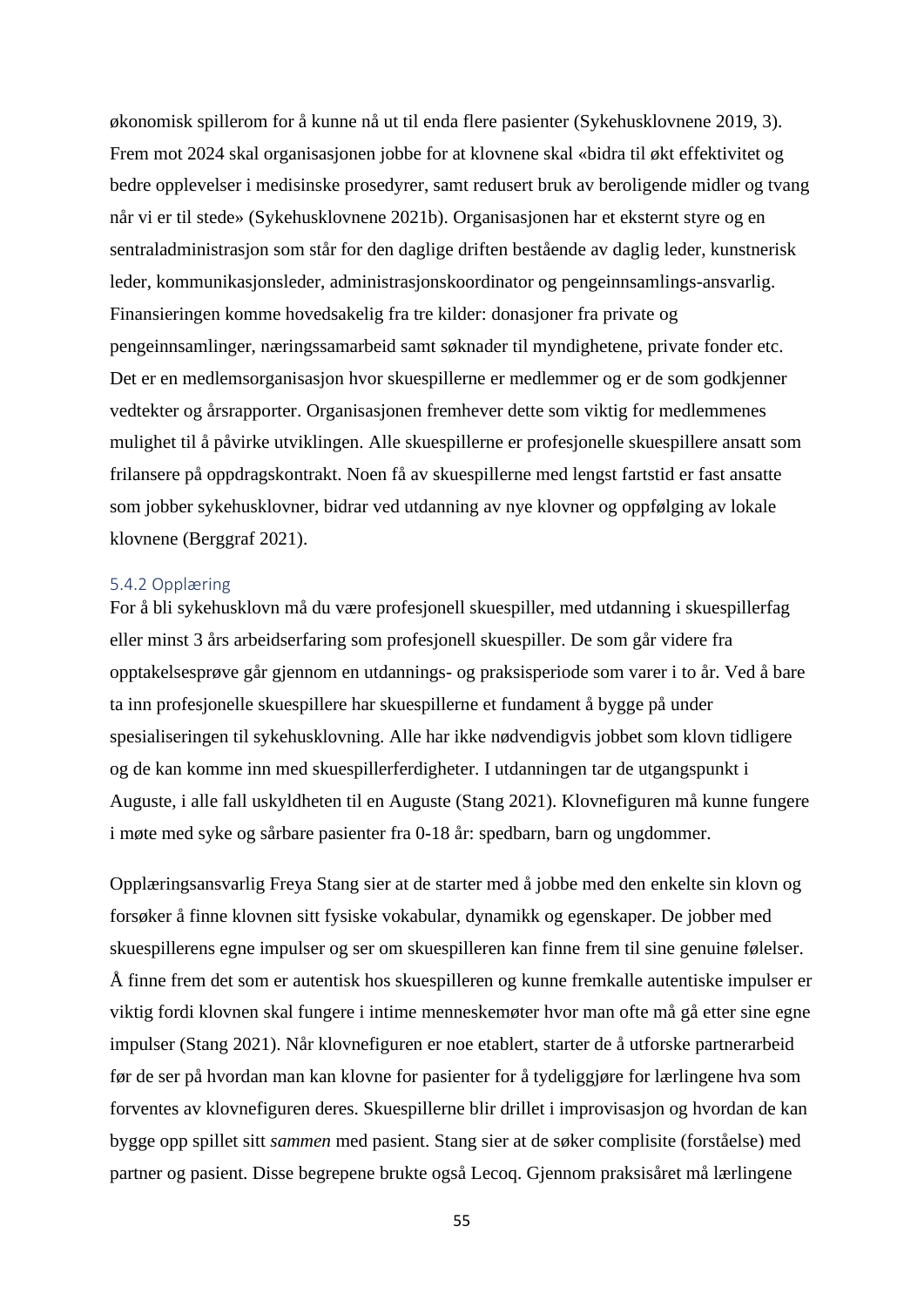klovne i minst 50 klovnedager og blir evaluert etter 20, 30 og 50 dager. Lærlingene får faddere som klovner med dem. Fadderne har minst tre års arbeidserfaring som sykehusklovn. Mentorene observerer lærlingene i spill og holder i opplæringskriteriene. Gjennom mentorene som kommer og ser, følger organisasjonen opp sentralt hvordan det går med lærlingene. Etter 20 dager i praksis, når de har opparbeidet seg noen egne erfaringer fra sykehuset, går de gjennom nest siste modul: klovning under medisinske prosedyrer og klovning for grupper som krever flere tilpasninger: som palliative og multihandikappede. Mot slutten av de 50 dagene har de den siste modulen: Dataklovning. Dataklovning vil si at de klovner foran en skjerm til pasienter de ikke kan møte fysisk. Denne modulen er kommet i gang som en følge av covid-19-pandemien, men også uten pandemi, er det pasienter som klovnene ikke kan gå inn til av ulike årsaker. Lærlingene bruker mye tid på refleksjon, som også er en del av arbeidet som klovn. Opplæringen er i større grad bygget opp rundt refleksjonskriterier enn spesifikke teknikker som skuespillerne må kunne (Stang 2021). Gjennom fem moduler, seks uker til sammen, og et praksisår, utvikler skuespillerne forståelse og kompetanse på flere områder av teoretisk og praktisk art som skal ruste dem i arbeidet på sykehuset.

Det går mot enda mer profesjonalisering av sykehusklovneprofesjonen, nasjonalt og internasjonalt. De har tydeligere prinsipper for hva man kan gjøre og hva man kan forvente av dem som er under utdanning. Sykehusklovnene deltar i Erasmus-prosjektet *Health Care Clown Pathways* sammen med andre europeiske klovner hvor det langsiktige målet er å få en europeisk standardisering av opplæringen: en EU-sertifisering av opplæring av sykehusklovner (Sykehusklovnene 2019, 8). Etter endt «utdanning» i sykehusklovning, fortsetter kursingen av alle i organisasjonen gjennom flere årlige kurs med lokale, nasjonale og internasjonale undervisere. Skuespillerne kan også bli videre spesialisert for å klovne under medisinske prosedyrer og bidra til å «utvikle nye måter å være til stede for barn og unge som skal gjennom behandlinger» (Sykehusklovnene 2019).

# 5.4.3 Den norske sykehusklovnen

Hvordan skiller den norske klovnen seg fra andre? I en hilsen til de norske sykehusklovnene i boken *Magisk medisin (2016)*, siteres Laura Fernandez, tysk sykehusklovn og en del av styret (?) til EFHCO, på at de norske klovnene, før de går inn i garderoben etter endt dag, snur seg mot sykehuset og bukker. Hverken hun eller andre nevner noe om teknikker som er spesifikke for den norske organisasjonen. Det kan virke sannsynlig at mye er likt, men at det finnes enkelte nasjonale særtrekk. På hjemmesiden, i årsrapportene og i boken «Magisk medisin,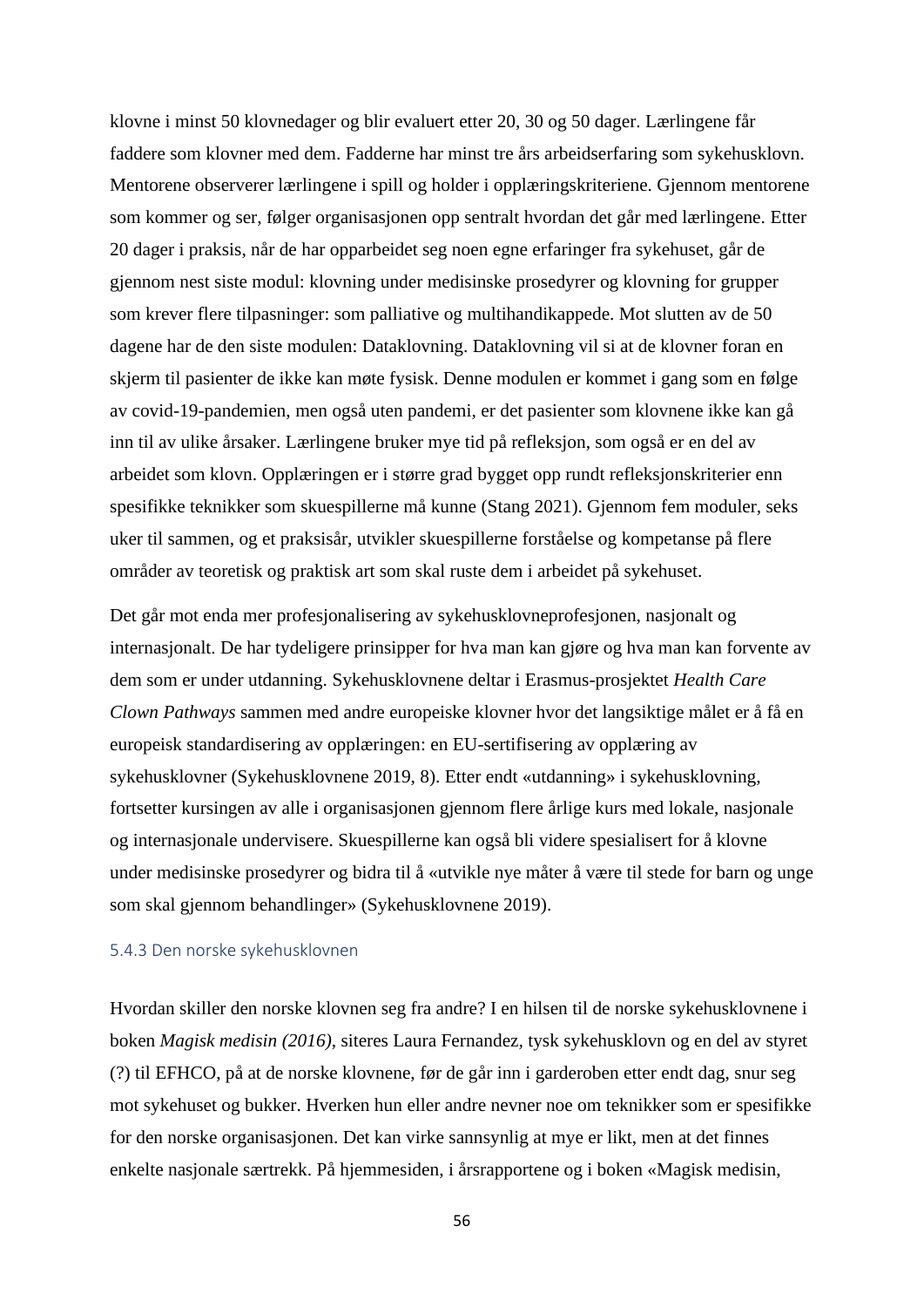skriver organisasjonen om hva klovnespillet *gjør* og *hvordan* kommunikasjonen foregår. Klovnene møter barnet ut fra barnets perspektiv og «med et språk som fungerer som en invitasjon til samspill» (Sykehusklovnene 2021a). Utgangspunktet for all kommunikasjon er tillit til utøvere, partner, sykehusmiljøet og alle menneskene de møter.

Tillit må skapes i hvert enkelt tilfelle, og det er ikke noe man tar eller noe som en posisjon gir oss. Vi må ha tillit til oss selv som utøvere og til vår klovnepartner. Vi må skape tillit i sykehusmiljøet vi ferdes i, slik at vi blir akseptert som en seriøs aktør, og fremfor alt må vi skape tillit til hvert enkelt menneske vi møter på vår vei. Tillit kan også handle om å trekke seg tilbake når situasjonene tilsier det (Frøytlog og Larsen, 2016, 10).

På hjemmesiden skriver *Sykehusklovnene* følgende om hva sykehusklovnen gjør.

Sykehusklovnene søker ikke applaus, men ønsker at barna de møter selv skal bli heltene som skinner og er stolte av kreftene de mobiliserer. Når publikum blir en aktiv part i møtet kan de fortsette i denne "nye energien" som har blitt virvlet opp etter at Sykehusklovnene har forlatt rommet (Sykehusklovnene 2021a).

Siv Øvsthus beskriver sykehusklovnen som en følelsesbasert klovn. Hun sier at på norske sykehus møter man en sårbar klovn med et ærlig emosjonelt uttrykk. Hun kaller måten klovnene møter barna på for «klovnekommunikasjon». For at klovnekommunikasjonen skal bli best mulig må skuespilleren tillate seg selv å være helt til stede i øyeblikket. For å være åpen for personen(e) sin tilstand/situasjon i øyeblikket må skuespilleren la forsvaret sitt falle så de er åpen for impulsene som måtte komme. Men skuespilleren skal ikke tvinge frem noe, idealet er å være så til stede i øyeblikket at de følelsene skuespilleren har i seg der og da er de følelsene som kommer frem i rommet. Når man er i denne tilstanden er man åpen for å ta imot det som kommer. Klovnene kommer i kontakt med med- eller motfølelser til det publikum føler.

Vi arbeider mot total tilstedeværelse i øyeblikket. Vi strever hele tiden etter å gjøre det bedre. Det er ikke hvert øyeblikk hvor det går. Derfor må man hele tiden sjekke inn med partneren sin og tune inn på hverandre. Det spiller ingen rolle hva man har planlagt før man går inn på pasientens rom. Din eneste oppgave som klovn, er å være til stede her og nå og la alt det andre fare (Øvsthus 2019).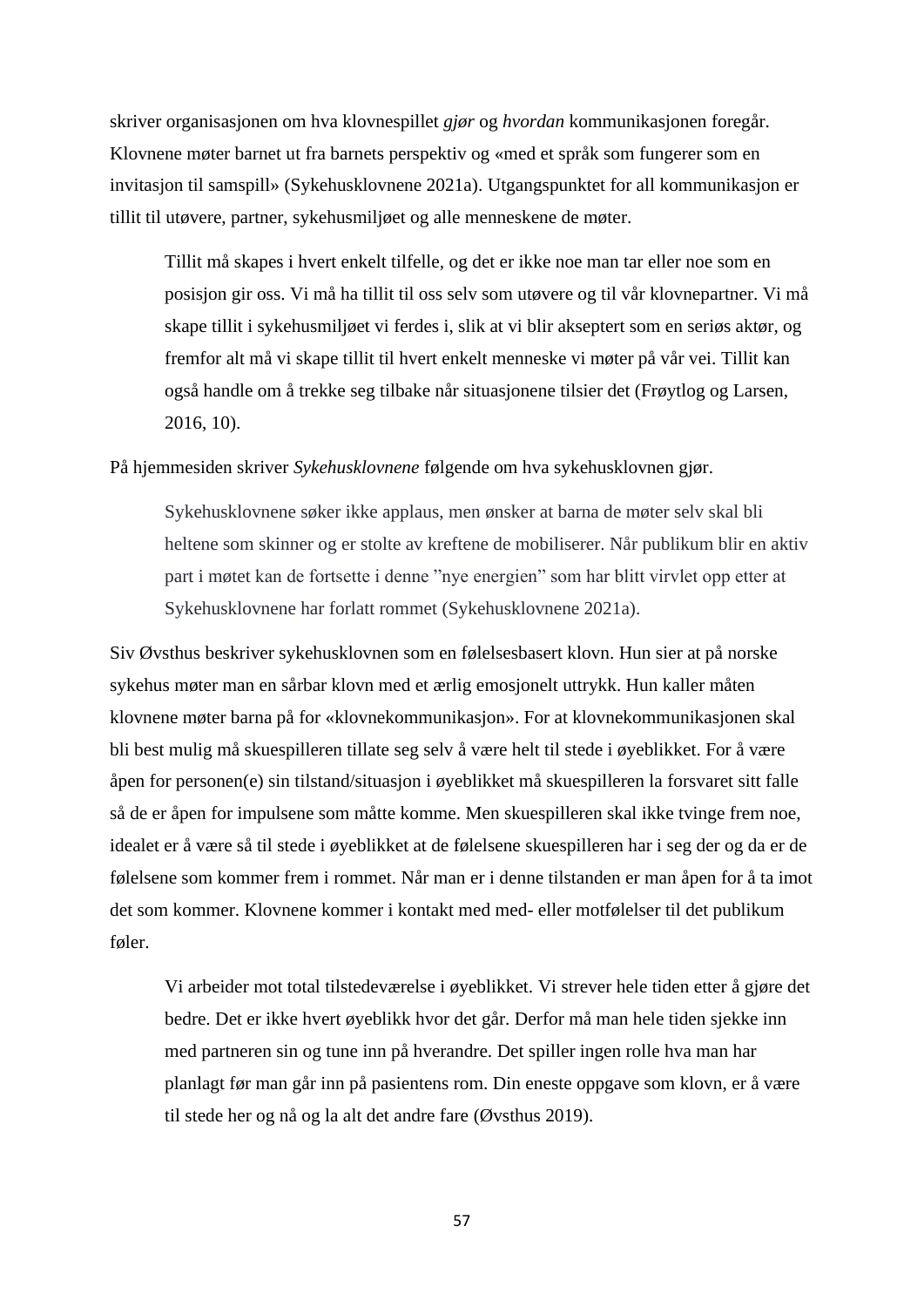Der *The Clown Care Unit* i USA var ikledd hvite frakker, går de norske klovnene uten legefrakk. Alle klovnene har sine egne individuelle kostymer laget av kostymedesigner Berit With. De tre klovnene som deltar i scenarioanalysene heter Bingo-Laila, Petrine og Konstantisola. Bingo-Laila går i kortebukse med strømper, stripete genser, bukseseler og en liten hatt som kan minne om en korpshatt. Petrine er kledd i et lite skjørt med blå genser og rosa kaps. Konstantisola er kledd i gult skjørt med bukseseler, skjorte og en liten gul lue. Klovnesminken er enkel og nedtonet, bare antydende og ikke sterk. De har rødmalte kinn, noe rødsminke på leppene, noe markeringer rundt øynene og øyenbryn som er litt forskjellig fra klovn til klovn. Klovnesminken er langt fra Albert Fratellini sin groteske Auguste. Det nedtonede visuelle uttrykket kan kanskje gjøre klovnen mer tilgjengelig for flere da ansiktet er åpent for kommunikasjon mellom klovn og tilskuer.

# 5.5 Sykehuset (Haukeland Universitetssykehus)

Haukeland Universitetssykehus er det største sykehuset i Vestland fylke. Barne- og ungdomsklinikken på Haukeland er ledende i behandling av barnesykdommer i helseregion Vest og dekker i tillegg «lokale, regionale og enkelte nasjonale behov for spesialisthelsetjenester for barn og unge inntil fylte 18 år» (Barne-og-ungdomsklinikken 2021). Klinikken består av avdelingene barnekirurg, nyfødt-intensiv, medisin 3, medisin 4 og habiliteringstjeneste for barn og ungdom. I tillegg organiserer de «avansert hjemmesykehus for barn og unge» (ibid). Barn og unge med kroniske sykdommer får også oppfølging og behandling på klinikken, hvilket betyr at de er innom klinikken jevnlig. 60 prosent av barn og unge som legges inn på sykehuset får behandling ved barne- og ungdomsklinikken, mens 40 prosent behandles ved andre avdelinger. Det tilbys forskjellige aktiviteter til pasientene som er innlagt som leketerapi, musikkterapi, kunstterapi, og sykehusklovning. De har et eget ungdomsrom fritt for helsepersonell hvor de tilbyr ungdommene et pusterom fra sykdom og medisin. Haukeland har et eget ungdomsråd som jobber for å fremme saker for dem i aldersgruppen 12-25 år. De jobber for at ungdom skal ha medbestemmelse i saker som gjelder dem. Sykehuset tilbyr altså flere aktiviteter ved siden av den medisinske behandlingen.

Haukeland universitetssykehuset består av mange bygninger som er utformet etter avdelingenes spesifikke behov. Avdelingene er skilt fra hverandre med dører, ganger, etasjer og heiser. Noen avdelinger har to par med dører man må gå igjennom og før du går inn på selve avdelingen må du i tillegg sprite deg. For klovnene er det mange korridorer og steder de kan gjemme seg på. Pasienter har eget rom eller de deler rom med andre. Det er mulighet til å forsvinne og få privatliv, men også mulig å være omgitt av andre på avdelingens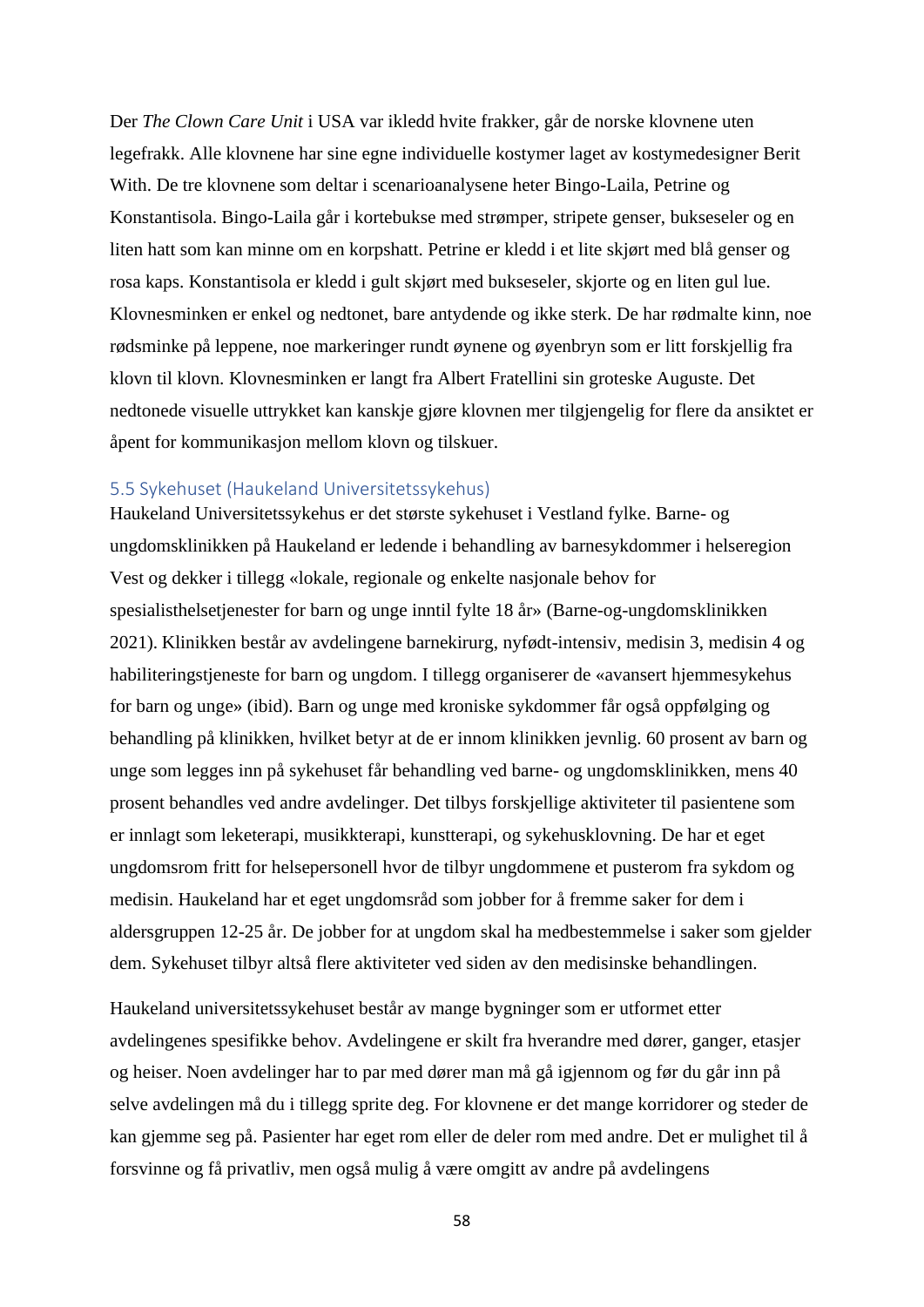fellesområder, hvor det kan være stor trafikk. Barne- og ungdomsklinikken har mye farger og det henger bl.a. tegninger og malerier laget av pasienter på veggene i trappene.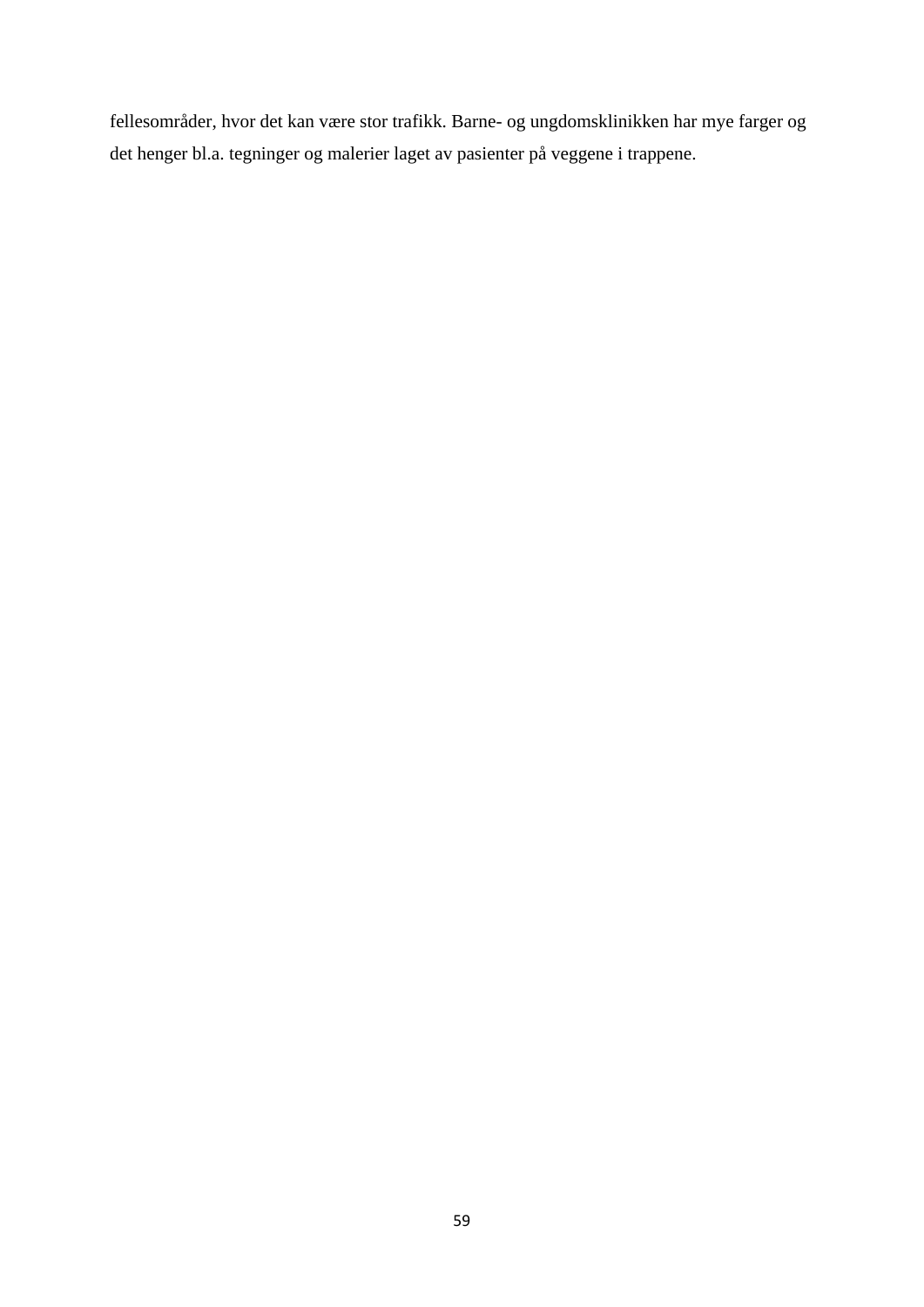# Del 6 Scenarioanalyser fra Haukeland Universitetssykehus

# 6.1 Pre-forløpet

Skuespillerne starter hver dag med et møte med helsepersonell hvor de får informasjon om hvilke pasienter som ønsker besøk av klovner og hvem som ikke ønsker det. De får vite hvorfor pasientene er på sykehus og hvilken etasje og rom de ligger på. De kan få informasjon om alder og dagsform: om pasienten er sliten, glad, sengeliggende eller oppe og går. De får informasjon om pasienten tilstand og medisinsk årsak til innleggelsen, men sjelden informasjon om det som ikke gjelder sykdommen, men som kan ha betydning for deres spill: som for eksempel om pasienten har en kronisk sykdom i tillegg til den konkrete årsak til innleggelsen, om det er forskjell mellom pasientens fysiologiske og psykologiske alder m.m. Informasjonen de får kan være begrenset og det er ikke alltid de får vite noe om alle de omtalte punktene.

Etter møtet går skuespillerne i garderoben og lager en tentativ besøksplan for dagen. Det kan skje ting underveis som gjør at planen må endres og rekkefølgen bli forskjøvet på. Det er flere hensyn å ta når de lager en plan. Pasienter som skal hjem samme dag, bør besøkes før lunsj fordi de reiser hjem straks de er ferdig. Det kan være pasienter som klovnene skal være med på medisinske prosedyrer med en annen dag, som de skal stifte bekjentskap med for at pasienten skal ha et forhold til klovnene før prosedyredagen. Når de går gjennom pasientlisten for dagen, snakker de om situasjonen til barnet, hvilken form de er i, hva de heter, hvor gammel de er og romnummer. Skal de besøke pasienter de har møtt tidligere, kan de snakke om tidligere møter og eventuelt lage en strategi for hvordan de vil møte pasienten på en annerledes måte denne gangen. Når klovnene møter pasienter de har møtt før, eksisterer det en allerede etablert publikumskontrakt. Klovnene har valget mellom å beholde den eksisterende kontrakten ved å holde seg innenfor denne eller bryte med denne ved å gjøre noe som bryter med reglene de etablerte i forrige møte.

Når klovnene skal gå inn på et pasientrom vet de ikke alltid hvem som er på rommet og hvor mange andre personer som er der eller hva som skjer. Før de åpner døren kan klovnene forberede seg litt. De kan diskutere den informasjonen de fikk på begynnelsen av dagen, og eventuelt snakke gjennom noen situasjoner, noe dynamikk i klovneduoen de vil teste (eller utfordre – for å unngå satt dynamikk). eller en rekvisitt de vil starte med. Dette diskuteres vel vitende om at det kan hende de må forkaste alt idet de går inn.

Andre ganger får de ikke snakket gjennom noe før døren åpner seg. Uansett så starter alle klovnescenariene, om det er ute i gangen, på venterom eller pasientrom, med et første møte.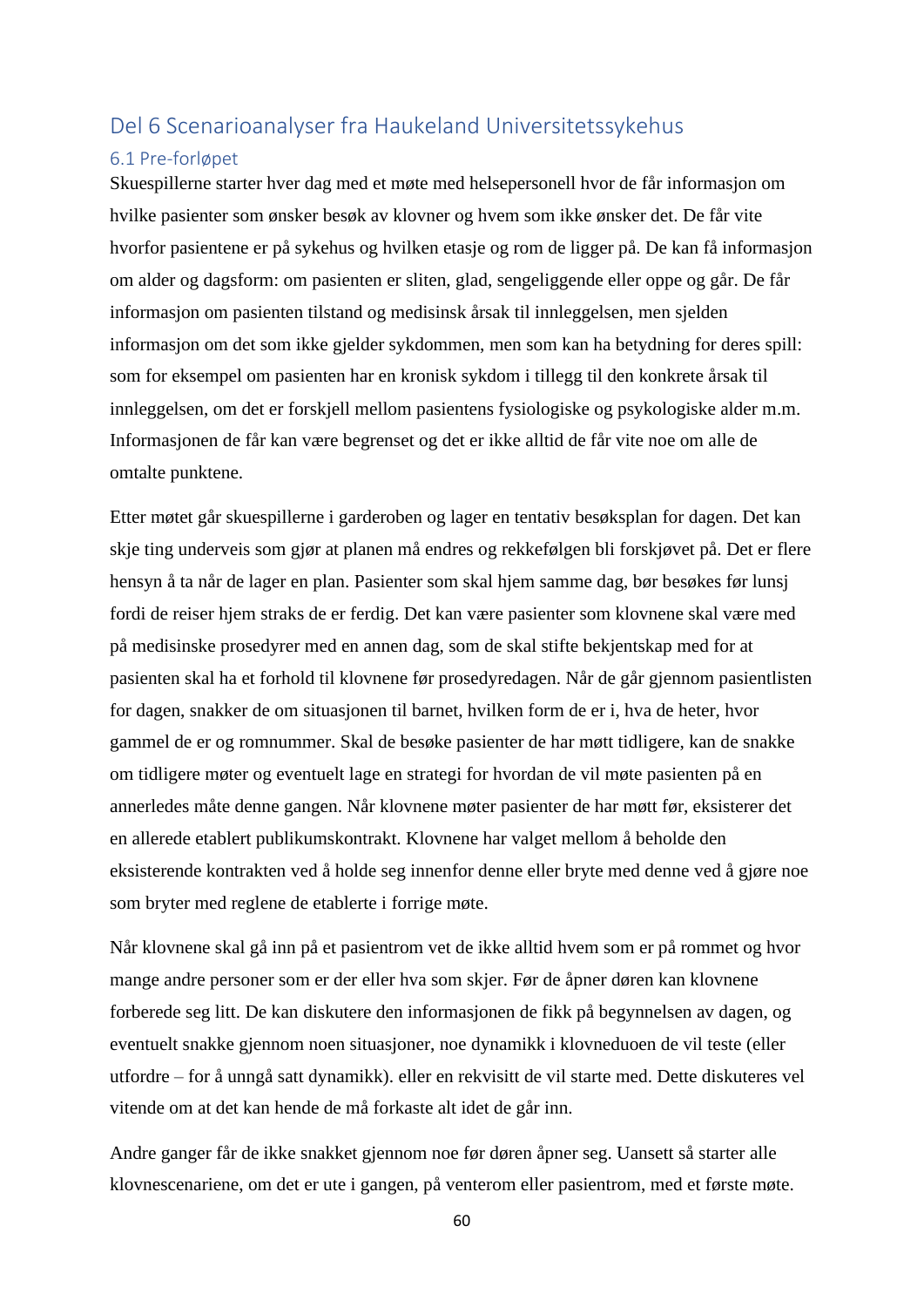Før klovnescenarioet starter gjør klovnene en skanning av rommet. Hvem er i rommet og hva foregår her? Det må tas noen hurtige avgjørelser som ikke nødvendigvis spiller direkte inn i det dramaturgiske forløpet, men som er en forberedelse til forløpet. De avgjørelsene som tas er av avgjørende betydning for retningen på forløpet. I analysene regnes dette som preforløpet fordi spillet ikke er i gang enda. Klovnene må altså på forhånd skanne rommet og situasjonen: barnet, (foresatte, medisinsk personell). Og idet de går inn på rommet, handler alt om det aller første møtet med pasienten. I løpet av det spontane møtet som oppstår når de kommer i kontakt med barnet, tas det lynraskt mange avgjørelser. Alle forhåndstenkte intensjoner og ideer forkastes når de møter et publikum som styrer møtet i en annen retning. Fordi forløpene er tuftet på improvisasjon er pre-avgjørelsene styrende for retningen til forløpet. Selv om skanningen (inngangen) er førende for spillet tas det kontinuerlige avgjørelser i spill som kan styre forløpet i andre retninger. Typen avgjørelser som jeg observerte at ble tatt i løpet av spillet, kan oppsummeres i fire punkter.

Avgjørelser klovnene tar under den innledende skanningen av rom og situasjon.

Avgjørelser som tas i det første møtet med pasient og de andre tilskuerne (basert på hvordan de oppfatter den emosjonelle stemningen i rommet). Etter skanningen i de innledende samtalene som gir mer informasjon rommets emosjonelle stemning, pasientens interesser og humør.

Avgjørelser som tas idet klovnene starter spillet. Inspirasjon til spillet kan komme fra noe pasienten sier, gjenstander i rommet e.l.

Avgjørelser som tas gjennom forløpet.

# 6.2 Om scenarioanalysene

Som en innledning til analysene av klovnescenarioene har jeg valgt å inkludere noen refleksjoner jeg gjorde meg etter de to første observasjonsdagene. Disse refleksjonene kan tilføre noen nyanser om klovningen og klovnefiguren, som jeg ikke ville kunne skrive på samme måte etter å ha lest meg opp på litteratur, gjennomført flere observasjonsdager og hatt samtaler med klovnene. Etter disse innledende refleksjonene kommer de dramaturgiske analysene av klovning i sykehusets offentlige rom og pasientrom.

Mine første observasjoner bidro til å avmystifisere sykehusklovnenes arbeid for meg. Jeg forsto snart at sykehusklovnene ikke er så veldig annerledes enn sceneklovner eller gateklovner jeg har møtt i andre sammenhenger. Jeg har tidligere lurt på om sykehusklovnen er noe helt annet enn sceneklovner. Jeg har tenkt på arbeidet deres som noe «mystisk».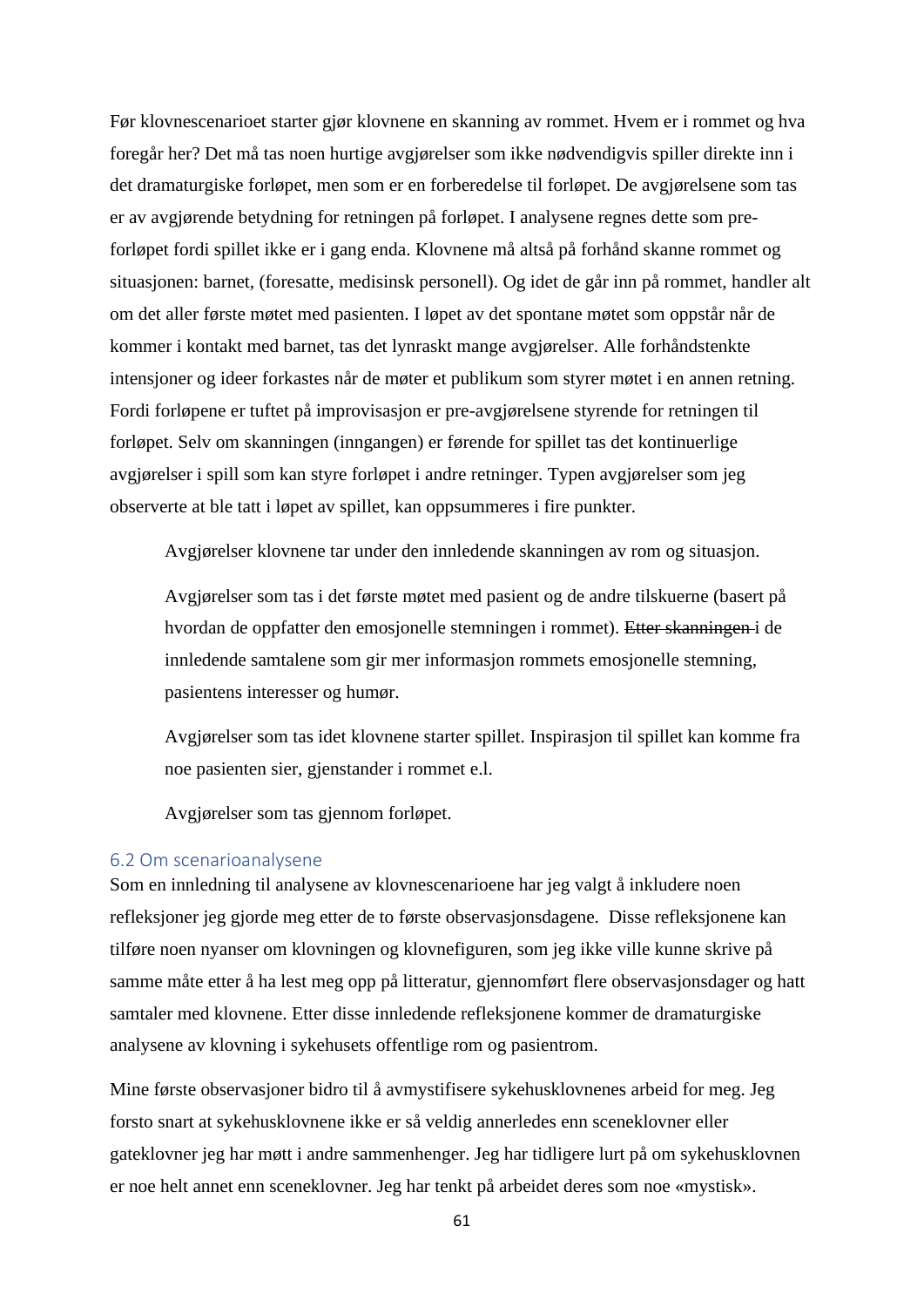Hvordan klovner man på et sykehus og hvorfor får de lov til det? Etter å ha sett dem i aksjon for første gang, satt jeg igjen med inntrykket av at det jeg hadde sett på var teaterklovn/sceneklovner med gode sosiale antenner. En fargerik figur som ser barna og de voksne rundt seg og som tuller og tøyser på en vennlig måte. Sykehusklovner er tilstedeværende og lyttende. Hele tiden er de oppmerksomme og skanner rommet og pasientene de møter. De har et annet nærvær og bevissthet enn jeg trodde og opplever at teaterklovner har. Sykehusklovnen er i sitt vesen ikke så høylytt som jeg i utgangspunktet så for meg. Klovnene snakker mye, mer enn jeg hadde trodd, men praten går hele tiden dempet. Klovnens interaksjon med barna virker alltid forsiktig og lun og noen ganger har de en rampete, men vennlig tone. Jeg kjente meg trygg på at de aldri ville skremme barna eller meg for så vidt. Man forstår at klovnene ikke vil overraske deg mer enn man tåler og aldri skremme deg ordentlig. Samtidig føler man at de kan finne på noe uventet og det var hele tiden knyttet en viss spenning til hva klovnene ville finne på nå. De var ikke forutsigbare og gjennom interaksjonene overrasket de barna mange ganger. Jeg kjente på at jeg var litt redd for at de skulle finne på noe upassende som å rope høyt på stillerommet eller liknende. Men det gjorde de aldri og gjennom disse erfaringene fikk jeg gradvis mer tillit til dem.

Scenarioanalysene er delt inn i to kategorier: spill i offentlige rom og pasientrom, herunder også behandlingsrom. Det er de dramaturgiske analysene av spill i pasientrom som utgjør hoveddelen av analysene. Klovningen i de offentlige rom er kortere og de er inkludert som kortere beskrivelser, nærmest fortellinger, i stedet for analyser. Scenarioene fra pasientrommene kommer kronologisk etter alder fra 0-18 år. Analysene er basert på den dramaturgiske analyse-modellen som det ble redegjort for i første kapittel: rom, dynamikk, samspill og dramaturgisk forløp. Ikke alle punktene er relevante i hvert tilfelle og det er kun de spørsmålene som er av relevans, som inkluderes i hvert enkelt scenario. Noen spørsmål går igjen flere ganger, med litt forskjellig fokus og da er det ikke nødvendig å svare på samme spørsmål under hvert punkt. Det er for eksempel både spørsmål om hvordan samspillet med helsepersonell og pårørende er, under dramaturgisk forløp og samspill.

# 6.3 Offentlige rom

Offentlige rom på sykehuset betegner alle rom som ikke er pasientrom. Det er venterom, ganger på avdelingene, heiser, trapper o.l. Alle disse stedene kjennetegnes ved at mennesker bruker de som forflytningsområder og de fleste er på vei til noe eller fra noe. Venterom og leketerapi er rom med mange mennesker som man må dele oppmerksomheten mellom. De kan være opptatt med aktiviteter eller så sitter de bare og venter. Scenarioene fra det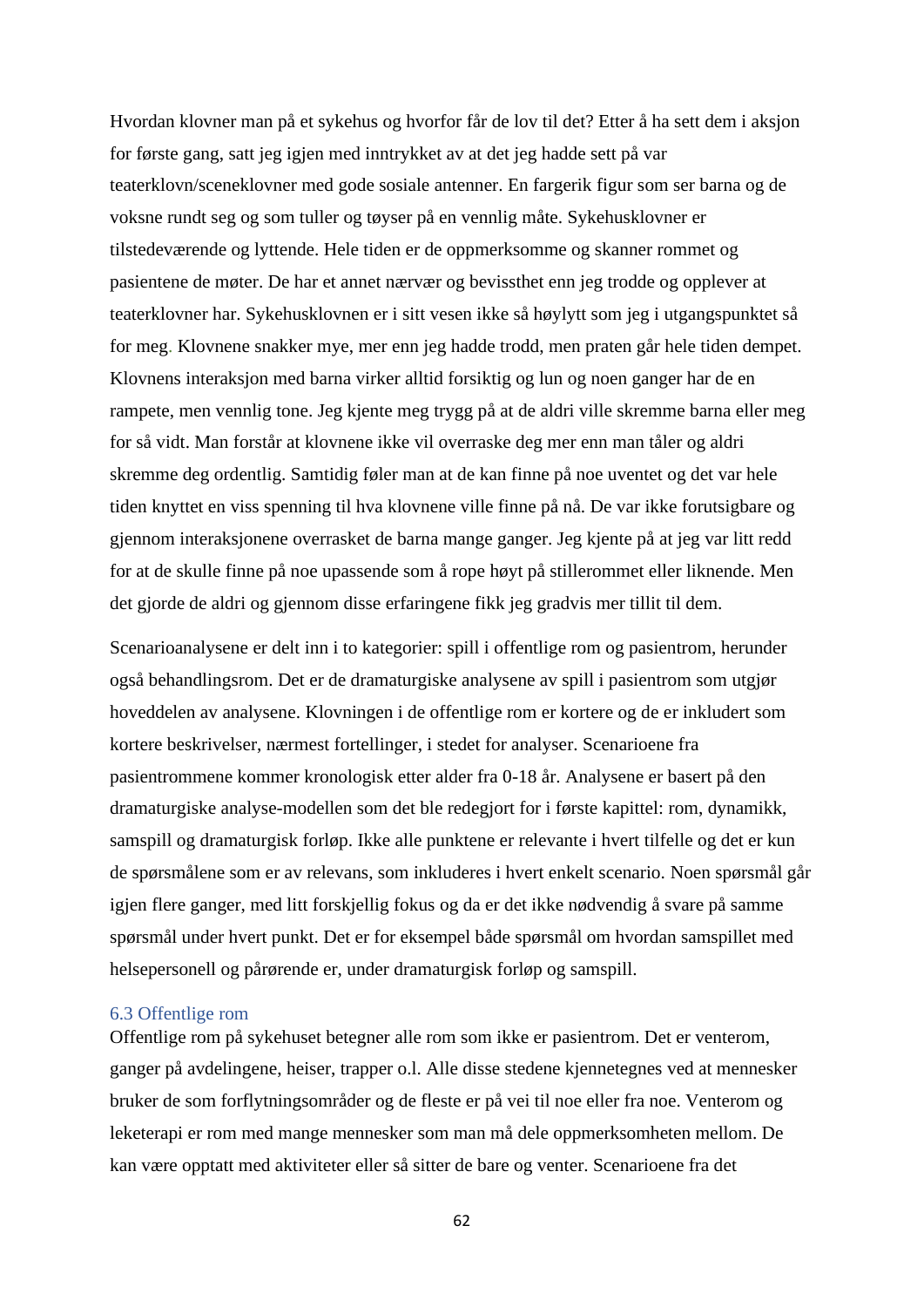offentlige rom er skrevet fra et observatørperspektiv og har en mer fortellende form enn analysene av scenarioene i pasientrommene. Møtene i de offentlige rommene er vanligvis kortere enn de i pasientrommene. Dette gir et innblikk i sykehusmiljøet og hvordan klovnene forflytter seg mellom forskjellige avdelinger på sykehuset. Det er ikke inkludert scenarioer fra venteværelser fordi jeg ikke har noen fullstendige observasjoner fra det. Som en innledning til dette kommer en beskrivelse fra min første observasjonsdag av hvordan klovnene forflytter seg fra skuespillergarderoben og opp til et lekerom i en annen del av sykehuset.

Skuespillerne gjør sine siste forberedelser og puster og varmer opp kroppen og helt til sist tar de på seg den røde nesen. Klovnene hilser på hverandre og sier «Hei, der var du!» Det virker som det er et rituale som gjøres hver dag. Så er de i gang. De hilser på meg, de virker veldig sosiale og sier hei til alle de møter. Klovnene setter seg på syklene sine og synger lavmælt sammen på veien innover gangene på sykehuset. Som observatør følger jeg etter dem på en svart sparkesykkel bak. Klovnene har røde sammenleggbare sykler med tutehorn og klovnenese på rattet. De hilser på samtlige de møter på sin vei: rengjøringspersonale, mekanikere, leger og pårørende. Mange hilser tilbake, med et lite nikk, et smil eller et hallo. Jeg legger merke til at det er de ansatte som størst grad gjengjelder hilsen i gangen. De kjenner kanskje klovnene godt og hilser på dem hver dag? Med sine røde sykler og fargerike klær er klovnene lett synlige når de sykler forbi. Mange ansatte på Haukeland bruker sykkel for å bevege seg rundt, men sykehusklovnenes fargerike sykler og sparkehjul skiller seg tydelig ut fra de hvite og universale syklene andre bruker. Klovnene forstyrrer ikke de ansatte nevneverdig da de forsvinner like fort som de dukker opp.

#### 6.3.1 Lekerommet

De er på vei inn til dagens første planlagte stopp: et lekerom. For å komme til lekerommet må de ta heisen noen etasjer opp. De møter på flere helsearbeidere og bygningsarbeidere på veien. Det kan virke tilfeldig at klovnene stopper på dette lille lekerommet, men det er planlagt. Målet er å presentere seg for et barn som de skal møte igjen førstkommende mandag i forbindelse med en operasjon. Dagens møte skal gjøre barnet kjent med klovnene. Møtet er starten på å skape en relasjon og tillitt hos barnet før operasjonen. Når klovnene kommer inn i rommet, er ikke gutten der. Men det er to spedbarn der som klovnene spiller for i stedet. Begge barna ser ut som de er rundt ett år og sammenliknet med da klovnene spilte for bygningsarbeiderne, er det tydelig at de har tilpasset seg en annen aldersgruppe nå. Disse skiftene mellom ulike aldersgrupper skjer fort. Nå spiller de mest på det nonverbale, som kroppen, lyder og blikk. Etter noen minutter kommer det inn en fem år gammel gutt. Han ser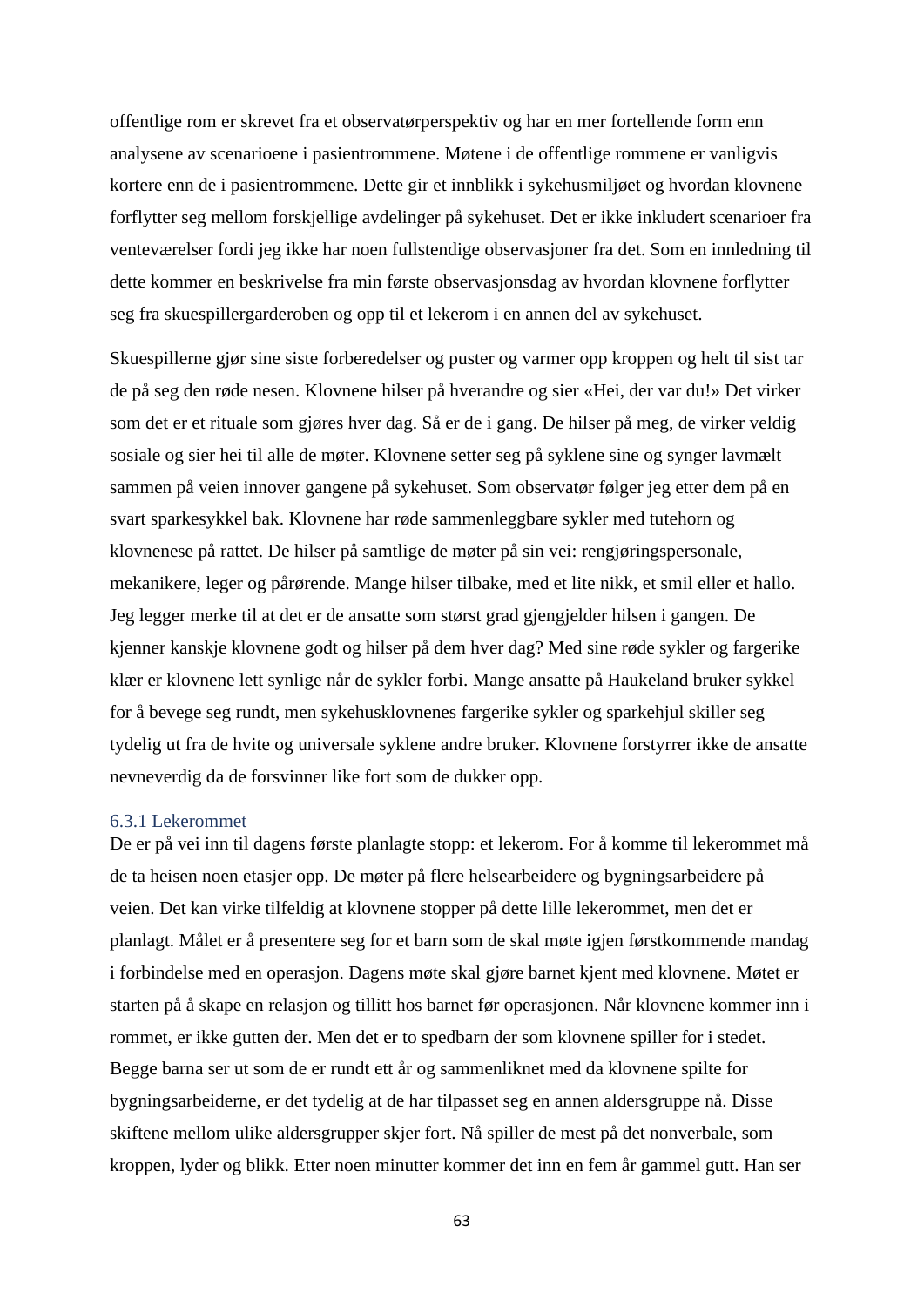klovnene umiddelbart og utbryter: «Hvor er ballen?». En av klovnene starter å lete og finner flere gjenstander som ikke er ballen. Den andre klovnen, som har vært opptatt med spedbarna, kobler seg på og blåser såpebobler. Såpebobler kan minne om baller, mener Konstantisola. Gutten er uenig, han synes ikke såpeboblene ser ut som en ball. Han ler. De fortsetter å lete, men de finner aldri ballen. De har lekt sammen i noen minutter, men så er møtet over og neste gang de møtes er operasjonsdagen.

#### 6.3.2 Leketerapien

Arbeidet klovnene gjør er veldig subtilt. Avgjørelsene angående spillet sitt må de ta raskt. Det er et veldig finstemt samspill mellom de to klovnene. De aksepterer hele tiden hverandres ideer og innspill ved å følge hverandres impulser. Klovnene gikk rundt og klovnet i gangene da de fikk øye på en gutt som ristet på hodet og så på moren sin idet han så klovnene. Gutten var på den andre siden av en glassdør og glassdøren ble en fysisk skillelinje mellom gutten og klovnene. Klovnene tok hintet fort for plutselig føk de ut en sidedør som ledet ut på en lekeplass. Gutten viste tydelig at han ikke ønsket et møte nå og klovnene valgt å heller ikke utfordre guttens ønske. Jeg husker ikke om en av de sa noe, men plutselig hadde begge forsvunnet ut døren. Under evalueringen i lunsjen sa de to skuespillerne at de merket at han ikke ønsket kontakt og at de derfor tok raskeste veien ut av situasjonen. Hva om det ikke fantes en sidedør der som ga dem muligheten til å stikke av fra situasjonen? Slik jeg tolker klovnene utfra hvordan de har reagert i andre situasjoner under observasjonene mine, ville de ha gjort noe av det følgende: snudd og gått i motsatt retning fra der de kom, gjemt seg bak noe, gjemt seg opp mot veggen hvor det hadde vært helt åpenbart at de forsøkte å gjemme seg, men at de var helt synlige. Kanskje hadde de unngått øyekontakt med barnet og.

Klovnene løper vekk fra gutten og ut døren til en utendørs lekeplass med store glassvinduer som leder inn til leketerapien. Det er ingen ute på lekeplassen når klovnene kommer, alle barna er inne på leketerapien, men gjennom de store glassvinduene kan barna se alt klovnene gjør. Klovnene løper et par ganger frem og tilbake foran glassvinduene og skaper ulike tablåbilder. Den ene klovnen jager den andre. Begge sykler forbi og jubler. Litt etter litt fanger de oppmerksomheten til barna før klovnene forsvinner ut av bildet igjen når de fjerner seg fra vinduet. Glassvinduene inn til leketerapien skaper en definert scene for klovnene hvor publikum er plassert i ulike rom inne, mens klovnene løper fritt ute på lekeplassen. Etter et par minutter med løping foran leketerapien, bryter de opp tablåene og går inn til publikummet sitt. Inne på leketerapien interagerer de med barna. Klovnenes spill på terapien er satt sammen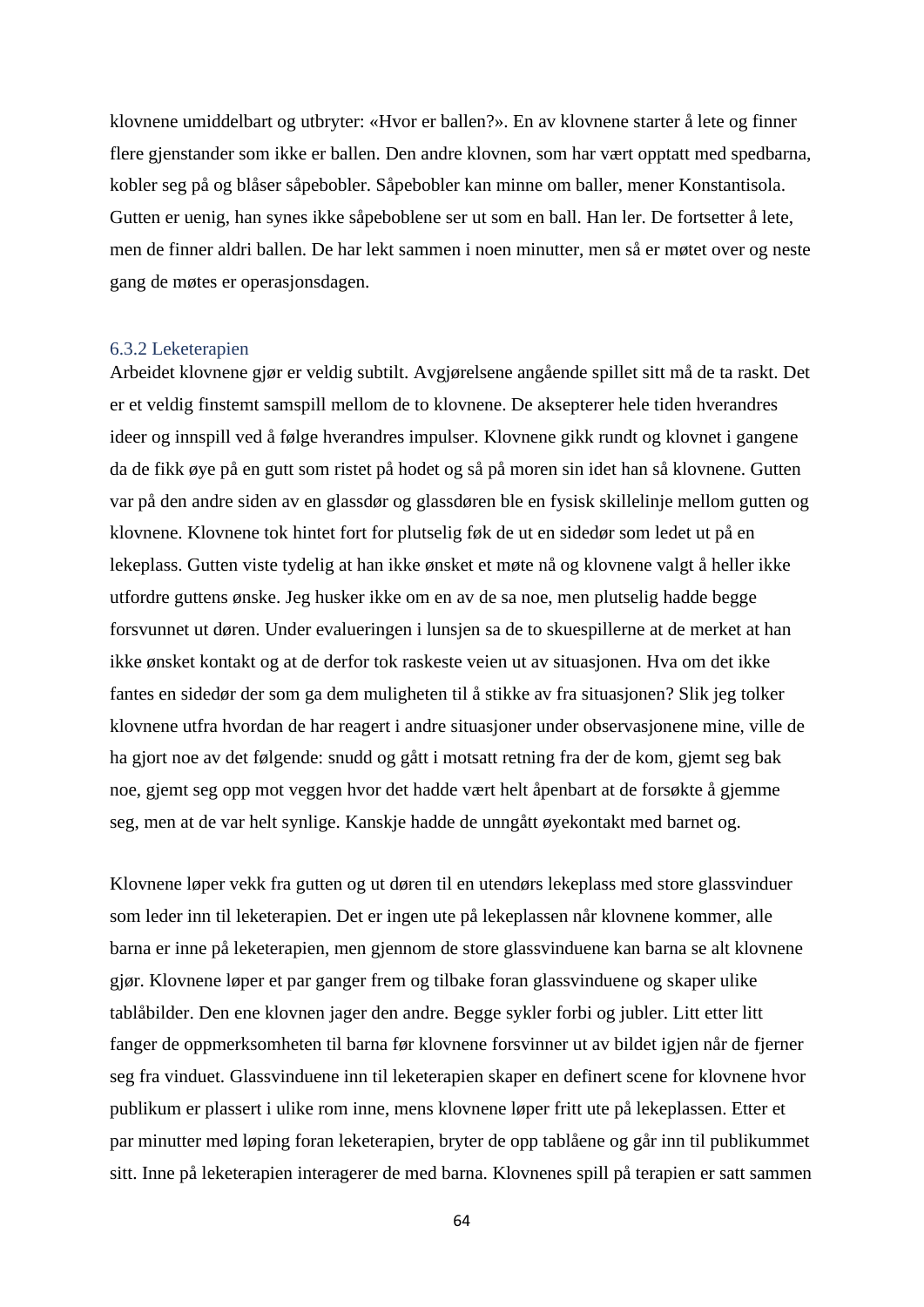av mange små spill som kan kalles møter, heller, enn egentlige spill. Noen ganger tar de utgangspunkt i hva barnet gjør: om de leker med noe eller er opptatt med å pusle, følger klovnene aktivt. Med andre barn følger de bare med på barnet, leker og gjemmer seg litt for dem. Andre ganger setter klovnene seg ned og pusler sammen med barnet som må lære klovnen. Klovnene bruker ikke lang tid med hvert barn og hver interaksjon varer maksimalt et par minutter. Enkelte av barna de møter på leketerapien vil de etterpå møte på rommene deres eller i andre sammenhenger.

På den andre observasjonsdag på Haukeland sykehus var det de to samme klovnene som var i aksjon: KonstantiSola og Bingo-Laila. Det var fint å kunne se de samme en gang til og se på om jeg kunne plukke opp noen mønstre fra sist. Denne gangen kom jeg etter lunsj og var med på dagens andre økt. De hadde ikke rukket innom alle dagpasientene enda. Mange av pasientene klovnene møter er dagpasienter og sykehuset sender de ut av sykehuset så fort de ferdig. Derfor møtte vi færre barn på ettermiddagsøkten, enn jeg møtte sist da jeg var der på morgenen. For klovnene arter møtet med en dagpasient seg ofte litt annerledes enn med en langtidspasient. Dagpasienter er inne på dagsbesøk eller en enkel overnatting på sykehuset. Vanligvis kjenner ikke skuespillerne dagpasientene fra før. Når de åpner døren til barnets rom, står det et helt ukjent barn på den andre siden. Noen barn vet kanskje at det finns klovner på sykehuset. Langtidspasienter og barn med kroniske tilstander, som gjør at de ofte er på sykehuset, blir godt kjent med klovnene. Det gir et annet utgangspunkt og andre muligheter for klovningen når de møter barnet relativt ofte. En fordel med å jobbe med langtidspasienter, er at de kan gå lengre i klovningen. De kan teste ulike scenarioer og bli godt kjent med publikummet sitt. Da gjelder det også å insistere på å prøve nye ting med pasienten for at det ikke skal bli for forutsigbart.

Jeg møtte klovnene i resepsjonen på Marie Joys hus på Haukeland klokken tolv. De har en vanlig dag på jobben hvor de ikke helt vet hvor de skal. Det har blitt noen endringer i besøksplanen. En sykepleier ba dem tidligere på dagen om å være med på en narkosesetting med en tenåring i løpet av dagen. Det er en tenåring som ikke er glad i sprøyter som skal i narkose. Til å gi narkosemidler brukes en intravenøs kanyle og det er derfor ikke mulig å unngå et sprøytestikk. Det skulle egentlig foregå klokken tolv, men klovnene har enda ikke hørt noe. De går opp i fjerde etasje for å fortsette besøksrunden sin med telefonen på innerlommen, i tilfelle noe skulle skje. Vi tar heisen, ikke til fjerde etasje, men til femte etasje og går ned igjen til fjerde etasje. Slik er det å ta heis med klovner. I fjerde etasje skal de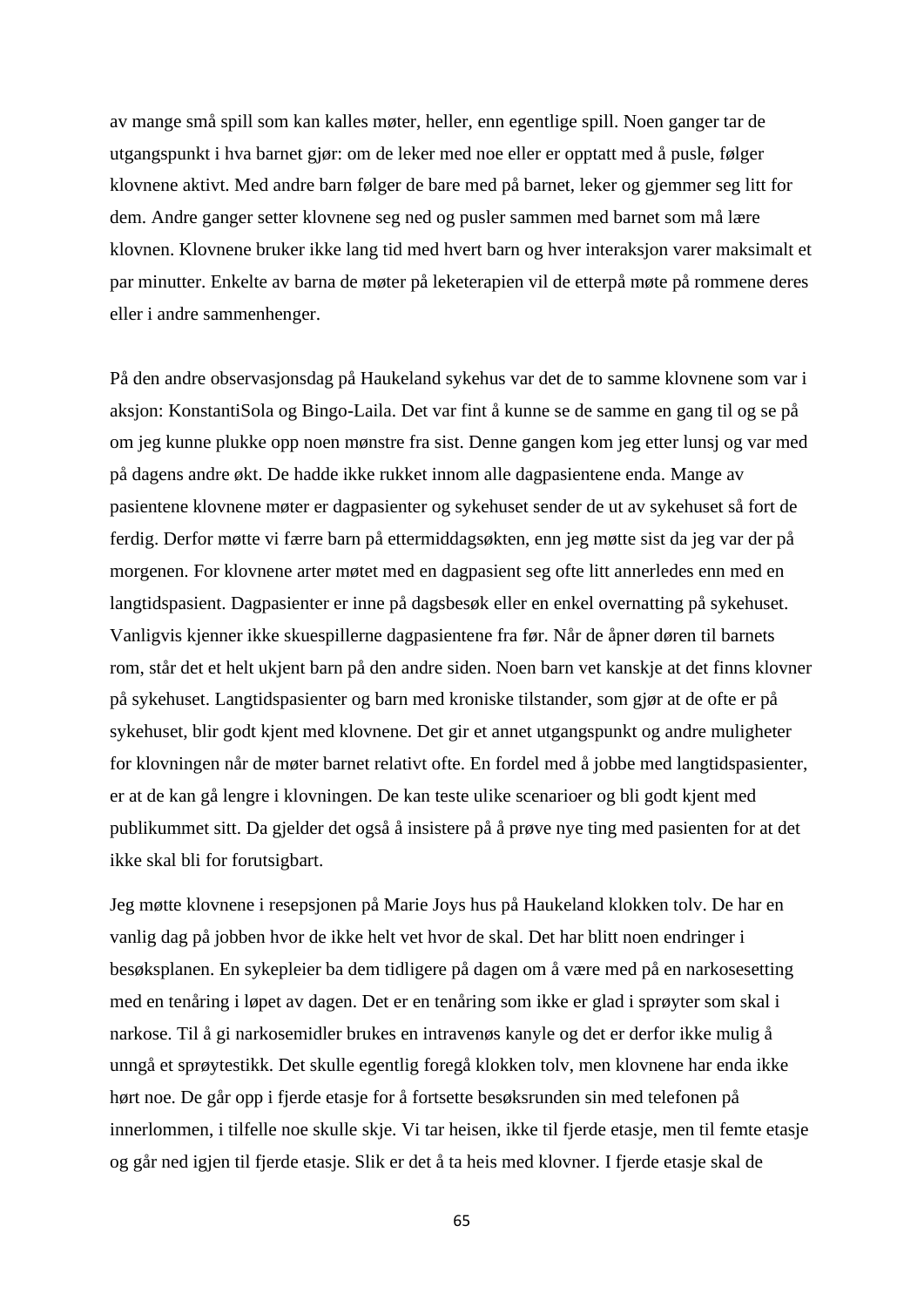besøke tre barn som de har fått opplyst om at ønsker klovnebesøk. I gangen møter de på en gutt som ikke virker særlig interessert i klovnene. Han smiler litt når de passerer. Og klovnene speiler smilet, men gjør ikke noe initiativ for å oppnå nærmere kontakt.

Når klovnene møter på tomme rom kan de legge igjen spor som viser at de har vært der. Flere rom har glassvindu i døren så de kan se inn. På et rom ser de gjennom vinduet at det er mye aktivitet så de bestemmer seg for å ikke gå inn. Da finner Petrine frem en tusj og tegner hjerte på vinduet inn til rommet. På et annet rom bestemmer Petrine seg for å gå inn med høystatus og åpner døren. Men her var det en pasient som sov, så de lister seg ut igjen. Et annet rom bestemmer de seg for å gå inn døren mens de blåser såpebobler. De begynner å blåse og åpner døren, men rommet var tomt og klovnene går ut i gangen igjen. Petrine står og noterer romnummer når en jente på rundt 6 år får øye på klovnene gjennom en glassdør. Barnet ser klovnene først og løper mot dem og Bingo-Laila og barnet klemmer. Også Petrine får en klem. Jenta forteller at hun skal flytte inn igjen på sykehuset i dag og det er tydelig at hun har møtt klovnene før.

I gangen møter de på to nybakte foreldre, en kvinne og en mann som står bøyd over en barnevogn. Klovnene vil hilse på.

«Så fin. Dette har dere vært gode til. Så flinke. Godt jobbet. God innsats.»

«Takk for det». Foreldrene smiler og takker når klovnene påpeker hvor god jobb de har gjort. «Ka heter han?», spør Petrine.

Foreldrene sier hva barnet heter og Bingo-Laila sier: «Eg smeltar – eg smeltar vekk.» Petrine og Bingo-Laila smelter fysisk før de forsvinner videre innover gangen. Situasjonen er over.

Deretter møter de en jente som sto i resepsjonen med sin mor. Hei, roper klovnene. Jenta kommer løpende mot dem. Jenta skal inn på sykehuset igjen i dag. Lenger borte i gangen møter de en pasient sammen med helsepersonell. «Jeg skal hjem i dag», sier pasienten. «Så gøy, kan du ta meg med hjem?» Spør en av klovnene og gir pasienten et kort med bilde av klovnene på.

# 6.4 Pasientrom

Møtene på pasientrommene er vanligvis lengre enn møtene i gangene. Analysene av scenarioene her er delt inn etter alder: fra 0-5, 6-12 og 13-18. Analysene viser at klovnene spiller annerledes for de forskjellige aldersgruppene. Etter hver observasjonsdag snakket jeg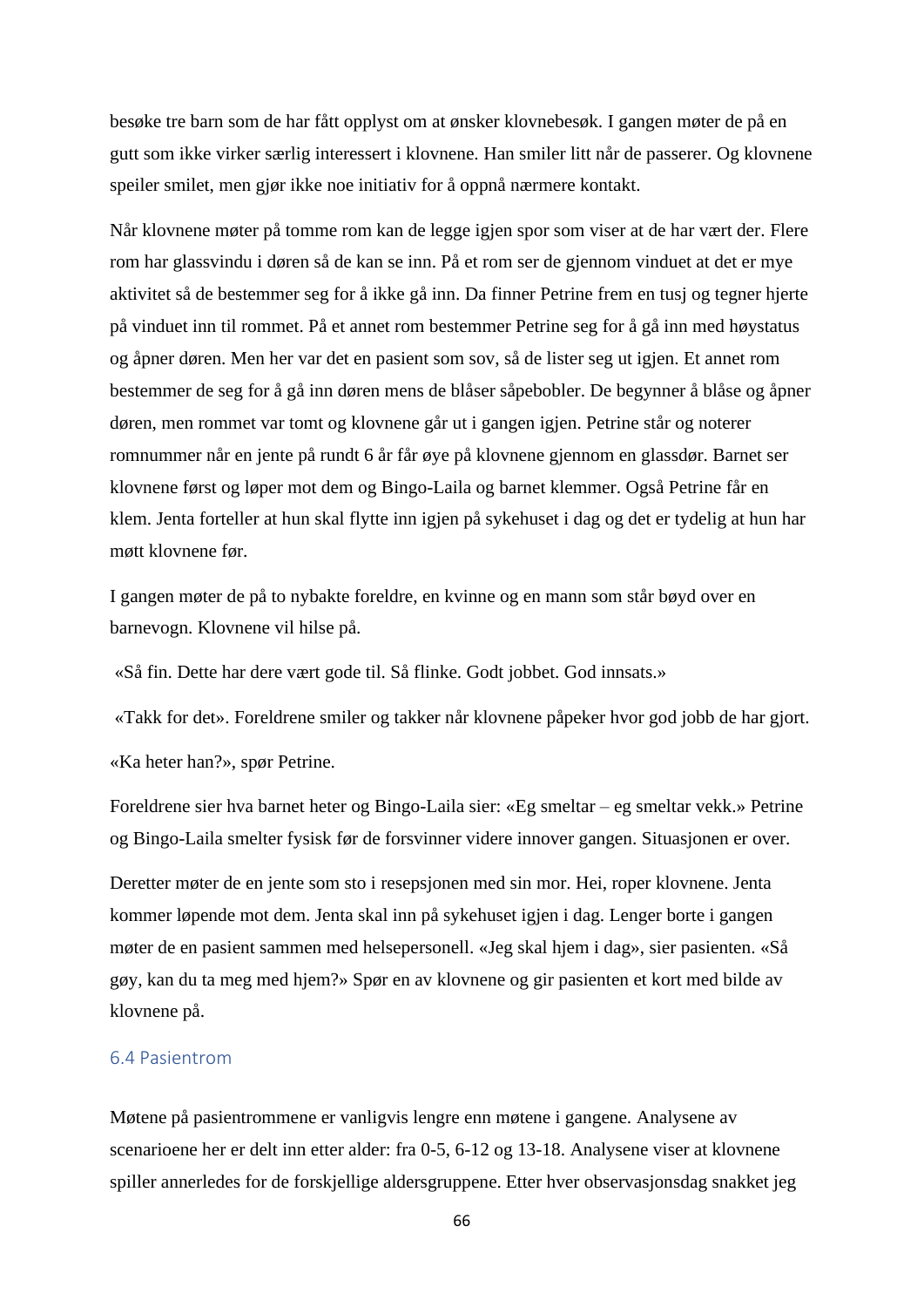kort med klovnene om scenarioene og dette er inkludert etter hver analyse. I samtalen nevnte klovnene at de hadde vært på et dramaturgikurs nylig hvor de jobbet med at alle forløpene skulle ha en begynnelse, midtdel og slutt. Dette var noe klovnene var bevisst på i disse dagene. På det samme kurset hadde de jobbet med oppdagelsen av føtter og tyveri. Oppdagelsen av føtter handler om sansearbeid og hvordan klovnene kan jobbe med å skape fortellinger uten å bruke ord eller sitt fysiske uttrykk. På pasientrommene kan spillet bli mer intimt enn i de offentlige rommene. Klovnene kan konsentrere spillet sitt mot pasienten og de andre i rommet. Møtene her er også lengre enn ute i gangene. Men de vet aldri hva slags situasjon som møter dem på den andre siden av døren til pasientrommet. Scenarioene kommer fra alle observasjonsdagene og det er klovnene Bingo-Laila, Petrine eller Konstantisola som spiller.

## 6.4.1 0-5 år

# *6.4.1.1 Hørselen (spedbarn) – aktive foreldre*

Klovnene vet at innenfor døren er det et barn på omtrent 1-1½ år. De er blitt informert om at barnet har blitt behandlet for et eller annet vedrørende hørselen. Klovnene bestemmer seg for å starte scenariet med rytmeegg og se hva som skjer. De starter med et rytmeegg og åpner døren. Det er et enerom, uten noe særlig medisinsk utstyr og i hjørnet står det en seng. Midt i rommet, på et teppe ved siden av sengen sitter et barn på litt over ett år på fanget til moren sin. Spedbarnet har store oppsperrete øyne og måper. Musikkinstrumentet har fanget oppmerksomheten hennes. Klovnene går inn og setter seg ned med dem. Spillområdet blir helt naturlig området rundt mor og barn. Bingo-Laila tar opp en spilledåse av lommen og begynner å spille. Barnet skvetter til. «Hva er det der», står det skrevet over hele ansiktet. Moren forklarer at det er første gang barnet hører lyd på lang, lang tid. Moren sier at hun tidligere bare hørte susing og fikk med seg veldig lite av det som skjedde rundt henne, men i dag har hun akkurat begynt å høre ordentlige lyder. Moren holder dialogen gående med klovnene gjennom hele scenarioet. Lyd er sensitivt for barnet og alle lyder gjør stort inntrykk. Lyden av spilledåsen gjør sterkt inntrykk på barnet noe moren også påpeker. De må spe spillingen utover så det ikke skal bli for mye. Rommet forvandles ikke til et annet univers, det er musikken som styrer. Kommunikasjon foregår gjennom verbal dialog med mor og til pasienten kommuniseres det gjennom musikken som spilles. Klovnene bidrar med musikk som barnet kan reagere på. Barnets reaksjoner og morens tolkninger bestemmer hvor mye lyd som skal komme. Det er spenning knyttet til når og hva slags lyd som vil komme nå. Klovnene jobber sammen og det er ingen statusforskjeller mellom dem. Siden det er Bingo-Laila som har musikkinstrumentet er det hun som styrer mest, men Petrine bidrar noe med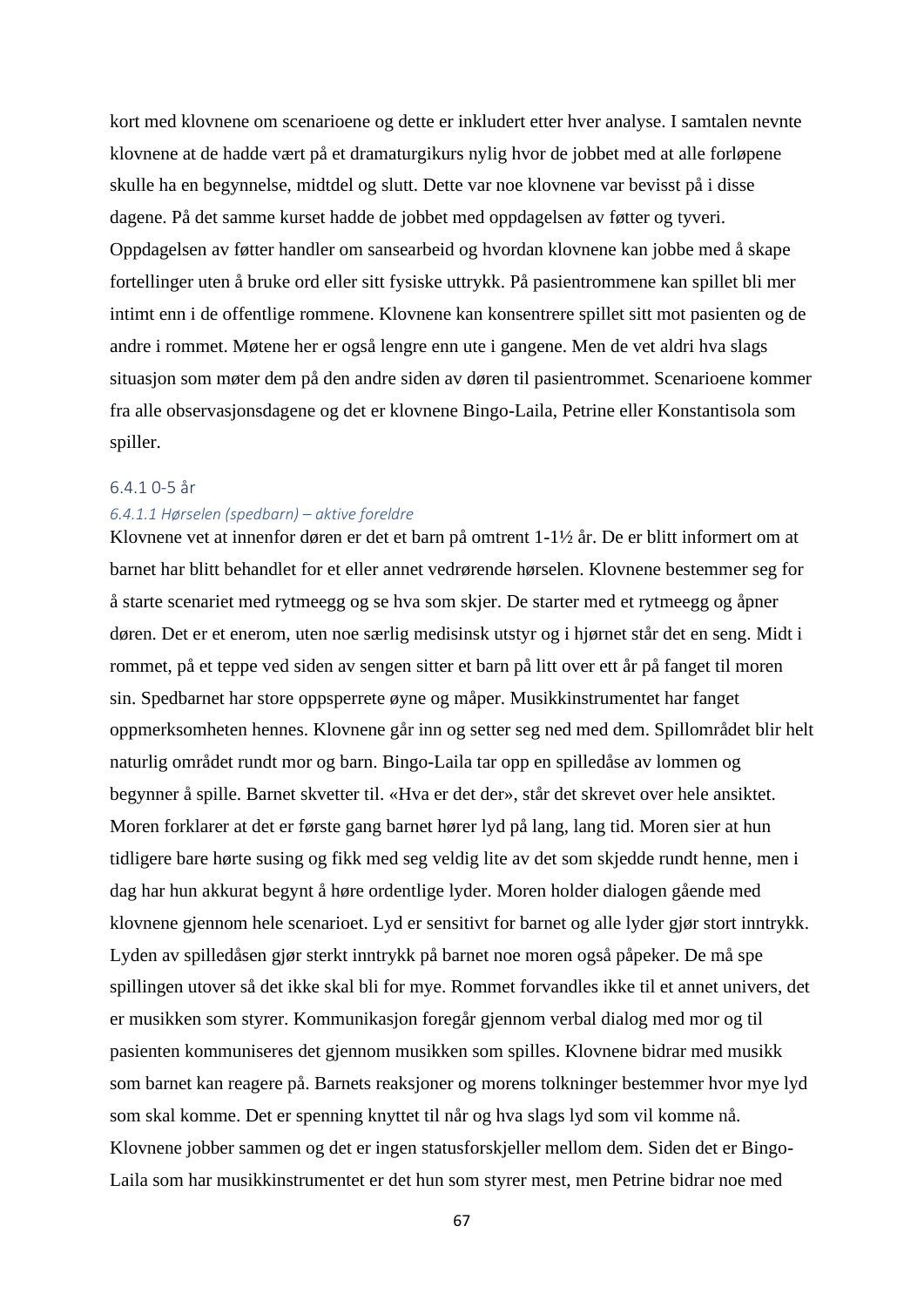rytmeegg og støtter ellers opp om mor og barn. Mor er veldig delaktig. For min del virker det som moren snakker til klovnene nesten som om de ikke er klovner, men «vanlige mennesker». For klovnene og moren er det knyttet stor spenning til barnets reaksjon på det som skjer. Bingo-Laila spiller litt mer musikk og følger med på reaksjon fra barnet. Hun stopper igjen, deretter litt lyd. Sjekker deretter reaksjonen hos barnet. Klovnene forflytter seg litt rundt dem, men holder seg hovedsakelig rett framfor mor og barn. Scenen er noen ganger veldig liten og er rommet mellom øret til barnet og musikkinstrumentet. Det er som om musikkinstrumentet er aktøren og klovnene igangsetter instrumentet og lytter til musikken. Det er ellers helt stille i rommet. Etter litt mer spilling og prat, går klovnene ut.

Klovnene sa etterpå at det opplevdes som at de måtte slippe klovnen litt for å gi plass til musikken og moren. Klovnene var ikke forberedt på at spedbarnet var nyoperert og så sensitivt for lyder som hun var. Det var veldig fint å se på barnets reaksjoner. Tiden ble brukt på å spille litt musikk i passende doser og resten av tiden ble brukt til å snakke med moren. «Vi bare slipper det. Nå bare gjør vi disse visuelle tingene. Slipper klovnen litt og bare ser mamma. For hun trenger å bli hørt» (Mellingen og Stoutland, 2019). De sier at klovnen kan noen ganger rette fokus mot foresatte så de får utløp for sine ting. Det kan være fint å oppleve at foreldrene letter litt på trykket. De forteller at noen klovner jobber mye med foreldrene og er veldig flinke til å snakke med dem. De har etablert et nært forhold til dem og gitt dem mye plass. Men det er en stund siden Bingo-Laila og Petrine ga foreldrene mye plass og de syntes det var fint gjøre det i denne situasjonen. De sier at dersom foreldrene vil bli sett og de opplever det som nødvendig i situasjonen, gir de dem den plass.

### *6.4.1.2 Klovneservice – aktive foreldre*

Døren åpnes til et rom og der sitter en sliten gutt på fanget til faren. Rommet er ganske stort rom med utsikt mot byen og fjell på den andre siden. I rommet er det en seng og en stol som faren og gutten sitter i. Det er ikke noen andre synlige maskiner eller gjenstander som tar plass eller lager lyd i rommet. «Vi koser oss sånn her på sykehuset vi» sier faren mens gutten sitter helt stille på fanget hans. Det er faren som holder samtalen gående og snakker med klovnene. Faren forteller at de er på sykehuset for en enkel operasjon og at de skal dra den påfølgende ettermiddagen. Det virker som gutten er litt sliten. Han betrakter det som skjer, men kommer ikke med eksplisitte verbale utspill. Samspillet med pasienten går gjennom faren og det er ikke noe direkte kontakt mellom pasient og klovnene. Han og sønnen er enige, sier faren, om at det er så flott her på sykehuset. Det er som å være på hotell. Klovnene responderer umiddelbart på ordet hotell. «Her kommer klovneservice!», sier klovnene. De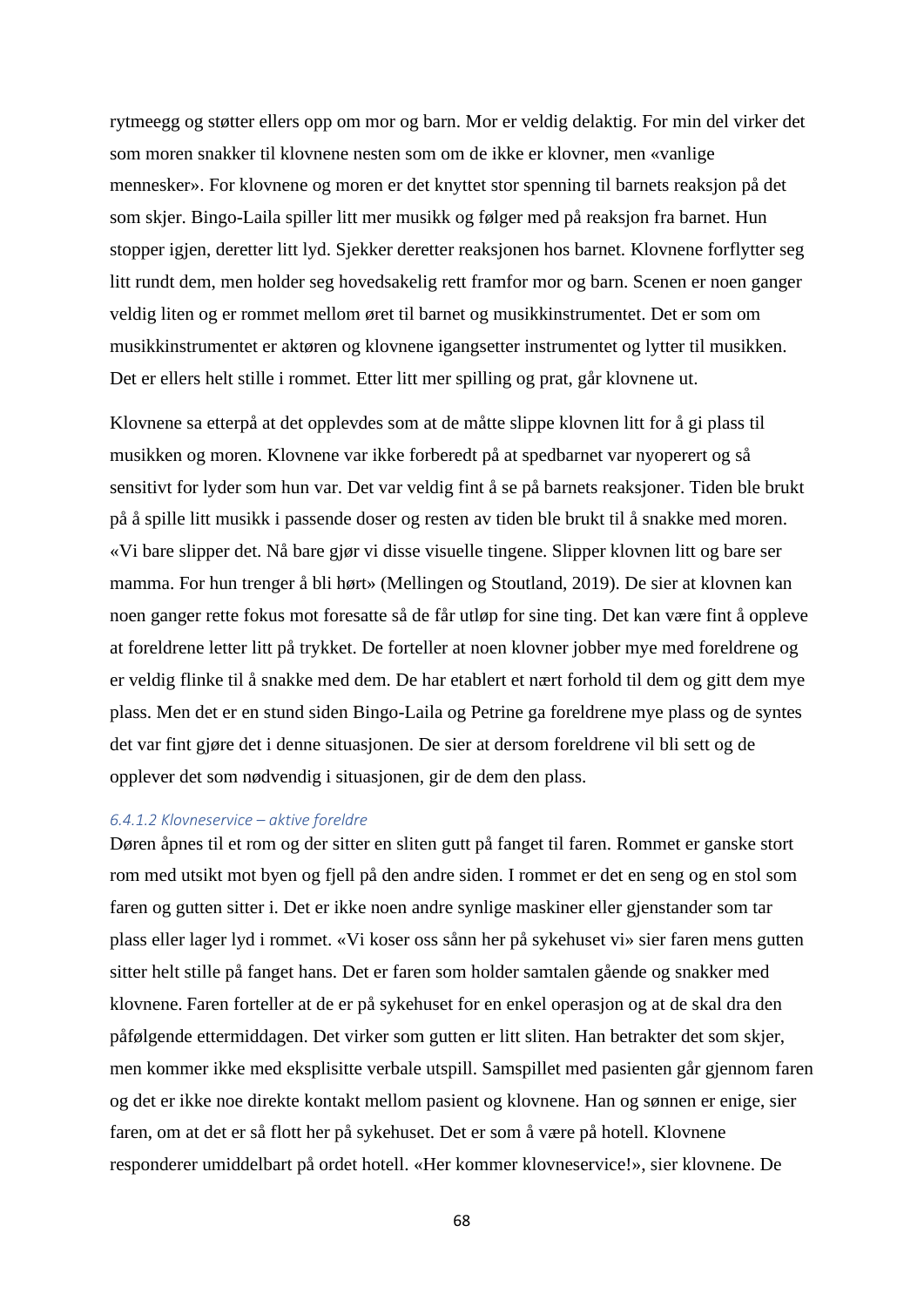jobber deretter med å lage et svømmebasseng for det må det være på et hotell. Men de har ikke vann tilgjengelig! Men masse såpebobler. Klovnene setter i gang med å lage svømmebasseng av såpebobler. Når såpeboblene tas frem, skjer samspillet gjennom såpeboblene. Det er ingen synlige statusforskjeller mellom klovnene. De spiller sammen og det er ingen konflikt eller noe mellom dem. Det er spenning knyttet til såpeboblene som daler ned. Hvor vil de falle? Det havner bobler på gulvet, men også rundt gutten så han kunne strekke ut armene og prøve å ta på dem. Noen bobler sprekker ikke med en gang og legger seg heller som en hinne på gulvet. Dette får gutten til å reagere og bli litt mer aktiv. Gutten forsøker å ta på noen av såpeboblene og smiler av at klovnene nå har «skitnet» til hele gulvet. De snakker litt til og så går de. På pauserommet etterpå snakket klovnene om scenariet. Helt på slutten ble barnet aktivisert av såpeboblene. Gutten hadde en nydelig far, men vi spilte kanskje mer for faren enn for barnet i denne situasjonen.

### *6.4.2.1 Verdens sterkeste gutt*

Scenariet er noe fragmentert nedskrevet, men er inkludert fordi det er et godt eksempel på hvordan barnets lek brukes inn i klovnespillet. I dette scenarioet er pasienten protagonisten i spillet og transformeres etter hvert til verdens sterkeste gutt som vinner over alt og alle. Bingo-Laila og Petrine tar heisen fra garderoben til hudavdelingen som ligger i en annen del av sykehuset. Dette er dagens første besøk. Etter å ha besøkt denne gutten drar de tilbake til barneavdelingen hvor de skal være resten av dagen.

Klovnene begynner å lage lyd, åpner døren og titter inn.

Moren: «Kan dere vente litt?».

Klovnene: «Selvfølgelig, det kan vi».

De lukker døren og går rundt i gangen på hudavdelingen i det de får øye på en oppslagstavle. «Her bør det være et bilde av oss». De går inn på vaktrommet for å snakke med en på vakt som sitter og jobber. «Vi vil ha bilde av oss her». De får ikke hengt opp noe bilde i dag da de ikke har det med seg, men skal gjøre det på sikt. Deretter går de tilbake til mor og sønn som nå er klare for besøk.

De åpner døren og ser en veldig aktiv gutt som hopper og løper rundt på det lille rommet. I rommet er det en seng innerst i rommet og en stol. Det er ingen andre gjenstander i rommet som tar opp plass. Det er mulig å bevege seg rundt sengen. Mor er i rommet, men bidrar ikke med innspill underveis. Scenarioet starter med at klovnene leker med gutten. Det er gutten som setter i gang spillet og inviterer klovnene med. Det blir tydelig fra første møte at gutten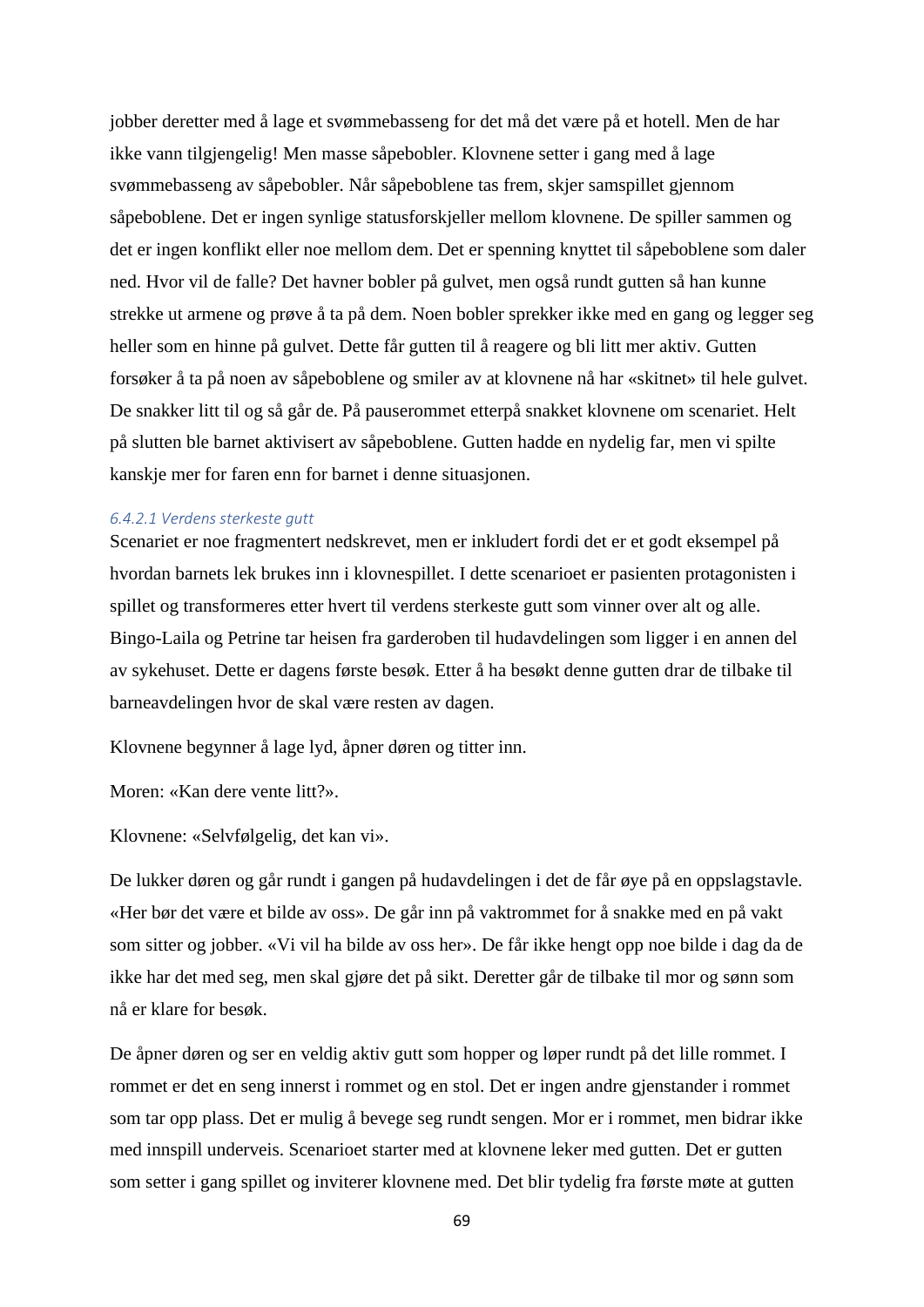ikke har lyst å sitte i ro. Gutten setter seg ikke ned for å se på hva klovnene finner på, men inviterer klovnene med på lek. Gutten har masse energi og klovnene velger å akseptere guttens energiske væremåte med å gå inn med motsatt energi. De går i sakte tempo og kommer inn med helt motsatt energi fra det gutten har.

Først blir det en konkurranse om å gå sakte. De løper sakte baklengs i kapp med hverandre inne på det lille rommet. Gutten kommer med forslag til hva de kan gjøre. De tar high-five med hverandre. Det dannes ulike lag hvor det er klovn mot pasient, klovn mot klovn og til slutt så vinner pasienten. Det er knyttet spenning til hvem som vil vinne løpekampen og alle de andre kampene. De tar i bruk all ledig gulvplass på rommet. Bingo-Laila har en mer reservert væremåte og deltar mindre aktivt i aktivitetene, hun er engstelig og observerer. Bingo-Laila: «prøv først du, Petrine». Petrine skal gå baklengs. «Pass deg Bingo». Bingo-Laila (som ofte bare kalles Bingo), står i ro selv etter gjentatte advarsler fra Petrine og Petrine begynner å gå baklengs, men går rett i Bingo-Laila. Det blir et lite spill mellom klovnene, som gutten ikke er involvert i, men betrakter.

Nå skal Petrine løpe kjemperaskt, men Bingo er i veien. «Fløtt deg Bingo». Bingo forsvinner mer og mer inn i kroken, men Petrine vil hun skal forsvinne helt, men Bingo klarer ikke å forsvinne inn i veggen. Bingo-Laila er like synlig som alltid. I neste øvelse oppdager klovnene at gutten har blitt kjempesterk og det endrer seg til å bli magisk. Han er blitt verdens sterkeste gutt og vinner over alt og alle. Det ender med håndbak på sengekanten, mot en og en klovn, noe gutten vinner begge gangene. Klovnene takker for besøket og forsvinner.

Etterpå sa klovnene at dersom gutten trenger å være vill skal han få lov til det. Klovnene kan godt være med på det. Men hva skal de gjøre hvis leken blir for vill? Det er greit for en klovn å kunne avslutte en voldsom lek kjapt hvis den går utover det man kjenner går bra. Om det blir vilt kan man dra nytte av at man er to klovner hvor en kan se situasjonen utenifra. Da kan denne roe situasjonen ned og ta kontroll over den. I dette scenarioet var Bingo-Laila noe reservert til det som utspilte seg. Men det er også greit for en klovn å si ifra når pasienten går over streken. Dette gjør man uten å kjefte. Som klovn kan de for eksempel tenke at de skal gjøre det motsatte av det de i rommet gjør. Eller gå inn med en annen stemning enn det som er i rommet. Et spørsmål klovnene kan stille seg er hvordan man kan lokke frem noe annet i pasienten når pasienten vil leke voldsomt. Hvordan få oppmerksomheten over på noe annet? I dette scenarioet løste de det ved å tilby den motsatte energien fra det pasienten hadde. Klovnene syntes de brukte lang tid på å finne et spillbart tema i scenen og sier at noen ganger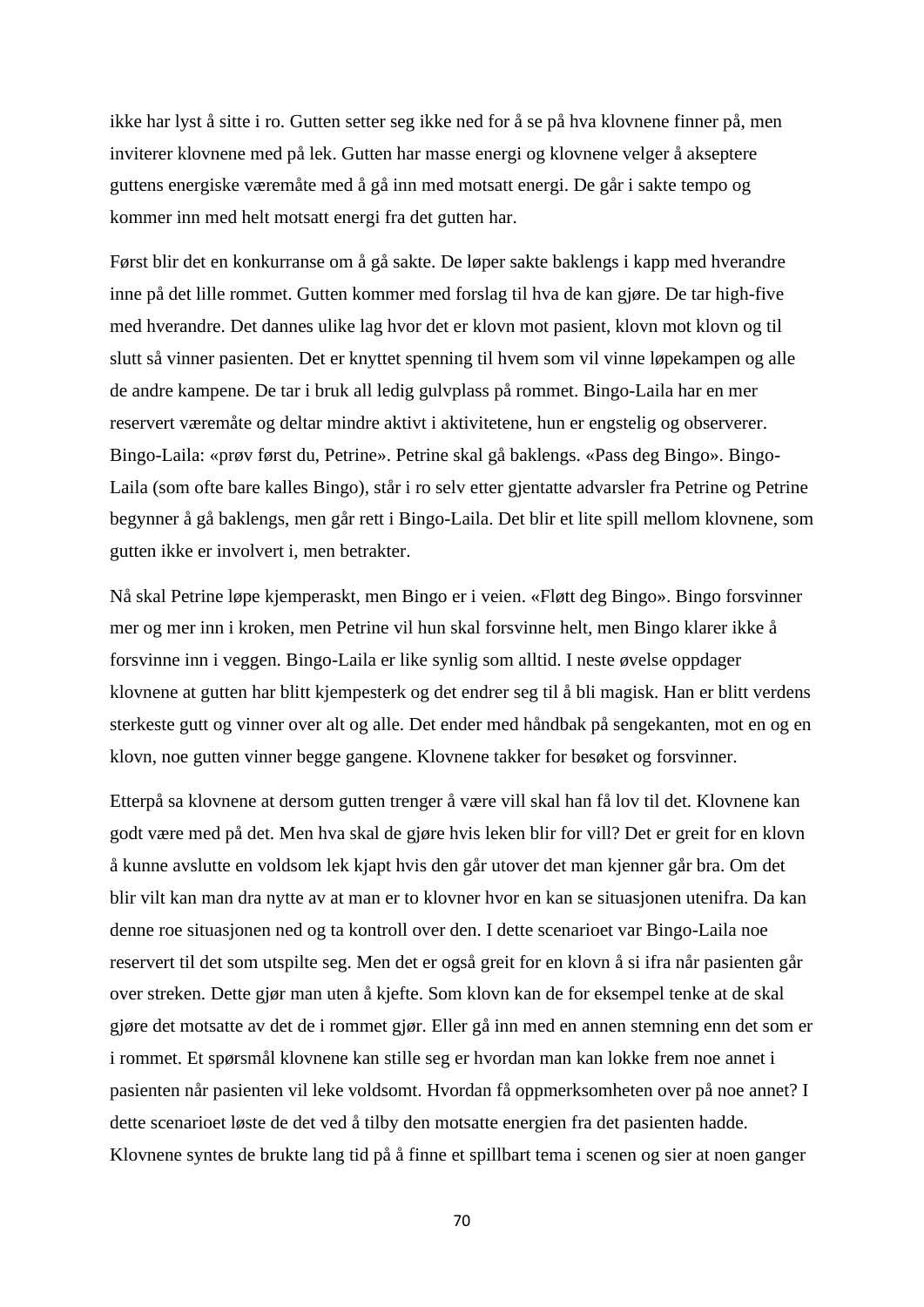må man bare stå og «stampe litt rundt» før man finner noe spillbart. Klovnene påpeker at en slik leke-situasjon kan være utfordrende om den varer for lenge.

# 6.4.3 10-13 år *6.4.3.1 Roblox*

Før de åpner døren sier Bingo-Laila: «nå er det din tur til å være høystatus, Petrine». De åpner døren og Petrine spør «kan eg komme inn?» Ja, kommer det fra den andre siden av døren. Petrine viser til pasientens status som høyere enn sin egen ved å spørre jenta om lov. «Dette er min assistent. Kan hun komme inn?» spør Petrine og nikker mot Bingo-Laila. Ja, sier jenta. «Kan hun komme inn? Det er assistenten til assistenten», sier Petrine og peker på meg. Ja, sier jenta og jeg går også inn på rommet. Det er et mindre pasientrom, med gardinene trukket for så det er litt mørkt. Sengen tar opp stor deler av rommet og ved siden av sengen på den ene siden er det skap og dør inn til et toalett og på den andre siden en lenestol hvor faren sitter. Han sitter med en avis i hånden og observerer klovnene, men kommer ikke med innspill underveis. Nå står vi tre stykker på rad og rekke og ser på jenta som sitter i sengen med en stor bærbar datamaskin på fanget. Jeg går etter hvert litt lenger inn i rommet så klovnene og jenta får spilleplass, men det er begrenset hvor langt vekk fra klovnene jeg kan gå, siden rommet er så lite. Klovnene står ved siden hverandre, sentrert mot jenta i sengen. Spillområdet er konsentrert mellom klovnene og jenta i sengen. Scenarioet starter med en samtale mellom klovnene og jenta. Helt fra starten er det tydelig at Petrine har høyest status av klovnene og er den som styrer samtalen. Jenta spiller dataspill og ser noe opp på klovnene, men har samtidig delvis oppmerksomheten på skjermen.

«Ka er det? Ka spiller du?»

# «Det er Roblox».

Det tar langt tid før klovnene klarer å uttale det rett. «Rolas? Rolax?» Jenta: «Nei det var ikke helt rett». «Roboxss?». «Det var nesten», kommenterer hun. Klovnene bruker lang tid på å finne ut av ordet, men klarer å uttale «Roblox» til slutt. De spør jenta flere spørsmål om dataspillet. «Kan du snakke med folk?» Ja, det kan hun. De snakker om det sosiale aspektet ved spillet.

«Kan du spille med folk i Australia?».

«Ja.»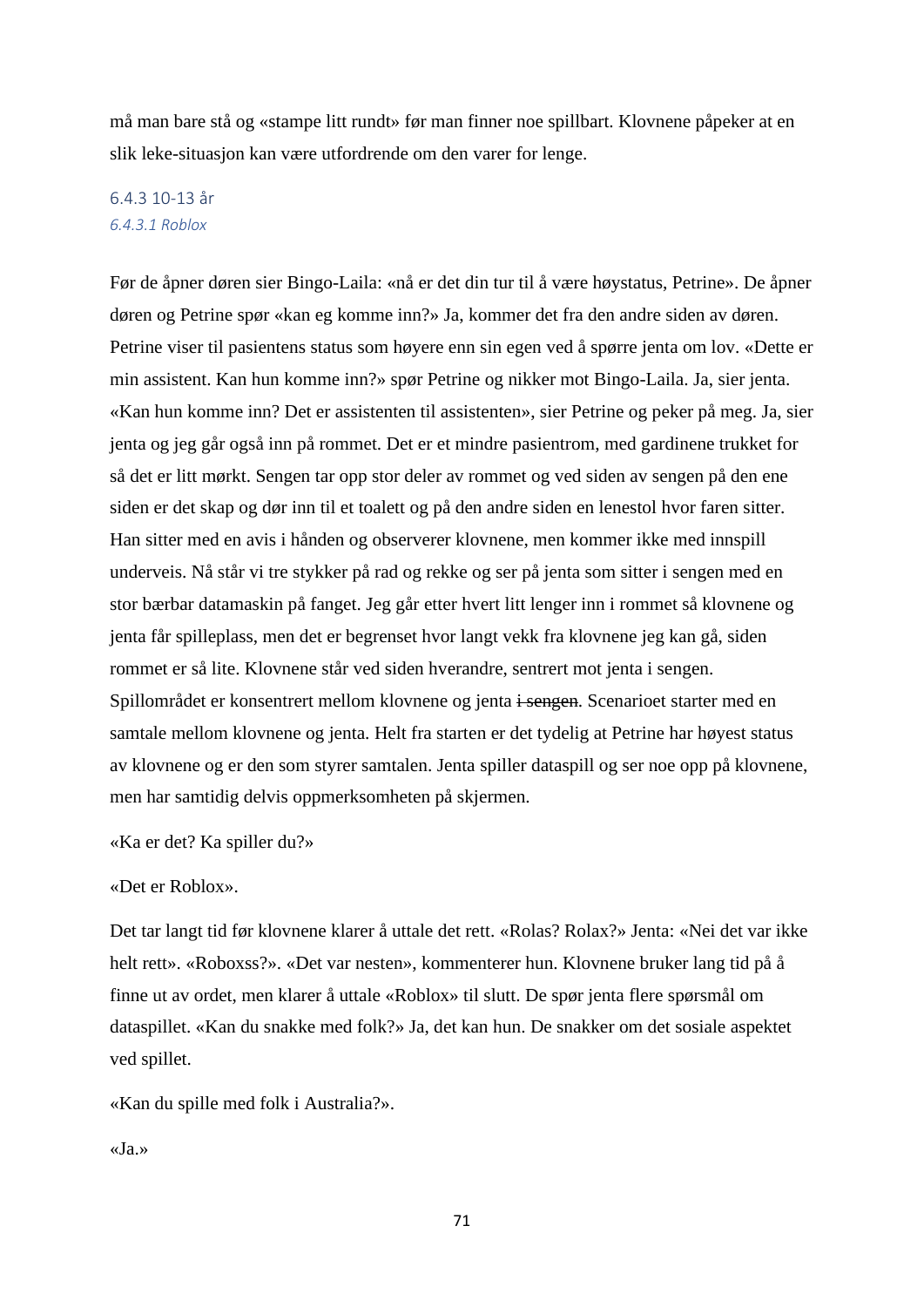### «Wow!»

Gjennom denne samtalen blir nesten alle svar gjentatt tre ganger. Petrine spør jenta som svarer, Petrine repeterer svaret til Bingo-Laila som repeterer svaret til faren og meg. Plutselig blir Petrine hypnotisert, og forskjellige dataspillfigurer blir personifisert i Petrines kropp. Det er krise for Bingo-Laila. «Hjelp, hva skjer med Petrine?» Det skapes en tydelig fiksjon hvor jentas trykking på dataspillet styrer forvandlingene. Når jenta trykker på en spesifikk knapp på datamaskinen forvandles Petrine til nye ting. Bingo-Laila instruerer jenta:

# «Trykk igjen, vi må få Petrine tilbake.»

Det er spenning knyttet til hva Petrine vil bli forvandlet til nå. Petrine blir deretter en robot, så en høne og forvandles så tilbake til en robot. Bingo-Laila forsøker å ordne opp og få Petrine tilbake til normalen, men får det ikke til. Plutselig blir Petrine voldelig og skal skyte Bingo-Laila som forsvinner ut døra med Petrine etter seg. Det er spenning i forholdet mellom Petrine og Bingo-Laila når Bingo-Laila først forsøker å vekke Petrine fra hypnosen og så etterpå når Petrine forsøker å drepe Bingo-Laila. I det klovnene går ut døren lurer vi på om Petrine vil bli seg selv igjen eller om kommer hun til å drepe Bingo-Laila? Det hele avslutter med en eksplosjon og man hører slag på veggen utenfor. Ble Bingo-Laila skutt? Jenta og faren, som har sittet taus i en stol under hele spillet, ler. Avslutningen er brå og noe åpen. Vi vet ikke hvordan det gikk med Petrine og Bingo-Laila. Plutselig står jeg alene igjen (som publikummer) i rommet med far og datter. Jeg går også ut. Klovnene står rett bak døra og peker på at jeg skal lukke døren. Det virker som de vurderer om de skal gå inn igjen, men på kommentarene i etterkant virker det som det ikke var et alternativ. Scenarioet er over i det de hadde klart å få til den tydeligste, og kanskje mest spontane responsen så langt.

Etterpå sa klovnene følgende: «Det var en avslutning med pang i! Elsker å bare gå og forsvinne fra stedet på den måten. Vi ville finne leken i spillet. Hun var såpass oppegående der hun satt i senga og spilte. Vi valgte hypnose og koblet det opp mot spillet igjen» (Mellingen og Stoutland, 2019). Hypnosen ble noe som skjedde i rommet som var uventet for pasienten, samtidig som det var hun som var eksperten på dataspill. Pasienten var verbalt involvert i spillet og klovnene skapte en dramatisk scene ut fra informasjonen de fikk fra pasienten om dataspillet. Barnet gjøres til eksperten som lærer opp klovnene i dataspillets terminologi og univers. Pasienten var 11 år, men klovnene oppfattet henne som eldre enn det under interaksjonen. De reflekterer omkring hva pasienten syntes om klovnene «Hvor teit synes hun vi var?» De sier at de må anerkjenne at de er teite om hun synes det.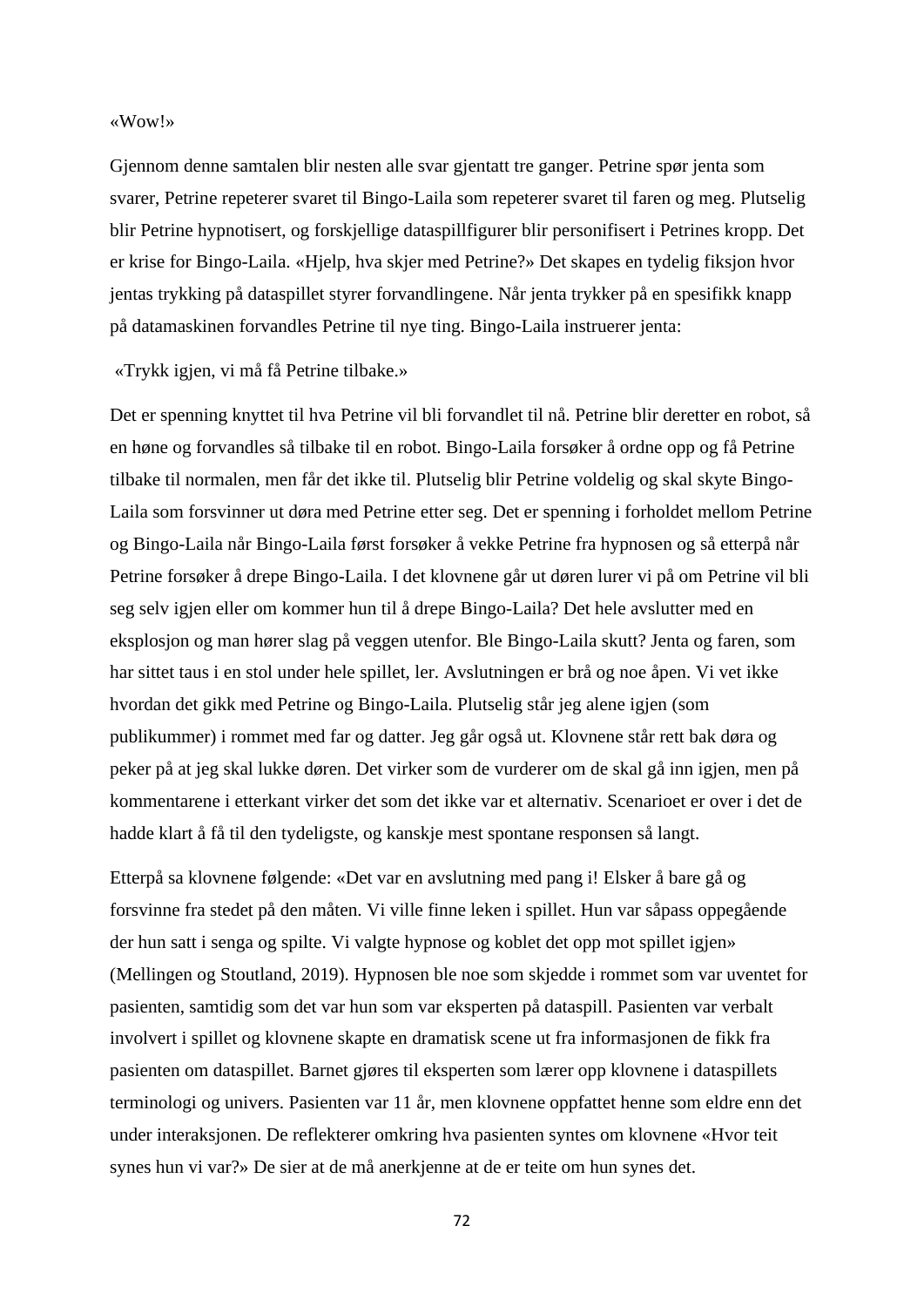#### *6.4.3.2 Røntgen – medisinsk prosedyre/distraksjon – positivt møte med helsepersonell*

Klovnene blir enige om å ta lunsjpause. Det er har vært mange tomme rom, flere har nok reist hjem eller sitter selv og spiser nå. De går inn i heisen med intensjon om å dra tilbake til garderoben og spise lunsj. På vei inn i heisen ser de en pasient på rundt 11 år, som er på vei til røntgen, stå rett ved heisen. Det påfølgende klovnespillet kommer overraskende for både gutten og klovnene. Sykepleieren sier «hei på dere» til klovnene. Klovnene og gutten får etablert kontakt og snakker sammen i heisen og ute i gangen. Gutten skal ta røntgen. «Kan vi være med?», spør klovnene. Jo da, det var greit. Gutten forklarer hva som skal skje på røntgen. Han har fått satt inn en slange som filmer innsiden av magen hans og nå skal han på røntgen for å se om slangen har truffet der den skal. Han har en sonde som går ned nesen og i tillegg har han en mellomstor svart boks i en snor rundt halsen. Klovnene henger seg opp i filmaspektet.

«Oi, vi får en livestream av ka som skjer i magen.»

«Hallo, dette er livestream ja. Her kommer det en potet dalende.»

Kommunikasjonen går mellom gutten, mor, sykepleier og klovnene hele veien fra heisen til røntgenrommet. «Du får vise oss veien» sier klovnene til gutten og lar han være den erfarne i situasjonen som leder de andre. Spillet forflytter seg fra heis, til gang og så til røntgenrom. Røntgenavdelingen er delt inn i to rom: røntgenrom og et overvåkingsrom med datamaskiner. Røntgenrommet er et stort rom med en del maskiner og mye gulvplass og der står pasienten. I det lille overvåkingsrommet står legene og ser på skjermene mens bildene blir tatt. I overvåkingsrommet er det også store glassvindu så de kan se alt som skjer på røntgenrommet. Det er mange personer i de to rommene. Det er helsepersonell tilknyttet røntgentakingen, mor, sykepleier og klovner. Når de er kommet inn på røntgen må spillet fortsette til røntgentakingen er ferdig. Det tar noen minutter å gjøre klart til røntgentakingen. Klovnene snakker med pasienten helt til det skal tas bilde. Det er lyder og småprat i rommene. Helsepersonellet jobber rundt dem og siden døren mellom de to rommene er åpen før røntgentakingen, er det mye lyd. Helsepersonellet snakker med gutten når det er nødvendig og ellers med hverandre. Klovnespillet er ikke rettet mot alle, men mot gutten som klovnene holder kontakten med hele veien (før, under og etter tagning). Bingo-Laila og Petrine jobber som et team med ingen tydelige statusforskjeller mellom dem.

Når det er klart for røntgentaking, må klovnene flytte på seg. Legene ber dem gå inn på observasjonsrommet. Det gjør klovnene. Så vidt. De står rett innenfor døren, men døren er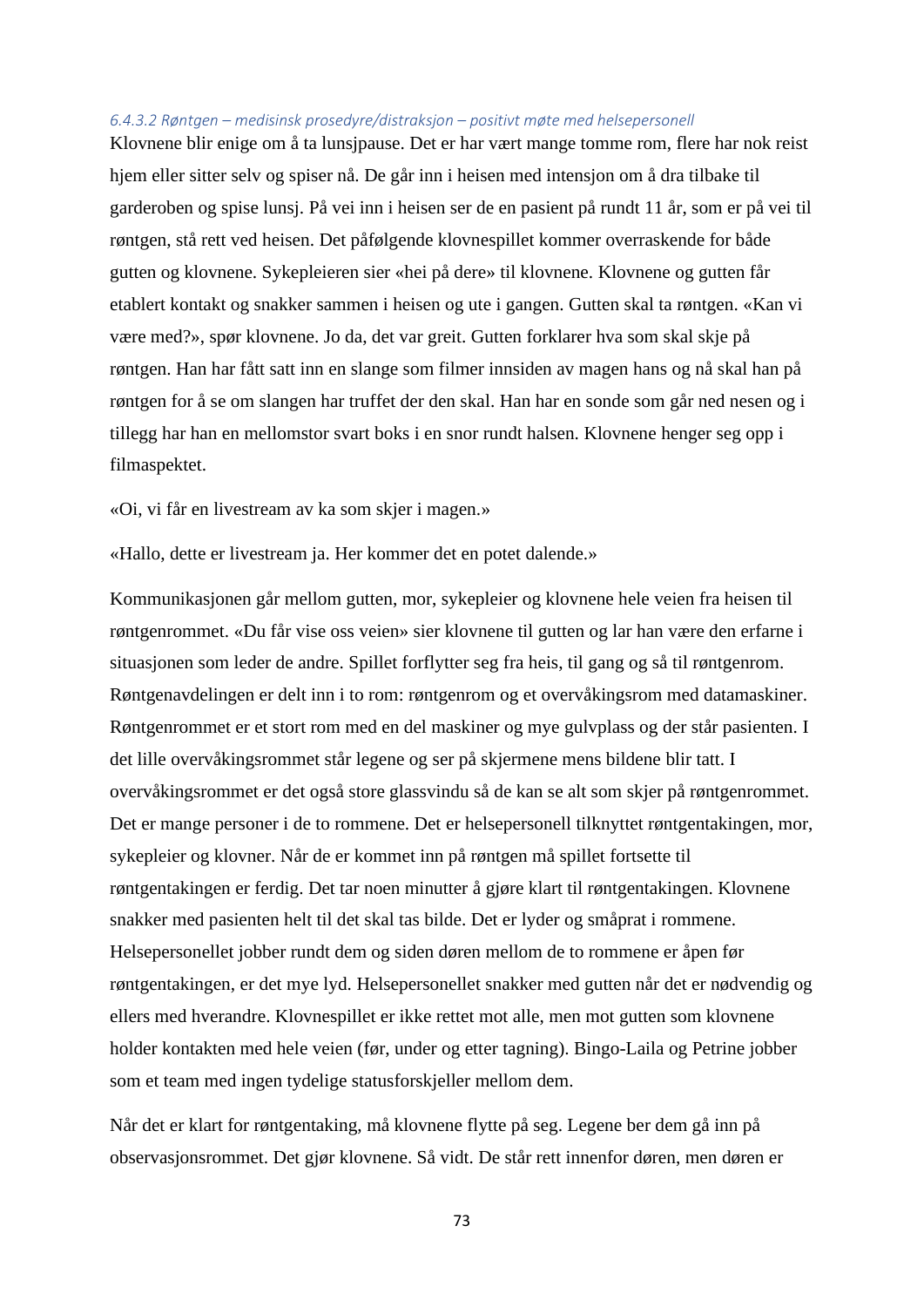ikke igjen og derfor står de med føttene på innsiden og lener se litt innover i rommet for å se på pasienten under billedtagningen. Det er spenning knyttet til den faktiske røntgentakingen og klovnene lurer på hva som skjer i magen. Under første billedtagning sier klovnene «Vi kan se alt inni der. Vi kan se potetene». Gutten smiler. Klovnene må stå litt lenger bak når bildet tas og får beskjed om å gå bak døra. Med en gang bildet er tatt, så går de litt innover i rommet der gutten er.

Bingo-Laila: «Ka mer har du spist?»

Petrine: «Vossakorv.»

Bingo-Laila: «Har du spist en heel vossakorv uten å tygge?»

Gutt: «Ja.»

I dette forløpet går de ikke langt inn i lek eller fiktiv forvandling av rommet og *røntgen* er en snakkescene. Klovnene prater hele tiden, tuller ord og misforstår hele tiden så gutten må forklare hvordan det *egentlig* fungerer. Rommet forvandles ikke til et annet univers. Klovnene bruker fantasien og gir gutten et annet perspektiv under røntgentakingen. De gjør objektet han har rundt halsen til noe kult. Under andre billedtagning sier klovnene fra døren: «Vi så vossakorven!» Det er spenning knyttet til røntgentakingen, hva vil skjer i magen, får vi se vossakorven? Og ja, klovnene kan se vossakorven og skaper en fiksjon nært knyttet til selve røntgentakingen. Etter at røntgentakingen er over, går klovnene og gutten sammen ut i gangen. De spør om den svarte lille boksen som han har rundt halsen.

Petrine: «Er det en Iphone du har der?»

Gutt: «Ja. En stor en.»

Bingo-Laila: «Det må være en ny utgave!! Iphone Xx110.»

Moren snur seg og sier takk til klovnene og så går de. Om det stemmer det sykepleieren sa, at gutten var nervøs for selve røntgentakingen, forsøker klovnene å gjøre det til noe kult og spennende i stedet. Og han syntes det var litt flaut å gå med slange m.m. Det er derfor spenning knyttet til guttens nervøsitet som kan ha blitt mindre gjennom spillet.

I etterkant fortalte skuespillerne at de aldri hadde møtt gutten før, men at de falt spontant i prat med han. En av grunnene til at det var lett å komme i prat innledningsvis var at sykepleieren som fulgte gutten var tydelig på at hun ønsket å ha klovnene der. Sykepleieren var litt delaktig i spillet i starten og var nok også en pådriver for at klovnene valgte å bli med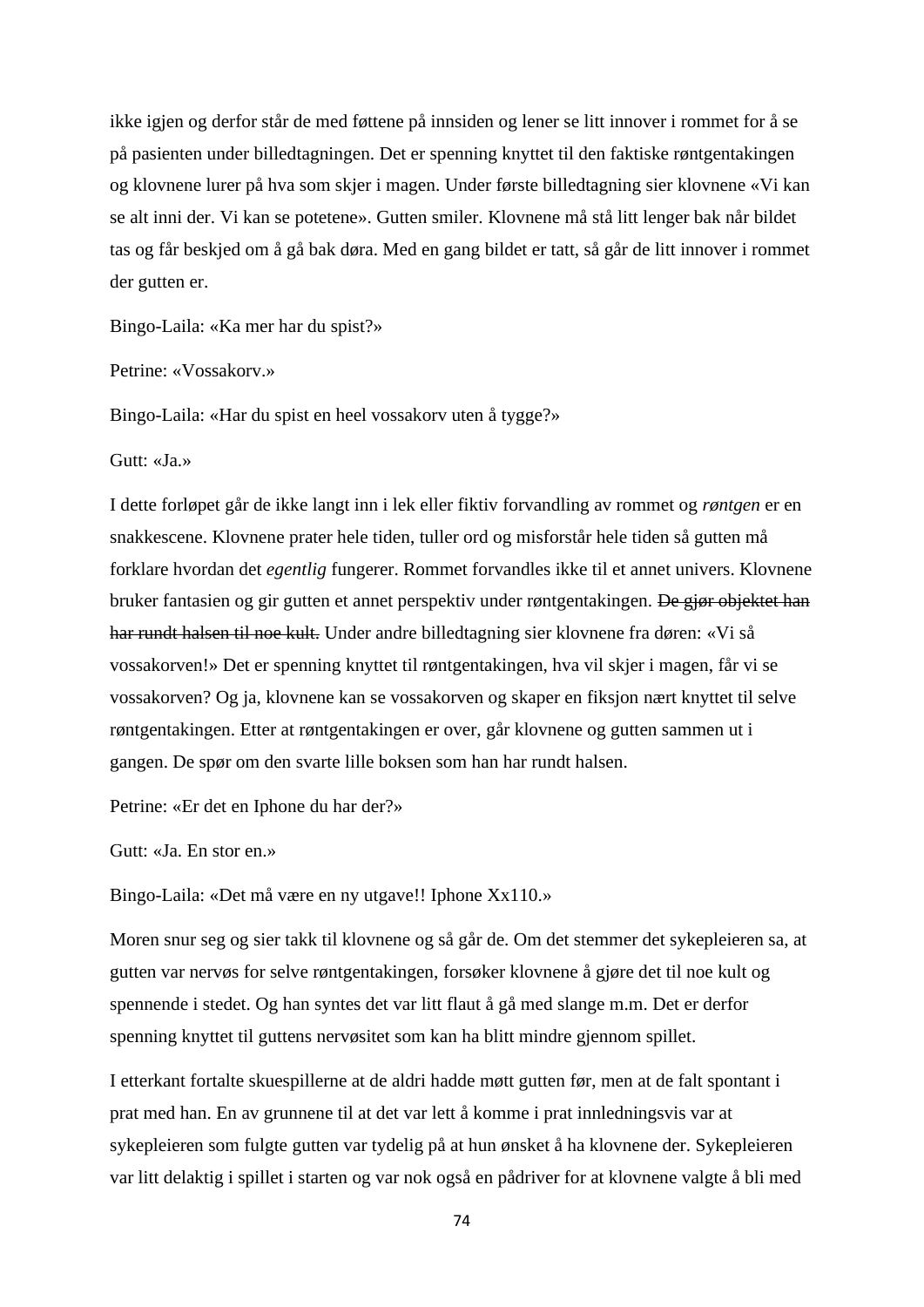hele veien til røntgenrommet og ikke avslutte interaksjonen ute i gangen. Klovnene enset også at pasienten var litt spent eller redd for det som skulle skje. De skapte en mulighet for å ha det morsomt gjennom røntgentakingen. De utfordret sykehusets regler ved å hele tiden ligge så tett opp mot grensen for hvor de kunne oppholde seg. De overholdt reglene når de absolutt måtte, som når røntgen-strålen traff rommet, men presset reglene hele tiden mellom takningene. De jobbet konkret med apparatet som gutten hadde rundt halsen og knyttet noe positivt til dette. Og snudde det som kunne være litt skummelt til noe kult. Klovnene enset at gutten var litt usikker på apparatet og at det kanskje var noen negative følelser knyttet til det. I dette møtet mellom klovnene og pasientene har ikke klovnene noe ønske eller intensjon de ønsker å teste på pasienten. Møtet er overraskende, og de spiller på det som oppstår i situasjonen.

#### 6.4.3 14-18 år

#### *6.4.3.1 Uten sertifikat – positivt samarbeid med medisinsk personell*

Dette spillet foregår i to forskjellige, konkrete rom. Bingo-Laila og Konstantisola er i gangen og har nettopp møtt på flere tomme rom når dørene til avdelingen åpner seg. Inn kommer en sykepleier som triller på en seng med en tenåring i, de er på vei i retning pasientens rom. Klovnene sier hei og får umiddelbart kontakt med henne og sykepleieren. Sykepleieren møter klovnene med et vennlig hei og antyder allerede her at hun er åpen for en interaksjon: på vegne av seg selv og pasient. Tenåringen virker sliten, men i godt humør og klovnene tolker det dit hen at hun har lyst på besøk og har litt krefter igjen til å observere et opptrinn. Med hentydning mot sykepleieren utroper Bingo-Laila «du har ikke sertifikat til dette!». Klovnene vet hvordan det skal gjøres og går for å hjelpe med å dytte pasienten inn på rommet. Sykepleieren får lov til å hjelpe til under klovnenes ledelse og sammen triller de henne inn på rommet. Klovnespillet foregår underveis i en annen handling: pasienten skal inn på rommet og klovnene spiller gjennom transportetappen. Klovnene samarbeider og ingen av dem har synligere høyere status enn den andre. Interaksjonen er direkte og skifter mellom å være til pasient, sykepleier eller et spill mellom klovnene. Det skapes en historie om klovner som kommer inn som eksperter som skal redde pasienten. Det skapes ikke et annet fiksjonelt rom, men det skapes noe med de faktiske objektene som er der. Kommunikasjonen med pasient er hovedsakelig verbal, og pasienten kommer ikke med mange innspill underveis, de småprater litt, men hun får lov til å observere mer enn å delta. Pasienten ligger i sengen hele veien og spillet dreier seg rundt denne sengen som hele tiden er en seng, og som ikke skapes om til en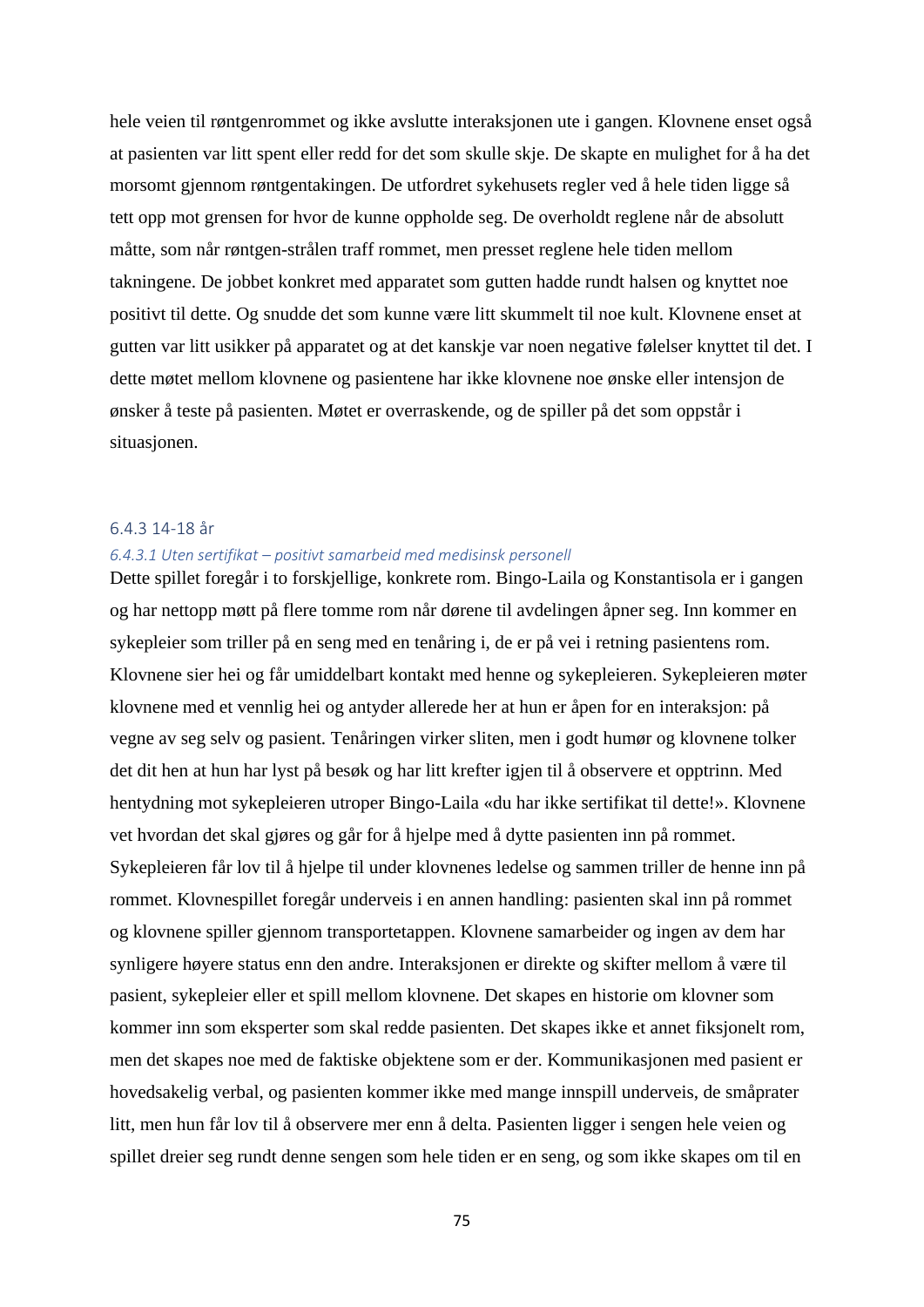bil e.l. Det er spenning knyttet til hvordan klovnene løser oppgaven med å trille inn pasienten. Hvor varsomme kan de være eller hvor fort vil de trille?

Det skjer et skifte i historien når sengen er kommet inn. I det de har trillet seg inn på pasientens rom, sier klovnene høyt at «her har vi ikke lov til å være» og går ut av rommet igjen. Det nye fokuset er på klovnene som rampete. Sykepleieren holder på å ordne noe inne på rommet mens klovnene spiller for pasienten. Det er uforskammet, sier klovnene, at de har gått inn, for det har de jo ikke lov til. Samtidig som de sier dette går de ut og inn av rommet uten å banke på. Resten av spillet foregår på pasientrommet hvor sykepleier og pasient er, mens klovnene oppholder seg i døråpningen og inne på rommet. Klovnene skaper noen fiktive regler for hvor de har lov til å være hvor pasientens rom er forbudt oppholdssted for klovnene. «Vi får ikke gå inn. Men vi går inn. Vi får ikke gå inn, men vi går inn. Vi skulle ikke gå inn her, men vi gikk inn og nå står vi her!» Dette skjer gjentatte ganger. Til slutt presenterer de seg selv. «Jeg er Bingolaila og jeg er Konstantisola». Så går klovnene ut for siste gang og opptrinnet er over. Spillet på rommet er kort, og sekvensen om den forbudte døren virker som en måte å avslutte forløpet på, da det var litt for tidlig å avslutte etter å ha trillet inn sengen og møtet behøvde en avslutning. Den andre delen av scenarioet er ganske annerledes enn den første delen. Klovnene er mer neddempet mens de triller inn sengen mens de tar spillet og energien opp i sekvensen inne på pasientrommet.

Skuespillerne sa etterpå at de på et dramaturgikurs nylig hadde jobbet med å utfordre normer i spillet og da særlig i interaksjon med eldre barn og tenåringer. Ved å kommentere at de ikke får lov til å gjøre noe, men samtidig gjør det, peker de tematisk på sykehuset som en regelstyrt institusjon. Det er ikke nødvendigvis noe publikum kobler fordi det ikke sies eksplisitt. I «uten sertifikat» testet de dette og gikk inn med en intensjon om å spille mindre lovlydig. Klovnene forteller at de ofte jobber utfra prinsippet om at de skal banke på døren til pasienten før de går inn. Men på et kurs med nederlandske sykehusklovner ble klovnene møtt med spørsmålet «hvorfor det»? Krev din plass, sa de, og fortalte hvordan de eksperimentert med å bare gå rett inn.

#### *6.4.3.2 Spa-irritasjon*

«Spa-irritasjon»-forløpet ble utført av klovnene Petrine og Bingo-Laila en høstdag på Haukeland sykehus. Før de går inn på rommet, bestemmer de at Petrine skal være lavstatus og Bingo-Laila høystatus. På rommet er det tre personer, en tenåring på mellom 12 og 14 år i en sykeseng og mor og far som sitter på to stoler ved siden av sengen. Bingo-Laila peker på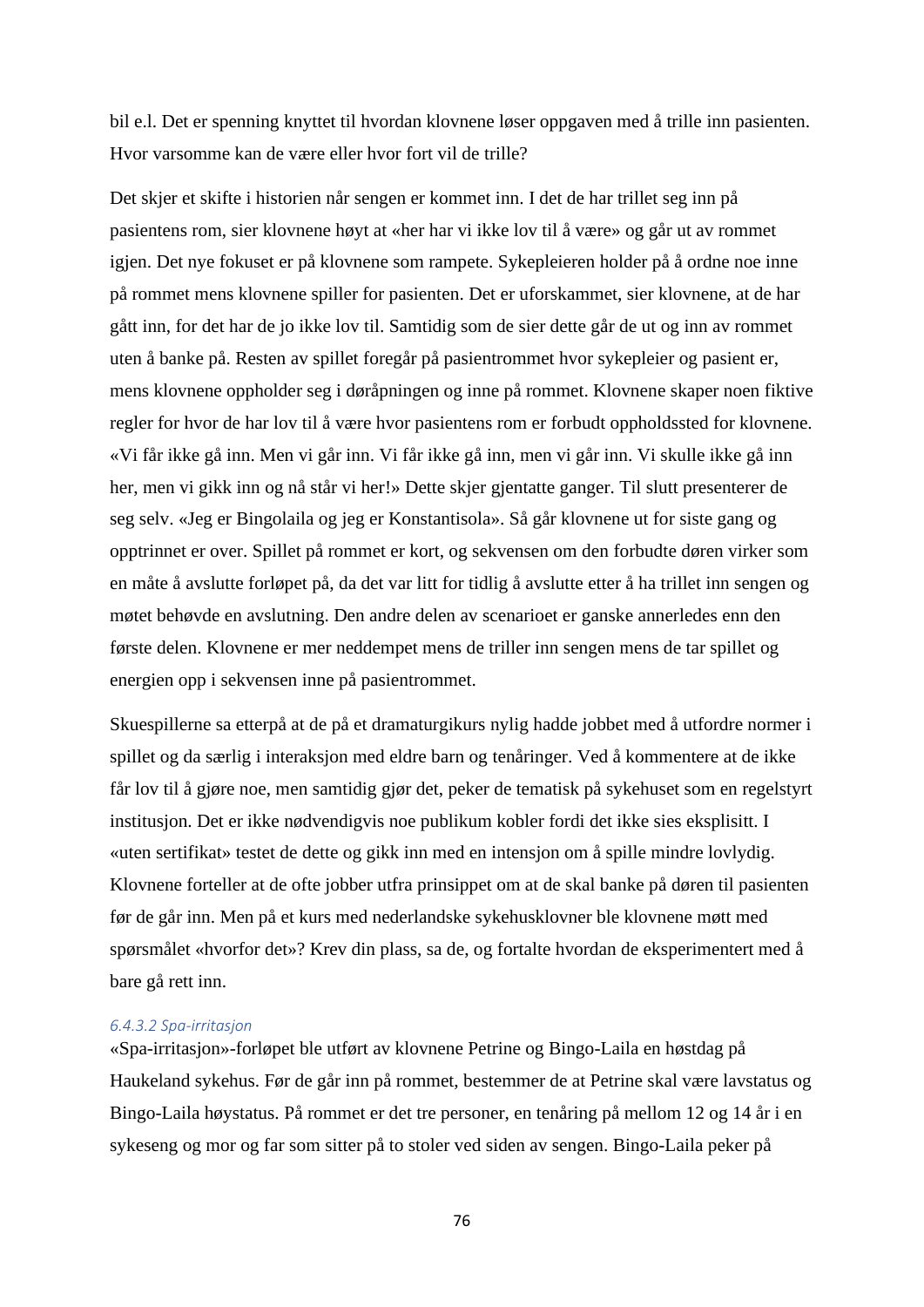Petrine og sier «dette er min assistent!» Petrine finner noe papir fra en dispenser på rommet og legger straks ut tørkepapir overalt: på gulvet, på stoler og liknende steder.

Bingo-Laila spør: «hva er det du driver med?»

Petrine sier hun forsøker å infisere pasientene sine med virus. Foreldrene humrer og er tydelig med på det som skjer og svarer når klovnene spør om noe. Gutten betrakter opptrinnet sittende med armene i kors. Petrine legger tørkepapir på beina til foreldrene og gutten. Hun spør både foreldrene og pasienten: «Blir du infeksert, får du infiserrt nå? Nå da?» Det virker ikke som Petrine forstår at hun ikke sier ordet rett. De tuller med det medisinske. Klovnene kommer her inn med sitt annerledes-perspektiv. I den vanlige verdenen forsøker man ikke å infisere pasienter med virus, tvert imot. Klovnene spiller direkte mot pasient og foreldrene og det er få øyeblikk hvor klovnene snakker kun til hverandre. Bingo-Laila som hovedsakelig observerer Petrine, kommuniserer mer med foreldrene enn Petrine. Bingo-Laila tillater seg flere blikk til pasient og foreldre som signaliserer «hva er det hun driver med?». Statusforskjellene som klovnene hadde avtalt, kom tydelig frem i starten, men har ikke en veldig viktig funksjon i forløpet. De er synlig på den måten at Petrine utfører handlingene, mens Bingo-Laila betrakter og har meninger om det Petrine gjør. Det var ingen endring i status mellom dem gjennom scenen. Det er noe endring i status i det Petrine ikke gjør det hun skal rett etter at de har åpnet døren, så Bingo-Laila må spørre: hva er det du gjør? Det er ellers ikke noe endring mellom dem. Petrine legger papir oppå foreldrene til gutten. Det er noe spenning knyttet til om papiret får bli liggende på beina til foreldrene eller om de vil riste det av seg. Det blir foreløpig liggende.

Pasienten forholder seg passiv til det hele, har armene i kors, smiler litt og svarer nei på spørsmålene. Etter et ras av spørsmål, spør Petrine pasienten: «blir du irritert nå?» Hun får et rungende JA tilbake og klovnene jubler: «ja, hurra! Spainfusjon!» Gutten sitter med armene i kors og ler. Hva synes pasienten om klovnene og vil han være ærlig når de spør om han er irritert? Dette forløpet har bygget seg klart opp mot et vendepunkt. Når gutten utløser spenningen i rommet ved å innrømme at han synes de er irriterende, forløses spenningen og det er naturlig å runde av. «Nyt irritasjonen! Deilig!» Sier klovnene og forlater rommet. De fjerner aldri tørkepapirene og når vi forlater rommet er farens bein fremdeles dekket av tørkepapir. De ligger der som et minne fra klovnenes spill.

Det var en rød tråd gjennom klovnespillet som holdt seg til et tydelig tema eller forløp. Det var en klar teatral hendelse, som det alltid er når klovnene er med, men de forvandler ikke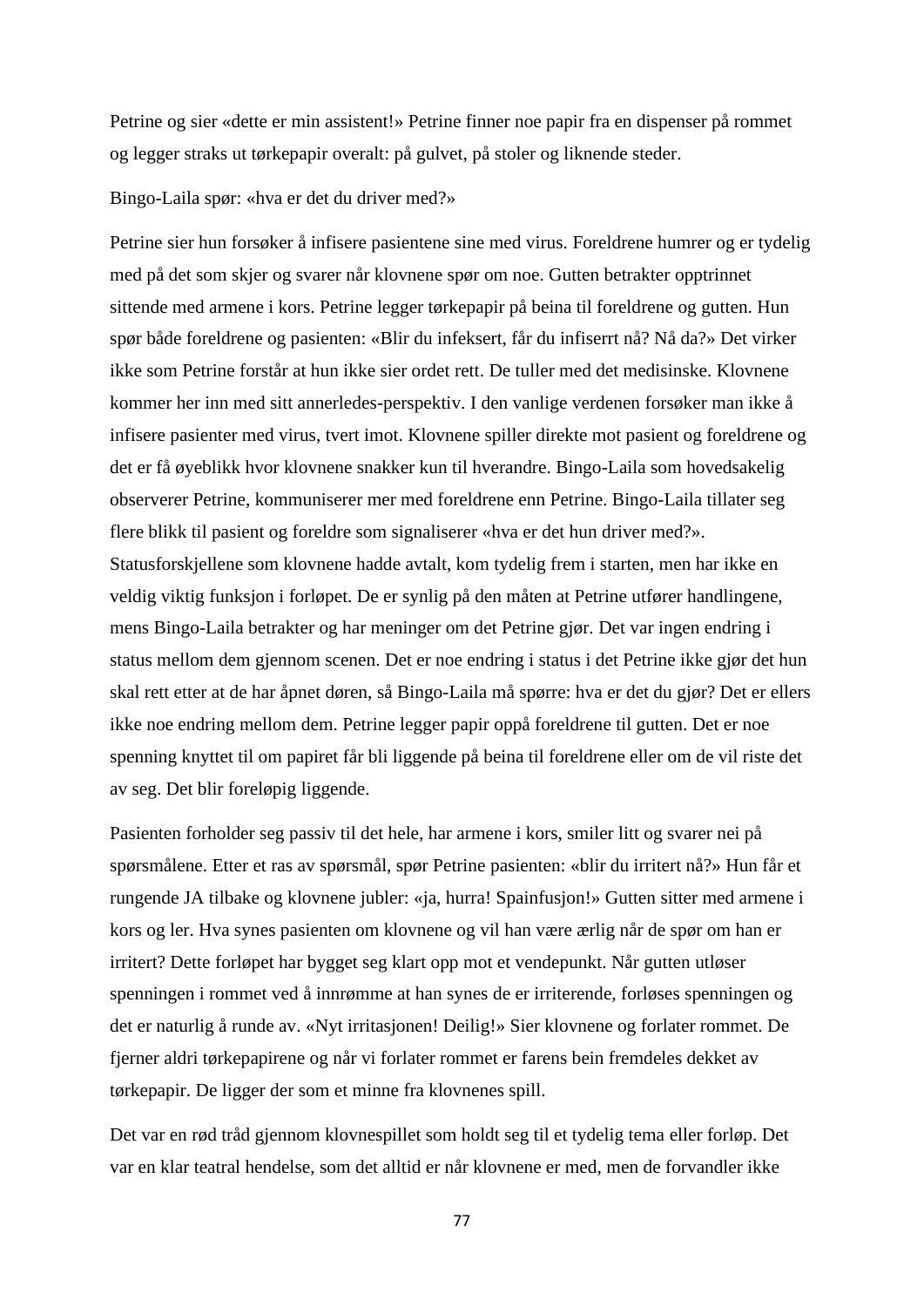rommet til noe annet: klovnene kommer inn og parodierer og tuller. Klovnene fant et objekt i rommet, satte i gang med en handling som ble rettferdiggjort etterpå. Det ble skapt en historie om to klovner som kom inn på et rom. Den egentlige planen til klovnene: hva de skal, er ikke klart. Bingo-Laila overraskes over at Petrine skal inspisere, og det blir temaet som de spiller videre på. Hvorfor de skal infisere folk blir aldri klart. Etterpå kommenterte de to skuespillerne at det er så deilig når pasienten, særlig tenåringer, sier høyt hva de mener og innrømmer til klovnene, ansikt til ansikt, at de er teite. Skuespillerne sier at de da har lyktes med å skape et rom hvor det er tillatt å være ærlig. Da vi snakket om situasjonen etterpå sa de at det er så deilig når barnet eller ungdommen får lov til å si hva de faktisk tenker og at de tørr å innrømme at ja, dere klovner er skikkelig teite. Særlig med eldre barn er det gjerne slik at de ikke alltid ønsker å være med på en reise i fantasien, men at interaksjonen handler mest om å anerkjenne følelser som ungdommen kjenner på. Om så behovet er å kunne si at dere er teite. Oppdraget var utført og det var veldig naturlig å avslutte der.

#### *6.4.3.3 Narkose – medisinsk prosedyre/distraksjon – negativt møte med helsepersonell*

### 6.5 Oppsummering av analyser

Møtet med en pasient går ofte gjennom noen faste punkter. Det begynner med at klovnene skanner rommet og samler lynraskt informasjon om situasjon, sted og tilskuere. De tar en rask avgjørelse, enten sammen eller ved at en av dem går for et innfall. Avgjørelsen er ofte basert på intuisjon som igjen kommer av erfaring og evne til å lese sosiale og emosjonelle situasjoner. Samspillet foregår mellom klovn og pasient samt eventuelt pårørende og helsepersonell. En klovn må i tillegg til å skape en teatral situasjon også lese den emosjonelle og sosiale situasjonen og balansere de ulike forhold og behov opp mot hverandre i spillet sitt. Klovningen blir ikke påtvunget noen, men er en åpen invitasjon som pasienten eller de pårørende kan velge å ta imot. Møtene er basert på overraskelse og pasienten vet ikke når klovnene kommer. Pasienten kan være en medspiller i spillet og gå inn som seg selv eller innta en rolle i samspillet med klovnene. Pasienten kan også forholde seg observerende og påvirke spillet gjennom blikk eller verbal kommunikasjon med klovnene. Pasienten kan fungere som en slags regissør som styrer spillet i den retningen de vil. Samspillets form kan variere gjennom scenarioet og kan både inneholde øyeblikk hvor pasienten aktivt spiller med og hvor hen mer betrakter.

De norske klovnene jobber alltid i par, slik som *The Clown Care Unit* startet med i 1986. En utfordring med å spille med samme klovnepartner, kan være at det setter seg noen mønstre i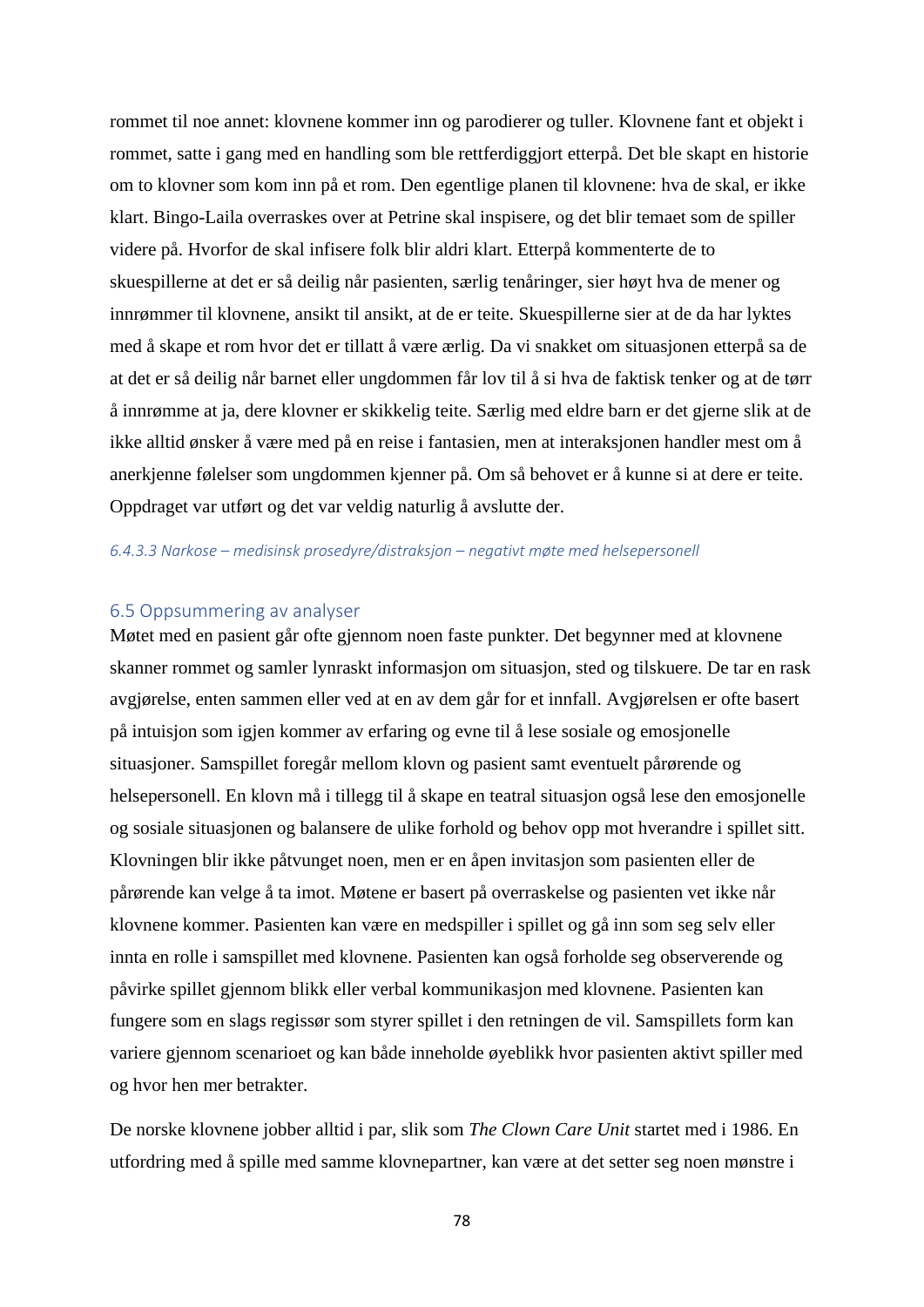dynamikken hvor den ene er mer dominerende for eksempel. Slike mønstre må de jobbe for å bryte i improvisasjonene. Klovnene spiller imidlertid i forskjellige duoer. Å være to klovner gir flere spillmuligheter i samspillet mellom klovnene og med pasienten. Den ene kan gå helt inn i situasjonen, mens den andre kan holde seg avventende/være mer i kontroll. De kan spille med hverandre uten å pasient som medspiller. Den ene kan spille én følelse, den andre en annen. En kan være på lag med pasient, en annen imot. Klovnene kan gå i konflikt med hverandre. Klovnene kan leke med fortellerperspektiver. Den ene klovnen kan gjøre noe bak den andre klovnens rygg, som pasienten ser, men ikke den andre klovnen. Dette er bare noen av mulighetene duospillet gir.

Klovnene skaper ulike former for spenning som kan benyttes i ulike scenarier. Et scenario kan inneholde et eller flere spenningsøyeblikk. Spenningen kan knytte seg til objekter, emosjoner og sanseinntrykk, handling eller klovnenes fortellerposisjon: det som Szatkowski betegner som spillets fortellerplanet (Szatkowski, 1989, 29). Samspillet virker direkte inn på det dramaturgiske forløpet gjennom at forløpet skapes i samspill med pasienten. I det dramaturgiske forløpet benytter klovnene seg av en rekke forskjellige fortellerteknikker og metoder. Skuespillerne bak Bingo-Laila og Petrine fortalte at de ofte tenker på å skape en aristotelisk dramaturgi med oppbygning mot et høydepunkt og så en avslutning (Stoutland 2019). Fra observatøren sitt ståsted, ser forløpene ut til å benytte seg av en rekke forskjellige dramaturgiske former. Av og til skapes forløp med en aristotelisk oppbygning mot et høydepunkt og med et samspill mellom protagonist og antagonist. Andre ganger tar den heller form av en serie høydepunkter underveis, vekslende mellom små spenningshøydepunkter og høydepunkt med episke og metafiksjonelle trekk hvor klovnene og pasient går ut av handlingen og kommenterer det som skjer. Barnets lek kan ofte inneholde både episke og metafiksjonelle trekk (Gjervan 2013, 6). Andre ganger tar forløpene tydeligere form etter lekstrukturer og preges av gjentakelser og en mer flytende form. Scenarioets narrativ trenger ikke være bygget opp rundt figur/karakter, men kan være bygget rundt sanseopplevelser, berøring eller musikk.

Dramaturgisk tenkning og praksis må være tilpasningsdyktig og fleksibel. Den dramaturgiske fleksibiliteten mellom de fysisk gitte forhold og fiksjonsdannelsen er en grunnbetingelse for sykehusklovnenes arbeid. Sykehusklovnene må være fleksible og åpne for de nye situasjoner de stadig møter, nye rom, nye mennesker, nye stemninger og nye sykdommer. De må være forberedt på å improvisere frem lek, fiksjon og dramaturgiske forløp i stadig nye og uforutsette situasjoner. Fleksibilitet i karakterfremstilling og dramaturgiske valg er avgjørende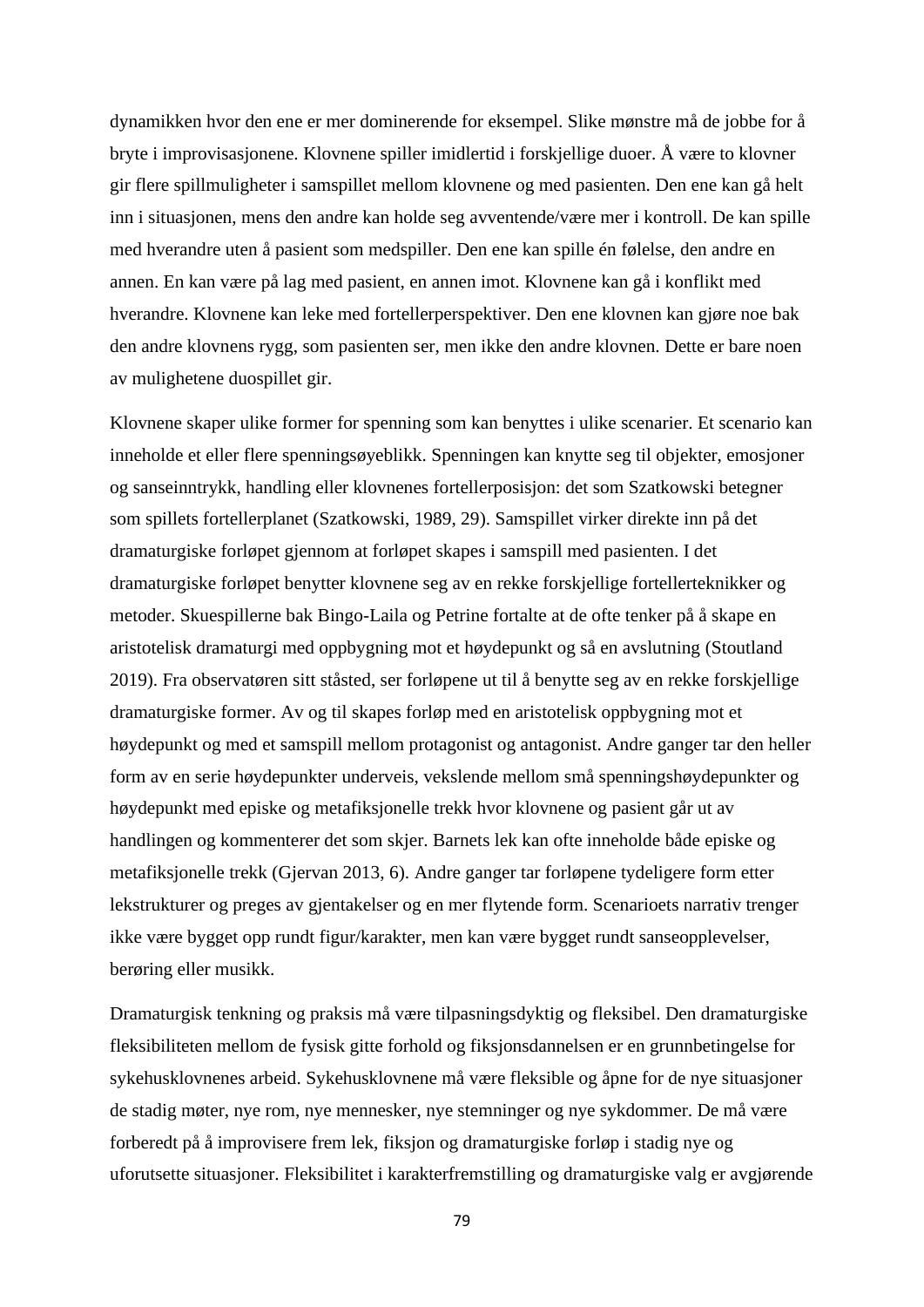for å få dette til. Sykehusklovnene forflytter seg mellom flere verdener: mellom det konkrete og det fiksjonelle, mellom sykehusets verden og de ansatte der og den teatrale verdenen med fiksjon, lek og forvandling.

Scenarioene kan etterlate små dønninger i rommet og hos publikum etter at klovnene har gått. Den emosjonelle stemningen i rommet kan ha endret seg. Det kan være en endring i forholdet mellom helsepersonell og barn som har opplevd noe sammen. Spillet kan skape små etterdønninger i fantasien til pasientene, hvis de for eksempel assosierer klovnenes spill til de forskjellige stedene.

Barna møter gjerne klovnene gjennom sin lek og er i forskjellige grad fortrolig med teaterets konvensjoner. I sykehusklovning er tilskueren medskapende, men graden av medskaping kan variere mye. Klovnene kan være den som tar initiativet og starter samspillet eller initiativene kan komme fra pasient. Klovnene kan imidlertid gå inn og styre om de mener pasienten tar spillet for langt i en uheldig retning eller om det blir for voldsomt. Dette snakket skuespillerne om etter scenarioet *Verdens sterkeste gutt*. Szatkowski (1989, 28) skriver at tilskueren i en tradisjonell teatersal ofte befinner seg utenfor det fiktive universet. Pasienten kan også ha øyeblikk hvor den inntar en slik posisjon hvor den ser på det fiktive spillet på avstand. Men pasient og klovner kommuniserer som regel sammen og det pasienten sier, gir næring til klovnenes forløp. De fiksjonelle grensene kan hviskes ut. Klovnene spiller rundt pasienten, kanskje oppe i sengen, dermed blir pasientene ofte fysisk med inn i fiksjonsrommet uavhengig av graden av mental deltakelse. Klovnene jobber derfor hovedsakelig innenfor en åpen, inviterende, dialogisk form med vektlegging av interaksjon med pasienten, gjerne en åpen improviserende form hvor pasienten blir medskapende deltakere. Klovnen har imidlertid ikke en pedagogisk funksjon i den dialogiske formen, slik Lise Hovik og Lisa Nagel skriver at utøvere i interaktive teaterformer ofte kan ha (Hovik og Nagel 2017, 45). Sykehusklovnefiguren er skapt slik at klovnen kan ta avgjørelser som krever pedagogisk kunnskap, teatralt, uten å bli pedagogisk. Om en pasient skriker høyt, brukes klovnens «annerledelses-logikk» til å møte disse situasjonene. Som Bingo-Laila og Petrine sa under *Verdens sterkeste gutt* så går ikke klovnene inn og kjefter, men forsøker å tilby et alternativ i det dramaturgiske forløpet. Om en pasient skriker høyt, kan man tenke seg at klovnene ikke kan kjempe om å rope høyere, men heller bli musestille og står i frys e.l. *Sykehusklovnene* sier selv dette: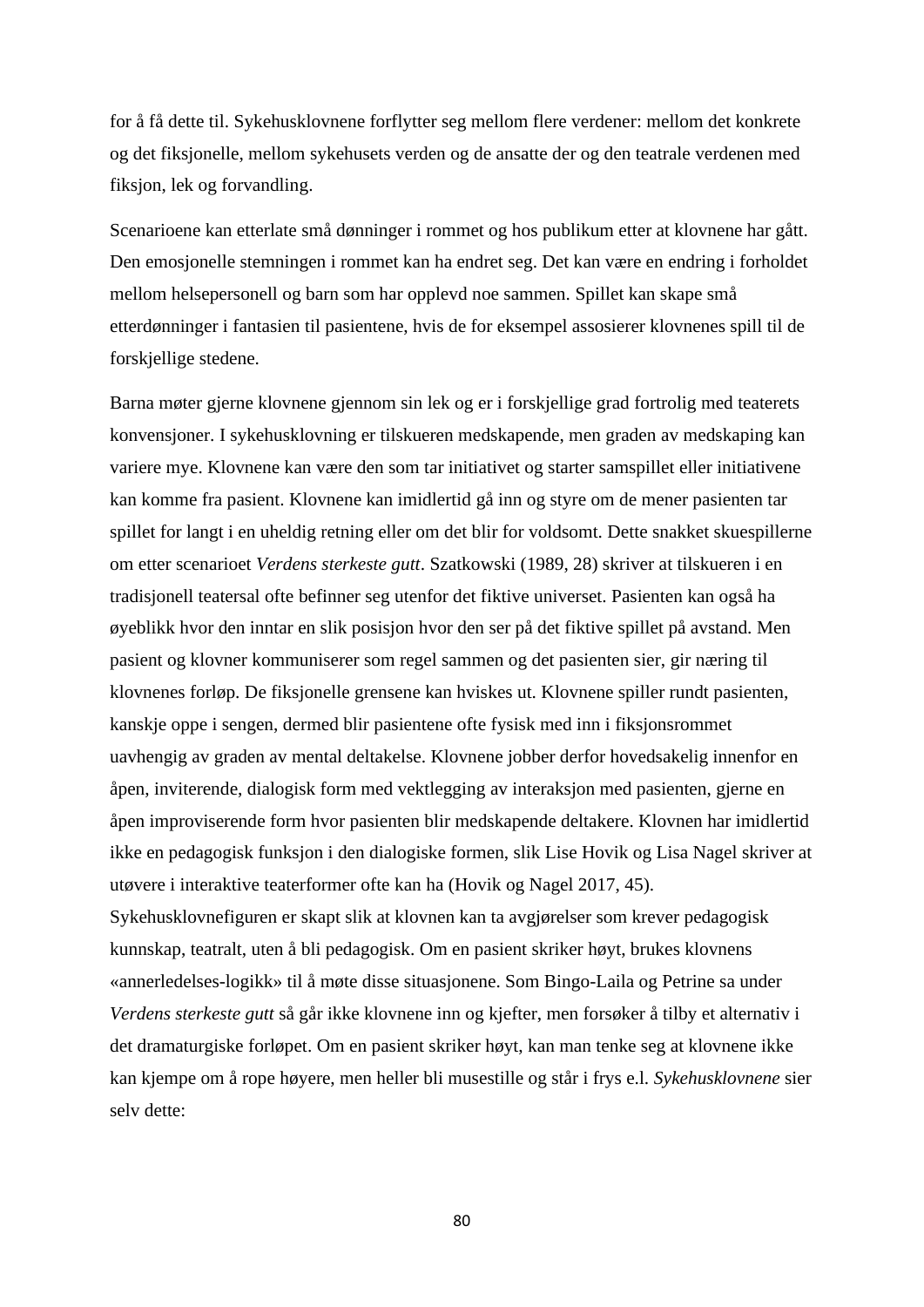Sykehusklovner fokuserer alltid på det som er friskt, men det vil ikke si at de overser barnets situasjon eller ignorerer andre følelser enn glede. Å være frisk vil også si å reagere med følelser som sinne, sorg og redsel. Som klovn kan de ta imot og bruke disse energiene til å bygge broer over til det kreative og konstruktive. Alle reaksjoner er positive tegn på at det finnes krefter som fungerer i en kropp (Sykehusklovnene 2021a).

Denne tilnærmingen til at det ikke finnes noen «feile» reaksjoner fra pasientens side, minner kanskje mer om en terapeutisk tilnærming med fokus på det friske, enn på en pedagogisk tilnærming?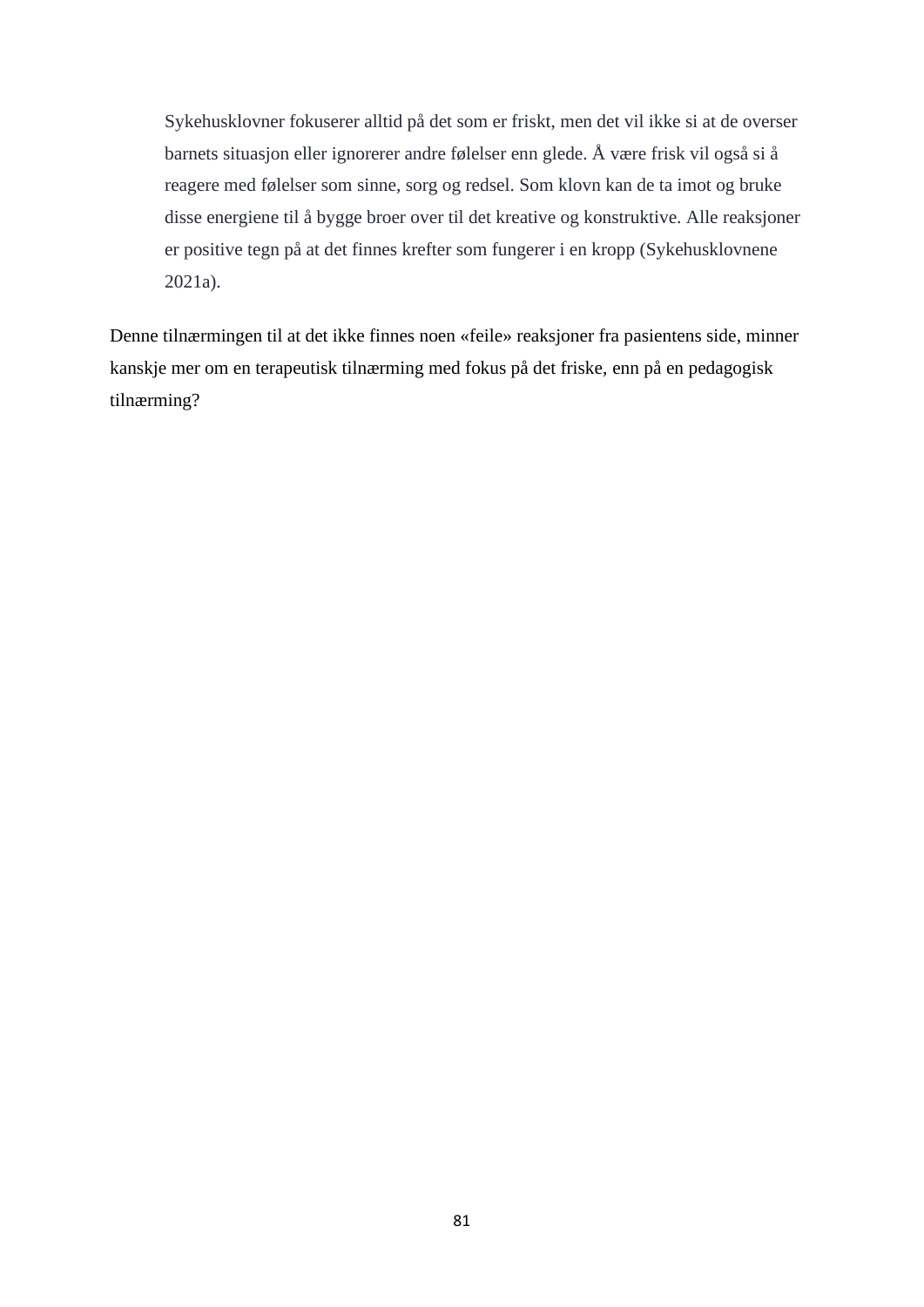# Del 7. Det magiske møtet

The medical clown's work is not a disruption or a contrast to the hospital but a catalyst that transforms the site. In a dualistic manner, the hospital becomes an «other» place of fantasy shared by clown and patient (Raviv 2018, 61).

Sykehusklovnefiguren er en fleksibel og foranderlig figur som kan tilpasse seg både pasient og den gitte emosjonelle og fysiske situasjonen pasienten befinner seg. Sykehusklovnefiguren har en dualitet ved seg: den hører på en måte ikke hjemme på et sykehus, samtidig som den med hele sitt vesen er knyttet til sykehuset. Scenerommet endrer seg hele tiden og klovnene kan spille nærmest hvor som helst på sykehuset. Sykehusklovnens mål er pasienten, de spiller på sykehuset og improvisasjon er deres bærende teatrale teknikk. I bunn av alle klovneimprovisasjoner, har skuespillerne sine sykehusklovnefigurer. De er personlige og er utviklet i samråd med organisasjonen de klovner for. Skuespillerens utdanningsbakgrunn og praktiske skuespillererfaring, vil også påvirke hver person sitt klovneuttrykk. For på samme måte som hos Lecoq sine klovner, er sykehusklovnefiguren er personlig klovn som ingen andre kan etterlikne. Alle sykehusklovnene har sine personlige navn, skapte av skuespilleren selv. Selv om skuespillerne har egne klovnefigurer, viste scenarioanalysene fra Haukeland at sykehusklovnefiguren er plastisk. Klovnen kan innta mange forskjellige sinnsstemninger og ulike perspektiver. Det gjør den til en veldig foranderlig figur. Innad i klovneduoen er klovnene også foranderlige fordi skuespillerne jobber med å motvirke satte dynamikker i duoen. Det kan tyde på at sykehusklovneduoen er en mer dynamisk figur enn den hvite klovnen og Auguste, som ofte hadde en fastere dynamikk mellom seg hvor den hvite klovnen alltid hadde høyest status. Sykehusklovnen skaper i øyeblikket og kommer ikke inn med planlagte ideer, selv om skuespillerne kan ha diskutert enkelte aspekter ved improvisasjonen før de kommer inn. Er de forhåndstenkte ideer for styrende for forløpets retning, kan det potensielt virke hemmende for improvisasjonen.

De dramaturgiske scenarioanalysene fra Haukeland sykehus har avdekket noen trekk om sykehusklovnenes teknikker, som jeg oppsummerte i kapittel 6.5. Men, scenarioanalysene har også vist at man behøver mer enn de fire punktene rom, samspill, dramaturgisk forløp og dynamikk/spenning for å beskrive sykehusklovnenes teknikker og dramaturgiske forløp. En slik analyse skulle også inneholdt mer om dynamikken innad i klovneduoen. Det hadde vært interessant å vite mer om hvordan skuespillerne tenker omkring høystatus og lavstatus for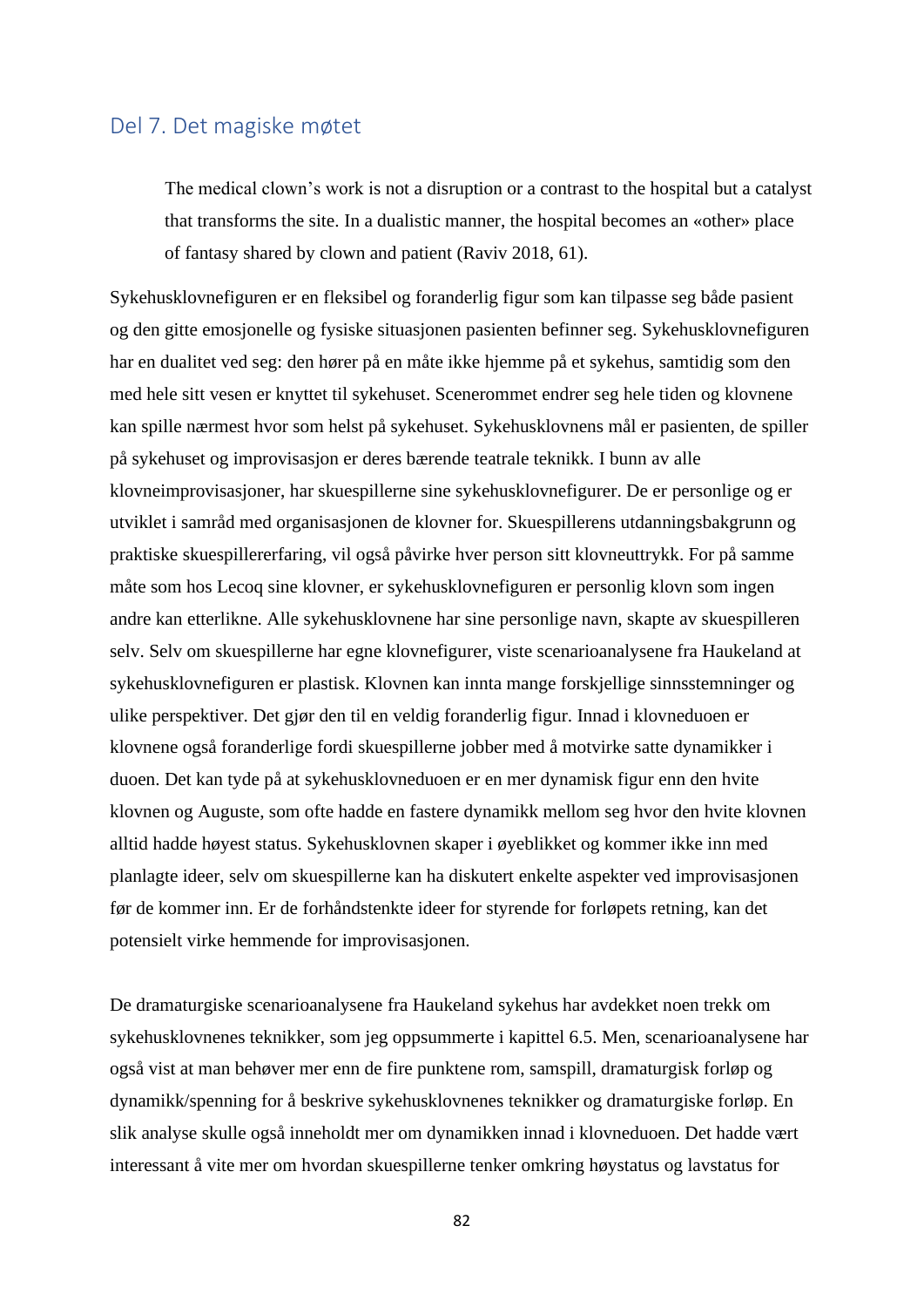eksempel. De har helt sikkert også mange andre begreper om de forskjellige «klovnepersonlighetene» de benytter seg av. Vi så eksempler på hvordan Bingo-Laila og Petrine vekslet på å være «den rampete klovnen» som pasienten eller den andre klovnen måtte lære opp. Eller hvordan «de rampete klovnene» kunne vise pasientene at det går ann å bryte regler på sykehuset.

Som jeg innledet med i kapittel 1, er klovning på sykehus blitt forsket på fra forskjellige fagfelt. De forskjellige fagfeltene har alle ulike perspektiver på hva slags funksjon klovnen har på sykehuset samt hva slags innvirkning de kan ha på pasientene. Jeg vil starte denne avsluttende diskusjonen omkring klovnenes eventuelle terapeutiske funksjon med følgende definisjon. Pasienten kan selv oppleve at de blir transformert av en kunstnerisk opplevelse gjennom måten de opplever en estetisk opplevelse, men terapi kan kun utøves av utdannede terapeuter. Sykehusklovning er ikke en terapeutisk prosess, men en teatral prosess som kan inneholde mange av de samme kvalitetene som en terapeutisk prosess. Slik jeg ser det er det fordi sykehusklovnene spiller i et tverrfaglig miljø og er på et sykehus, at denne diskusjonen kommer frem. Når man sammenlikner klovnen med dramaterapi og andre terapeutiske former, kan man kanskje stå i fare for å «forhøye» sykehusklovningen til en mystisk eller fantastisk prosess som pasientene gjennomgår. I stedet for å analysere det som det det er: nemlig teater. Vi så i modellen til Hovik og Nagel i kapittel 3 at utøvere i deltakende og interaktive former ofte har en annen bevissthet i spillet fordi de må forholde seg til barnets innspill. At klovnene har en annen bevissthet enn skuespillere i det Hovik og Nagel kaller det lukkede rommet, mener jeg kommer til syne i hvordan klovnene jobber med å skanne rommet og miljøet rundt seg hele tiden. De tar inn informasjonen i rommet, tolker og endrer spillet sitt etter denne informasjonen hele tiden.

I kapittel 4.1 trakk jeg frem Amnon Raviv sin definisjon av hvordan katarsis kan fremkalles i klovnespill. I scenarioanalysene fra Haukeland sykehus er det et øyeblikk jeg vil trekke frem som en katarsis-opplevelse utfra Ravivs forståelse av begrepet. Jeg vil trekke frem klovnespillet *spa-irritasjon* hvor vi møtte en pasient tidlig i tenårene som innrømmet til klovnene at han syntes klovnene var ordentlig teite. I denne situasjonen mener jeg at Ravivs forståelse av katarsis ligger i at klovnen ser hvordan pasienten har det og skaper et rom hvor pasienten kan være ærlig. I *spa-irritasjon* fremkalles katarsis av at klovnene påpeker den faktiske emosjonelle reaksjonen som pasienten føler på, men som pasienten ikke har sagt høyt enda. Denne irritasjonen til pasienten kan ha bygget seg opp gjennom det korte forløpet og ble forløst på slutten av forløpet. Når klovnen har lykkes i å oppnå en emosjonell reaksjon i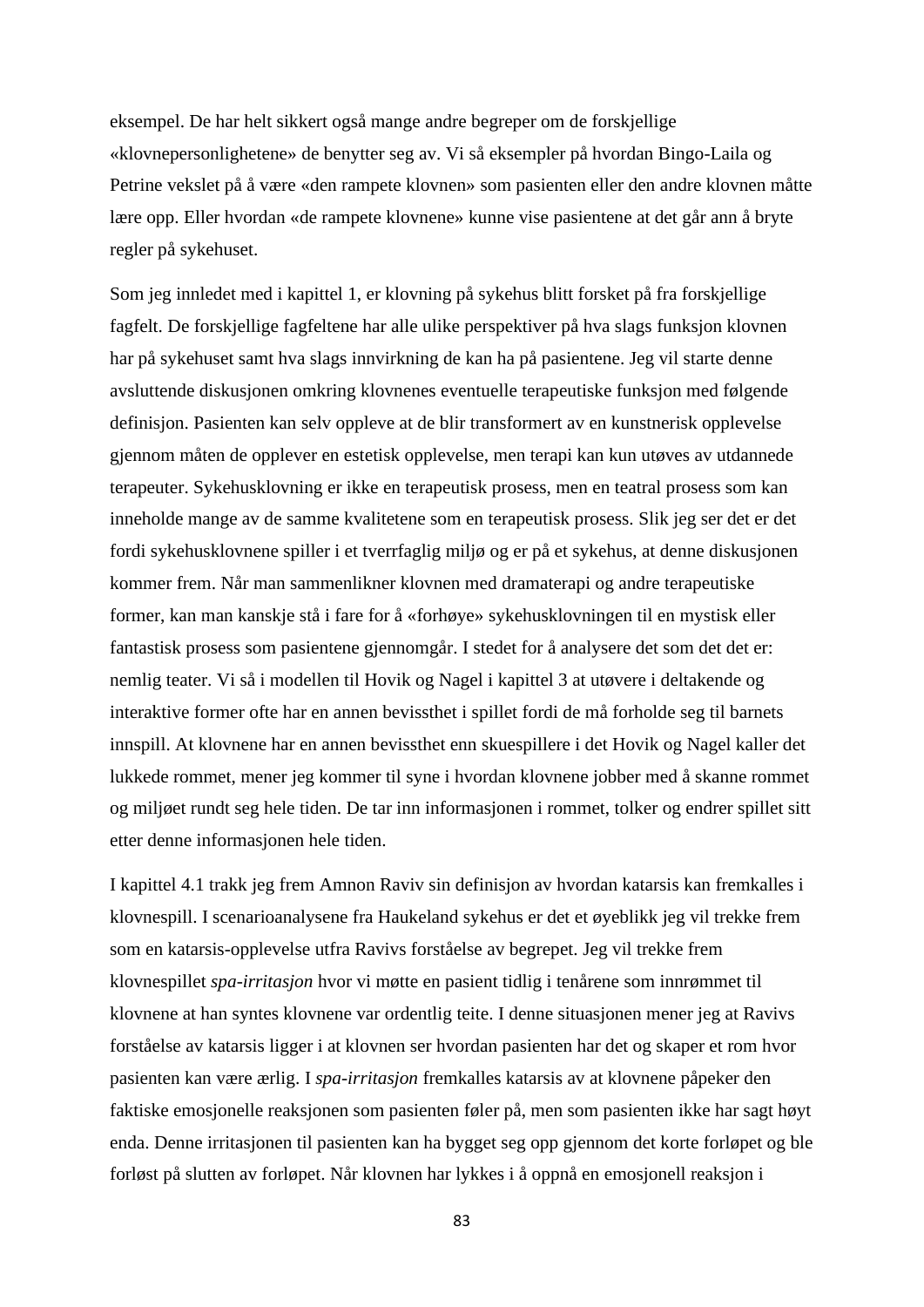pasienten, kan det forstås som en form for renselsprosess som kan fremkalle en katarsisfølelse hos pasienten. Det som gjør katarsis-sammenlikningen noe ufullstendig, er at man kanskje ikke kan argumentere for at de spenningene som er i rommet bygges opp og utløses som en konsekvens av klovnenes fiksjonelle, dramaturgiske forløp. Det er kanskje heller slik at klovnene spiller på de emosjonene som er i rommet allerede, og tar de faktiske emosjonene inn i spillet sitt og kan potensielt løse spenninger som var der fra før av, gjennom spillet sitt. Det at klovnen jobber med de «ekte» emosjonene til pasientene og i en «ekte» kontekst, altså ikke en konstruert teatersal, gjør at de har et mål som ligger utenfor det dramatiske fiksjonens mål: nemlig å bidra til at pasienten har det bra. Drar det kanskje sykehusklovningen vekk fra det dramatiske og over i terapien? Nei, som jeg definerte ovenfor så er det terapeuter som utfører terapi. Men, sykehusklovnene befinner seg i en interessant mellomposisjon siden sykehuset er deres scene. Derfor kan man tenke seg at virkelighet og fiksjon noen ganger blandes. Men dette mener jeg ikke er en terapeutisk prosess, men en magisk prosess.

For uansett hvilke begreper man bruker og fagfelt man undersøker, sitter man igjen med en ting som er essensielt: at sykehusklovnen skaper et fiksjonelt rom hvor klovnen og pasienten kan møtes. I det fiksjonelle rommet kan de skape og handle uten at det får konsekvenser i den virkelige verden. Det rituelle perspektivet trekker frem klovnefiguren som et bindeledd mellom den konkrete og den ikke-konkrete verdenen eller den åndelige verdenen. Dramaterapien peker på det dramatiske fiksjonsrommet. Jeg skal vise hvorfor jeg mener psykologien og lekens dramaturgi også peker på det samme fiksjonsrommet.

Lekedramaturgi-nestor Faith Guss påpeker at barna skaper et magisk rom i leken sin. Hun kaller rommet mellom den ytre og den indre verden som skapes i leken, for lekens magiske rom (Guss 1997, 26-27). I teater som treffer barnet, som fungerer på lekens premisser og drar barnet med inn så det identifiserer seg med figurene, kan barnet oppleve en estetisk «erkjennelse» på samme måte som de kan i leken. Guss nevner tre aspekter ved estetisk erkjennelse i lek og teater.

Virkeligheten, som ligger utenfor barnet, gjør inntrykk på barnet. Disse inntrykkene fra virkeligheten må barnet finne plass til og lagre i sitt indre psykiske rom. Barnet får trang til å undersøke disse inntrykke og de kommer til uttrykk i skapende dramatisk lek, i rommet som eksisterer mellom den ytre verdenen og den indre verdenen, i lekens «magiske rom» (ibid).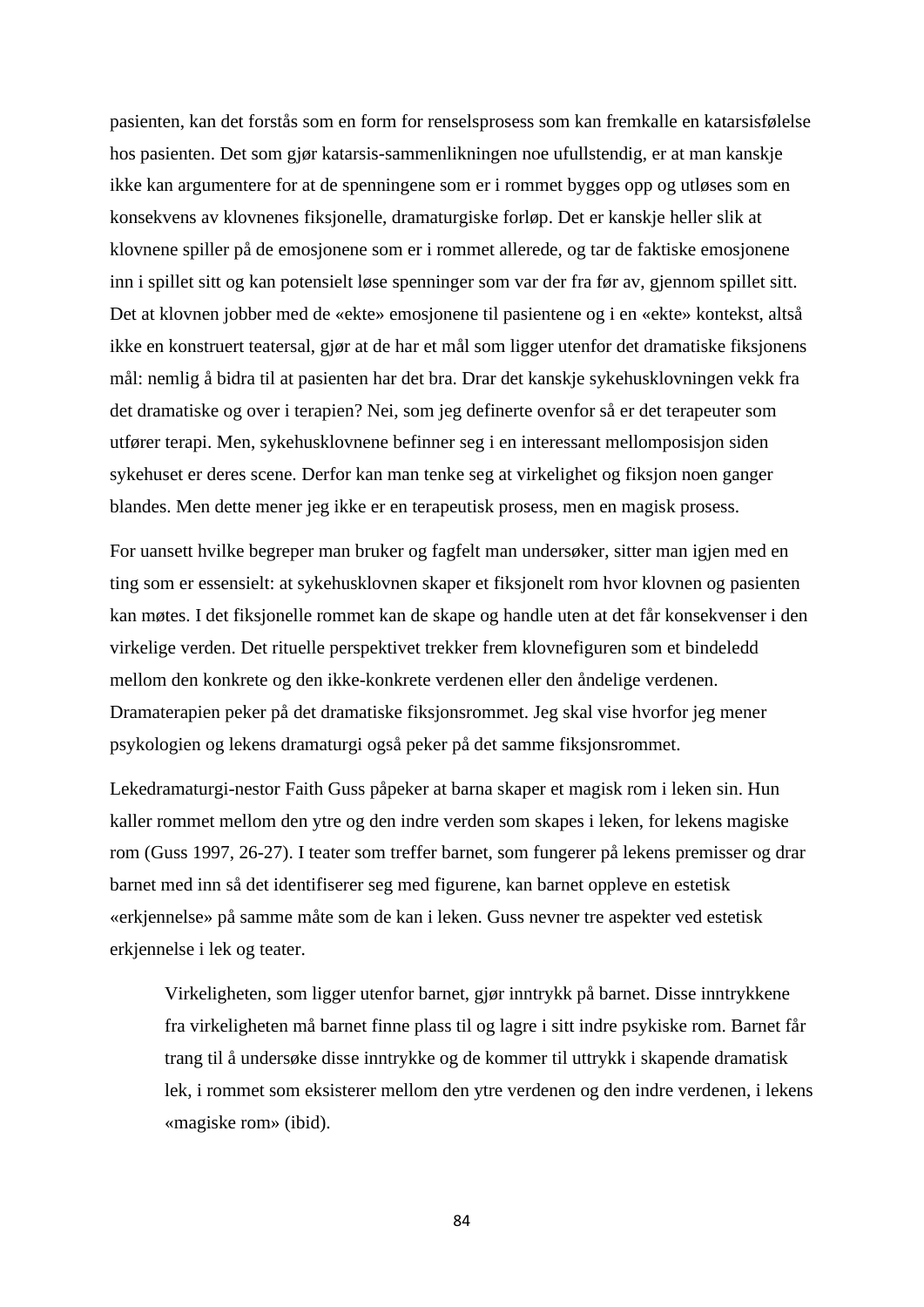Den svenske psykologen Lotta Linge, som jeg skrev om i kapittel 1, sier klovnene tilbyr pasientene en ubetinget form for glede og skaper en magisk tilknytning til sine pasienter (Linge, 2012). Magisk tilknytning beskriver en midlertidig relasjon hvor de vanlige, hverdagslige rollene opphører i det magiske rommet. Begrepet magisk tilknytning har Linge hentet fra samtaler med barn og helsepersonell hvor de beskriver møter med klovner på svenske sykehus (Linge 2012, 5-8). Linge skriver at klovnene skapte en magisk trygghetssone og et rom hvor alt var mulig. I møtet med klovnene kunne barna uttrykke de emosjonene de ville (ibid, 6-7). I hennes undersøkelse vektla de yngre barna eksterne fenomen ved klovningen. En fjortenåring vektla hvor viktig det var å bli behandlet som en voksen. «If they did come then they could forget the clown role for a while and be a regular person, a little more private» (ibid., 6). Mens en 18-åring beskrev det som at du måtte la klovnene få komme inn til deg, for å kunne oppleve hva de kunne gi deg (ibid). De eldre barna beskrev interne fenomen som å være i et stadium mellom fantasi og virkelighet: i et magisk stadium. Dette er en viktig observasjon. I kapittel 2, om den dramaturgiske analysens bestanddeler, skrev jeg at klovnene både utfører dramaturgiske forløp, men at de også møter pasienter uten å skape et dramaturgisk forløp. Disse møtene kan være et vink, et hei eller en veldig kort prat. Fordi klovnene ikke bare skaper dramaturgiske forløp, men eksisterer på sykehuset som fiksjonelle figurer som vandrer rundt i gangene og kommer i prat med folk uten å skape «en scene», kommer de ofte i denne mellomposisjonen. Hvor de på den ene siden er fiksjonelle figurer, men på den andre siden eksisterer og lever i sykehusets ganger i den virkelige verdenen. Derfor blir ofte sykehusklovnen sett på som en som både tilhører den virkelige verdenen og fantasien (fiksjonen). Jeg ser på det magiske som et begrep som går igjen i flere fagfelt. Det magiske forbinder den konkrete verdenen og den fiksjonelle verdenen i et mellomstadium, slik Guss beskriver lekens magiske rom. Dette mellomstadiet kaller jeg det magiske møtet.

Gjennom de dramaturgiske analysene har jeg forsøkt å gi innsikt i noen av sykehusklovnenes teknikker og metoder slik de ser ut fra en observatør sitt perspektiv. Tankene og ideene til klovnene og mottakerne kan være annerledes. Jeg har undersøkt sykehusklovning fra et teaterfaglig perspektiv. Samtidig er det tydelig at sykehusklovnen jobber i et tverrfaglig miljø. Det er flere faktorer og hensyn som en analyse av dem bør ta høyde for og jeg har pekt på noen jeg tenker bør utforskes mer. Scenarioanalysene fikk ikke frem så mange aspekter omkring hvordan sykehusets rammer påvirker klovneforløpene. Dette kan det være spennende å undersøke nærmere. Siden sykehusklovnen med sitt navn og sin figur er knyttet til sykehuset, kan det og være vanskelig å avdekke hvordan improvisasjonene eventuelt blir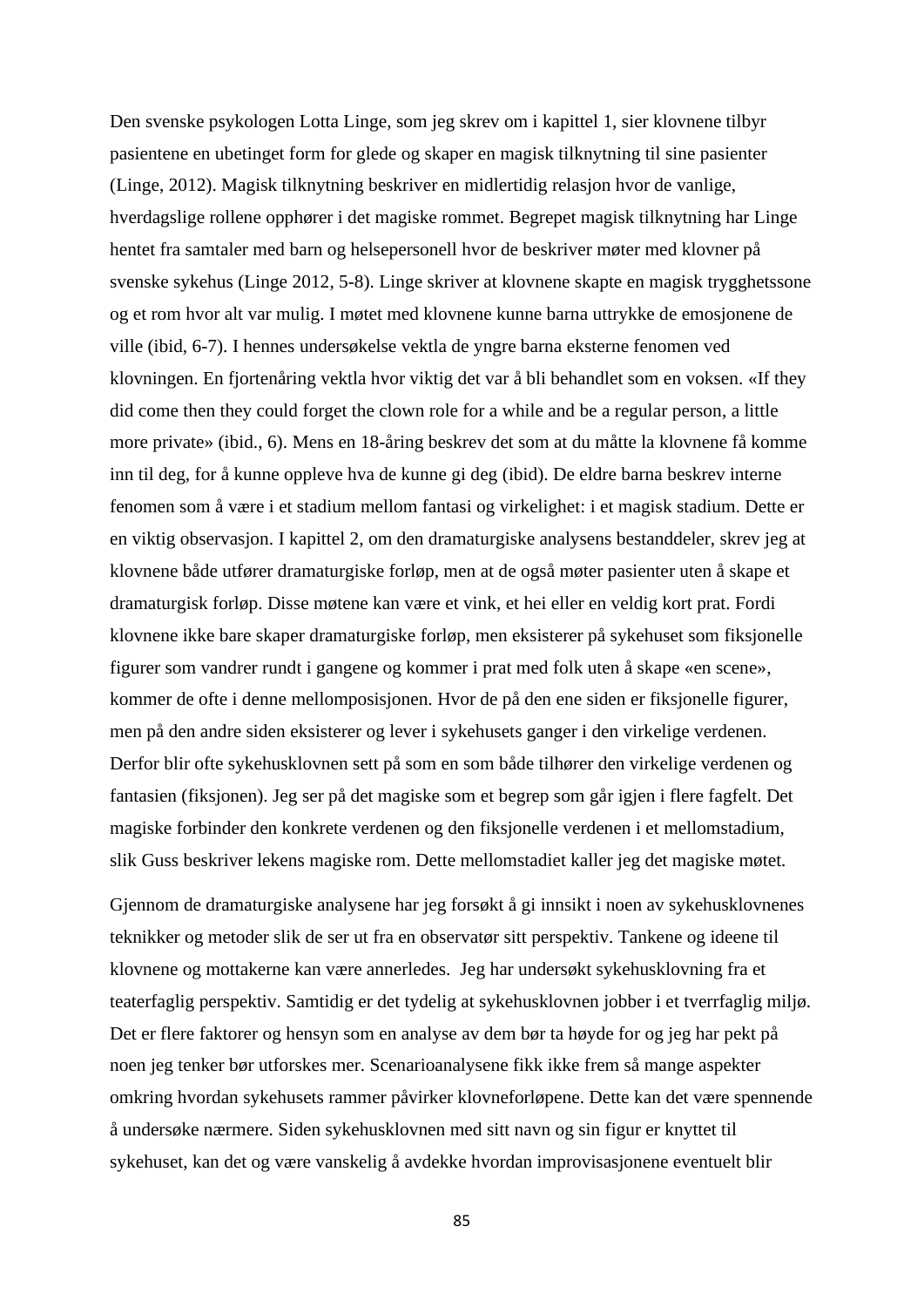«hemmet» av sykehusets rammer. Sykehusklovnefiguren er jo utviklet for å kunne fungere på sykehuset. I noen av scenarioanalysene fikk vi se at klovnen må samarbeide tett med det medisinske personellet. Dette er og et interessant forskningsfelt. Hvordan interagerer det medisinske personellet i de dramaturgiske forløpene og hvordan opplever de disse improvisasjonene? Vi så eksempler i *Uten sertifikat* og *Røntgen* på hvordan det medisinske personellet tydelig signaliserer til klovnene når de ønsker at de skal komme. Men det kan også tenkes at det er situasjoner hvor kommunikasjonen mellom klovnene og det medisinske personellet kan være mer utfordrende. For at ikke klovnen skal bli kastet ut av sykehuset må det ligge et tillitsforhold mellom klovn og personalet i bunn. Personalet vet at klovnene kan snu rundt på regler og utfordre, men at de aldri vil true den reelle ordenen på sykehuset eller gjøre noe som går imot det medisinske arbeidet. Gjennom å tilbringe tid sammen med det medisinske personellet, skaper de gjensidig tillit.

Tid investert er viktig, det gjør at vi blir godt kjent. De vet hva vi står for, og vi vet hva de står for. Da skjønner sykepleierne at jeg også er Torunn, en skuespiller som de også kan snakke normalt med. Torunn forstår, selv om ikke alltid Konstantisola helt henger med» (Sykehusklovnene, 2021b).

At klovnenes spill også forskes på i andre fagfelt, er en spennende utvidelse av hvordan man forsker på klovnespill og dets «effekt». Det gir flere inngangsporter og perspektiver å forstå klovningen fra. Som fag står sykehusklovningen likevel godt plantet innenfor det teaterfaglige miljøet med sterke røtter i en historisk klovnefigur. Som fagfelt er det mange områder ved sykehusklovning som ikke er utforsket forskningsmessig enda. De norske sykehusklovnene har i større grad begynt å bidra under medisinske prosedyrer som en positiv distraksjon. Møtene med langtidspasienter kan benytte seg av flere teknikker eller andre utfordringer enn det situasjonene i denne oppgaven viser. Hva skjer når klovnene møter de samme pasientene igjen og igjen, kanskje over flere år? Jeg vil avslutte med å minne om at sykehusklovnene også er til stede under medisinske prosedyrer. I kapittel 5.4.2 så vi at de den norske *sykehusklovneorganisasjonen* jobber sammen med andre land for å skape en europeisk standard for sykehusklovning. Man kan tenke seg at sykehusklovningens største utfordring ligger i balansen mellom for mye standardisering og planlegging og det improviserte. Kan en standardisering bidra til mindre improvisasjon og fri flyt og mer planlegging? Eller kan en standardisering fungerer på motsatt måte: gjennom å ha enda tydeligere rammer (standardisering) for hva en sykehusklovn skal gjøre, vil det gi sykehusklovnene mer frihet for lek og improvisasjon innenfor de tydelige rammene?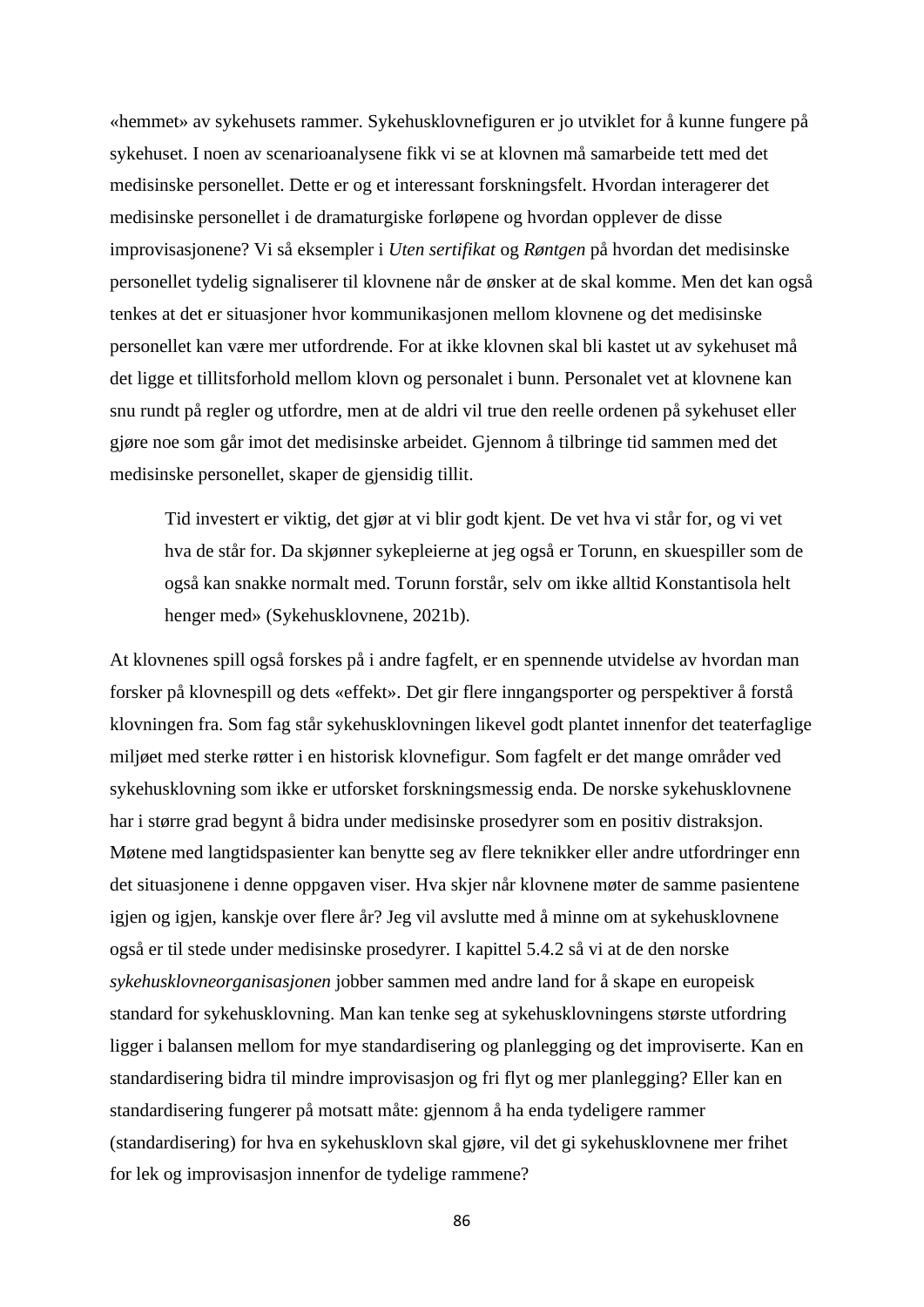## 8. Litteraturliste

Adams, Patch. 1998. "When healing is more than simply clowning around." *JAMA* 279 (5): 401. [https://doi.org/10.1001/jama.279.5.401.](https://doi.org/10.1001/jama.279.5.401)

Adams, Patch. 2002. "Humour and love: the origination of clown therapy; compassion, joy, love, and humour are essential to build healthy and peaceful societies. (The Love Strategy)." *Postgraduate medical journal* 78 (922): 447.

- Bachtin, M. M. 1991. *Rabelais och skrattets historia : François Rabelais' verk och den folkliga kulturen under medeltiden och renässansen*. 2. uppl. ed.*Tvorčestvo Fransua Rable i narodnaja kultura srednevekovja i Renessansa*. Gråbo: Anthropos.
- Bala, Michael. 2010. "The Clown: An Archetypal Self-Journey." *Jung journal* 4 (1): 50-71. [https://doi.org/10.1525/jung.2010.4.1.50.](https://doi.org/10.1525/jung.2010.4.1.50)
- Barne-og-ungdomsklinikken. 2021a. "Barne- og ungdomsklinikken." [https://helse](https://helse-bergen.no/avdelinger/barne-og-ungdomsklinikken#vare-einingar)[bergen.no/avdelinger/barne-og-ungdomsklinikken#vare-einingar.](https://helse-bergen.no/avdelinger/barne-og-ungdomsklinikken#vare-einingar)
- Berggraf, Anne. 2021. Samtale med kommunikasjonssjef i Sykehusklovnene. Personlig kommunikasjon 10.05.21, Stine Revheim Svellingen.
- Brockett, Oscar G., and Franklin J. Hildy. 2008. *History of the theatre*. 10th ed. ed. Boston: Pearson.
- Charles, Lucile Hoerr. 1945. "The Clown's Function." *The Journal of American folklore* 58 (227): 25-34. [https://doi.org/10.2307/535333.](https://doi.org/10.2307/535333)
- Christensen, Michael. 2011. "From Ringe Side to Bed Side (Online Video)." Sist modifisert 10.11.21. Lest 07.05.21. [https://www.youtube.com/watch?v=BtpfgP7MNs0.](https://www.youtube.com/watch?v=BtpfgP7MNs0)
- Citron, Atay. 2011. "Medical Clowning and Peformance Theory." *The Rise of Performance Studies : Rethinking Richard Schechner's Broad Spectrum,* edited by James M. Harding and Cindy Rosenthal, 248-263. London: Palgrave Macmillan [https://ebookcentral-proquest-com.pva.uib.no/lib/bergen-ebooks/detail.action?pq](https://ebookcentral-proquest-com.pva.uib.no/lib/bergen-ebooks/detail.action?pq-origsite=primo&docID=713260)[origsite=primo&docID=713260.](https://ebookcentral-proquest-com.pva.uib.no/lib/bergen-ebooks/detail.action?pq-origsite=primo&docID=713260)
- Borders, Clown Without. 2021. "About us." Lest 10.06.21. [https://clownswithoutborders.org/about-us/.](https://clownswithoutborders.org/about-us/)
- Crockett, Zackary. 2015. "The Father of Pedriatic Clown Care." Lest 15.03.21. https://priceonomics.com/how-a-clown-brought-humor-to-childrens-hospitals/.
- Culen, Monica, og Giora Seeliger. 2018. *THE ART OF CLOWNING Vienna 2018.*
- Davison, Jon. 2006. *Clown (Readings in theatre practice)*. London: Red Globe Press.
- Djupvik, Barbro. 2017. "Kari Trestakk en tverrkunstnerisk forestilling med lek og interaksjon." In *Deltakelse og interaktivitet i scenekunst for barn*, redigert av Lise og Nagel Hovik, Lisa, 167-175. Bergen: Fagbokforlaget.
- (EFHCO), European Federation of Healthcare Clowns Organizations. 2021. "Objectives and activities." Lest 15.01.21. [http://www.efhco.eu/about/objectives-and-activities.](http://www.efhco.eu/about/objectives-and-activities)
- Eigtved, Michael. 2001. *Det Teatrale cirkus : essays om cirkus, artister, kunst og kultur*. København: Multivers.
- Evans, Michael. 2006. *Innføring i dramaturgi : teater, film, fjernsyn*. Oslo: Cappelen akademisk forlag.
- Frøytlog, Bente, og Elisabeth Helland Larsen. 2016. *Magisk medisin : sykehusklovnene*. Oslo: Z-forlag.
- Gaulier, Philippe. 2008. *Le Gégèneur / The Tormentor*. Frankrike: Editions Film.
- Georgievska, Marija. 2017. "Emmett Kelly: The first sad hobo clown who was best known for his character named "Weary Willie"." *The Vintage News*, 2017. [https://www.thevintagenews.com/2017/05/02/emmett-kelly-the-first-sad-hobo-clown](https://www.thevintagenews.com/2017/05/02/emmett-kelly-the-first-sad-hobo-clown-who-was-best-known-for-his-character-named-weary-willie/)[who-was-best-known-for-his-character-named-weary-willie/.](https://www.thevintagenews.com/2017/05/02/emmett-kelly-the-first-sad-hobo-clown-who-was-best-known-for-his-character-named-weary-willie/)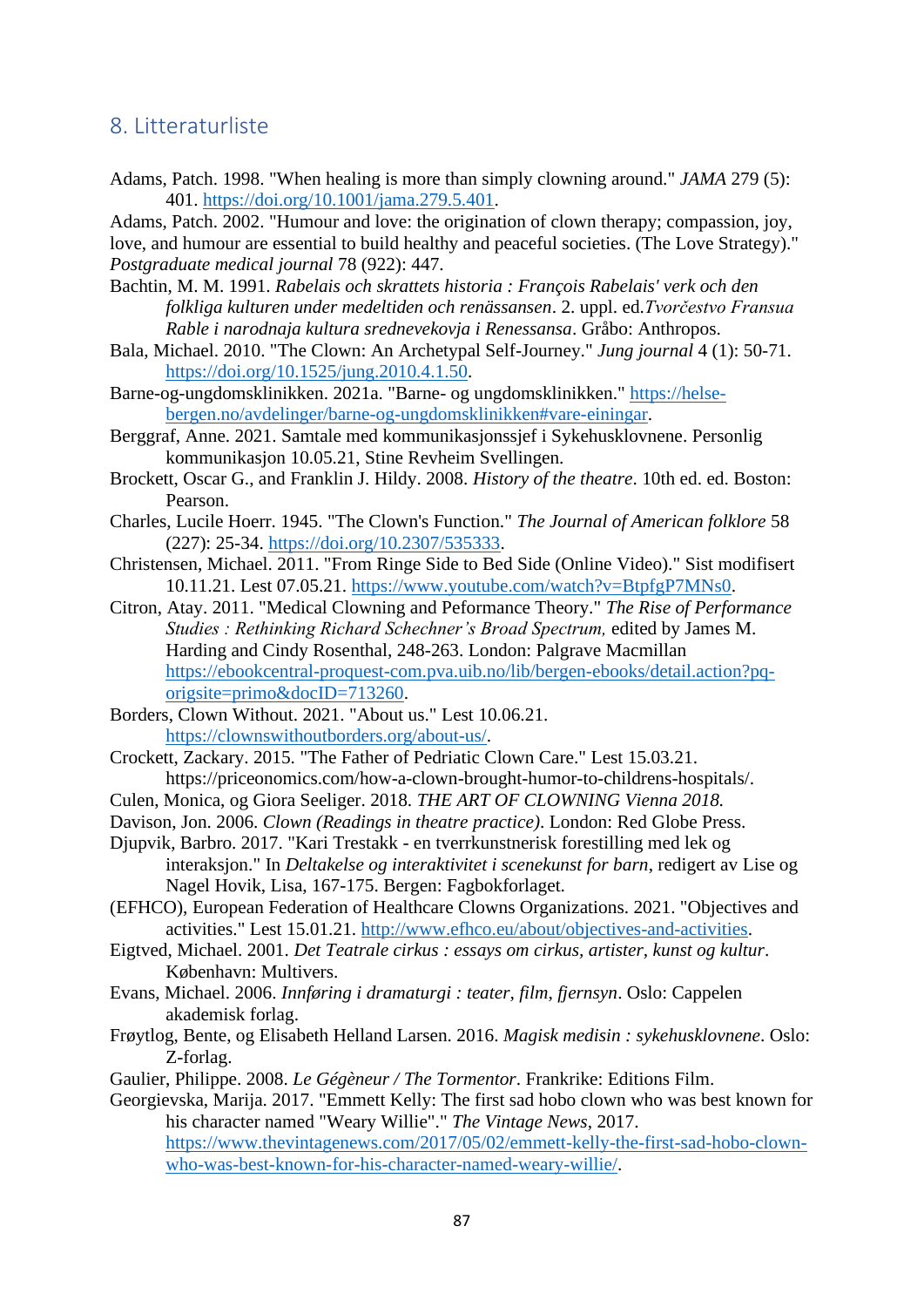- Gjervan, Ellen Karoline. 2013. "Lekens dramaturgi nye muligheter for barneteatret?" *Nordisk barnehageforskning* 6. https://doi.org/10.7577/nbf.385.
- Gladsø, Svein, Ellen Karoline Gjervan, Lise Hovik, og Annabella Skagen. 2015. *Dramaturgi : forestillinger om teater*. 2. utg. ed. Oslo: Universitetsforlaget.
- Grantham, Barry. 2006. *Commedia Plays - Scenarios, Scripts, Lazzi*. Nick Hern Books.
- Grantham, Barry. 2001. *Playing Commedia: A training guide to commedia techniques*. Heinemann Drama.
- Grimaldi, Joseph, Charles Dickens, and George Cruikshank. 1838. *Memoirs of Joseph Grimaldi*. London: Richard Bentley.
- Grinberg, Zohar, Susana Pendzik, Ronen Kowalsky, og Yaron "Sancho" Goshen. 2012. "Drama therapy role theory as a context for understanding medical clowning." *The Arts in Psychotherapy* 39 (1): 42-51. [https://doi.org/10.1016/j.aip.2011.11.006.](https://doi.org/10.1016/j.aip.2011.11.006)
- Guss, Faith Gabrielle. 1997. *Lekens drama*. Oslo: Høgskolen i Oslo.
- Guss, Faith Gabrielle. 2015. *Barnekulturens iscenesettelser: 1: Lekens dynamiske verdener*. Vol. 1. Oslo: Cappelen Damm akademisk.
- Halliday, Andrew. 1863. *Comical Fellows: Or, The History and Mystery of the Pantomime: with Some Curiosities and Droll Anecdotes Concerning Clown and Pantaloon, Harlequin and Columbine*. JH Thomson.
- Henriksen, Petter. 2018. "Interaktivitet." Store Norske Leksikon. Lest 14.04.21. [https://snl.no/interaktivitet.](https://snl.no/interaktivitet)
- Henderson, Schuyler W., og Katyna Rosario. 2008. "But Seriously : Clowning in Children's Mental Health." *Journal of the American Academy of Child and Adolescent Psychiatry* 47 (9): 983-986. [https://doi.org/10.1097/CHI.0b013e31817f1273.](https://doi.org/10.1097/CHI.0b013e31817f1273)
- Hovik, Lise, og Lisa Nagel. 2017. *Deltakelse og interaktivitet i scenekunst for barn*. Bergen: Fagbokforlaget.
- Jando, Dominique. 2021a. "Annie Fratellini." Lest 07.05.21. [http://www.circopedia.org/Annie\\_Fratellini.](http://www.circopedia.org/Annie_Fratellini)
- Jando, Dominique. 2021b. "Michael Christensen Clown, juggler, Circus director." Lest 06.05.21. [http://www.circopedia.org/Michael\\_Christensen.](http://www.circopedia.org/Michael_Christensen)
- Koller, Donna. og Gryski, Camilla. 2007. The life threatened child and the life enhancing clown: Towards a model of therapeutic clowning. *Evidence-based Complementary and Alternative Medicine,* 5, 17-25. doi:10.1093/ecam/nem033
- Kirby, E. T. 1974. "The Shamanistic Origins of Popular Entertainments." *The Drama review* 18 (1): 5-15. [https://doi.org/10.2307/1144856.](https://doi.org/10.2307/1144856)
- Kraggerud, Egil. 2021. Katarsis. Store Norske Leksikon. Lest 23.05.21 [https://snl.no/katarsis.](https://snl.no/katarsis)
- Lecoq, Jacques, David Bradby, Jean-Gabriel Carasso, and Jean-Claude Lallias. 2002. *The moving body : teaching creative theatre*. Revidert utgave. *Le corps poétique un enseignement de la création théâtrale*. London: Methuen.
- Lehmannm Niels og Szatkowski, Janek. 2001. Creative Pragmatics A Manifesto for The Open Theatre. I B. Rasmussen et al. (red.) *Nordic Voices. In Drama, Theatre and Education.* Oslo: Landslaget Drama i skolen.
- Linge, Lotta. 2010. "Med fokus på sjukhusclown vårdgivarperspektiv." *Socialmedisinsk tidsskrift* 4: 264-273.
- Linge, Lotta. 2012. "Magical attachment: Children in magical relations with hospital clowns." *International Journal of Qualitative Studies on Health and Well-being* 7 (1). [https://doi.org/10.3402/qhw.v7i0.11862.](https://doi.org/10.3402/qhw.v7i0.11862)
- McManus, Donald Cameron. 2003. *No Kidding: Clown As Protagonist in Twentieth-Century Theatre*. Newark: Newark: University of Delaware Press.
- McCune, Lorrain. 1986. Symbolic Development in Normal and Atypical Infants. *Review of Research* Vol. 4: «The Young Child at Play». Washinton: NAEYC.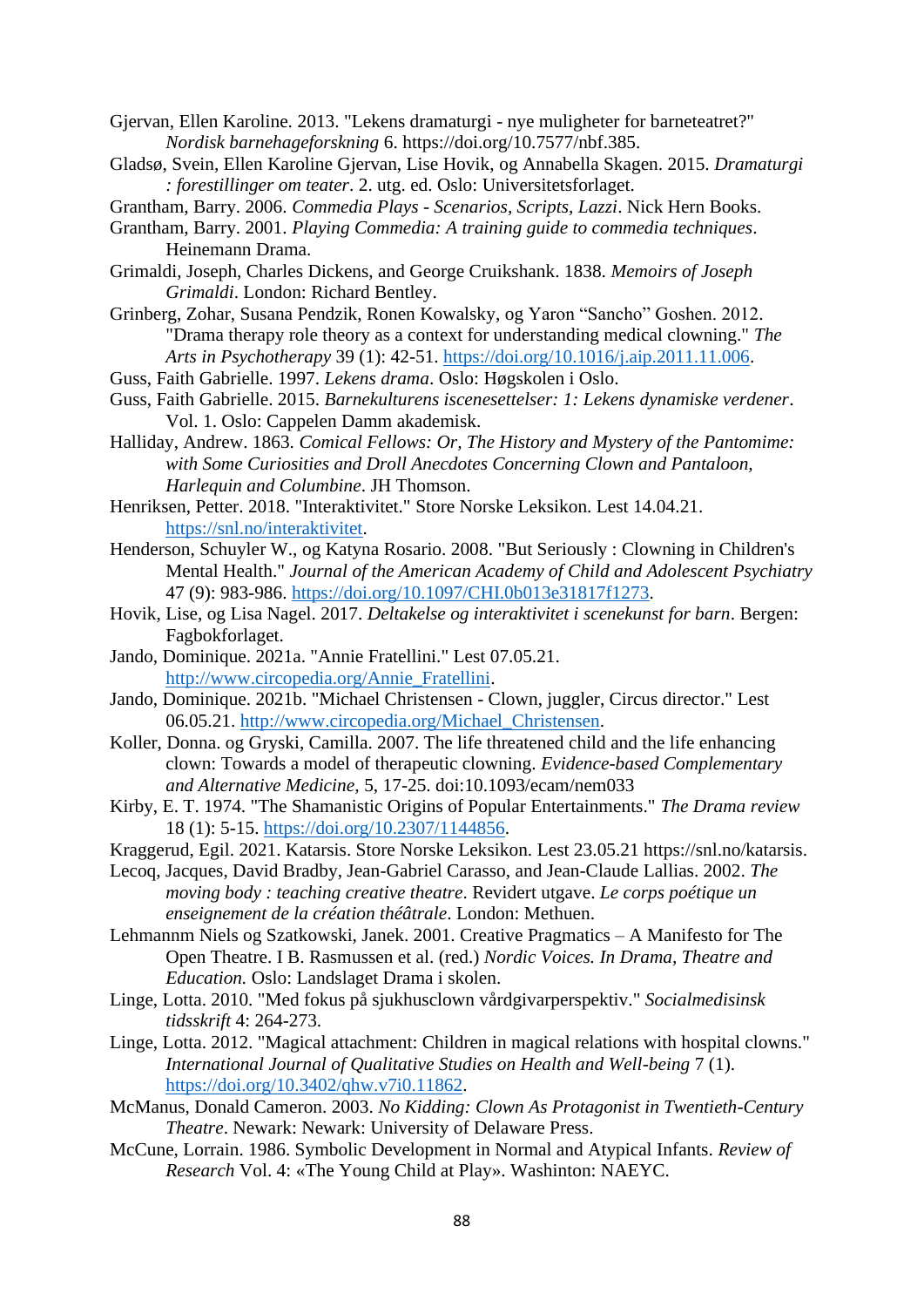- Mellingen, Hanne og Stoutland, Solvei, Samtale om klovnescenarioene. Personlig kommunikasjon 02.10.2019. Stine Revheim Svellingen
- Murray, Simon David. 2003. *Jacques Lecoq*.*Routledge performance practitioners*. London: Routledge.
- Newsletter, Hospital Clown. 1999. "Hospital Clown Newsletter A publication for clowns in community and world service."
- Online-Etymology-Dictionary. 2021. Clown (n.). Online: Online Etymology Dictionary.
- Popov, Oleg Konstantinovich. 1970. *Russian clown*. Little Brown and Company (UK).
- Peacock, Louise. 2009. *Serious play : modern clown peformance*. Bristol: Intellect.
- Pendzik, Susana, and Amnon Raviv. 2011. "Therapeutic clowning and drama therapy: A family resemblance." *The Arts in Psychotherapy* 38 (4): 267-275. [https://doi.org/10.1016/j.aip.2011.08.005.](https://doi.org/10.1016/j.aip.2011.08.005)
- Rèmy, Tristan (1945) *Les Clowns.* Paris. Grasset.
- Raviv, Amnon. 2012. "Still the Best Medicine, Even in a War Zone: My Work As a Medical Clown." *TDR : Drama review* 56 (2): 169-177. [https://doi.org/10.1162/DRAM\\_a\\_00183.](https://doi.org/10.1162/DRAM_a_00183)

Raviv, Amnon. 2014. "The clown's carnival in the hospital: a semiotic analysis of the medical clown's performance." *Social Semiotics* 24 (5): 599-607.

[https://doi.org/10.1080/10350330.2014.943460.](https://doi.org/10.1080/10350330.2014.943460)

- Raviv, Amnon. 2018. *Medical Clowning The Healing Performance*. Calcutta, India: Seagull Books.
- Schechner, Richard. 2003. *Performance theory*. London: Routledge Classics.

Simon, Eli. 2012. *The art of clowning: More paths to your inner clown*. London: Springer.

- Simon, Linda. 2014. *The Greatest Shows on Earth: A History of the Circus*. Vol. 47893. London: London: Reaktion Books.
- Spitzer, Peter. 2006. "Essay: Hospital clowns—modern-day court jesters at work." *The Lancet (British edition)* 368: S34-S35. [https://doi.org/10.1016/S0140-6736\(06\)69919-4.](https://doi.org/10.1016/S0140-6736(06)69919-4)
- Stang, Freya. 2021. Samtale om opplæring av klovner. Personlig kommunikasjon 10.05.21. Stine Revheim Svellingen.
- Stoutland, Solvei. 2019. Samtale om klovnescenarioene. Personlig kommunikasjon 02.10.19. Stine Revheim Svellingen.
- Swortzell, Lowell, and C. Walter Hodges. 1978. *Here come the clowns : a cavalcade of comedy from antiquity to the present*. Første opplag. New York: Viking Press.
- Sykehusklovnene. 2014. Årsrapport 2014. Oslo: Sykehusklovnene.
- Sykehusklovnene. 2019. Årsrapport 2019. Oslo: Sykehusklovnene.
- Sykehusklovnene. 2021a. "Metode og effekt." Lest 27.03.21.

[https://www.sykehusklovnene.no/metode-og-effekt/.](https://www.sykehusklovnene.no/metode-og-effekt/)

Sykehusklovnene. 2021b. Sykehusklovnene og barnet. In *Året 2020*. Oslo: Sykehusklovnene.

- Szatkowski, Janez. 1989. "Dramaturgiske modeller om dramaturgisk tekstanalyse." In *Dramaturgisk analyse : en antologi*, In Aktuelle teaterproblemer. Århus: Institut for dramaturgi.
- Szatkowski, Janek. 2006. "Rollespillets udfordring udfordring til rollespillet." In *Rollespill: i æstetisk, pædagogisk og kulturelt perspektiv*, redigert av Kjetil Sandvik og Anne Marit Waade, 151-167. Århus: Århus universitetsforlag.
- Thompson, James, and Richard Schechner. 2004. "Why "Social Theatre"?" *TDR : Drama review* 48 (3): 11-16. [https://doi.org/10.1162/1054204041667767.](https://doi.org/10.1162/1054204041667767)
- Torrissen, W., and T. Stickley. 2018. "Participatory theatre and mental health recovery: a narrative inquiry." *Perspect Public Health* 138 (1): 47-54. [https://doi.org/10.1177/1757913917723944.](https://doi.org/10.1177/1757913917723944)